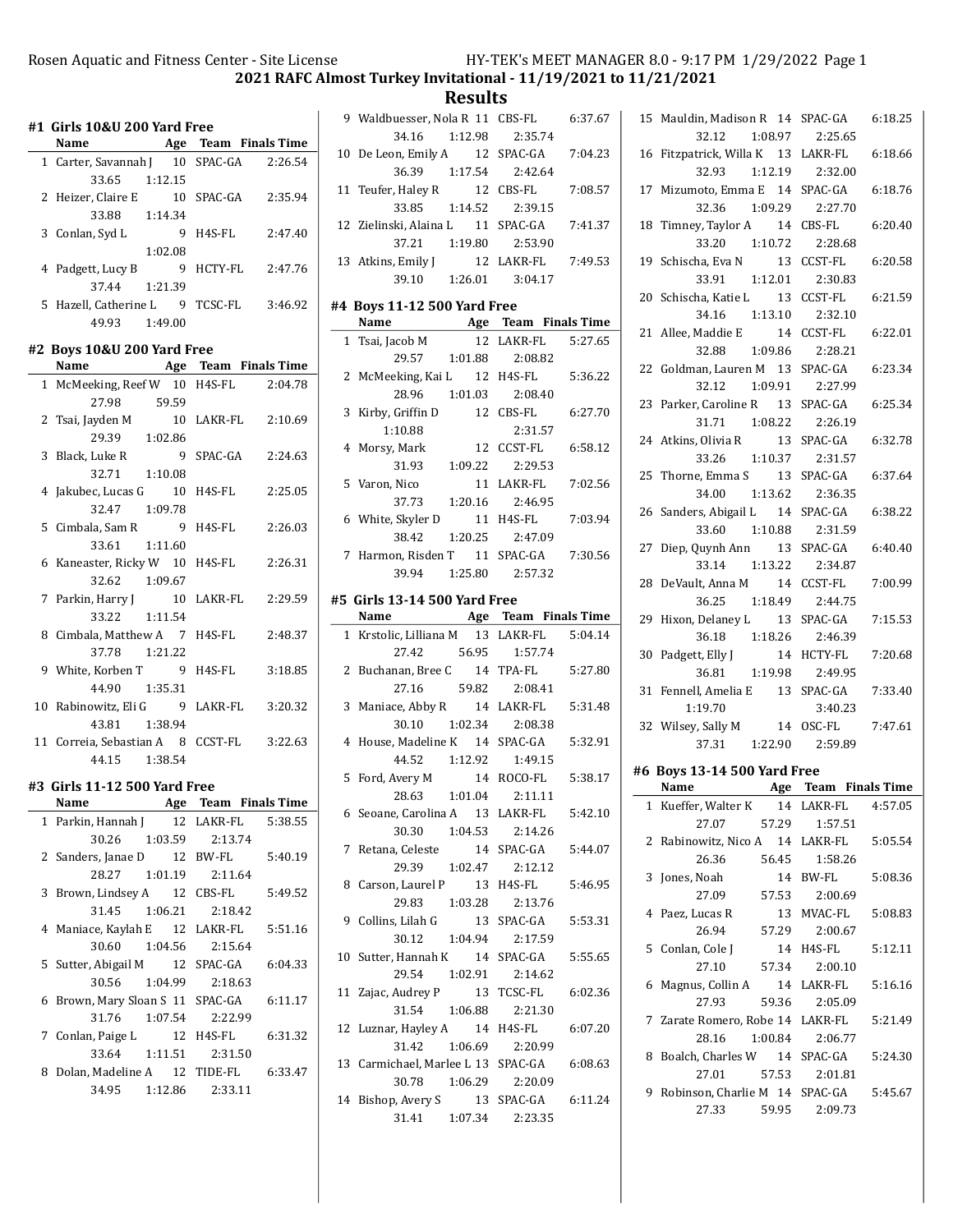2021 RAFC Almost Turkey Invitational - 11/19/2021 to 11/21/2021

**Results** 

|    | (#6 Boys 13-14 500 Yard Free)             |                                   |            |
|----|-------------------------------------------|-----------------------------------|------------|
|    | 10 Watson, Drew D 13 NFS-FL 5:50.00       |                                   |            |
|    | 31.54   1:07.74   2:21.23                 |                                   |            |
|    |                                           |                                   | 6:06.92    |
|    | 11 Bash, Vincent S 14 SPAC-GA             |                                   |            |
|    | $31.50 \qquad 1:07.66 \qquad 2:23.31$     |                                   |            |
|    | 12 Teufer, Christopher F 13 CBS-FL        |                                   | 6:09.14    |
|    | 32.12 1:08.98                             | 2:24.73                           |            |
|    | 13 Rojas, Jeronimo J 14 MVAC-FL 6:09.22   |                                   |            |
|    | 32.99 1:10.65 2:26.87                     |                                   |            |
|    | 14 Ozerovitch, James H 14 CCST-FL         |                                   | 6:51.78    |
|    | 36.69 1:19.28                             | 2:46.29                           |            |
|    | 15 Marot, Cole                            | 14 OSC-FL                         | 7:19.84    |
|    | 35.88 1:15.51                             | 2:41.81                           |            |
|    | 16 Odom, Ryan S                           | 13 CCST-FL                        | 7:29.71    |
|    | 39.23                                     | 1:22.61 2:51.69                   |            |
|    | --- Steidley, Reef I 13 LAKR-FL           |                                   | <b>DNF</b> |
|    | #7 Girls 500 Yard Free                    |                                   |            |
|    | Name Age Team Finals Time                 |                                   |            |
|    | 1 Scaramuzza, Marcela 18 TPA-FL           |                                   | 5:04.35    |
|    | 26.63                                     | 56.16 1:56.58                     |            |
|    | 2 Reese, Addison M 16 LAKR-FL             |                                   | 5:05.74    |
|    | 55.45<br>26.53                            | 1:55.79                           |            |
|    |                                           |                                   | 5:06.67    |
|    | 3 Shields, Madeline J 16 TCSC-FL<br>27.71 |                                   |            |
|    |                                           | 58.22 2:00.86                     |            |
|    | 4 Torres Pomar, Regina 15 MVAC-FL         |                                   | 5:08.80    |
|    | 26.80                                     | 57.32 2:00.71                     |            |
|    | 5 Todebush, Rachel J 16 SPAC-GA           |                                   | 5:12.76    |
|    | 27.29                                     | 57.61 2:00.06                     |            |
|    | 6 Bennett, Ainsley L 16                   | SPAC-GA                           | 5:14.17    |
|    | 58.47<br>27.74                            | 2:01.79                           |            |
|    | 7 Sellers, Kristen L 17                   | TCSC-FL                           | 5:17.76    |
|    | 28.31 59.12 2:02.75                       |                                   |            |
|    | 8 Stokes, Hollace J 15 LAKR-FL 5:24.58    |                                   |            |
|    | 28.74 1:00.91 2:05.71                     |                                   |            |
|    | 9 Erisman, Rylee M 12 LAKR-FL 5:26.83     |                                   |            |
|    | 28.21  1:00.04  2:06.45                   |                                   |            |
|    | 10 Dorrian, Cady M 18 NFS-FL              |                                   | 5:31.32    |
|    | 30.16 1:02.62                             | 2:08.72                           |            |
| 11 | Atkins, Emily R 15                        | SPAC-GA                           | 5:33.42    |
|    | 1:01.59<br>28.82                          | 2:09.27                           |            |
|    | 12 Watson, Brinkley R 16 NFS-FL           |                                   | 5:34.10    |
|    | 29.15 1:02.55                             | 2:11.15                           |            |
| 13 | Karamsadkar, Chloe   15 LAKR-FL           |                                   | 5:34.63    |
|    | 30.41<br>1:03.98                          | 2:12.32                           |            |
|    | 14 Heizer, Abigail H 15                   | SPAC-GA                           | 5:34.79    |
|    | 28.44 1:00.43                             | 2:07.53                           |            |
| 15 | Noble, Lucy J                             | 16 H4S-FL                         | 5:35.94    |
|    | 27.92<br>59.97                            | 2:07.24                           |            |
|    |                                           |                                   |            |
|    |                                           |                                   |            |
|    | 16 Bailey, Fiona C                        | 16 NFS-FL                         | 5:36.69    |
|    | 31.15                                     | 1:05.24  2:15.85                  |            |
|    | 17 Jackovich, Jenna R 17 SPAC-GA          |                                   | 5:38.90    |
|    | 1:00.50<br>28.71                          | 2:08.09                           |            |
|    | 18 Munoz, Anabella 15 MVAC-FL             |                                   | 5:39.84    |
|    | 29.53<br>1:03.65                          | 2:13.02                           |            |
|    | 19 Wallace, Mia B<br>30.02                | 16 SPAC-GA<br>$1:02.76$ $2:10.85$ | 5:43.96    |

|    | 20 Polo, Michelle A 17 CCST-FL                                         |                       | 5:44.04 |
|----|------------------------------------------------------------------------|-----------------------|---------|
|    | 29.60                                                                  | $1:02.72$ $2:11.29$   |         |
|    | 21 Darwood, Rachel A 15 ROCO-FL                                        |                       | 5:53.02 |
|    | 31.20  1:05.58  2:17.31                                                |                       |         |
|    | 22 Alexander, Grace E 16 SPAC-GA                                       |                       | 5:55.46 |
|    | 31.72   1:06.42   2:18.86                                              |                       |         |
|    | 23 Griffin, Alice E                                                    | 15 SPAC-GA            | 5:55.61 |
|    | 30.66 1:04.40 2:15.91                                                  |                       |         |
|    | 24 Paez, Isabella M 16 MVAC-FL                                         |                       | 6:03.75 |
|    | 32.87   1:09.12   2:24.87                                              |                       |         |
|    | 25 Sears, Annabelle M 16 SPAC-GA 6:05.33                               |                       |         |
|    | 30.08  1:02.92  2:13.11                                                |                       |         |
|    |                                                                        |                       |         |
|    | 26 Kueffer, Ava L<br>16 LAKR-FL 6:15.43<br>30.95    1:06.66    2:23.81 |                       |         |
|    | 27 Hill, Rylie M                                                       |                       |         |
|    | ylie M 15 SPAC-GA 6:20.31<br>31.07 1:06.32 2:24.87                     |                       |         |
|    | 28 De Leon, Natalia C 17 SPAC-GA                                       |                       | 6:23.36 |
|    | 34.52 1:12.14                                                          | 2:29.36               |         |
|    | 29 West, Kylie M                                                       | 15 SPAC-GA            | 6:26.23 |
|    | 32.05  1:08.18  2:25.81                                                |                       |         |
|    | 30 Fraser, Nia S                                                       | 16 SPAC-GA            | 6:49.90 |
|    | 31.25   1:07.51                                                        | 2:28.43               |         |
|    | 31 James, Jada A                                                       | 16 SPAC-GA            | 7:00.48 |
|    | 1:17.14                                                                | 2:42.06               |         |
|    |                                                                        | 15 SPAC-GA            | 7:00.65 |
|    | 32 Hays, Sydney A<br>35.79   1:17.08   2:43.42                         |                       |         |
|    | 33 Waithe, Jenise M 17 SPAC-GA                                         |                       |         |
|    | 35.63 1:16.80                                                          | 2:42.95               | 7:00.93 |
|    |                                                                        |                       |         |
|    |                                                                        |                       |         |
|    | 34 Collins, Sophia L 15 SPAC-GA                                        |                       | 7:06.06 |
|    | 33.35 1:11.44                                                          | 2:28.14               |         |
|    | 35 Curi, Lira                                                          | 16 SPAC-GA            | 7:28.67 |
|    | 32.82   1:10.81   2:32.22                                              |                       |         |
|    | #8 Boys 500 Yard Free                                                  |                       |         |
|    | Name                                                                   | Age Team Finals Time  |         |
|    | 1 Franco, Luigi P                                                      | 18 TPA-FL             | 4:28.56 |
|    | 23.67                                                                  | 49.85 1:44.12         |         |
|    | 2 Muhammad, Kamal I 18 SPAC-GA 4:35.79                                 |                       |         |
|    | 23.96 49.48 1:42.59                                                    |                       |         |
|    | 3 Alvarez, Ricardo J 18 MACM-FG 4:38.10                                |                       |         |
|    | 24.44<br>51.79                                                         | 1:47.04               |         |
|    | 4 Reher, Dylan M                                                       | 17 TPA-FL             | 4:40.76 |
|    | 24.36<br>50.99                                                         |                       |         |
|    | 5 Davis, Andrew E                                                      | 17 NFS-FL             | 4:41.62 |
|    | 25.16<br>52.57                                                         | 1:50.00               |         |
| 6  | Lezcano, Carlos R 17 MACM-FG                                           |                       | 4:42.31 |
|    | 25.51<br>52.95                                                         | 1:49.03               |         |
| 7  | McLean, Matthew J 17 BW-FL                                             |                       | 4:43.67 |
|    | 24.98<br>51.92                                                         | 1:47.93               |         |
| 8  | Watson, Cameron A 15 NFS-FL                                            |                       | 4:48.27 |
|    | 25.87<br>55.01                                                         | 1:53.24               |         |
| 9  | Bragg, Parker O                                                        | 20 SPAC-GA            | 4:53.21 |
|    | 26.17<br>53.95                                                         | 1:51.58               |         |
| 10 | Raszczyk, Noah                                                         | 15 MVAC-FL            | 4:55.95 |
|    | 53.65<br>25.52                                                         | 1:52.29               |         |
| 11 | McHale, Kai J<br>26.41<br>55.59                                        | 17 SPAC-GA<br>1:56.82 | 4:58.35 |

 $\overline{a}$ 

|  | 12 Browne, Aiden J 16 SPAC-GA       |                 | 4:58.73 |
|--|-------------------------------------|-----------------|---------|
|  | 26.35<br>55.58                      | 1:56.62         |         |
|  | 13 Sukirya, Devesh                  | 17 SPAC-GA      | 5:00.03 |
|  | 56.11<br>26.48                      | 1:55.67         |         |
|  | 14 Van Soelen, Addison (16 SPAC-GA  |                 | 5:01.53 |
|  | 54.89<br>25.80                      | 1:55.04         |         |
|  | 15 Koehler, Jacob A 16 TPA-FL       |                 | 5:02.40 |
|  | 25.73                               | 54.60 1:55.14   |         |
|  | 16 Lin, Preston C 17 SPAC-GA        |                 | 5:03.38 |
|  | 26.54                               | 56.49 1:56.94   |         |
|  | 17 Papiernik, Owen Z 16 NFS-FL      |                 | 5:06.55 |
|  | 26.66                               | 56.30 1:57.75   |         |
|  | 18 Bokkisam, Roni C<br>16           | TPA-FL          | 5:07.61 |
|  | 25.74<br>53.85                      | 1:54.27         |         |
|  | 19 Giangreco, Eli M                 | 15 MVAC-FL      | 5:09.69 |
|  | 26.87                               | $56.72$ 1:58.85 |         |
|  | 20 Smith, Dylan Z                   | 15 TPA-FL       | 5:11.47 |
|  | 27.32                               | 59.05 2:02.82   |         |
|  | 21 Magruder, Christian   16 LAKR-FL |                 | 5:12.68 |
|  | 25.88                               | 56.60 2:00.88   |         |
|  | 22 Merchan, Thomas J 15 MVAC-FL     |                 | 5:14.34 |
|  | 26.88<br>57.69                      | 2:01.30         |         |
|  | 23 Agustin, Camden L 15 SPAC-GA     |                 | 5:18.77 |
|  | 27.28<br>57.13                      | 1:59.86         |         |
|  | 24 Parman, Reef M                   | 15 ROCO-FL      | 5:19.48 |
|  | 57.24<br>27.26                      | 2:02.61         |         |
|  | 25 Bryskin, David R 16              | TPA-FL          | 5:21.65 |
|  | 59.00<br>28.02                      | 2:03.55         |         |
|  | 26 Lovett, Jeff M 18 LAKR-FL        |                 |         |
|  |                                     |                 | 5:23.04 |
|  | 57.67<br>26.79                      | 2:02.83         |         |
|  | 27 Maniace, Noah R 17 LAKR-FL       |                 | 5:23.67 |
|  | 27.34                               | 57.96 2:03.75   |         |
|  | 28 Wordell, Christian C 15 TPA-FL   |                 | 5:26.40 |
|  | 28.45   1:00.86   2:07.23           |                 |         |
|  | 29 Bussenius, Luke S 18 SPAC-GA     |                 | 5:27.75 |
|  | 26.54                               |                 |         |
|  | 30 Adam, Thomas A 15 SPAC-GA        |                 | 5:30.83 |
|  | 28.47 1:00.35 2:07.74               |                 |         |
|  | 31 Hinson, Wyatt J                  | 15 SPAC-GA      | 5:32.38 |
|  | 1:02.24<br>29.72                    | 2:09.66         |         |
|  | 32 Steinhauer, Hanns G 16 TPA-FL    |                 | 5:33.83 |
|  | 27.38<br>58.90                      | 2:05.98         |         |
|  | 33 Vissers, Donovan A 15 LAKR-FL    |                 | 5:35.73 |
|  | 27.66<br>59.59                      | 2:06.77         |         |
|  | 34 Carson, William F 16 H4S-FL      |                 | 5:38.07 |
|  | 28.45<br>1:00.65                    | 2:08.13         |         |
|  | 35 Mootz, Quentin J 15 CCST-FL      |                 | 6:06.19 |
|  | 30.63 1:05.78                       | 2:19.58         |         |
|  | 36 Pelinsky, Eric J                 | 15 SPAC-GA      | 6:14.36 |
|  | 1:03.45<br>29.17                    | 2:18.37         |         |
|  | 37 Jakubec, Lucas G 10 H4S-FL       |                 | 6:17.44 |
|  | 33.19<br>1:11.63                    | 2:29.94         |         |
|  | 38 Wright, Jalen J                  | 16 SPAC-GA      | 6:33.48 |
|  | 1:07.42<br>31.39                    | 2:23.75         |         |
|  | 39 Corrigan, Matt                   | 17 OSC-FL       | 6:56.97 |
|  | 32.51<br>1:11.65                    | 2:37.14         |         |
|  | --- Gowen, Ken L                    | 16 CCST-FL      | DNF     |
|  | --- Fuller, Nash W                  | 16 TCSC-FL      | NS      |
|  |                                     |                 |         |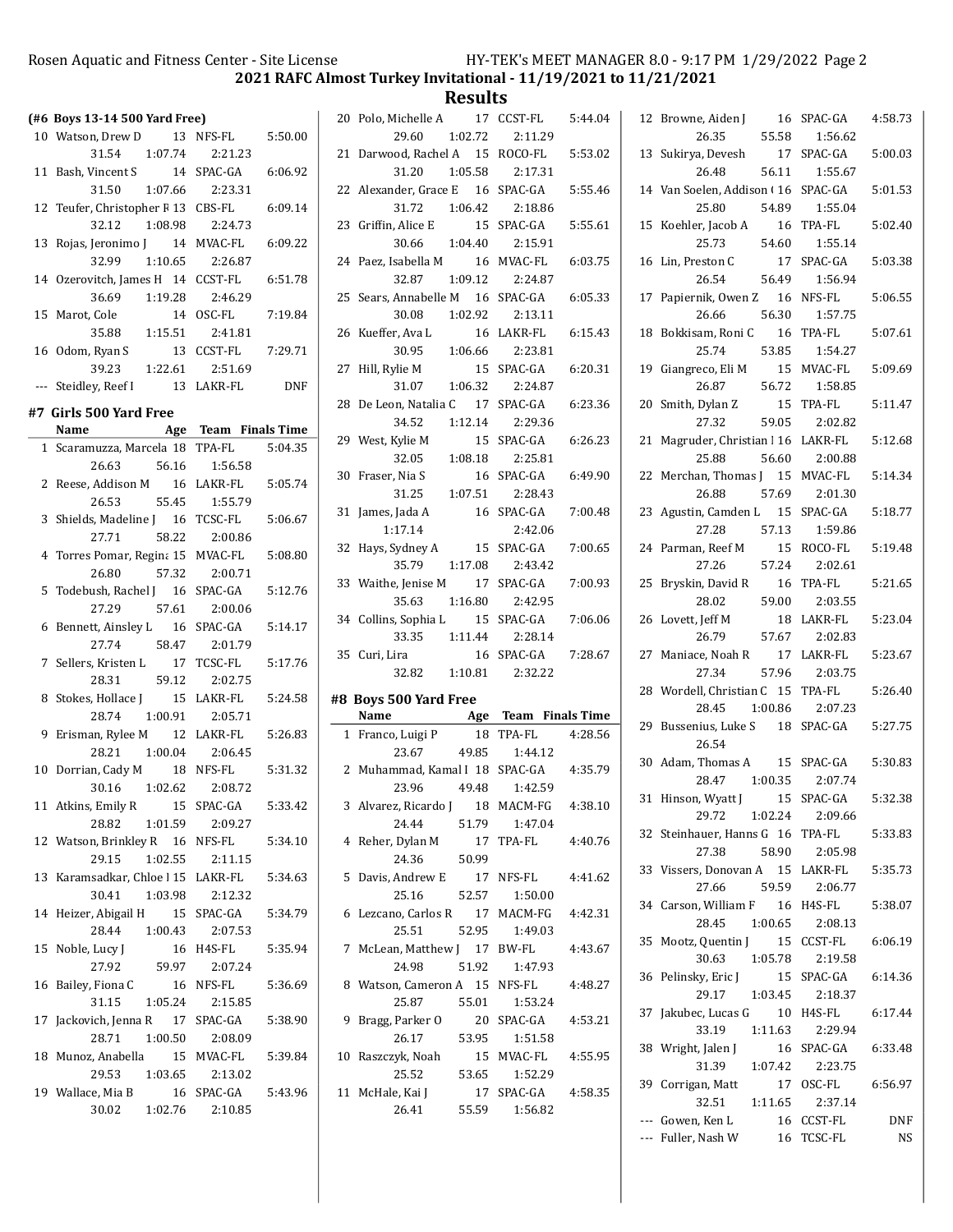2021 RAFC Almost Turkey Invitational - 11/19/2021 to 11/21/2021

## Results

 $\frac{1}{2}$ 

|              | #9 Girls 10&U 200 Yard IM<br>Name       |   | Age Team Finals Time |         |
|--------------|-----------------------------------------|---|----------------------|---------|
|              | 1 Carter, Savannah J 10 SPAC-GA         |   |                      | 2:49.98 |
|              | 39.12<br>2 Heizer, Claire E<br>42.28    |   | 10 SPAC-GA           | 2:59.17 |
|              | 3 Conlan, Syd L<br>47.05                |   | 9 H4S-FL             | 3:20.66 |
|              | 4 Padgett, Lucy B<br>54.11              |   | 9 HCTY-FL            | 3:26.04 |
|              | 5 Hazell, Catherine L<br>1:10.15        |   | 9 TCSC-FL            | 4:22.03 |
|              | #10 Boys 10&U 200 Yard IM<br>Name       |   | Age Team Finals Time |         |
|              | 1 McMeeking, Reef W 10 H4S-FL           |   |                      | 2:23.92 |
|              | 31.31                                   |   |                      |         |
|              | 2 Tsai, Jayden M<br>33.19               |   | 10 LAKR-FL           | 2:32.46 |
|              | 3 Black, Luke R<br>35.64                | 9 | SPAC-GA              | 2:44.25 |
|              | 4 Cimbala, Sam R<br>36.62               |   | 9 H4S-FL             | 2:44.81 |
|              | 5 Kaneaster, Ricky W 10 H4S-FL<br>37.48 |   |                      | 2:47.86 |
| 6            | Parkin, Harry J<br>41.07                |   | 10 LAKR-FL           | 3:02.15 |
|              | 7 Cimbala, Matthew A 7 H4S-FL<br>42.89  |   |                      | 3:14.57 |
|              |                                         |   |                      | DQ      |
| ---          | Rabinowitz, Eli G<br>53.66              |   | 9 LAKR-FL            |         |
|              |                                         |   |                      |         |
|              | #11 Girls 11-12 200 Yard IM             |   |                      |         |
|              | Name                                    |   | Age Team Finals Time |         |
| $\mathbf{1}$ | Sanders, Janae D<br>29.69               |   | 12 BW-FL             | 2:22.46 |
| 2            | Maniace, Kaylah E 12 LAKR-FL<br>32.94   |   |                      | 2:27.49 |
|              | 3 Parkin, Hannah J<br>31.82             |   | 12 LAKR-FL           | 2:27.51 |
|              | 4 Sutter, Abigail M<br>31.37            |   | 12 SPAC-GA           | 2:33.49 |
| 5            | Palmer, Bryce A                         |   | 12 TIDE-FL           | 2:46.43 |
| 6            | 34.42<br>Dolan, Madeline A<br>38.66     |   | 12 TIDE-FL           | 2:50.56 |
| 7            | Atkins, Emily J                         |   | 12 LAKR-FL           | 3:17.15 |
| 8            | 43.84<br>Ammerman, Riley P 11 OSC-FL    |   |                      | 3:21.10 |
| ---          | 43.13<br>Brown, Mary Sloan S 11 SPAC-GA |   |                      | DQ      |
|              | 33.51<br>--- Conlan, Paige L<br>33.62   |   | 12 H4S-FL            | DQ      |

|    | #12 Boys 11-12 200 Yard IM                       |               |                    |         |
|----|--------------------------------------------------|---------------|--------------------|---------|
|    | Name Age Team Finals Time                        |               |                    |         |
|    | 1 Perez, Christian<br>27.85                      |               | 12 LAKR-FL 2:10.68 |         |
|    | 2 Tsai, Jacob M<br>30.03                         |               | 12 LAKR-FL         | 2:18.90 |
|    | 3 McMeeking, Kai L<br>29.14                      |               | 12 H4S-FL          | 2:22.50 |
|    | 5 Rosello, Lucas C<br>30.31                      |               | 12 TPA-FL          | 2:24.06 |
|    | 6 Senekal, Denzo<br>33.61                        |               | 11 TPA-FL          | 2:34.02 |
|    | 7 Morsy, Mark<br>31.79                           |               | 12 CCST-FL         | 2:46.81 |
|    | 8 DeCoster, Gaspard C 12 TPA-FL<br>36.61         |               |                    | 2:48.11 |
|    | 9 Padgett, Wes J 12 HCTY-FL<br>43.45             |               |                    | 3:03.84 |
|    | #13 Girls 13-14 400 Yard IM                      |               |                    |         |
|    | Name Age Team Finals Time                        |               |                    |         |
|    | 1 Krstolic, Lilliana M 13 LAKR-FL 4:40.30        |               |                    |         |
|    | 28.84 1:02.89                                    |               |                    |         |
|    | 2 Reese, Aidyn M<br>$30.17$ 1:06.52              |               | 13 LAKR-FL         | 4:45.74 |
|    |                                                  |               |                    |         |
|    | 3 Boyer, Zara G                                  | 13            | SPAC-GA            | 4:53.86 |
|    | 30.54 1:05.34                                    |               |                    |         |
|    | 4 Maniace, Abby R 14 LAKR-FL                     |               |                    | 4:55.69 |
|    | 31.23<br>1:06.29                                 |               |                    |         |
|    | 5 Lucas, Trinity F 14                            |               | TPA-FL             | 5:12.62 |
|    | 32.47<br>1:11.05                                 |               |                    |         |
|    | 6 De Leon, Isabella J 14<br>31.42                | 1:11.74       | SPAC-GA            | 5:18.84 |
| 7  | Jones, Cassandra 14 MVAC-FL                      |               |                    | 5:23.07 |
|    | 31.16 1:07.75                                    |               |                    |         |
|    | 8 Noble, Matilda M 13 H4S-FL                     |               |                    | 5:24.31 |
|    | 32.38 1:13.28                                    |               |                    |         |
|    | 9 Hamilton, Sophie O 13 SPAC-GA                  |               |                    | 5:29.09 |
|    | 34.46 1:18.24                                    |               |                    |         |
|    | 10 Schischa, Katie L 13 CCST-FL                  |               |                    | 5:29.48 |
|    | 33.82  1:14.83                                   |               |                    |         |
|    | 11 Campbell, Lily K<br>34.71                     | 14<br>1:17.73 | SPAC-GA            | 5:31.50 |
| 12 | Karamsadkar, Tessa l 14 LAKR-FL<br>33.46 1:14.98 |               |                    | 5:37.34 |
| 13 | Schischa, Eva N<br>34.96 1:15.80                 | 13            | CCST-FL            | 5:37.94 |
|    | 14 Schuh, Sophie A<br>1:22.66<br>37.70           | 13            | ROCO-FL            | 5:44.32 |
| 15 | Privett, Heidi N<br>1:18.77<br>35.57             | 14            | SPAC-GA            | 5:52.40 |
|    | 16 Henry, Aaliyah D 13 SPAC-GA                   |               |                    | 5:57.19 |
|    | 35.53<br>1:19.65                                 |               |                    |         |
|    | --- Senekal, Danika 14 TPA-FL                    |               |                    | DQ      |
|    | 28.42                                            | 1:00.52       |                    |         |

|              | #14 Boys 13-14 400 Yard IM               |                                        |
|--------------|------------------------------------------|----------------------------------------|
|              | Name                                     | <b>Example 24 Age Team Finals Time</b> |
|              | 1 Varon, Alejandro * 14 LAKR-FL 4:12.39  |                                        |
|              | 26.54<br>56.64                           |                                        |
|              | 2 Zarate Romero, Robe 14 LAKR-FL 4:23.96 |                                        |
|              | 26.19 56.03                              |                                        |
|              | 3 Jones, Noah                            | 14 BW-FL<br>4:30.99                    |
|              | 28.98 1:00.47                            |                                        |
|              | 4 Aldrich, Nicholas C 14 LAKR-FL         | 4:36.47                                |
|              | 29.09 1:03.15                            |                                        |
|              | 5 Wu, Cobi                               | 13 MVAC-FL<br>4:37.57                  |
|              | 28.03 59.68                              |                                        |
| 6            | Gasper, Matthew J 14 SPAC-GA             | 4:38.06                                |
|              | 57.03<br>26.02                           |                                        |
|              | 7 de Fabrique, Paolo 14 MVAC-FL 4:48.77  |                                        |
|              | 29.00<br>1:02.64                         |                                        |
| 8            | Stoffle, Brendan L 14 SPAC-GA 4:56.16    |                                        |
|              | 31.31  1:11.05                           |                                        |
| 9            | James, Ethan R 14 SPAC-GA 5:19.81        |                                        |
|              | 33.09<br>1:13.34                         |                                        |
|              | 10 Agustin, Linus E 13 SPAC-GA 5:27.29   |                                        |
|              | 33.90<br>1:13.88                         |                                        |
|              | --- Rabinowitz, Nico A 14 LAKR-FL        | DQ                                     |
|              | 27.99<br>1:00.52                         |                                        |
|              | --- Bokkisam, Rishi C 13 TPA-FL          | DQ                                     |
|              | 35.14 1:21.47                            |                                        |
|              |                                          |                                        |
|              | #15 Girls 400 Yard IM                    |                                        |
|              | Name                                     | Age Team Finals Time                   |
| $\mathbf{1}$ | Torres Pomar, Regina 15 MVAC-FL 4:35.46  |                                        |
|              | 27.61<br>59.85                           |                                        |
|              | 2 Krstolic, Sofia E                      | 17 LAKR-FL 4:36.08                     |
|              | 59.54<br>28.31                           |                                        |
| 3            | Zboran, Abigail R 17 SPAC-GA             | 4:37.80                                |
|              | 28.47 1:01.16                            |                                        |
|              | 4 Beers, Lauren A 15 TPA-FL              | 4:50.27                                |
|              | 30.07 1:06.12                            |                                        |
|              | 5 Privett, Audrey N 17 SPAC-GA           | 4:50.81                                |
|              | 28.83 1:02.32                            |                                        |
|              | 6 Stokes, Hollace J 15 LAKR-FL           | 4:51.20                                |
|              | 29.98<br>1:04.98                         |                                        |
|              | 7 Cimini, Meghan C                       |                                        |
|              | 28.53<br>1:02.70                         |                                        |
| 8            | Diaz, Gabriella *                        | 17 TPA-FL<br>4:58.10                   |
|              | 30.17<br>1:05.37                         |                                        |
| 9            | Tarpley, Anna K 15 SPAC-GA               | 4:59.59                                |
|              | 29.77<br>1:03.76                         |                                        |
| 10           | Killingsworth, Joy E 17 SPAC-GA          | 5:18.12                                |
|              | 29.82 1:04.07                            |                                        |
|              | 11 Soukup, Lily H                        | 17 UN-CC-FL<br>5:51.46                 |
|              | 34.48<br>1:16.32                         |                                        |
|              | --- Karamsadkar, Chloe   15 LAKR-FL      | NS                                     |
|              | #16 Boys 400 Yard IM                     |                                        |
|              | Name                                     | Age Team Finals Time                   |
| 1            | Erisman, Ryan J<br>15                    | LAKR-FL 4:00.86                        |
|              | 24.72<br>53.34                           |                                        |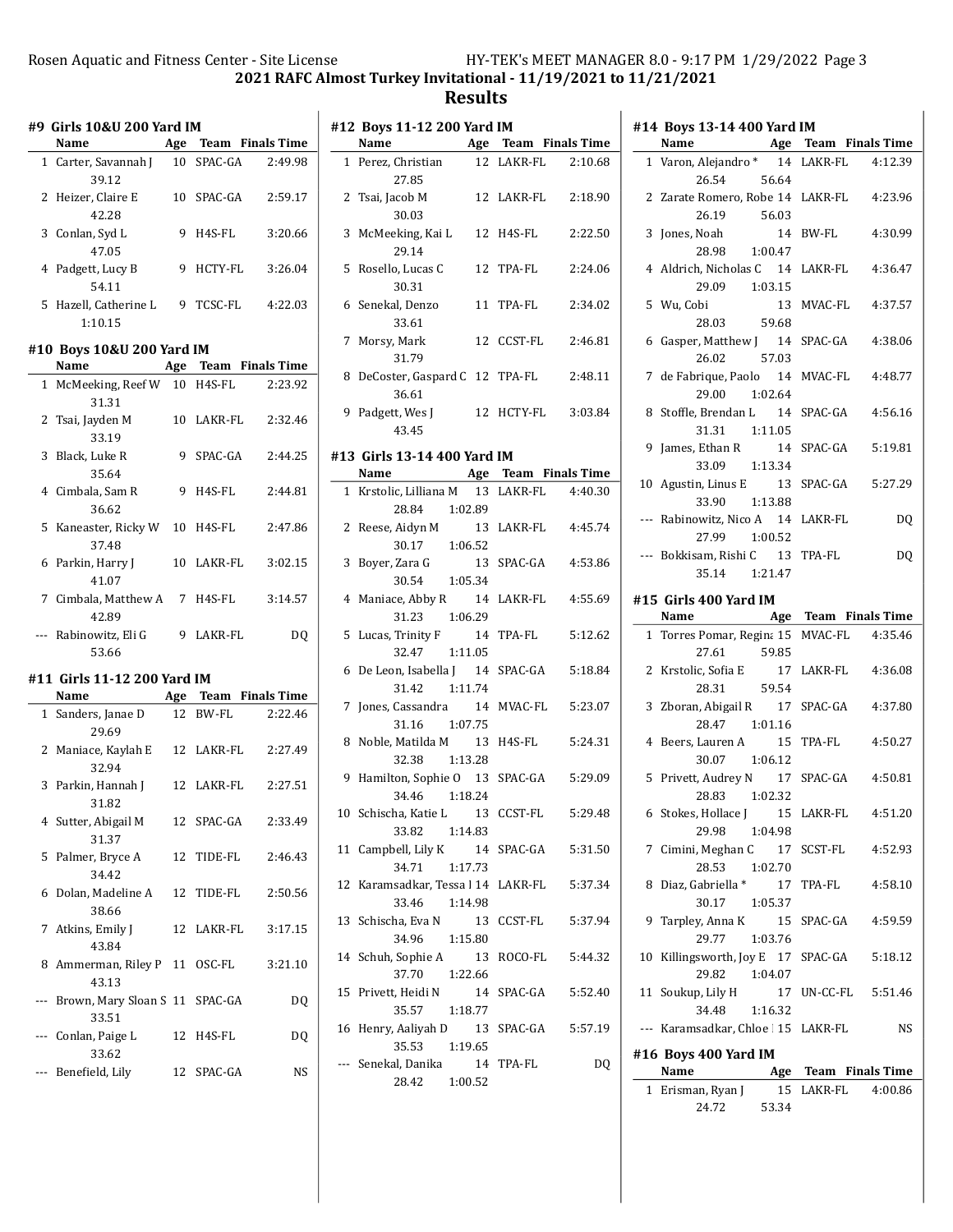30.18

26.95

2 LAKR-FL <br>A 1:46.95 Magnus, Collin A 14 Gonzalez, Kenneth B  $14$ Varon, Alejandro \* 14 Kueffer, Walter K 14

3 1:47.50 SPAC-GA A Boalch, Charles W 14 Stoffle, Brendan L 14 Gasper, Matthew J 14 Robinson, Charlie M 14

4 1:52.11 MVAC-FL A

2021 RAFC Almost Turkey Invitational - 11/19/2021 to 11/21/2021

|    | (#16 Boys 400 Yard IM)                |             |                                           |                    |
|----|---------------------------------------|-------------|-------------------------------------------|--------------------|
|    | 2 Ide, Tristan P                      | 18          | LAKR-FL                                   | 4:10.23            |
|    | 24.86                                 | 53.51       |                                           |                    |
|    | 3 Abella, Juan C<br>25.84             | 16          | MACM-FG                                   | 4:13.98            |
|    |                                       | 55.19       |                                           |                    |
| 4  | Bender, Justin C<br>26.17             | 18<br>55.91 | SPAC-GA                                   | 4:17.95            |
| 5  | Hill, Mikey K                         | 17          | <b>TCSC-FL</b>                            | 4:21.58            |
|    | 26.77                                 | 57.66       |                                           |                    |
| 6  | Bray, Liam C                          | 18          | SPAC-GA                                   | 4:25.63            |
|    | 26.83                                 | 58.80       |                                           |                    |
| 7  | Hazell, Henry W                       | 15          | <b>TCSC-FL</b>                            | 4:27.73            |
|    | 27.13                                 | 57.85       |                                           |                    |
| 8  | Lovett, Jeff M                        | 18          | LAKR-FL                                   | 4:34.96            |
|    | 27.52                                 | 58.82       |                                           |                    |
| 9  | Conlan, Cole J                        | 14          | H4S-FL                                    | 4:35.39            |
|    | 26.62                                 | 57.46       |                                           |                    |
| 10 | Rojas, Juan D                         | 16          | MVAC-FL                                   | 4:36.27            |
|    | 28.70                                 | 1:02.60     |                                           |                    |
| 11 | Garcia, Lemyts J                      | 18          | TPA-FL                                    | 4:36.45            |
|    | 27.76                                 | 59.31       |                                           |                    |
| 12 | Domster, Jace R                       | 16          | <b>TCSC-FL</b>                            | 4:38.75            |
|    | 27.94                                 | 1:01.22     |                                           |                    |
| 13 | Fogel, Ryan S                         | 17          | SPAC-GA                                   | 4:40.90            |
|    | 27.59                                 | 59.29       |                                           |                    |
|    | 14 Hackett, Sawyer G 12               |             | CBTS-FL                                   | 4:53.35            |
|    | 27.73                                 | 1:00.73     |                                           |                    |
|    | #17 Girls 11-12 200 Yard Medley Relay |             |                                           |                    |
|    | <b>Team</b>                           |             | Relay                                     | <b>Finals Time</b> |
| 1  | H4S-FL                                |             | A                                         | 2:06.29            |
|    | Beck, Boden A 11<br>Beck, Maren M 12  |             | Stegall, Sarah A 12<br>Zuba, Addison P 11 |                    |
|    | 35.12                                 |             |                                           |                    |
|    | 2 LAKR-FL                             |             | A                                         | 2:13.04            |
|    | Atkins, Emily J 12                    |             | Maniace, Kaylah E 12                      |                    |
|    | Erisman, Rylee M 12                   |             | Parkin, Hannah J 12                       |                    |
|    | 42.60                                 |             |                                           |                    |
| 3  | BW-FL                                 |             | A                                         | 2:14.28            |
|    | Principe, Ella J 12                   |             | Torres, Sophia 11                         |                    |
|    | Sanders, Janae D 12                   |             | Lester, Peyton J 12                       |                    |
|    | 34.60                                 |             |                                           |                    |
| 4  | SPAC-GA                               |             | A                                         | 2:15.58            |
|    | Sutter, Abigail M 12                  |             | Tarpley, Kathryn A 12                     |                    |
|    | Brown, Mary Sloan S 1                 |             | De Leon, Emily A 12                       |                    |
|    | 32.59                                 |             |                                           |                    |
| 5  | TPA-FL                                |             | A                                         | 2:37.76            |
|    | Garibay, Aylin N 12                   |             | Shi, Jing S 11                            |                    |
|    | Maddux, Megan E 12<br>40.50           |             | Fang, Lucia S 11                          |                    |

### #18 Boys 11-12 200 Yard Medley Relay

| Team                  | Relay | <b>Finals Time</b>  |
|-----------------------|-------|---------------------|
| 1 LAKR-FL             | А     | 1:56.65             |
| Aldrich, Bennett G 12 |       | Tsai, Jacob M 12    |
| Perez, Christian 12   |       | Sofronov, Vlad V 12 |
| 28.57                 |       |                     |

|   | <b>Results</b>                                |                             |  |
|---|-----------------------------------------------|-----------------------------|--|
|   | 2 TPA-FL                                      | 2:14.99<br>А                |  |
|   | Senekal, Denzo 11                             | Rosello, Lucas C 12         |  |
|   | DeCoster, Gaspard C 12 Bitman, Nathan A 12    |                             |  |
|   | 31.48                                         |                             |  |
| 3 | CCST-FL                                       | A<br>2:37.16                |  |
|   | Yaw, Sam R 12                                 | D'Alessandro, Alessio 1     |  |
|   | Morsy, Mark 12<br>40.11                       | McCollough, Dyson C 1       |  |
|   | #19 Girls 13-14 200 Yard Medley Relay<br>Team | <b>Finals Time</b><br>Relay |  |
|   | 1 LAKR-FL                                     | 1:55.11<br>A                |  |
|   | Maniace, Abby R 14                            | Bitel, Addison M 13         |  |
|   | Krstolic, Lilliana M 13<br>29.11              | Reese, Aidyn M 13           |  |
|   | 2 SPAC-GA                                     | A<br>1:56.07                |  |
|   | Boyer, Zara G 13                              | Collins, Lilah G 13         |  |
|   | Retana, Celeste 14<br>29.12                   | Hamilton, Sophie O 13       |  |
|   | 3 TPA-FL                                      | 1:56.41<br>A                |  |
|   | Senekal, Danika 14                            | Ward, Sivi 14               |  |
|   | Ott, Aubrey E 14<br>27.87                     | Buchanan, Bree C 14         |  |
|   | 4 SPAC-GA                                     | B<br>1:58.03                |  |
|   | De Leon, Isabella J 14                        | Parker, Caroline R 13       |  |
|   | House, Madeline K 14<br>31.61                 | Carmichael, Marlee L 1      |  |
|   | 5 SPAC-GA                                     | C<br>2:05.29                |  |
|   | Reinhold, Bella C 14                          | Sanders, Abigail L 14       |  |
|   | Sutter, Hannah K 14<br>33.54                  | Petersen, Lillian C 13      |  |
| 6 | H4S-FL                                        | A<br>2:05.96                |  |
|   | Carson, Laurel P 13                           | Noble, Matilda M 13         |  |
|   | Okeefe, Lexie E 13<br>31.77                   | Smurdon, Addie G 13         |  |
| 7 | LAKR-FL                                       | B<br>2:06.25                |  |
|   | Seoane, Carolina A 13                         | Karamsadkar, Tessa R        |  |
|   | Davidoff, Elliott A 13<br>32.30               | Fitzpatrick, Willa K 13     |  |
| 8 | SPAC-GA                                       | 2:06.39<br>D                |  |
|   | Diep, Quynh Ann 13                            | Privett, Heidi N 14         |  |
|   | Bishop, Avery S 13<br>32.70                   | Mauldin, Madison R 14       |  |
| 9 | CCST-FL                                       | A<br>2:12.54                |  |
|   | Allee, Maddie E 14                            | Schischa, Katie L 13        |  |
|   | Schischa, Eva N 13<br>35.78                   | DeVault, Anna M 14          |  |
|   | OSC-FL                                        | NS<br>A                     |  |
|   | Norris, AJ R 11                               | Ammerman, Riley P 11        |  |
|   | Flores, Violet A 13                           | Rakita, Mia 14              |  |
|   | #20 Boys 13-14 200 Yard Medley Relay          |                             |  |
|   | Team                                          | <b>Finals Time</b><br>Relay |  |
| 1 | LAKR-FL                                       | B<br>1:46.79                |  |
|   | Rabinowitz, Nico A 14 Aldrich, Nicholas C 14  |                             |  |

Zarate Romero, Robert Zeman, Walter R 13

27.37

de Fabrique, Paolo 14 Wu, Cobi 13 Rojas, Jeronimo J 14 Paez, Lucas R 13 32.47 5 BW-FL <br>A 1:57.69 Jones, Noah 14 Kennington, Tristen 14 Cantrell, Eli T 13 Pfister, Nicholas J 14 28.25 6 2:02.18 NFS-FL A 29.37 7 2:02.83 SPAC-GA B Bash, Vincent S 14 James, Ethan R 14 Agustin, Linus E 13 Mercer, Logan A 13 31.41 8 TPA-FL <br>A 2:07.88 Bokkisam, Rishi C 13 Cavalieri, Lorenzo G 13 Wang, Kevin R 14 Zhang, Brad J 13 33.13 --- CCST-FL A NS #21 Girls 200 Yard Medley Relay Team Relay Finals Time 1 1:50.78 TPA-FL A Stricklin, Sara R 18 Scaramuzza, Marcela D Beers, Lauren A 15 Thelwell, Lauren G 16 28.48 2 MVAC-FL A 1:51.46 Torres Pomar, Regina 1 Santos, Emily M 16 Jones, Cassandra 14 Monahan, Brianna c 15 28.05 3 1:52.77 LAKR-FL A Karamsadkar, Chloe L Stokes, Hollace J 15 Krstolic, Sofia E 17 Reese, Addison M 16 29.64 4 SPAC-GA B 1:54.23 Wallace, Mia B 16 Killingsworth, Joy E 17 Tarpley, Anna K 15 Atkins, Emily R 15 29.27 5 1:56.19 NFS-FL A Bailey, Fiona C 16 Bailey, Cecilia M 17 Watson, Brinkley R 16 Dorrian, Cady M 18 31.33 6 TPA-FL B 1:57.71 Kelley, Kristina A 17 Diaz, Gabriella \* 17 Lucas, Trinity F 14 Davey, Olivia A 15 29.22 7 SCST-FL <br>A 1:59.64 Burkholder, Grace M 1 Cimini, Meghan C 17 Gibson, Morgan L 13 Mejia, Lucia 15 30.76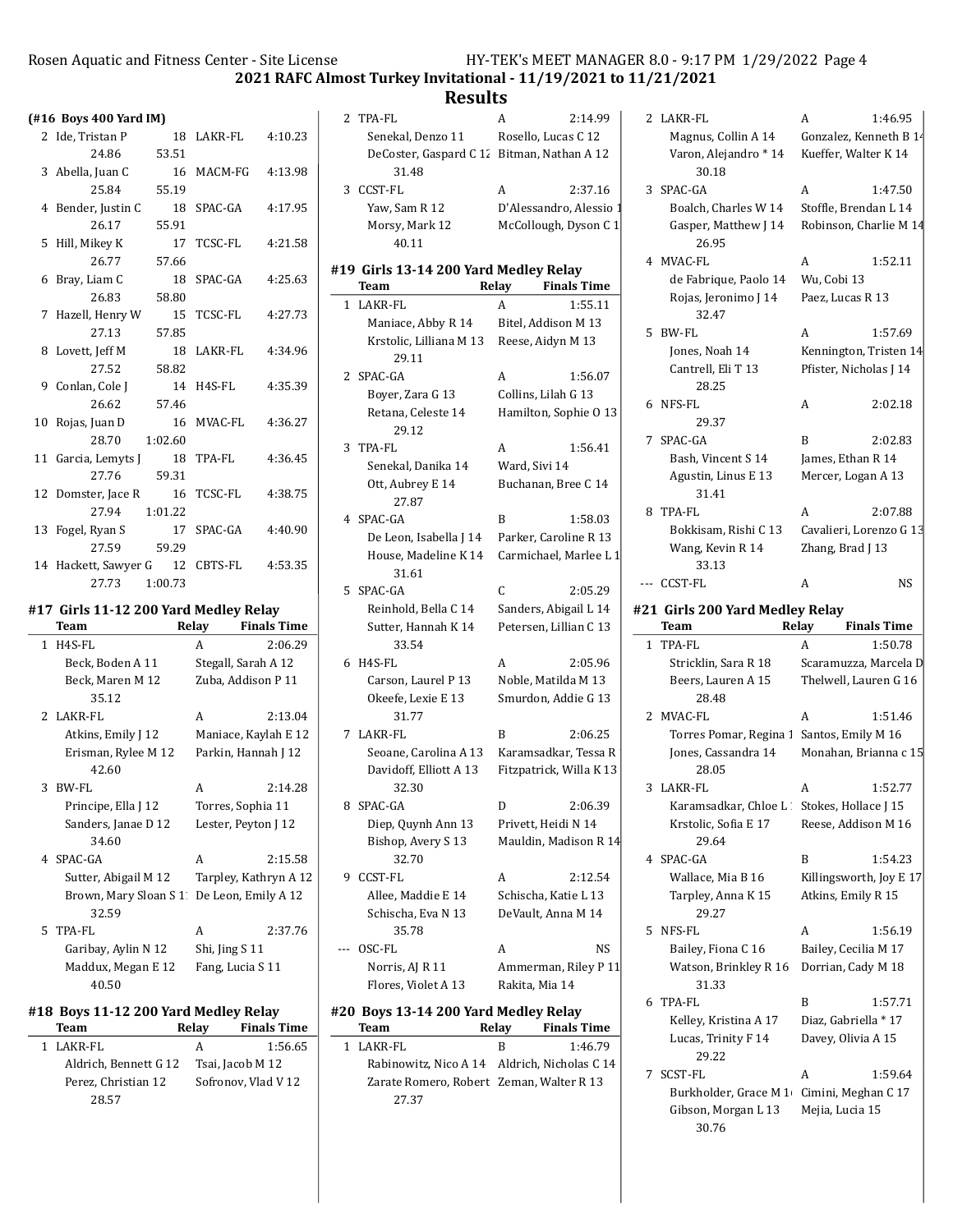2021 RAFC Almost Turkey Invitational - 11/19/2021 to 11/21/2021

|                 | (#21 Girls 200 Yard Medley Relay) |                        |                        | 5  | SP.    |
|-----------------|-----------------------------------|------------------------|------------------------|----|--------|
| 8               | SPAC-GA                           | C                      | 2:05.46                |    | F      |
|                 | Minton, Kahlan B 15               | Jones, Amelia N 15     |                        |    | F      |
|                 | Fraser, Nia S 16                  | Hill, Rylie M 15       |                        |    |        |
|                 | 31.67                             |                        |                        |    | 6 SP.  |
| 9               | SPAC-GA                           | D                      | 2:07.69                |    | Š      |
|                 | Sears, Annabelle M 16             | West, Kylie M 15       |                        |    | I      |
|                 | Carr, Chloe R 17<br>30.92         | Newstreet, Kara A 16   |                        | 7  | TP     |
| 10 <sup>1</sup> | NFS-FL                            | B                      | 2:09.38                |    | F      |
|                 | Haynes, Katharine L 13            | Quinones, Gigi D 12    |                        |    | S      |
|                 | Veres, Davilynn W 14<br>33.46     |                        | Shoemaker-Torres, Isa  | 8  | TP     |
| 11              | SPAC-GA                           | E                      | 2:21.85                |    | (      |
|                 | Waithe, Jenise M 17               | Hays, Sydney A 15      |                        |    | Ί      |
|                 | Alexander, Grace E 16             | James, Jada A 16       |                        |    |        |
|                 | 34.42                             |                        |                        | 9  | NF     |
| 12              | HCTY-FL                           | A                      | 3:01.68                |    | F      |
|                 | Padgett, Elly J 14                | Padgett, Lucy B 9      |                        |    | J      |
|                 | Bernath, Sarah E 14               | Leyte-Vidal, Catherine |                        |    |        |
|                 | 45.53                             |                        |                        | 10 | TP     |
| 13              | <b>HCTY-FL</b>                    | B                      | 3:08.15                |    | F      |
|                 | Ruyle, Callie J 11                | Brown, Peyton D 14     |                        |    | J      |
|                 | Lopez, Daniella D 11              |                        | Zahniser, Cadence G 12 |    |        |
|                 | 41.62                             |                        |                        | 11 | M١     |
|                 | SPAC-GA                           | A                      | DQ                     |    | F      |
|                 | Clayton, Sadie P 16<br>28.33      |                        |                        |    | F      |
|                 | NFS-FL                            | C                      | NS                     |    | 12 LA  |
|                 | LAKR-FL                           | B                      | NS                     |    | F      |
| $---$           | SPAC-GA                           | F                      | NS                     |    | F      |
| $---$           | H4S-FL                            | A                      | NS                     |    |        |
|                 | Bryant, Malaina N 17              | Eckert, Jordyn A 17    |                        | 13 | NF     |
|                 | Noble, Lucy J 16                  | Bianco, Gisel 12       |                        |    | J      |
|                 | <b>BW-FL</b>                      | A                      | NS                     |    | ŀ      |
|                 | Wright, Kylene R 17               | Brown, Alexa S 16      |                        |    |        |
|                 | Eason, Camille 17                 | Carbaugh, Emma C 15    |                        |    | 14 SP. |
|                 | #22 Boys 200 Yard Medley Relay    |                        |                        |    | F      |
|                 | Team                              | Relay                  | <b>Finals Time</b>     |    | F      |
| 1               | SPAC-GA                           | A                      | 1:30.84                |    |        |
|                 | Nelson, Jensen D 17               | Lin, Preston C 17      |                        | 15 | TP     |

| <b>I</b> SPAU-UA        | A                     | 1:30.84 |  |  |
|-------------------------|-----------------------|---------|--|--|
| Nelson, Jensen D 17     | Lin, Preston C 17     |         |  |  |
| Clayton, Miles M 17     | Mcgrady, Colton H 17  |         |  |  |
| 23.56                   |                       |         |  |  |
| 2 TPA-FL                | A                     | 1:31.67 |  |  |
| Franco, Luigi P 18      | Foley, Andrew K 17    |         |  |  |
| Collazo Torres, Kevyn I | Costa, Felipe R 17    |         |  |  |
| 23.51                   |                       |         |  |  |
| 3 SPAC-GA               | R                     | 1:34.15 |  |  |
| Bruce, Jared A 18       | Whiting, Samuel B 18  |         |  |  |
| Browne, Preston G 18    | Mora, Joel 16         |         |  |  |
| 23.75                   |                       |         |  |  |
| 4 MACM-FG               | A                     | 1:38.93 |  |  |
| Lezcano, Carlos R 17    | Valdes, Victor M 18   |         |  |  |
| Abella, Juan C 16       | Alvarez, Ricardo J 18 |         |  |  |
| 26.46                   |                       |         |  |  |

|    | ncəunə                                                  |                                               |   |
|----|---------------------------------------------------------|-----------------------------------------------|---|
| 5  | SPAC-GA                                                 | C<br>1:39.08                                  |   |
|    | Bragg, Parker 0 20                                      | Bray, Liam C 18                               |   |
|    | Reinhold, Logan A 17<br>24.31                           | Nilsson, Christopher L                        |   |
| 6  | SPAC-GA                                                 | D<br>1:39.57                                  |   |
|    | Scalzi, Matthew A 16                                    | Sukirya, Devesh 17                            |   |
|    | Daniels, Noah E 17<br>25.52                             | Kruep, Rylan A 16                             |   |
| 7  | <b>TPA-FL</b>                                           | B<br>1:40.27                                  |   |
|    | Bishop, Zachary B 17                                    | Balon, Max V 16                               |   |
|    | Smith, Dylan Z 15<br>26.93                              | Reher, Dylan M 17                             |   |
| 8  | <b>TPA-FL</b>                                           | C<br>1:40.85                                  |   |
|    | Gonzalez-Irizarry, Alfo                                 | Sukhorukov, Roman 17                          |   |
|    | Tanon, Alex G 17<br>25.64                               | Buettgen, Trevor J 16                         |   |
| 9  | NFS-FL                                                  | A<br>1:41.23                                  |   |
|    | Papiernik, Owen Z 16                                    | Davis, Andrew E 17                            |   |
|    | Watson, Cameron A 15<br>28.33                           | Gardner, Evan S 15                            |   |
| 10 | TPA-FL                                                  | D<br>1:43.50                                  |   |
|    | Bokkisam, Roni C 16                                     | Nichols, Clayton G 16                         |   |
|    | Wang, Victor L 16<br>26.90                              | Koehler, Jacob A 16                           |   |
| 11 | MVAC-FL                                                 | 1:43.52<br>A                                  |   |
|    | Rojas, Juan D 16                                        | Stubbs, Kebo 18                               |   |
|    | Raszczyk, Noah 15<br>28.56                              | Giangreco, Eli M 15                           | ŧ |
| 12 | LAKR-FL                                                 | A<br>1:44.57                                  |   |
|    | Riedel, Adam W 16                                       | Ide, Tristan P 18                             | I |
|    | Brown, Joseph S 14<br>26.95                             | Erisman, Ryan J 15                            |   |
| 13 | NFS-FL                                                  | B<br>1:47.46                                  |   |
|    | Jakovljevic, Filip 15<br>Anderson, Joshua C 15<br>28.46 | Livingston, Aiden T 18<br>Brinkley, Sam R 15  |   |
| 14 | SPAC-GA                                                 | E<br>1:47.65                                  |   |
|    | Fogel, Ryan S 17                                        | Amos, Asher D 17                              |   |
|    | Black, Luke R 9<br>28.41                                | Hughes, Tobin N 15                            | ŧ |
| 15 | TPA-FL                                                  | E<br>1:50.82                                  |   |
|    | Ranson, Harris E 16<br>Hernandez, Javi J 21<br>28.83    | Garcia, Lemyts J 18<br>Steinhauer, Hanns G 16 | I |
| 16 | LAKR-FL                                                 | B<br>1:51.39                                  |   |
|    | Lovett, Jeff M 18                                       | Tsai, Nicholas K 17                           |   |
|    | Varon, Nico 11                                          | Vissers, Donovan A 15                         |   |
| 17 | 30.17<br>SCST-FL                                        | A<br>1:53.82                                  |   |
|    | Dobson, Matt A 16                                       | Jenkins, Drew B 16                            |   |
|    | Ciccarello, Carter A 16 Carey, Dean D 15<br>32.96       |                                               |   |
| 18 | BW-FL                                                   | A<br>1:54.10                                  |   |
|    | Carr, Zachary M 16                                      | Włoczewski, Cole T 17                         |   |
|    | McLean, Matthew J 17 Velez, Nicolas M 15<br>31.14       |                                               |   |
|    |                                                         |                                               |   |

|          | 19 CBS-FL                                 |          | B                  | 1:55.02                 |
|----------|-------------------------------------------|----------|--------------------|-------------------------|
|          | Kirby, Gavin G 15                         |          |                    | Brown, Connor E 14      |
|          | Dennis, River W 15<br>28.84               |          | Cole, Casey J 18   |                         |
|          | 20 TPA-FL                                 |          | F                  | 1:55.66                 |
|          | Earl, Austin G 15                         |          | Patino, Tyler J 15 |                         |
|          | Wordell, Christian C 15 Ward, Tavish E 16 |          |                    |                         |
|          | 32.09                                     |          |                    |                         |
|          | 21 HCTY-FL                                |          | A                  | 2:04.92                 |
|          | Obermiller, Noah C 16                     |          |                    | Obermiller, Jacob M 19  |
|          | Villanueva, Hezee Q 14                    |          | Padgett, Wes J 12  |                         |
|          | 31.61                                     |          |                    |                         |
|          | 22 NFS-FL                                 |          | C                  | 2:06.38                 |
|          | Tusing, Nolan J 16                        |          |                    | Deadman, Gregory M 1    |
|          | Stokes, Kareem J 17                       |          | Jackson, EJ E 17   |                         |
|          | 32.44<br>NFS-FL                           |          | D                  | DQ                      |
|          | Anderson, Owen C 11                       |          | Tatem, Ryland W 11 |                         |
|          | Swed, Jackson N 11                        |          |                    | Ehlers, Armando S 15    |
|          | 35.70                                     |          |                    |                         |
| ---      | <b>TPA-FL</b>                             |          | G                  | DQ                      |
|          | Wong-Cheung, Bryan 1                      |          | Bitman, Coby M 16  |                         |
|          | Krahling, Dean A 15                       |          |                    | Torosdagli, Dogan 17    |
|          | 28.82                                     |          |                    |                         |
|          | --- H4S-FL                                |          | A                  | NS                      |
|          | Carson, William F 16                      |          |                    | McMeeking, Reef W 10    |
|          | McMeeking, Kai L 12                       |          |                    | Nahali, Youssef B 16    |
|          | #23 Girls 11-12 50 Yard Free              |          |                    |                         |
|          |                                           |          |                    |                         |
|          | Name                                      | Age      | Team               | <b>Finals Time</b>      |
| Finals   |                                           |          |                    |                         |
| 2        | 1 Parkin, Hannah J                        | 12<br>12 | LAKR-FL<br>SPAC-GA | 25.47<br>26.40          |
| 3        | Sutter, Abigail M<br>Stegall, Sarah A     |          | 12 H4S-FL          | 26.48                   |
|          | 4 Maniace, Kaylah E                       |          | 12 LAKR-FL         | 27.00                   |
| 5        | Beck, Maren M                             |          | 12 H4S-FL          | 27.17                   |
| 6        | Brown, Mary Sloan S 11 SPAC-GA            |          |                    | 27.70                   |
| 7        | Maddux, Megan E                           | 12       | TPA-FL             | 28.99                   |
|          | 8 Zuba, Addison P                         | 11       | H4S-FL             | 30.25                   |
|          | #23 Girls 11-12 50 Yard Free              |          |                    |                         |
|          | Name                                      | Age      |                    | <b>Team Prelim Time</b> |
|          | <b>Preliminaries</b>                      |          |                    |                         |
| 1        | Parkin, Hannah J                          | 12       | LAKR-FL            | 26.40                   |
| 2        | Sutter, Abigail M                         | 12       | SPAC-GA            | 26.74                   |
| 3        | Stegall, Sarah A                          | 12       | H4S-FL             | 26.85                   |
| 4        | Maniace, Kaylah E                         | 12       | LAKR-FL            | 27.14                   |
| 5        | Beck, Maren M                             | 12       | H4S-FL             | 27.26                   |
| 6<br>7   | Brown, Mary Sloan S                       | 11<br>12 | SPAC-GA            | 27.84                   |
| 8        | Maddux, Megan E                           | 12       | TPA-FL             | 29.58                   |
| 9        | Brown, Lindsey A<br>Waldbuesser, Nola R   | 11       | CBS-FL<br>CBS-FL   | 29.62<br>29.72          |
| 10       | Zuba, Addison P                           | 11       | H4S-FL             | 30.84                   |
| 11       | Beck, Boden A                             | 11       | H4S-FL             | 31.08                   |
| 12       | Dolan, Madeline A                         | 12       | TIDE-FL            | 31.13                   |
| 13       | Bianco, Gisel                             | 12       | H4S-FL             | 31.21                   |
| 14<br>15 | Torres, Sophia<br>Palmer, Bryce A         | 11<br>12 | BW-FL<br>TIDE-FL   | 31.23<br>31.91          |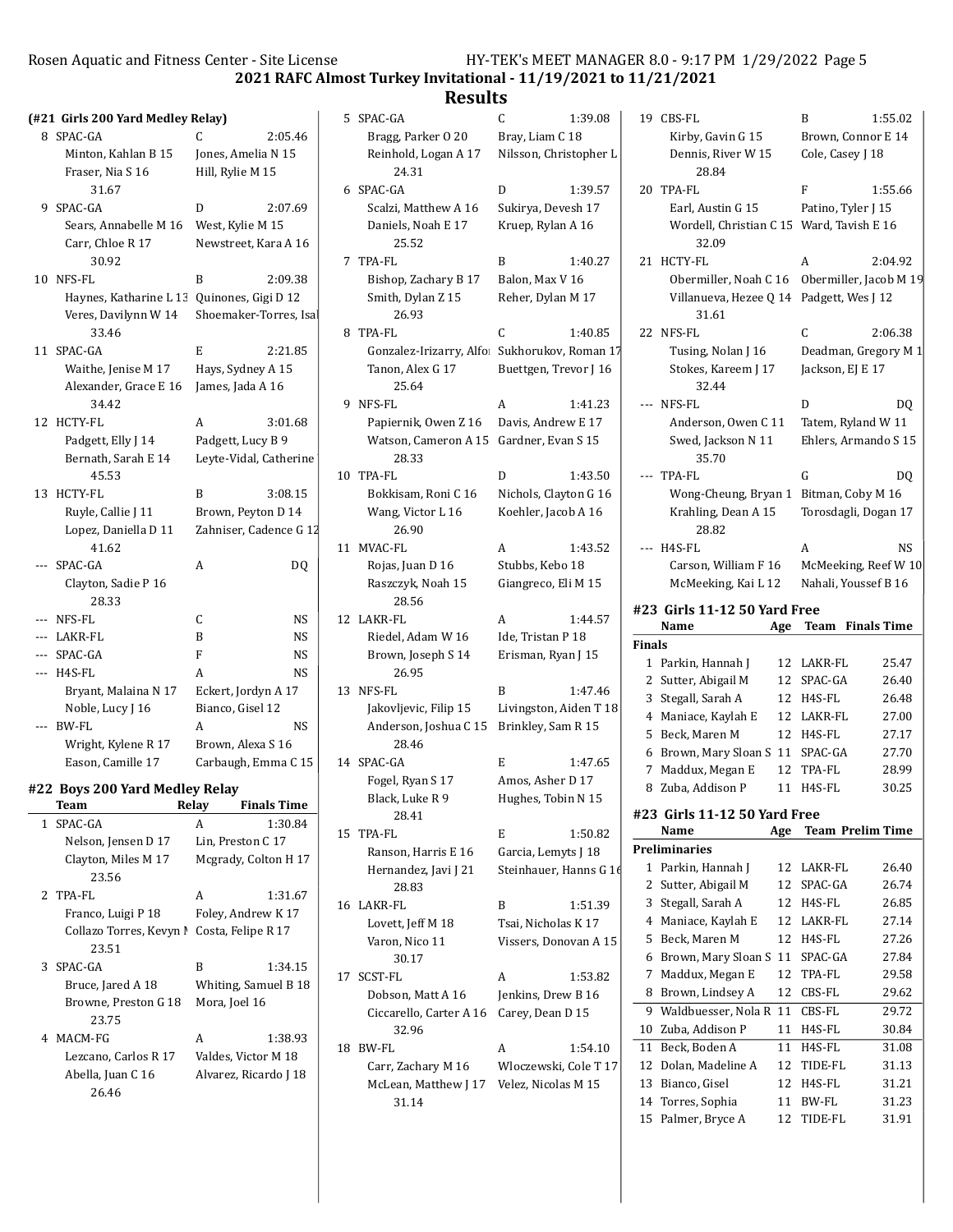--- Ledezma, Sarah R 13 TIDE-FL NS --- Okeefe, Mackenzie A 14 H4S-FL NS

2021 RAFC Almost Turkey Invitational - 11/19/2021 to 11/21/2021

Results

|                                          |                                               |     |                         |           |               | nesuits                                          |     |                          |                         |    |                                          |    |                         |                    |
|------------------------------------------|-----------------------------------------------|-----|-------------------------|-----------|---------------|--------------------------------------------------|-----|--------------------------|-------------------------|----|------------------------------------------|----|-------------------------|--------------------|
|                                          | Preliminaries  (#23 Girls 11-12 50 Yard Free) |     |                         |           |               | 12 Yaw, Sam R                                    |     | 12 CCST-FL               | 29.98                   |    | 15 Maniace, Abby R                       |    | 14 LAKR-FL              | 26.95              |
|                                          | 16 Trujillo, Mika L                           |     | 11 ROCO-FL              | 31.95     |               | 13 Kirby, Griffin D                              |     | 12 CBS-FL                | 30.42                   |    | 16 Jones, Cassandra                      |    | 14 MVAC-FL              | 26.97              |
| 17                                       | Tarpley, Kathryn A                            |     | 12 SPAC-GA              | 31.96     |               | 14 Philips, Cruz S                               |     | 12 SPAC-GA               | 31.94                   |    | 17 Carson, Laurel P                      |    | 13 H4S-FL               | 26.99              |
|                                          | 18 De Leon, Emily A                           | 12  | SPAC-GA                 | 32.18     |               | 15 Zet, Matthew G                                |     | 11 BW-FL                 | 31.99                   |    | 18 Seoane, Carolina A                    |    | 13 LAKR-FL              | 27.00              |
|                                          | 19 Garibay, Aylin N                           | 12  | TPA-FL                  | 32.28     |               | 16 Nelson, Branden T                             |     | 11 BW-FL                 | 32.01                   |    | *19 Schischa, Eva N                      |    | 13 CCST-FL              | 27.02              |
| 20                                       | Quinones, Gigi D                              | 12  | NFS-FL                  | 32.68     | 17            | Swed, Jackson N                                  |     | 11 NFS-FL                | 32.03                   |    | *19 Wyman, Aerin B                       |    | 13 CBTS-FL              | 27.02              |
| 21                                       | Teufer, Haley R                               |     | 12 CBS-FL               | 32.74     |               | 18 Tatem, Ryland W                               |     | 11 NFS-FL                | 32.15                   |    | 21 Gibson, Morgan L                      |    | 13 SCST-FL              | 27.10              |
|                                          | 22 Ammerman, Riley P                          |     | 11 OSC-FL               | 33.14     |               | 19 Murray, Cruz A                                |     | 12 OSC-FL                | 33.13                   |    | 22 Ott, Aubrey E                         |    | 14 TPA-FL               | 27.13              |
|                                          | 23 Shi, Jing S                                |     | 11 TPA-FL               | 33.92     |               | 20 White, Skyler D                               |     | 11 H4S-FL                | 33.72                   |    | 23 Retana, Celeste                       |    | 14 SPAC-GA              | 27.21              |
|                                          | 24 Zielinski, Alaina L                        |     | 11 SPAC-GA              | 34.26     |               | 21 Smurdon, Brody L                              |     | 11 H4S-FL                | 33.77                   |    | 24 Sutter, Hannah K                      |    | 14 SPAC-GA              | 27.22              |
| 25                                       | Munoz, Sofia                                  |     | 11 CBTS-FL              | 35.92     |               | 22 Padgett, Wes J                                |     | 12 HCTY-FL               | 33.79                   |    | 25 Parker, Caroline R                    |    | 13 SPAC-GA              | 27.44              |
|                                          |                                               |     |                         |           |               |                                                  |     |                          |                         |    |                                          |    |                         |                    |
| 26                                       | Atkins, Emily J                               |     | 12 LAKR-FL              | 37.33     |               | 23 Varon, Nico                                   |     | 11 LAKR-FL               | 34.47                   |    | 26 Carmichael, Marlee L 13 SPAC-GA       |    |                         | 27.58              |
| $*27$                                    | Swindell, Bree L                              | 12  | TCSC-FL                 | 39.02     |               | 24 Strickland, Carter A                          |     | 11 SPAC-GA               | 35.23                   |    | 27 Bitel, Addison M                      |    | 13 LAKR-FL              | 27.67              |
| $*27$                                    | Norris, AJ R                                  |     | 11 OSC-FL               | 39.02     |               | 25 Magnus, Carter T                              |     | 11 LAKR-FL               | 35.52                   |    | 28 Veres, Davilynn W                     |    | 14 NFS-FL               | 27.68              |
| 29                                       | Malenius, Samantha   11                       |     | LAKR-FL                 | 39.13     |               | 26 Zink, Wesley D                                |     | 11 ROCO-FL               | 36.27                   | 29 | Davidoff, Elliott A                      |    | 13 LAKR-FL              | 27.69              |
| 30                                       | Lopez, Daniella D                             |     | 11 HCTY-FL              | 40.03     | 27            | McCollough, Dyson C 12 CCST-FL                   |     |                          | 36.51                   | 30 | Schischa, Katie L                        |    | 13 CCST-FL              | 27.80              |
|                                          | 31 Zahniser, Cadence G                        | 12  | HCTY-FL                 | 40.52     |               | 28 Pavelt, Gage L                                |     | 11 SCST-FL               | 36.87                   |    | 31 Ward, Sivi                            |    | 14 TPA-FL               | 27.87              |
| 32                                       | Fang, Lucia S                                 | 11  | TPA-FL                  | 41.45     | 29            | Bitman, Nathan A                                 |     | 12 TPA-FL                | 38.25                   | 32 | Thorne, Emma S                           | 13 | SPAC-GA                 | 27.95              |
|                                          | 33 Kraus, Ava M                               |     | 11 ROCO-FL              | 42.06     |               | 30 Harmon, Risden T                              |     | 11 SPAC-GA               | 38.71                   |    | 33 Shuff, Kayla J                        |    | 14 TIDE-FL              | 27.99              |
|                                          | 34 Liu, Joanna S                              |     | 11 TPA-FL               | 42.20     |               | 31 Leyte-Vidal, Brandon 11 HCTY-FL               |     |                          | 39.50                   |    | 34 Mizumoto, Emma E                      |    | 14 SPAC-GA              | 28.12              |
|                                          | 35 Barsoum, Perla                             | 11  | TPA-FL                  | 42.35     |               | 32 Vissers, Caden A                              |     | 12 LAKR-FL               | 40.73                   |    | 35 Privett, Heidi N                      |    | 14 SPAC-GA              | 28.15              |
| 36                                       | Block, Natalie                                | 11  | OSC-FL                  | 49.91     |               | 33 D'Alessandro, Alessic 12 CCST-FL              |     |                          | 40.87                   |    | 36 Noble, Matilda M                      |    | 13 H4S-FL               | 28.23              |
| 37                                       | Riley, Sophie E                               |     | 11 TPA-FL               | 56.12     |               | 34 Antunes, Daniel L                             |     | 12 TPA-FL                | 41.75                   |    | 37 Sanders, Abigail L                    |    | 14 SPAC-GA              | 28.24              |
|                                          | Lombardo, Lia R                               | 12  | H4S-FL                  | <b>NS</b> |               | 35 Bryskin, Ben Z                                |     | 12 TPA-FL                | 42.57                   | 38 | Mauldin, Madison R                       |    | 14 SPAC-GA              | 28.87              |
|                                          | Parlier, Emma P                               | 11  | CBS-FL                  | <b>NS</b> |               | 36 Flores, Radien                                |     | 12 OSC-FL                | 49.64                   |    | 39 Henry, Aaliyah D                      |    | 13 SPAC-GA              | 29.02              |
| $\qquad \qquad -$                        | Willard, Lucy M                               |     | 12 ROCO-FL              | <b>NS</b> |               | --- Howell, JO JO L                              |     | 12 TIDE-FL               | DQ                      |    | 40 Zajac, Audrey P                       |    | 13 TCSC-FL              | 29.18              |
| $\qquad \qquad -$                        | Melin, Isabella M                             | 11  |                         | <b>NS</b> |               | --- Arias, Mateo                                 |     | 12 TPA-FL                | <b>NS</b>               | 41 | Karamsadkar, Tessa 1 14 LAKR-FL          |    |                         | 29.20              |
|                                          |                                               |     | NRG-FL                  |           |               |                                                  |     |                          |                         |    |                                          |    |                         |                    |
| $\hspace{0.05cm} \ldots \hspace{0.05cm}$ | Benefield, Lily                               | 12  | SPAC-GA                 | NS        |               |                                                  |     |                          |                         | 42 | Goldman, Lauren M                        |    | 13 SPAC-GA              | 29.31              |
| ---                                      | Roman, Analy                                  |     | 11 TCSC-FL              | <b>NS</b> |               | #25 Girls 13-14 50 Yard Free                     |     |                          |                         | 43 | Johnson, Mariela A                       |    | 13 CBTS-FL              | 29.45              |
|                                          |                                               |     |                         |           |               | Name                                             | Age |                          | <b>Team</b> Finals Time |    | 44 Campbell, Lily K                      |    | 14 SPAC-GA              | 29.59              |
|                                          | #24 Boys 11-12 50 Yard Free                   |     |                         |           | <b>Finals</b> |                                                  |     |                          |                         |    | *45 Rivera, Sarah C                      |    | 13 ROCO-FL              | 29.75              |
|                                          | Name                                          | Age | <b>Team</b> Finals Time |           |               | 1 Reese, Aidyn M                                 |     | 13 LAKR-FL               | 24.65                   |    | *45 Allee, Maddie E                      |    | 14 CCST-FL              | 29.75              |
| Finals                                   |                                               |     |                         |           |               | 2 Hamilton, Sophie O                             |     | 13 SPAC-GA               | 24.81                   |    | 47 Haynes, Katharine L 13 NFS-FL         |    |                         |                    |
|                                          | 1 Perez, Christian                            | 12  | LAKR-FL                 | 24.31     |               | 3 House, Madeline K                              |     | 14 SPAC-GA               | 25.75                   |    |                                          |    | 13 LAKR-FL              | 29.90<br>29.93     |
|                                          | 2 Aldrich, Bennett G                          | 12  | LAKR-FL                 | 25.04     | 4             | Buchanan, Bree C                                 |     | 14 TPA-FL                | 25.84                   |    | 48 Fitzpatrick, Willa K                  |    |                         |                    |
|                                          | 3 McMeeking, Kai L                            |     | 12 H4S-FL               | 25.73     | 5             | Collins, Lilah G                                 |     | 13 SPAC-GA               | 25.90                   | 49 | Bishop, Avery S                          |    | 13 SPAC-GA              | 30.00              |
|                                          | 4 Rosello, Lucas C                            | 12  | TPA-FL                  | 26.05     |               | 6 Boyer, Zara G                                  |     | 13 SPAC-GA               | 26.24                   |    | 50 Atkins, Olivia R                      |    | 13 SPAC-GA              | 30.25              |
|                                          | 5 Sofronov, Vlad V                            | 12  | LAKR-FL                 | 26.21     | 7             | Bustamante Garcia, M 13 MVAC-FL                  |     |                          | 26.43                   |    | 51 DeVault, Anna M                       |    | 14 CCST-FL              | 30.81              |
|                                          | 6 Zajac, Miles C                              |     | 12 TCSC-FL              | 27.36     | 8             | Smurdon, Addie G                                 |     | 13 H4S-FL                | 26.80                   |    | 52 Timney, Taylor A                      |    | 14 CBS-FL               | 31.07              |
|                                          | 7 Senekal, Denzo                              |     | 11 TPA-FL               | 28.34     |               |                                                  |     |                          |                         |    | 53 Soetidjo, Ava R                       |    | 13 ROCO-FL              | 31.21              |
|                                          | 8 DeCoster, Gaspard C 12 TPA-FL               |     |                         | 28.78     |               | #25 Girls 13-14 50 Yard Free<br>Name             |     |                          |                         |    | 54 Hixon, Delaney L                      |    | 13 SPAC-GA              | 31.34              |
|                                          |                                               |     |                         |           |               |                                                  |     |                          | Age Team Prelim Time    |    | 55 Fennell, Amelia E                     |    | 13 SPAC-GA              | 31.43              |
|                                          | #24 Boys 11-12 50 Yard Free                   |     |                         |           |               | <b>Preliminaries</b>                             |     |                          |                         |    | 56 Young, Katherine M                    |    | 13 SPAC-GA              | 31.56              |
|                                          | Name                                          | Age | <b>Team Prelim Time</b> |           |               | 1 Reese, Aidyn M                                 |     | 13 LAKR-FL               | 24.77                   |    | 57 Anderson, Jovi A                      |    | 14 H4S-FL               | 32.28              |
|                                          | <b>Preliminaries</b>                          |     |                         |           |               | 2 Hamilton, Sophie O                             |     | 13 SPAC-GA               | 25.35                   |    | 58 Padgett, Elly J                       |    | 14 HCTY-FL              | 32.69              |
|                                          | 1 Perez, Christian                            |     | 12 LAKR-FL              | 24.61     | 3             | Bustamante Garcia, M 13 MVAC-FL                  |     |                          | 25.95                   |    | 59 Schuh, Sophie A                       |    | 13 ROCO-FL              | 33.14              |
|                                          | 2 Aldrich, Bennett G                          |     | 12 LAKR-FL              | 25.62     | 4             | Buchanan, Bree C                                 |     | 14 TPA-FL                | 26.07                   |    | 60 Cuccinello, Carmella 13 H4S-FL        |    |                         | 33.26              |
|                                          | 3 McMeeking, Kai L                            |     | 12 H4S-FL               | 25.72     | 5             | Boyer, Zara G                                    |     | 13 SPAC-GA               | 26.17                   |    | 61 Stokes, KayLynn Stok 14 NFS-FL        |    |                         | 33.53              |
|                                          | 4 Rosello, Lucas C                            |     | 12 TPA-FL               | 26.03     | 6             | Collins, Lilah G                                 |     | 13 SPAC-GA               | 26.25                   |    | 62 Kwetkauskie, Briann: 14 BW-FL         |    |                         | 33.89              |
|                                          | 5 Sofronov, Vlad V                            | 12  | LAKR-FL                 | 26.11     | 7             | Ford, Avery M                                    |     | 14 ROCO-FL               | 26.37                   |    | 63 Lightman, Charlotte I 13 TPA-FL       |    |                         | 34.65              |
|                                          | 6 Morsy, Mark                                 | 12  | CCST-FL                 | 26.48     | 8             | House, Madeline K                                |     | 14 SPAC-GA               | 26.40                   |    | 64 Nappi, Sammy E                        |    | 13 TPA-FL               | 35.57              |
|                                          | 7 Zajac, Miles C                              |     | 12 TCSC-FL              | 27.78     | 9             | Smurdon, Addie G                                 |     | 13 H4S-FL                | 26.58                   |    | 65 Leyte-Vidal, Abigail C 13 HCTY-FL     |    |                         | 37.91              |
|                                          | 8 DeCoster, Gaspard C 12 TPA-FL               |     |                         | 28.55     |               | 10 Krstolic, Lilliana M                          |     | 13 LAKR-FL               | 26.62                   | 66 | Bernath, Sarah E                         |    | 14 HCTY-FL              | 37.93              |
|                                          | 9 Senekal, Denzo                              |     | 11 TPA-FL               | 28.58     |               | 11 Bok, Isabella                                 |     | 14 TCSC-FL               | 26.71                   | 67 | Ginder, Ericka L                         |    | 14 H4S-FL               | 39.62              |
|                                          | 10 Anderson, Owen C                           |     | 11 NFS-FL               | 28.98     |               | 12 Okeefe, Lexie E                               |     | 13 H4S-FL                | 26.79                   | 68 | Brown, Peyton D                          |    | 14 HCTY-FL              | 40.01              |
|                                          | 11 Penick, Jaxon E                            |     | 12 TIDE-FL              | 29.90     |               | 13 De Leon, Isabella J<br>14 Petersen, Lillian C |     | 14 SPAC-GA<br>13 SPAC-GA | 26.81<br>26.90          |    | 69 Bramwell, Amelia G<br>--- Rakita, Mia |    | 13 SPAC-GA<br>14 OSC-FL | 40.18<br><b>NS</b> |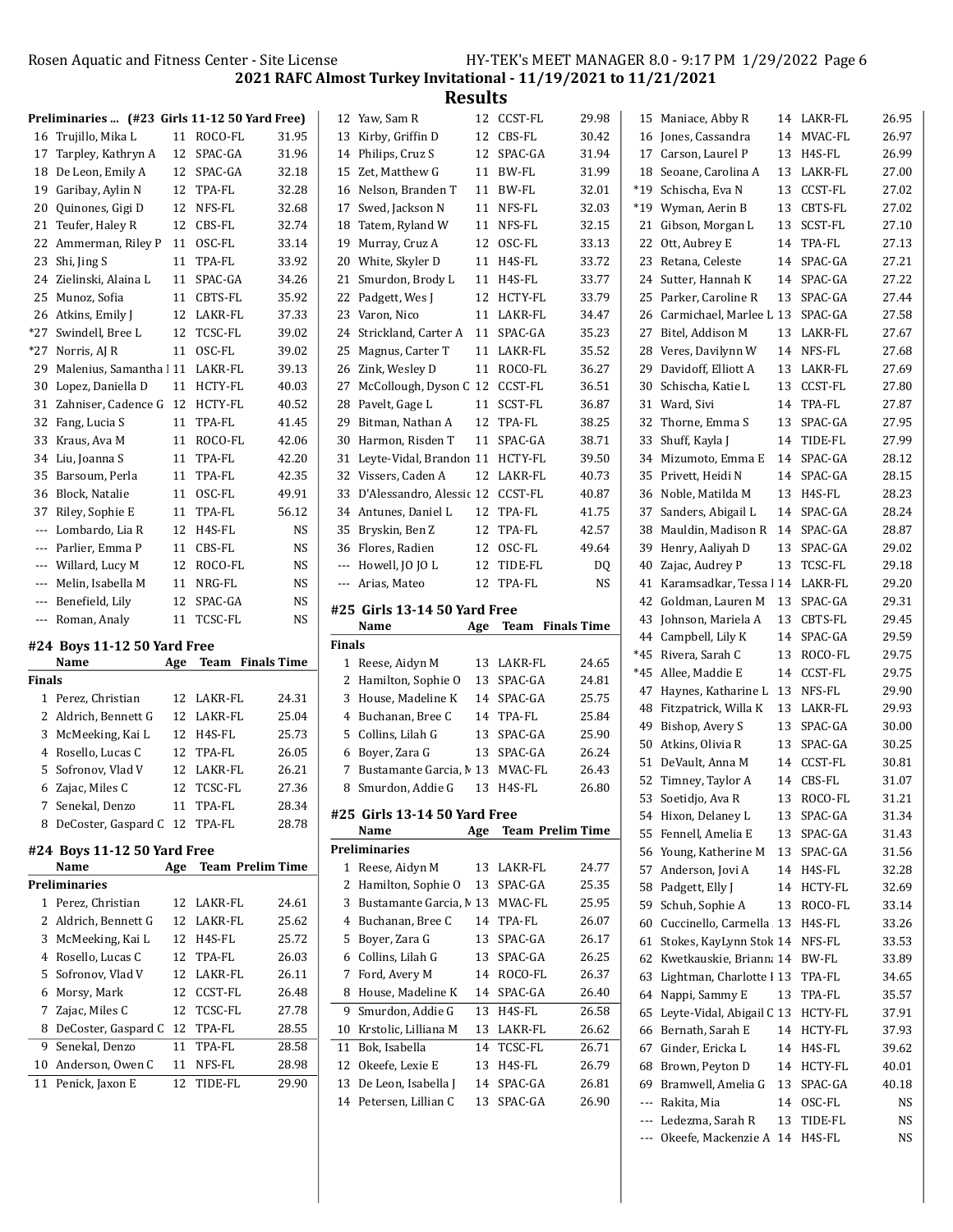70 Padgett, Elly J 14 HCTY-FL 32.98

2021 RAFC Almost Turkey Invitational - 11/19/2021 to 11/21/2021

|        |                                               |     |            |                         |                  | ncəui                           |     |               |                         |       |                                    |             |       |
|--------|-----------------------------------------------|-----|------------|-------------------------|------------------|---------------------------------|-----|---------------|-------------------------|-------|------------------------------------|-------------|-------|
|        | Preliminaries  (#25 Girls 13-14 50 Yard Free) |     |            |                         |                  | 34 Cantrell, Eli T              |     | 13 BW-FL      | 29.17                   |       | 14 Stokes, Hollace J               | 15 LAKR-FL  | 25.47 |
| ---    | Smith, Audrey L                               |     | 13 NFS-FL  | NS                      |                  | 35 Teufer, Christopher F 13     |     | CBS-FL        | 29.25                   |       | 15 Laferriere, Katie E             | 16 ROCO-FL  | 25.51 |
| ---    | Grajales, Isabella V                          |     | 13 CCST-FL | NS                      |                  | 36 Ozerovitch, James H 14       |     | CCST-FL       | 29.33                   |       | 16 Atkins, Emily R                 | 15 SPAC-GA  | 25.53 |
| ---    | Ledezma, Sofia M                              |     | 14 TIDE-FL | <b>NS</b>               |                  | 37 White, Andy A                |     | 13 HCTY-FL    | 29.63                   |       | 17 Thelwell, Lauren G              | 16 TPA-FL   | 25.70 |
| ---    | Clayton, Phoebe J                             |     | 14 SPAC-GA | NS                      |                  | 38 Zhang, Brad J                |     | 13 TPA-FL     | 29.85                   |       | 18 Rosenkranz, Bobbie / 16 TIDE-FL |             | 25.85 |
| ---    | Diep, Quynh Ann                               |     | 13 SPAC-GA | <b>NS</b>               |                  | 39 Moore, Jackson R             |     | 13 BW-FL      | 29.95                   |       | 19 O'Donnell, Elizabeth 16 SPAC-GA |             | 25.86 |
| ---    | Lusk, Amelia M                                |     | 13 LAKR-FL | NS                      |                  | 40 Mercer, Logan A              |     | 13 SPAC-GA    | 31.89                   |       | 20 Jackovich, Jenna R              | 17 SPAC-GA  | 25.92 |
|        |                                               |     |            |                         |                  | 41 Brown, Jonathan C            |     | 13 CBTS-FL    | 32.56                   |       | 21 Sellers, Kristen L              | 17 TCSC-FL  | 26.00 |
|        | #26 Boys 13-14 50 Yard Free<br>Name           | Age |            | Team Finals Time        |                  | 42 Papiernik, Will H            |     | 14 NFS-FL     | 33.19                   |       | 22 Burkholder, Grace M 16 SCST-FL  |             | 26.03 |
| Finals |                                               |     |            |                         |                  | 43 Odom, Ryan S                 |     | 13 CCST-FL    | 33.75                   |       | 23 Bailey, Cecilia M               | 17 NFS-FL   | 26.06 |
|        | 1 Kueffer, Walter K                           |     | 14 LAKR-FL | 22.28                   |                  | *44 Cisler, Alexander H         |     | 14 NFS-FL     | 36.24                   |       | 24 McDowell, Hannah R 17 CBTS-FL   |             | 26.14 |
|        | 2 Gonzalez, Kenneth B 14 LAKR-FL              |     |            | 22.71                   |                  | *44 Barsoum, Freddy             |     | 14 TPA-FL     | 36.24                   | 25    | Brown, Alexa S                     | 16 BW-FL    | 26.22 |
| 3      |                                               |     |            |                         |                  | 46 Garr, Michael E              | 13  | TIDE-FL       | 36.63                   |       | 26 Kelley, Kristina A              | 17 TPA-FL   | 26.24 |
|        | Rabinowitz, Nico A                            |     | 14 LAKR-FL | 23.03                   |                  | --- Fang, Victor C              | 13  | TPA-FL        | <b>NS</b>               |       | 27 Monahan, Brianna c 15 MVAC-FL   |             | 26.25 |
|        | 4 Zeman, Walter R                             |     | 13 LAKR-FL | 23.63                   |                  | --- Divliansky, Bobby I         | 13  | TPA-FL        | <b>NS</b>               |       | 28 Privett, Audrey N               | 17 SPAC-GA  | 26.38 |
|        | 5 Robinson, Charlie M 14 SPAC-GA              |     |            | 23.72                   |                  | --- Gunther, Adam S             | 13  | TPA-FL        | <b>NS</b>               |       | 29 Minton, Kahlan B                | 15 SPAC-GA  | 26.64 |
|        | 6 Boalch, Charles W                           |     | 14 SPAC-GA | 24.19                   |                  | --- Torosdagli, Kaan            |     | 14 TPA-FL     | <b>NS</b>               | *30   | Alexander, Grace E                 | 16 SPAC-GA  | 26.66 |
|        | 7 Wang, Kevin R                               |     | 14 TPA-FL  | 24.52                   |                  | --- Ordonez, Andres D           |     | 14 MVAC-FL    | NS                      | $*30$ | Niemeyer, Ali E                    | 16 CBTS-FL  | 26.66 |
|        | 8 Paez, Lucas R                               |     | 13 MVAC-FL | 24.58                   |                  | --- Cruz, Ethan D               |     | 14 CCST-FL    | NS                      |       | 32 Bailey, Fiona C                 | 16 NFS-FL   | 26.67 |
|        | #26 Boys 13-14 50 Yard Free                   |     |            |                         |                  |                                 |     |               |                         |       | 33 Fraser, Nia S                   | 16 SPAC-GA  | 26.72 |
|        | Name                                          | Age |            | <b>Team Prelim Time</b> |                  | #27 Girls 50 Yard Free          |     |               |                         |       | 34 Johnson, Makaila L              | 16 CBTS-FL  | 26.76 |
|        | <b>Preliminaries</b>                          |     |            |                         |                  | Name                            | Age |               | <b>Team</b> Finals Time |       | *35 Kueffer, Ava L                 | 16 LAKR-FL  | 26.82 |
|        | 1 Kueffer, Walter K                           |     | 14 LAKR-FL | 23.02                   | A - Final        |                                 |     |               |                         | *35   | Killingsworth, Joy E               | 17 SPAC-GA  | 26.82 |
|        | 2 Gonzalez, Kenneth B 14 LAKR-FL              |     |            | 23.66                   |                  | 1 Heizer, Abigail H             |     | 15 SPAC-GA    | 23.84                   |       | 37 Sears, Annabelle M              | 16 SPAC-GA  | 26.86 |
|        | 3 Robinson, Charlie M 14 SPAC-GA              |     |            | 23.74                   |                  | 2 Scaramuzza, Marcela 18        |     | <b>TPA-FL</b> | 24.07                   |       | 38 Davey, Olivia A                 | 15 TPA-FL   | 26.97 |
|        | 4 Zeman, Walter R                             |     | 13 LAKR-FL | 23.77                   |                  | 3 Zboran, Abigail R             | 17  | SPAC-GA       | 24.61                   |       | 39 Diaz, Gabriella *               | 17 TPA-FL   | 26.98 |
|        | 5 Wang, Kevin R                               |     | 14 TPA-FL  | 24.15                   |                  | 4 Torres Pomar, Regina 15       |     | MVAC-FL       | 24.63                   | 40    | Polo, Michelle A                   | 17 CCST-FL  | 27.05 |
|        | 6 Rabinowitz, Nico A                          |     | 14 LAKR-FL | 24.32                   |                  | 5 Stricklin, Sara R             | 18  | TPA-FL        | 24.70                   |       |                                    |             | 27.06 |
|        | *7 Boalch, Charles W                          |     | 14 SPAC-GA | 24.43                   |                  | 6 Clayton, Sadie P              | 16  | SPAC-GA       | 24.76                   |       | 41 Kotz, Natalie V                 | 18 CBTS-FL  |       |
|        | *7 Paez, Lucas R                              |     | 13 MVAC-FL | 24.43                   |                  | 7 Noble, Lucy J                 |     | 16 H4S-FL     | 24.88                   |       | 42 Mejia, Lucia                    | 15 SCST-FL  | 27.19 |
|        | 9 St. Petery, Lee M                           |     | 14 TCSC-FL | 24.65                   |                  | 8 Watson, Brinkley R            |     | 16 NFS-FL     | 25.25                   |       | 43 Munoz, Anabella                 | 15 MVAC-FL  | 27.30 |
|        | 10 Magnus, Collin A                           |     | 14 LAKR-FL | 24.86                   | <b>B</b> - Final |                                 |     |               |                         |       | *44 Hill, Rylie M                  | 15 SPAC-GA  | 27.44 |
|        | de Fabrique, Paolo                            |     |            |                         |                  | 9 Atkins, Emily R               | 15  | SPAC-GA       | 24.90                   |       | *44 Jones, Amelia N                | 15 SPAC-GA  | 27.44 |
| 11     |                                               |     | 14 MVAC-FL | 24.87                   |                  | 10 Stokes, Hollace J            | 15  | LAKR-FL       | 25.04                   |       | 46 Griffin, Alice E                | 15 SPAC-GA  | 27.53 |
| 12     | Gasper, Matthew J                             |     | 14 SPAC-GA | 25.17                   |                  | 11 Beers, Lauren A              | 15  | TPA-FL        | 25.21                   |       | 47 Dorrian, Cady M                 | 18 NFS-FL   | 27.55 |
| 13     | Brown, Connor E                               |     | 14 CBS-FL  | 25.28                   |                  | 12 Wallace, Mia B               | 16  | SPAC-GA       | 25.25                   |       | 48 Correia, Ana L                  | 17 MVAC-FL  | 27.58 |
| 14     | Papiernik, Wade A                             |     | 14 NFS-FL  | 25.48                   |                  | 13 Krstolic, Sofia E            |     | 17 LAKR-FL    | 25.26                   |       | 49 Clary, Kalia C                  | 18 CBTS-FL  | 27.97 |
| 15     | Zink, Brady D                                 |     | 13 ROCO-FL | 25.51                   |                  | 14 Todebush, Rachel J           | 16  | SPAC-GA       | 25.28                   |       | 50 Carr, Chloe R                   | 17 SPAC-GA  | 28.12 |
|        | 16 St. Petery, Louis B                        |     | 14 TCSC-FL | 25.58                   |                  | 15 Laferriere, Katie E          |     | 16 ROCO-FL    | 25.39                   |       | 51 Carbaugh, Emma C                | 15 BW-FL    | 28.13 |
|        | 17 James, Ethan R                             |     | 14 SPAC-GA | 25.71                   |                  | 16 Thelwell, Lauren G           |     | 16 TPA-FL     | 25.48                   |       | 52 Waithe, Jenise M                | 17 SPAC-GA  | 28.14 |
|        | 18 Brown, Joseph S                            |     | 14 LAKR-FL | 25.79                   |                  |                                 |     |               |                         |       | 53 Pelinsky, Emma E                | 16 SPAC-GA  | 28.29 |
|        | 19 Hannemann, Joshua / 14 CBTS-FL             |     |            | 26.14                   |                  | #27 Girls 50 Yard Free          |     |               |                         |       | 54 Solomon, Lexi F                 | 16 TCSC-FL  | 28.41 |
| 20     | Bash, Vincent S                               |     | 14 SPAC-GA | 26.26                   |                  | Name                            | Age |               | <b>Team Prelim Time</b> | 55    | de Jesus, Barbara                  | 15 MVAC-FL  | 28.51 |
| 21     | Watson, Drew D                                |     | 13 NFS-FL  | 26.44                   |                  | <b>Preliminaries</b>            |     |               |                         |       | 56 Newstreet, Kara A               | 16 SPAC-GA  | 28.53 |
| 22     | Villanueva, Hezee Q                           |     | 14 HCTY-FL | 26.89                   |                  | 1 Scaramuzza, Marcela 18 TPA-FL |     |               | 23.83                   |       | 57 Collins, Sophia L               | 15 SPAC-GA  | 28.59 |
| 23     | Pfister, Nicholas J                           |     | 14 BW-FL   | 26.97                   |                  | 2 Heizer, Abigail H             | 15  | SPAC-GA       | 24.32                   |       | 58 James, Jada A                   | 16 SPAC-GA  | 28.63 |
| 24     | Agustin, Linus E                              |     | 13 SPAC-GA | 26.98                   |                  | 3 Stricklin, Sara R             | 18  | TPA-FL        | 24.64                   |       | 59 Steidley, Maddie O              | 15 LAKR-FL  | 28.75 |
| 25     | Good, Thomas R                                |     | 13 ROCO-FL | 27.05                   |                  | 4 Noble, Lucy J                 | 16  | H4S-FL        | 24.89                   | 60    | Shoemaker-Torres, Is 15 NFS-FL     |             | 28.76 |
| 26     | Kennington, Tristen 14 BW-FL                  |     |            | 27.07                   |                  | 5 Clayton, Sadie P              | 16  | SPAC-GA       | 24.91                   | 61    | Brelsford, Kasey A                 | 16 NFS-FL   | 29.00 |
| 27     | Cavalieri, Lorenzo G 13 TPA-FL                |     |            | 27.83                   |                  | 6 Torres Pomar, Regina 15       |     | MVAC-FL       | 25.14                   |       | 62 Darwood, Rachel A               | 15 ROCO-FL  | 29.04 |
| 28     | Nash, Tyler A                                 |     | 14 NFS-FL  | 27.91                   |                  | 7 Zboran, Abigail R             |     | 17 SPAC-GA    | 25.20                   |       | 63 Soukup, Lily H                  | 17 UN-CC-FL | 29.17 |
| 29     | Gil, Claudio A                                |     | 13 CCST-FL | 28.12                   |                  | 8 Watson, Brinkley R            |     | 16 NFS-FL     | 25.30                   |       | 64 West, Kylie M                   | 15 SPAC-GA  | 29.39 |
| 30     | Ehlers, Fernando S                            |     | 13 NFS-FL  | 28.36                   |                  | 9 Todebush, Rachel J            | 16  | SPAC-GA       | 25.33                   |       | 65 Paez, Isabella M                | 16 MVAC-FL  | 29.81 |
| 31     | Akrotirianakis, Nichc 14 BW-FL                |     |            | 28.44                   |                  | *10 Wallace, Mia B              |     | 16 SPAC-GA    | 25.36                   |       | 66 Curi, Lira                      | 16 SPAC-GA  | 29.98 |
| 32     | Palanti, Anthony W                            |     | 14 MVAC-FL | 28.62                   |                  | *10 Krstolic, Sofia E           |     | 17 LAKR-FL    | 25.36                   |       | 67 Nelson, Priscilla F             | 16 NFS-FL   | 30.33 |
|        | 33 Rojas, Jeronimo J                          |     | 14 MVAC-FL | 28.81                   | *12              | Giuffrida, Kathryn B            | 28  | HCTY-FL       | 25.46                   |       | 68 Mortimer, Cara A                | 15 TPA-FL   | 30.89 |
|        |                                               |     |            |                         |                  | *12 Beers, Lauren A             |     | 15 TPA-FL     | 25.46                   |       |                                    |             |       |
|        |                                               |     |            |                         |                  |                                 |     |               |                         |       | 69 Hays, Sydney A                  | 15 SPAC-GA  | 32.68 |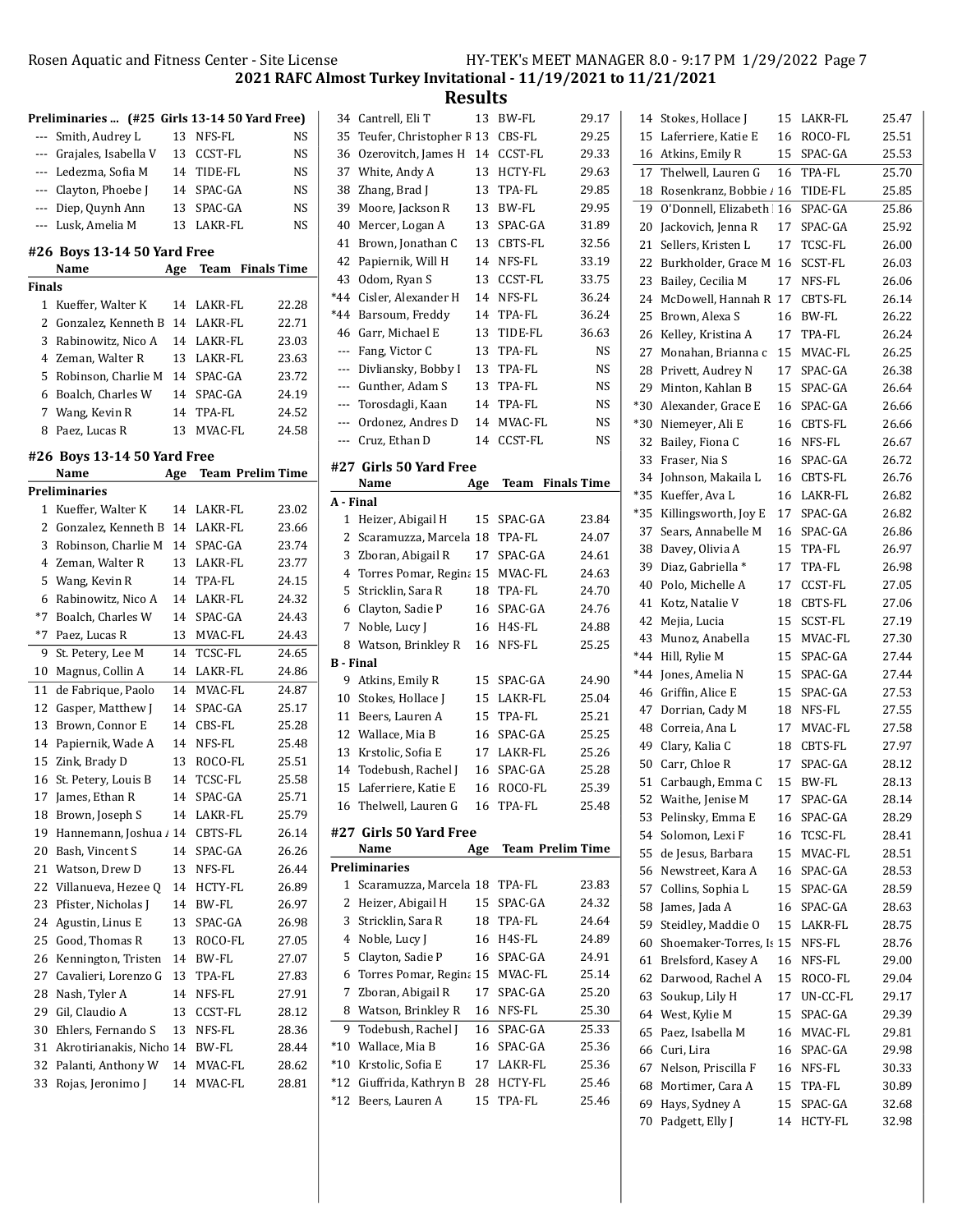2021 RAFC Almost Turkey Invitational - 11/19/2021 to 11/21/2021

|     | Preliminaries  (#27 Girls 50 Yard Free) |     |                         |           |    | 15 Lin, Preston C                            |    | 17 SPAC-GA              | 22.06          |               | 72 Ciccarello, Carter A            |    | 16 SCST-FL           | 25.07       |
|-----|-----------------------------------------|-----|-------------------------|-----------|----|----------------------------------------------|----|-------------------------|----------------|---------------|------------------------------------|----|----------------------|-------------|
|     | 71 Barros, Alice M                      |     | 15 CCST-FL              | 33.26     |    | 16 Nilsson, Christopher 17 SPAC-GA           |    |                         | 22.07          |               | 73 Amos, Asher D                   |    | 17 SPAC-GA           | 25.10       |
|     | 72 Bassette, Sonya J                    |     | 10 BW-FL                | 33.87     |    | 17 Van Soelen, Addison (16                   |    | SPAC-GA                 | 22.09          |               | 74 Jackman, Nicholas               |    | 17 TCSC-FL           | 25.16       |
|     | 73 Dreyer, Ashlyn F                     |     | 15 TIDE-FL              | 35.24     |    |                                              |    |                         |                |               | 75 Huntley Jr, Benson T 15 TIDE-FL |    |                      | 25.23       |
|     | 74 Florimonte, Talia R                  |     |                         | 35.82     |    | 18 Valdes, Victor M                          |    | 18 MACM-FG              | 22.16          |               |                                    |    | 15 NFS-FL            | 25.35       |
|     |                                         |     | 15 CCST-FL              |           |    | 19 Quintana, Michael                         |    | 19 MACM-FG              | 22.29          |               | 76 Jakovljevic, Filip              |    |                      |             |
|     | 75 Padgett, Lucy B                      |     | 9 HCTY-FL               | 36.59     |    | 20 Alvarez, Ricardo J                        |    | 18 MACM-FG              | 22.39          |               | 77 Adam, Thomas A                  |    | 15 SPAC-GA           | 25.42       |
|     | 76 Lopez, Daniella D                    |     | 11 HCTY-FL              | 40.09     |    | *21 Stubbs, Kebo                             |    | 18 MVAC-FL              | 22.53          |               | 78 Kirby, Gavin G                  | 15 | CBS-FL               | 25.45       |
|     | 77 Leyte-Vidal, Catherin 7              |     | HCTY-FL                 | 1:00.26   |    | *21 Bruce, Jared A                           |    | 18 SPAC-GA              | 22.53          | 79            | Earl, Austin G                     | 15 | TPA-FL               | 25.51       |
|     | --- Bryant, Malaina N                   |     | 17 H4S-FL               | NS        |    | 23 Whiting, Samuel B                         |    | 18 SPAC-GA              | 22.56          |               | 80 Krahling, Dean A                | 15 | TPA-FL               | 25.52       |
| --- | Wright, Kylene R                        |     | 17 BW-FL                | NS        |    | 24 Sukirya, Devesh                           |    | 17 SPAC-GA              | 22.60          | 81            | Vissers, Donovan A                 | 15 | LAKR-FL              | 25.53       |
|     | Martinez Staudigl, Sa 16 LAKR-FL        |     |                         | NS        |    | *25 Daniels, Noah E                          | 17 | SPAC-GA                 | 22.63          | *82           | Domster, Jace R                    |    | 16 TCSC-FL           | 25.67       |
|     | --- Rideout, Caitlyn G                  |     | 15 CBS-FL               | <b>NS</b> |    | *25 Bishop, Zachary B                        | 17 | TPA-FL                  | 22.63          |               | *82 Adams, Noah S                  | 15 | MVAC-FL              | 25.67       |
| --- | Cole, Elizabeth C                       |     | 16 CBS-FL               | NS        | 27 | Buettgen, Trevor J                           |    | 16 TPA-FL               | 22.76          |               | 84 Patino, Tyler J                 |    | 15 TPA-FL            | 25.89       |
| --- | Eason, Camille                          |     | 17 BW-FL                | <b>NS</b> | 28 | Koehler, Jacob A                             | 16 | TPA-FL                  | 22.78          |               | 85 Wordell, Christian C            | 15 | TPA-FL               | 26.05       |
|     | --- White, Emma R                       |     | 10 HCTY-FL              | <b>NS</b> | 29 | Bokkisam, Roni C                             |    | 16 TPA-FL               | 22.81          |               | 86 Stokes, Kareem J                |    | 17 NFS-FL            | 26.07       |
| --- | Reyes, Estella C                        |     | 16 SPAC-GA              | <b>NS</b> |    | 30 Vasquez, Alex O                           |    | 17 TIDE-FL              | 22.96          | 87            | Bryskin, David R                   |    | 16 TPA-FL            | 26.08       |
|     | --- Ramsdell, Lilly R                   |     | 15 NFS-FL               | NS        |    | 31 Maniace, Noah R                           |    | 17 LAKR-FL              | 23.04          |               | 88 Pelinsky, Eric J                |    | 15 SPAC-GA           | 26.13       |
|     | #28 Boys 50 Yard Free                   |     |                         |           |    | 32 Scalzi, Matthew A                         |    | 16 SPAC-GA              | 23.46          | 89            | Obermiller, Noah C                 |    | 16 HCTY-FL           | 26.25       |
|     | Name                                    | Age | <b>Team</b> Finals Time |           |    | 33 Agustin, Camden L                         |    | 15 SPAC-GA              | 23.48          |               | 90 Dennis, River W                 |    | 15 CBS-FL            | 26.26       |
|     | A - Final                               |     |                         |           |    | *34 Brinkley, Sam R                          |    | 15 NFS-FL               | 23.52          |               | 91 McMeeking, Reef W               |    | 10 H4S-FL            | 26.43       |
|     | 1 Muhammad, Kamal I 18 SPAC-GA          |     |                         |           |    | *34 Foley, Andrew K                          |    | 17 TPA-FL               | 23.52          |               | 92 Flores, Christien               | 16 | OSC-FL               | 26.53       |
|     |                                         |     |                         | 20.76     |    | 36 Bussenius, Luke S                         |    | 18 SPAC-GA              | 23.54          |               | 93 Hao, Colin S                    | 15 | LAKR-FL              | 26.78       |
|     | 2 Weisel, Elliot J                      |     | 16 ROCO-FL              | 20.85     |    | 37 Gardner, Evan S                           |    | 15 NFS-FL               | 23.55          |               | 94 Tusing, Nolan J                 |    | 16 NFS-FL            | 26.89       |
|     | 3 Costa, Felipe R                       |     | 17 TPA-FL               | 20.95     |    | 38 Smith, Dylan Z                            | 15 | TPA-FL                  | 23.57          |               | 95 Dobson, Matt A                  |    | 16 SCST-FL           | 27.47       |
|     | 4 Mcgrady, Colton H                     |     | 17 SPAC-GA              | 21.06     |    | *39 Carey, Dean D                            | 15 | SCST-FL                 | 23.58          |               | 96 Cristaudo, Brian N              |    | 15 LAKR-FL           | 27.50       |
|     | 5 Kruep, Rylan A                        |     | 16 SPAC-GA              | 21.28     |    | *39   Cassara, Luke D                        | 17 | SPAC-GA                 | 23.58          |               | 97 Wiles, Connor R                 |    | 15 H4S-FL            | 27.62       |
|     | 6 Browne, Preston G                     |     | 18 SPAC-GA              | 21.34     |    | 41 Hughes, Tobin N                           | 15 | SPAC-GA                 | 23.68          |               | *98 Bokkisam, Rishi C              |    | 13 TPA-FL            | 27.92       |
|     | 7 Ide, Tristan P                        |     | 18 LAKR-FL              | 21.48     |    | 42 Riedel, Adam W                            |    | 16 LAKR-FL              | 23.71          |               | *98 Mootz, Quentin J               |    | 15 CCST-FL           | 27.92       |
|     | 8 Clayton, Miles M                      |     | 17 SPAC-GA              | 21.62     |    |                                              |    |                         | 23.74          |               | 100 Torosdagli, Dogan              |    | 17 TPA-FL            | 28.07       |
|     | B - Final                               |     |                         |           |    | 43 Nichols, Clayton G                        |    | 16 TPA-FL<br>15 MVAC-FL | 23.76          |               | 101 Jackson, EJ E                  |    | 17 NFS-FL            | 29.24       |
|     | 9 Mora, Joel                            |     | 16 SPAC-GA              | 21.48     |    | 44 Giangreco, Eli M                          |    |                         |                |               | 102 Newmarch, Matthew 15           |    | OSC-FL               | 29.85       |
|     | 10 Reher, Dylan M                       |     | 17 TPA-FL               | 21.55     |    | 45 Balon, Max V                              |    | 16 TPA-FL               | 23.83          |               | 103 Deadman, Gregory M 18 NFS-FL   |    |                      | 30.29       |
|     | 11 Franco, Luigi P                      | 18  | TPA-FL                  | 21.56     |    | 46 Hill, Mikey K                             |    | 17 TCSC-FL              | 23.95          |               |                                    |    |                      |             |
|     | 12 McHale, Kai J                        |     | 17 SPAC-GA              | 21.76     |    | 47 Allen, Hunter T                           |    | 17 TCSC-FL              | 23.97          |               | 104 Ehlers, Armando S              |    | 15 NFS-FL            | 32.45       |
|     | 13 Lin, Preston C                       |     | 17 SPAC-GA              | 21.89     |    | 48 Tanon, Alex G                             |    | 17 TPA-FL               | 23.99          | 105           | Johnson, Jamal L                   | 16 | NFS-FL               | 33.10       |
|     | 14 Bender, Justin C                     |     | 18 SPAC-GA              | 21.92     |    | 49 Alegre, Aaron                             |    | 19 MACM-FG              | 24.03          |               | 106 Torosdagli, Kaan               | 14 | TPA-FL               | 33.46       |
|     | 15 Nilsson, Christopher 17 SPAC-GA      |     |                         | 22.03     |    | 50 Papiernik, Owen Z                         |    | 16 NFS-FL               | 24.16          |               | 107 Palencia, Camilo*              | 10 | LAKR-FL              | 34.44       |
|     | 16 Van Soelen, Addison (16 SPAC-GA      |     |                         | 22.12     |    | 51 Wang, Victor L                            |    | 16 TPA-FL               | 24.25          |               | 108 Riva, Ryan M                   |    | 10 BW-FL             | 38.78       |
|     |                                         |     |                         |           |    | 52 Tsai, Nicholas K                          |    | 17 LAKR-FL              | 24.26          |               | --- de Oliveira, Fabricio          |    | 17 MVAC-FL           | <b>NS</b>   |
|     | #28 Boys 50 Yard Free                   |     |                         |           |    | *53 Palencia, Matias A                       |    | 15 LAKR-FL              | 24.31          |               | ---   Almeida Jr, Jean             |    | 17 MVAC-FL           | NS          |
|     | Name                                    | Age | <b>Team Prelim Time</b> |           |    | *53 Garcia, Lemyts J                         |    | 18 TPA-FL               | 24.31          | ---           | Fuller, Nash W                     |    | 16 TCSC-FL           | NS          |
|     | Preliminaries                           |     |                         |           |    | 55 Cole, Casey J                             |    | 18 CBS-FL               | 24.32          | ---           | Carson, William F                  |    | 16 H4S-FL            | NS          |
|     | *1 Muhammad, Kamal I 18 SPAC-GA         |     |                         | 20.82     |    | 56 Rojas, Juan D                             |    | 16 MVAC-FL              | 24.33          | ---           | Schultz, Will W                    |    | 10 H4S-FL            | NS          |
|     | *1 Weisel, Elliot J                     |     | 16 ROCO-FL              | 20.82     |    | 57 Anderson, Joshua C                        |    | 15 NFS-FL               | 24.36          | ---           | Heizer, Aidan J                    |    | 15 SPAC-GA           | $_{\rm NS}$ |
|     | 3 Costa, Felipe R                       |     | 17 TPA-FL               | 21.33     |    | 58 Obermiller, Jacob M 19 HCTY-FL            |    |                         | 24.38          | ---           | Vincent, Landon E                  |    | 17 SCST-FL           | NS          |
|     | 4 Mcgrady, Colton H                     |     | 17 SPAC-GA              | 21.39     |    | 59 Ward, Tavish E                            |    | 16 TPA-FL               | 24.48          | ---           | Magruder, Christian   16 LAKR-FL   |    |                      | $_{\rm NS}$ |
|     | 5 Ide, Tristan P                        |     | 18 LAKR-FL              | 21.48     |    | 60 Hinson, Wyatt J                           |    | 15 SPAC-GA              | 24.49          | ---           | Dirscherl, Zeke T                  |    | 9 LAKR-FL            | NS          |
|     | 6 Kruep, Rylan A                        |     | 16 SPAC-GA              | 21.51     |    | 61 Lovett, Jeff M                            |    | 18 LAKR-FL              | 24.51          | ---           | Schultz, Alan H                    |    | 10 H4S-FL            | NS          |
|     | 7 Browne, Preston G                     |     | 18 SPAC-GA              | 21.56     |    | 62 Wright, Jalen J                           |    | 16 SPAC-GA              | 24.56          | ---           | Nahali, Youssef B                  |    | 16 H4S-FL            | NS          |
|     | 8 Clayton, Miles M                      |     | 17 SPAC-GA              | 21.59     |    | 63 Livingston, Aiden T                       |    | 18 NFS-FL               | 24.63          |               |                                    |    |                      |             |
|     | 9 Reher, Dylan M                        |     | 17 TPA-FL               | 21.68     |    | 64 Merchan, Thomas J                         |    | 15 MVAC-FL              | 24.67          |               | #29 Girls 11-12 100 Yard Fly       |    | Age Team Finals Time |             |
|     |                                         |     | 18 TPA-FL               | 21.71     |    | 65 Ranson, Harris E                          |    | 16 TPA-FL               | 24.75          |               | Name                               |    |                      |             |
|     | 10 Franco, Luigi P                      |     |                         |           |    |                                              |    |                         | 24.79          | <b>Finals</b> |                                    |    |                      |             |
|     | *11 McHale, Kai J                       |     | 17 SPAC-GA              | 21.86     |    |                                              |    |                         |                |               |                                    |    |                      |             |
|     | *11 Mora, Joel                          |     | 16 SPAC-GA              | 21.86     |    | 66 Steinhauer, Hanns G 16 TPA-FL             |    |                         |                |               | 1 Erisman, Rylee M                 |    | 12 LAKR-FL           | 59.81       |
|     | 13 Nelson, Jensen D                     |     | 17 SPAC-GA              | 21.94     |    | 67 Carr, Zachary M                           |    | 16 BW-FL                | 24.82          |               | 28.72                              |    |                      |             |
|     | 14 Bender, Justin C                     |     | 18 SPAC-GA              |           |    | 68 Parman, Reef M                            |    | 15 ROCO-FL              | 24.86          |               | 2 Sanders, Janae D                 |    | 12 BW-FL             | 1:00.74     |
|     |                                         |     |                         | 22.00     |    | 69 Bitman, Coby M                            |    | 16 TPA-FL               | 24.98          |               | 28.05                              |    |                      |             |
|     |                                         |     |                         |           |    | 70 Wloczewski, Cole T<br>71 Velez, Nicolas M |    | 17 BW-FL<br>15 BW-FL    | 25.01<br>25.06 |               | 3 Sutter, Abigail M<br>30.42       |    | 12 SPAC-GA           | 1:06.12     |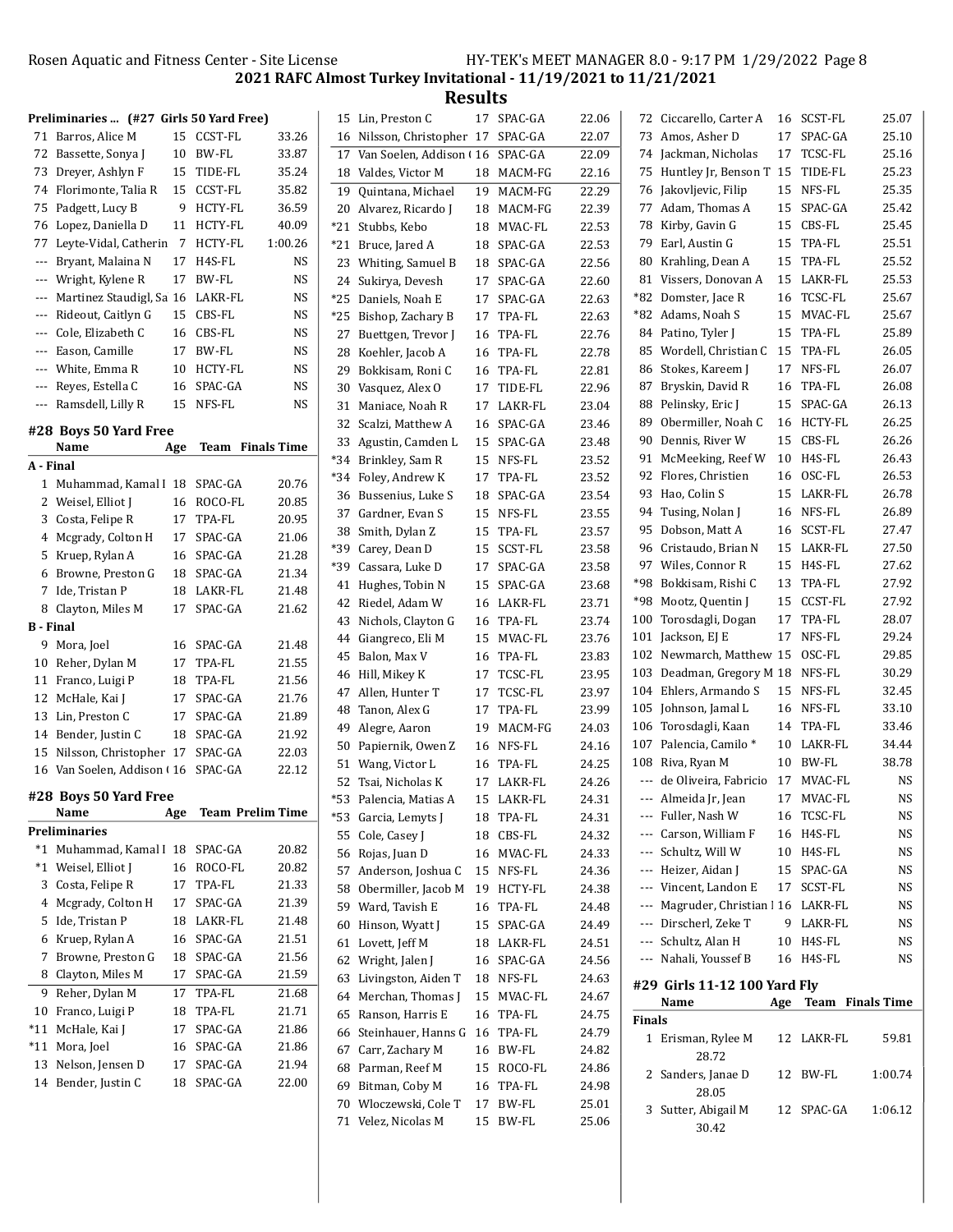2021 RAFC Almost Turkey Invitational - 11/19/2021 to 11/21/2021

**Results**<br>12 CCST-FL

|               | Finals  (#29 Girls 11-12 100 Yard Fly)            |                      |           |
|---------------|---------------------------------------------------|----------------------|-----------|
|               | 4 Beck, Maren M<br>31.24                          | 12 H4S-FL            | 1:07.31   |
|               | 5 Stegall, Sarah A<br>30.91                       | 12 H4S-FL            | 1:07.66   |
| 6             | Brown, Mary Sloan S 11 SPAC-GA<br>31.76           |                      | 1:10.07   |
|               | 7 De Leon, Emily A 12 SPAC-GA<br>40.17            |                      | 1:29.54   |
|               | --- Malenius, Samantha   11 LAKR-FL               |                      | NS        |
|               | #29 Girls 11-12 100 Yard Fly                      |                      |           |
|               | Name Age Team Prelim Time<br><b>Preliminaries</b> |                      |           |
|               | 1 Erisman, Rylee M<br>29.61                       | 12 LAKR-FL           | 1:02.17   |
|               | 2 Sanders, Janae D<br>29.42                       | 12 BW-FL             | 1:02.69   |
|               | 3 Sutter, Abigail M<br>30.36                      | 12 SPAC-GA           | 1:06.64   |
|               | 4 Stegall, Sarah A<br>30.40                       | 12 H4S-FL            | 1:06.79   |
|               | 5 Beck. Maren M<br>32.82                          | 12 H4S-FL            | 1:08.78   |
|               | 6 Brown, Mary Sloan S 11 SPAC-GA<br>34.19         |                      | 1:13.47   |
| 7             | Brown, Lindsey A<br>35.92                         | 12 CBS-FL            | 1:17.88   |
|               | 8 De Leon, Emily A 12 SPAC-GA<br>40.68            |                      | 1:31.82   |
|               | 9 Malenius, Samantha   11 LAKR-FL<br>47.31        |                      | 1:59.59   |
|               | --- Ordonez, Alejandra C 11 MVAC-FL               |                      | <b>NS</b> |
|               | #30 Boys 11-12 100 Yard Fly<br>Name               | Age Team Finals Time |           |
| <b>Finals</b> |                                                   |                      |           |
|               | 1 Perez, Christian<br>27.39                       | 12 LAKR-FL           | 58.60     |
|               | 2 McMeeking, Kai L<br>28.79                       | 12 H4S-FL            | 1:02.41   |
|               | 3 Tsai, Jacob M<br>30.02                          | 12 LAKR-FL           | 1:03.61   |
|               | #30 Boys 11-12 100 Yard Fly                       |                      |           |
|               | Name                                              | Age Team Prelim Time |           |
|               | <b>Preliminaries</b>                              |                      |           |
| 1             | Perez, Christian<br>27.55                         | 12 LAKR-FL           | 57.95     |
| $\mathbf{2}$  | Hackett, Sawyer G 12 CBTS-FL<br>27.37             |                      | 58.77     |
| 3             | Tsai, Jacob M<br>29.89                            | 12 LAKR-FL           | 1:03.59   |
|               | 4 McMeeking, Kai L<br>29.18                       | 12 H4S-FL            | 1:03.66   |

|        | 5 Morsy, Mark<br>31.96                                                  | 12 CCST-FL 1:09.74 |         |
|--------|-------------------------------------------------------------------------|--------------------|---------|
|        | 6 Kirby, Griffin D 12 CBS-FL 1:11.92<br>32.70                           |                    |         |
|        |                                                                         |                    |         |
|        | #31 Girls 13-14 200 Yard Fly                                            |                    |         |
| Finals | Name Age Team Finals Time                                               |                    |         |
|        | 1 Maniace, Abby R 14 LAKR-FL 2:11.01                                    |                    |         |
|        | 29.67<br>1:04.46                                                        |                    |         |
|        | 2 Krstolic, Lilliana M 13 LAKR-FL 2:11.74<br>28.94  1:02.53             |                    |         |
|        | 3 Boyer, Zara G                                                         |                    |         |
|        | 30.97 1:06.10<br>4 Sutter, Hannah K 14 SPAC-GA 2:25.58<br>31.02 1:06.89 |                    |         |
|        | 5 Lucas, Trinity F 14 TPA-FL<br>32.66 1:10.74                           |                    | 2:31.16 |
|        | 6 Retana, Celeste 14 SPAC-GA 2:35.95<br>31.65 1:09.09                   |                    |         |
|        | 7 Schischa, Katie L 13 CCST-FL 2:41.80<br>34.30  1:16.06                |                    |         |
|        | 8 Bishop, Avery S 13 SPAC-GA 2:43.76                                    |                    |         |
|        | 33.90 1:15.57                                                           |                    |         |
|        | #31 Girls 13-14 200 Yard Fly                                            |                    |         |
|        | Name Age Team Prelim Time                                               |                    |         |
|        | <b>Preliminaries</b><br>1 Krstolic, Lilliana M 13 LAKR-FL 2:13.12       |                    |         |
|        | 29.67 1:03.47                                                           |                    |         |
|        | 2 Boyer, Zara G<br>31.03 1:05.84                                        |                    |         |
|        | 3 Maniace, Abby R 14 LAKR-FL 2:23.91<br>32.79 1:10.24                   |                    |         |
|        | 4 Sutter, Hannah K 14 SPAC-GA 2:33.16<br>32.46 1:10.05                  |                    |         |
|        | 5 Lucas, Trinity F 14 TPA-FL<br>33.16 1:12.86                           |                    | 2:36.43 |
|        | 6 Wyman, Aerin B 13 CBTS-FL 2:39.31<br>32.27 1:11.08                    |                    |         |
| 7      | Retana, Celeste<br>14<br>32.30<br>1:11.20                               | SPAC-GA            | 2:40.15 |
| 8      | Schischa, Katie L 13<br>35.95<br>1:18.05                                | CCST-FL            | 2:50.10 |
| 9      | Bishop, Avery S                                                         | 13 SPAC-GA         | 2:52.94 |
|        | 35.36<br>1:19.49                                                        |                    |         |
| 10     | Petersen, Lillian C<br>34.92<br>1:17.78                                 | 13 SPAC-GA         | 2:54.17 |
| 11     | Allee, Maddie E<br>14<br>39.13<br>1:26.07                               | CCST-FL            | 2:59.03 |
| 12     | Henry, Aaliyah D 13                                                     | SPAC-GA            | 2:59.21 |
| 13     | 37.83<br>1:23.09<br>Flores, Violet A<br>13                              | OSC-FL             | 3:17.73 |
| ---    | 1:26.80<br>36.82<br>Mizumoto, Emma E 14 SPAC-GA                         |                    | DQ      |
| ---    | 36.86<br>1:21.07<br>House, Madeline K 14 SPAC-GA                        |                    | NS      |
|        |                                                                         |                    |         |

| --- Okeefe, Mackenzie A 14 H4S-FL                    | NS                                                                                                                                                                                                                                                                                                                                                                                                                                                                                                                                                   |
|------------------------------------------------------|------------------------------------------------------------------------------------------------------------------------------------------------------------------------------------------------------------------------------------------------------------------------------------------------------------------------------------------------------------------------------------------------------------------------------------------------------------------------------------------------------------------------------------------------------|
| #32 Boys 13-14 200 Yard Fly                          |                                                                                                                                                                                                                                                                                                                                                                                                                                                                                                                                                      |
|                                                      |                                                                                                                                                                                                                                                                                                                                                                                                                                                                                                                                                      |
| 1 Varon, Alejandro * 14 LAKR-FL                      | 1:56.31                                                                                                                                                                                                                                                                                                                                                                                                                                                                                                                                              |
| 2 Zarate Romero, Robe 14 LAKR-FL                     | 1:56.49                                                                                                                                                                                                                                                                                                                                                                                                                                                                                                                                              |
| 3 Gasper, Matthew J 14                               | SPAC-GA<br>2:03.48                                                                                                                                                                                                                                                                                                                                                                                                                                                                                                                                   |
| 4 Jones, Noah                                        | 14 BW-FL<br>2:09.34                                                                                                                                                                                                                                                                                                                                                                                                                                                                                                                                  |
| 5 Mazzi, Stefano R 13                                | TCSC-FL<br>2:12.01                                                                                                                                                                                                                                                                                                                                                                                                                                                                                                                                   |
| 6 Aldrich, Nicholas C 14 LAKR-FL                     | 2:15.36                                                                                                                                                                                                                                                                                                                                                                                                                                                                                                                                              |
| 7 Zink, Brady D 13 ROCO-FL 2:26.76<br>29.98 1:03.89  |                                                                                                                                                                                                                                                                                                                                                                                                                                                                                                                                                      |
|                                                      |                                                                                                                                                                                                                                                                                                                                                                                                                                                                                                                                                      |
|                                                      |                                                                                                                                                                                                                                                                                                                                                                                                                                                                                                                                                      |
|                                                      |                                                                                                                                                                                                                                                                                                                                                                                                                                                                                                                                                      |
| <b>Preliminaries</b>                                 |                                                                                                                                                                                                                                                                                                                                                                                                                                                                                                                                                      |
|                                                      |                                                                                                                                                                                                                                                                                                                                                                                                                                                                                                                                                      |
| 2 Zarate Romero, Robe 14 LAKR-FL                     | 2:07.66                                                                                                                                                                                                                                                                                                                                                                                                                                                                                                                                              |
| 3 Jones, Noah                                        | 14 BW-FL<br>2:09.97                                                                                                                                                                                                                                                                                                                                                                                                                                                                                                                                  |
| 4 Mazzi, Stefano R 13                                | TCSC-FL<br>2:15.56                                                                                                                                                                                                                                                                                                                                                                                                                                                                                                                                   |
| 5 Zink, Brady D 13                                   | ROCO-FL<br>2:17.57                                                                                                                                                                                                                                                                                                                                                                                                                                                                                                                                   |
| 6 Aldrich, Nicholas C 14 LAKR-FL                     | 2:18.32                                                                                                                                                                                                                                                                                                                                                                                                                                                                                                                                              |
| Gasper, Matthew J 14 SPAC-GA<br>7                    | 2:19.21                                                                                                                                                                                                                                                                                                                                                                                                                                                                                                                                              |
| 8 Clary, Thomas                                      | 14 CBTS-FL<br>2:20.36                                                                                                                                                                                                                                                                                                                                                                                                                                                                                                                                |
|                                                      | <b>NS</b>                                                                                                                                                                                                                                                                                                                                                                                                                                                                                                                                            |
|                                                      | 14 H4S-FL<br>NS                                                                                                                                                                                                                                                                                                                                                                                                                                                                                                                                      |
| --- Gil, Claudio A<br>13                             | CCST-FL<br>NS                                                                                                                                                                                                                                                                                                                                                                                                                                                                                                                                        |
| #33 Girls 200 Yard Fly                               | Age Team Finals Time                                                                                                                                                                                                                                                                                                                                                                                                                                                                                                                                 |
|                                                      |                                                                                                                                                                                                                                                                                                                                                                                                                                                                                                                                                      |
| 1 Reese, Addison M 16                                | LAKR-FL<br>2:00.09                                                                                                                                                                                                                                                                                                                                                                                                                                                                                                                                   |
| Krstolic, Sofia E<br>17                              | LAKR-FL<br>2:07.71                                                                                                                                                                                                                                                                                                                                                                                                                                                                                                                                   |
| Zboran, Abigail R 17                                 | SPAC-GA<br>2:08.15                                                                                                                                                                                                                                                                                                                                                                                                                                                                                                                                   |
| 4 Moreland, McKenzie 18 LAKR-FL<br>1:01.86<br>29.08  | 2:09.99                                                                                                                                                                                                                                                                                                                                                                                                                                                                                                                                              |
| 5 Shields, Madeline J 16 TCSC-FL<br>1:01.54<br>28.65 | 2:10.73                                                                                                                                                                                                                                                                                                                                                                                                                                                                                                                                              |
|                                                      | Name Mage Team Finals Time<br><b>Finals</b><br>25.92<br>54.79<br>25.32<br>54.39<br>26.81<br>57.89<br>28.54<br>1:01.05<br>29.18 1:02.65<br>30.09 1:04.44<br>#32 Boys 13-14 200 Yard Fly<br>Name Age Team Prelim Time<br>1 Varon, Alejandro * 14 LAKR-FL 2:00.13<br>27.36<br>57.89<br>27.75  1:00.03<br>29.18 1:02.87<br>30.22   1:04.42<br>30.34 1:04.53<br>30.25 1:05.21<br>28.85 1:04.25<br>32.20 1:07.02<br>--- Ordonez, Andres D 14 MVAC-FL<br>--- Lindsay, Parker V<br>Name<br>A - Final<br>26.98<br>57.58<br>28.23<br>59.73<br>28.35<br>1:00.72 |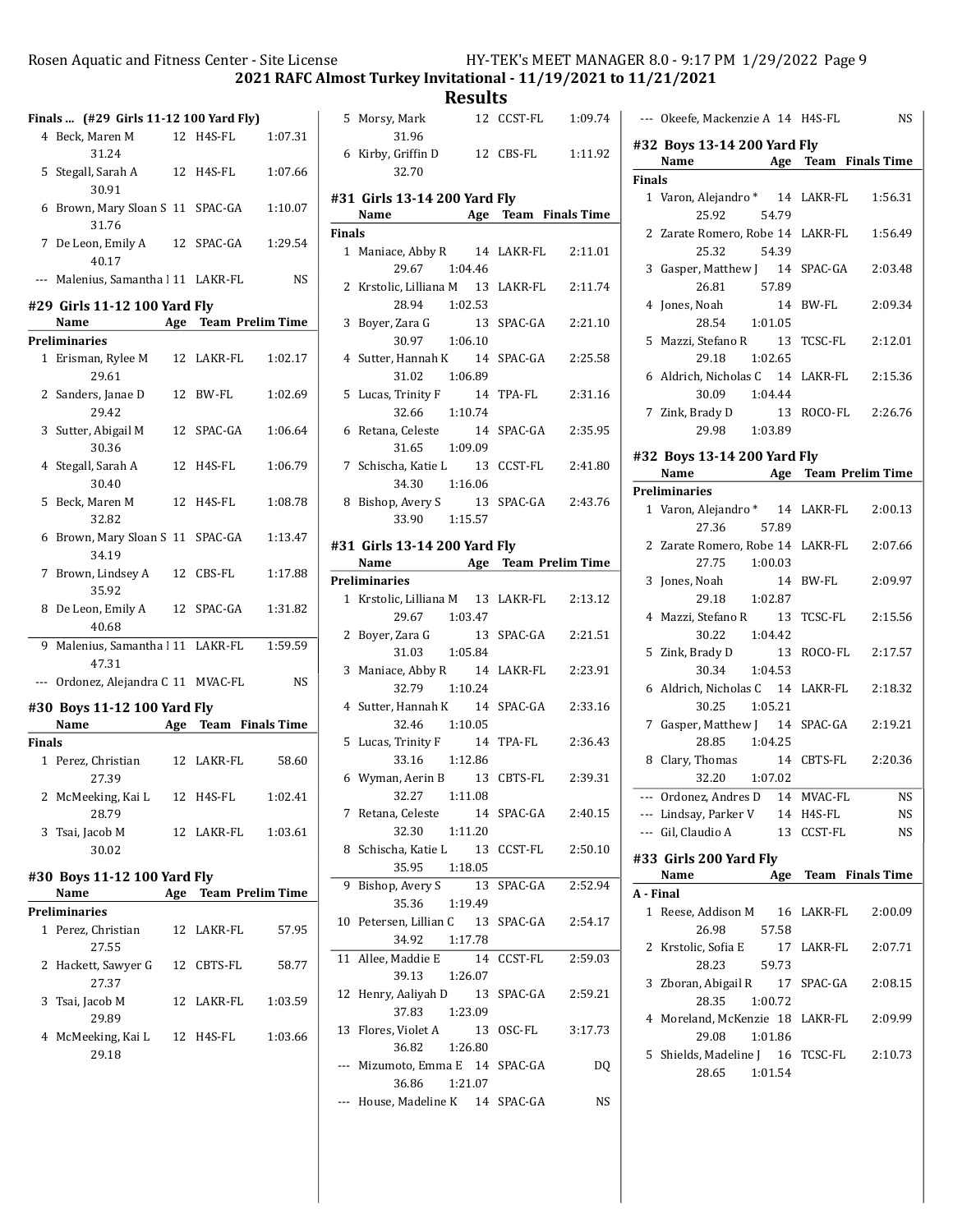2021 RAFC Almost Turkey Invitational - 11/19/2021 to 11/21/2021

Results

2 Collazo Torres, Kevyr 16 TPA-FL  $1:51.93$ 

| A - Final  (#33 Girls 200 Yard Fly) |                                                    |                      |           |  |
|-------------------------------------|----------------------------------------------------|----------------------|-----------|--|
|                                     |                                                    |                      |           |  |
|                                     | 6 Torres Pomar, Regina 15 MVAC-FL<br>28.32 1:00.89 |                      | 2:11.96   |  |
|                                     | 7 Sellers, Kristen L 17 TCSC-FL                    |                      | 2:12.51   |  |
|                                     | 30.29 1:04.24                                      |                      |           |  |
|                                     | 8 Tarpley, Anna K 15<br>29.05 1:02.78              | SPAC-GA              | 2:14.66   |  |
| <b>B</b> - Final                    |                                                    |                      |           |  |
|                                     | 9 Stokes, Hollace J 15 LAKR-FL                     |                      | 2:16.34   |  |
|                                     | 29.41 1:04.88                                      |                      |           |  |
|                                     | 10 Cimini, Meghan C 17                             | SCST-FL              | 2:19.78   |  |
|                                     | 28.64 1:03.32                                      |                      |           |  |
|                                     | 11 De Leon, Natalia C 17                           | SPAC-GA              | 3:04.72   |  |
|                                     | 34.60 1:19.47                                      |                      |           |  |
|                                     | --- Rideout, Caitlyn G 15 CBS-FL                   |                      | <b>NS</b> |  |
|                                     |                                                    |                      |           |  |
|                                     | #33 Girls 200 Yard Fly                             |                      |           |  |
|                                     | Name                                               | Age Team Prelim Time |           |  |
|                                     | <b>Preliminaries</b>                               |                      |           |  |
|                                     | 1 Reese, Addison M 16                              | LAKR-FL              | 2:04.34   |  |
|                                     | 28.46 1:00.38                                      |                      |           |  |
|                                     | 2 Krstolic, Sofia E 17                             | LAKR-FL              | 2:06.69   |  |
|                                     | 28.61 1:00.52                                      |                      |           |  |
|                                     | 3 Moreland, McKenzie 18                            | LAKR-FL              | 2:11.64   |  |
|                                     | 29.34 1:01.45                                      |                      |           |  |
|                                     | 4 Zboran, Abigail R 17                             | SPAC-GA              | 2:11.84   |  |
|                                     | 29.26<br>1:02.54                                   |                      |           |  |
|                                     | 5 Shields, Madeline J 16                           | TCSC-FL              | 2:12.04   |  |
|                                     | 29.28<br>1:02.81                                   |                      |           |  |
| 6                                   | Torres Pomar, Regina 15                            | MVAC-FL              | 2:14.13   |  |
|                                     | 28.08 1:01.21                                      |                      |           |  |
|                                     | 7 Sellers, Kristen L 17                            | TCSC-FL              | 2:16.02   |  |
|                                     | 30.26 1:04.86                                      |                      |           |  |
|                                     | 8 Tarpley, Anna K 15                               | SPAC-GA              | 2:17.46   |  |
|                                     | 30.56 1:05.05                                      |                      |           |  |
| 9                                   | Rosenkranz, Bobbie / 16                            | TIDE-FL              | 2:22.29   |  |
|                                     | 30.95 1:05.86                                      |                      |           |  |
|                                     | 10 Stokes, Hollace J 15 LAKR-FL                    |                      | 2:25.30   |  |
|                                     | 31.32 1:08.59                                      |                      |           |  |
|                                     | 11 Cimini, Meghan C 17 SCST-FL                     |                      | 2:26.83   |  |
|                                     | 29.49<br>1:05.14                                   |                      |           |  |
|                                     | 12 Rideout, Caitlyn G 15 CBS-FL                    |                      | 2:26.89   |  |
|                                     | 31.93 1:09.01                                      |                      |           |  |
|                                     | 13 Killingsworth, Joy E 17 SPAC-GA                 |                      | 2:33.60   |  |
|                                     | 31.40 1:06.97                                      |                      |           |  |
|                                     | 14 De Leon, Natalia C 17 SPAC-GA                   |                      | 3:04.58   |  |
|                                     | 36.01<br>1:24.07                                   |                      |           |  |
|                                     | 15 Carter, Savannah J 10                           | SPAC-GA              | 3:06.85   |  |
|                                     | 37.07<br>1:22.30                                   |                      |           |  |
|                                     | #34 Boys 200 Yard Fly                              |                      |           |  |
|                                     | Name                                               | Age Team Finals Time |           |  |
| A - Final                           |                                                    |                      |           |  |
|                                     | 1 Weisel, Elliot J                                 | 16 ROCO-FL           | 1:49.92   |  |
|                                     | 24.68 52.32                                        |                      |           |  |

|                  | 25.45                             | 53.57 |                      |         |
|------------------|-----------------------------------|-------|----------------------|---------|
|                  | 3 Erisman, Ryan J                 |       | 15 LAKR-FL           | 1:52.47 |
|                  | 25.08                             | 53.70 |                      |         |
| 4                | Ledford, Mitchell P 17 TCSC-FL    |       |                      | 1:53.96 |
|                  | 24.85 53.25                       |       |                      |         |
|                  | 5 Sutter, Zachary J 15            |       | SPAC-GA              | 1:56.16 |
|                  | 25.91                             | 55.24 |                      |         |
|                  | 6 McLean, Matthew J 17 BW-FL      |       |                      | 1:58.69 |
|                  | 25.90 55.83                       |       |                      |         |
|                  | 7 Abella, Juan C 16               |       | MACM-FG              | 1:58.78 |
|                  | 26.25                             | 56.24 |                      |         |
|                  | 8 Watson, Cameron A 15 NFS-FL     |       |                      | 2:00.32 |
|                  | 26.40 56.57                       |       |                      |         |
| <b>B</b> - Final |                                   |       |                      |         |
|                  | 9 Reinhold, Logan A 17 SPAC-GA    |       |                      | 1:59.03 |
|                  | 25.10                             | 54.76 |                      |         |
|                  | 10 Hazell, Henry W                | 15    | TCSC-FL              | 2:01.43 |
|                  | 26.61                             | 57.13 |                      |         |
|                  | 11 Raszczyk, Noah                 | 15    | MVAC-FL              | 2:01.88 |
|                  | 25.95                             | 56.09 |                      |         |
|                  | 12 Allen, Hunter T                | 17    | TCSC-FL              | 2:04.08 |
|                  | 27.05                             | 58.26 |                      |         |
|                  | 13 Tanon, Alex G                  | 17    | TPA-FL               | 2:05.07 |
|                  | 27.35                             | 58.62 |                      |         |
|                  | 14 Lovett, Jeff M                 |       | 18 LAKR-FL           | 2:06.16 |
|                  | 26.76                             | 57.90 |                      |         |
|                  | 15 Fogel, Ryan S                  | 17    | SPAC-GA              | 2:07.77 |
|                  |                                   |       |                      |         |
|                  | 27.93                             | 59.76 |                      |         |
|                  | 16 Smith, Dylan Z                 | 15    | TPA-FL               | 2:10.54 |
|                  | 27.18                             | 58.43 |                      |         |
|                  |                                   |       |                      |         |
|                  | #34 Boys 200 Yard Fly<br>Name     |       |                      |         |
|                  | <b>Preliminaries</b>              |       | Age Team Prelim Time |         |
|                  | 1 Weisel, Elliot J                |       | 16 ROCO-FL           | 1:50.95 |
|                  | 25.18                             | 53.66 |                      |         |
|                  | 2 Ledford, Mitchell P 17 TCSC-FL  |       |                      | 1:53.09 |
|                  | 24.33                             | 53.05 |                      |         |
|                  | 3 Collazo Torres, Kevyr 16 TPA-FL |       |                      | 1:53.37 |
|                  | 25.01                             | 52.93 |                      |         |
|                  | 4 Sutter, Zachary J               | 15    | SPAC-GA              | 1:56.05 |
|                  | 26.62                             | 55.65 |                      |         |
| 5                | Davis, Andrew E                   | 17    | NFS-FL               | 1:57.27 |
|                  | 26.58                             | 56.34 |                      |         |
| 6                | Abella, Juan C                    | 16    | MACM-FG              | 1:58.55 |
|                  | 26.47                             | 56.10 |                      |         |
| 7                | Erisman, Ryan J                   | 15    | LAKR-FL              | 1:59.21 |
|                  | 26.54                             | 57.46 |                      |         |
| 8                | McLean, Matthew J 17              |       | BW-FL                | 1:59.30 |
|                  | 26.12                             | 56.24 |                      |         |
| 9                | Watson, Cameron A 15              |       | NFS-FL               | 2:00.86 |
|                  | 27.29                             | 57.84 |                      |         |
| 10               | Reinhold, Logan A 17              |       | SPAC-GA              | 2:01.25 |
|                  | 26.09                             | 56.41 |                      |         |
|                  | 11 Raszczyk, Noah                 | 15    | MVAC-FL              | 2:02.49 |
|                  | 25.91                             | 56.71 |                      |         |

| 12              | Hazell, Henry W<br>27.31             | 15<br>58.17 | TCSC-FL              | 2:02.67            |
|-----------------|--------------------------------------|-------------|----------------------|--------------------|
| 13              | Allen, Hunter T<br>27.43             | 17<br>58.32 | <b>TCSC-FL</b>       | 2:04.28            |
| 14              | Lovett, Jeff M                       | 18          | LAKR-FL              | 2:06.94            |
|                 | 27.30                                | 58.65       |                      |                    |
| 15              | Tanon, Alex G                        | 17          | TPA-FL               | 2:08.27            |
|                 | 27.19                                | 57.67       |                      |                    |
| 16              | Smith, Dylan Z                       | 15          | TPA-FL               | 2:09.57            |
|                 | 28.04                                | 59.09       |                      |                    |
| $\overline{17}$ | Fogel, Ryan S                        | 17          | SPAC-GA              | 2:10.24            |
|                 | 27.68<br>1:00.14                     |             |                      |                    |
| 18              | Ciccarello, Carter A 16              |             | SCST-FL              | 2:26.57            |
|                 | 28.60<br>1:03.02                     |             |                      |                    |
| 19              | Tusing, Nolan J                      | 16          | NFS-FL               | 2:57.66            |
|                 | 33.96<br>1:17.21                     |             |                      |                    |
| ---             | Rodriguez, Alexander 16 NRG-FL       |             |                      | NS                 |
| $---$           | Gonzalez, Patrick R                  | 16          | LAKR-FL              | NS                 |
|                 | #35 Girls 11-12 50 Yard Back         |             |                      |                    |
|                 | Name                                 |             | Age Team             | <b>Finals Time</b> |
| <b>Finals</b>   |                                      |             |                      |                    |
| 1               | Parkin, Hannah J                     | 12          | LAKR-FL              | 29.15              |
| 2               | Sutter, Abigail M                    | 12          | SPAC-GA              | 30.47              |
| 3               | Beck, Maren M                        | 12          | H4S-FL               | 31.45              |
| 4               | Brown, Mary Sloan S                  | 11          | SPAC-GA              | 33.52              |
| 5               | Maddux, Megan E                      | 12          | TPA-FL               | 34.11              |
| 6               | Zuba, Addison P                      | 11          | H4S-FL               | 34.95              |
|                 |                                      |             |                      |                    |
| 7               | Principe, Ella J                     | 12          | BW-FL                | 35.02              |
| 8               | Lester, Peyton J                     | 12          | <b>BW-FL</b>         | 37.01              |
|                 | #35 Girls 11-12 50 Yard Back         |             |                      |                    |
|                 | Name                                 |             | Age Team Prelim Time |                    |
|                 | <b>Preliminaries</b>                 |             |                      |                    |
| $\mathbf{1}$    | Parkin, Hannah J                     | 12          | LAKR-FL              | 30.94              |
| 2               | Sutter, Abigail M                    | 12          | SPAC-GA              | 32.07              |
| 3               | Beck, Maren M                        | 12          | H4S-FL               | 32.34              |
| 4               | Brown, Mary Sloan S                  | 11          | SPAC-GA              | 33.92              |
| 5               | Maddux, Megan E                      | 12          | TPA-FL               | 34.32              |
| 6               | Principe, Ella J                     | 12          | BW-FL                | 35.53              |
| 7               | Waldbuesser, Nola R                  | 11          | CBS-FL               | 35.79              |
| 8               | Zuba, Addison P                      | 11          | H4S-FL               | 36.21              |
| 9               | Beck, Boden A                        | 11          | H4S-FL               | 36.86              |
| 10              | Bianco, Gisel                        | 12          | H4S-FL               | 37.11              |
| 11              | Lester, Peyton J                     | 12          | BW-FL                | 37.39              |
| 12              | Ruyle, Callie J                      | 11          | HCTY-FL              | 38.53              |
| 13<br>14        | Tarpley, Kathryn A<br>Torres, Sophia | 12<br>11    | SPAC-GA<br>BW-FL     | 39.22<br>40.18     |
| 15              | Trujillo, Mika L                     | 11          | ROCO-FL              | 40.29              |
| 16              | Munoz, Sofia                         | 11          | CBTS-FL              | 41.24              |
| 17              | Zielinski, Alaina L                  | 11          | SPAC-GA              | 41.53              |
| 18              | Ammerman, Riley P                    | 11          | OSC-FL               | 42.24              |
| 19              | Atkins, Emily J                      | 12          | LAKR-FL              | 42.64              |
| 20              | Norris, AJ R                         | 11          | OSC-FL               | 46.89              |
| 21              | Liu, Joanna S<br>Swindell, Bree L    | 11          | TPA-FL<br>TCSC-FL    | 48.05              |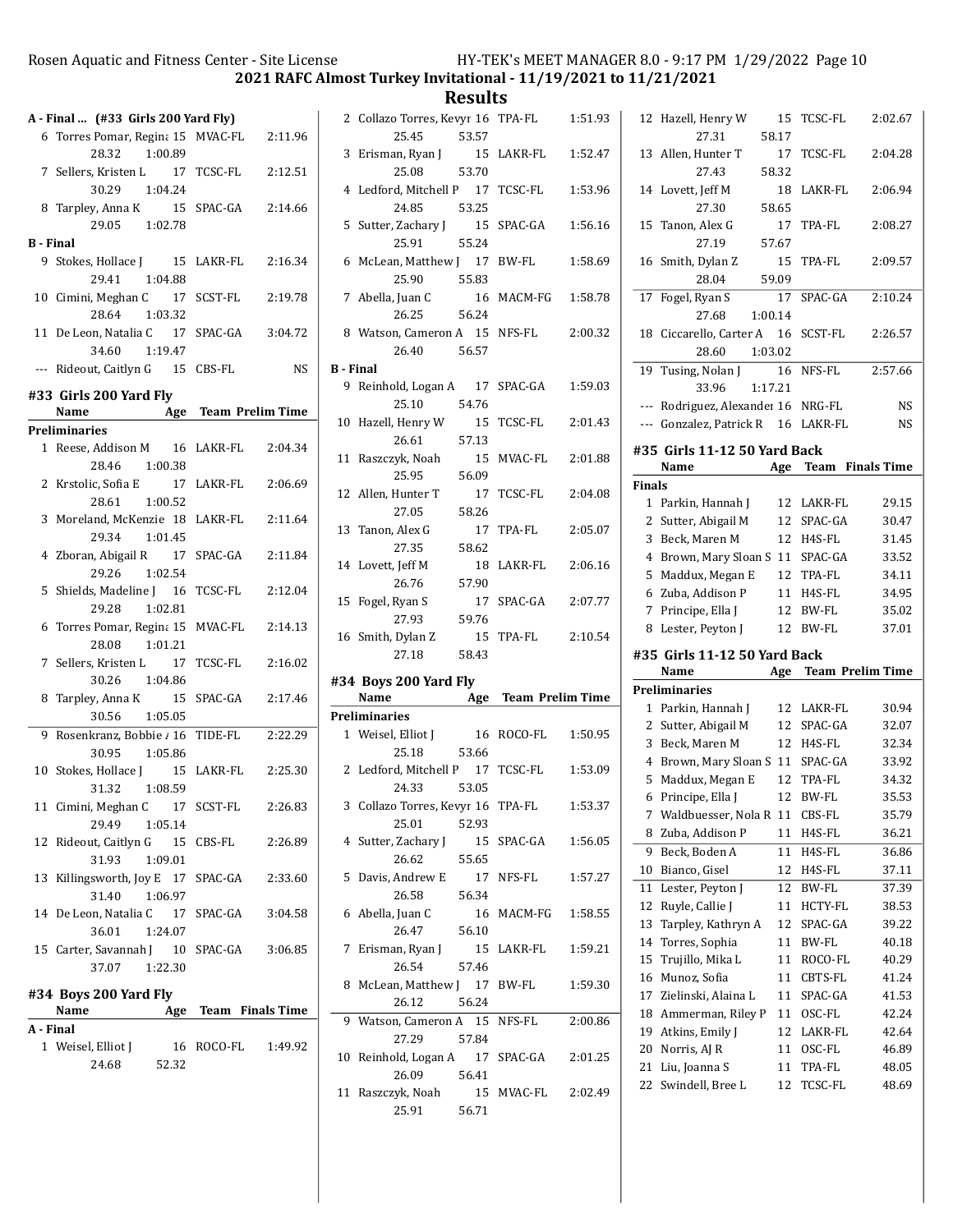2021 RAFC Almost Turkey Invitational - 11/19/2021 to 11/21/2021

|        | Preliminaries  (#35 Girls 11-12 50 Yard Back) |     |                         |                    |
|--------|-----------------------------------------------|-----|-------------------------|--------------------|
| 23     | Barsoum, Perla                                | 11  | TPA-FL                  | 49.70              |
| 24     | Kraus, Ava M                                  | 11  | ROCO-FL                 | 51.83              |
| 25     | Block, Natalie                                | 11  | OSC-FL                  | 1:03.69            |
| ---    | Fang, Lucia S                                 | 11  | TPA-FL                  | DQ                 |
| ---    | Zahniser, Cadence G                           | 12  | <b>HCTY-FL</b>          | DQ                 |
| ---    | Riley, Sophie E                               | 11  | TPA-FL                  | DQ                 |
| ---    | Roman, Analy                                  | 11  | TCSC-FL                 | NS                 |
| ---    | Ordonez, Alejandra C 11                       |     | MVAC-FL                 | NS                 |
| ---    | Willard, Lucy M                               | 12  | ROCO-FL                 | NS                 |
| ---    | Benefield, Lily                               | 12  | SPAC-GA                 | NS                 |
| ---    | Parlier, Emma P                               | 11  | CBS-FL                  | NS                 |
| $---$  | Lombardo, Lia R                               | 12  | H4S-FL                  | NS                 |
| ---    | Melin, Isabella M                             | 11  | NRG-FL                  | NS                 |
|        |                                               |     |                         |                    |
|        | #36 Boys 11-12 50 Yard Back                   |     |                         |                    |
|        | Name                                          | Age | Team                    | <b>Finals Time</b> |
| Finals |                                               |     |                         |                    |
| 1      | Aldrich, Bennett G                            | 12  | LAKR-FL                 | 28.60              |
| 2      | Senekal, Denzo                                | 11  | TPA-FL                  | 31.06              |
| 3      | Sofronov, Vlad V                              | 12  | LAKR-FL                 | 31.18              |
| 4      | Zajac, Miles C                                | 12  | TCSC-FL                 | 32.01              |
| 5      | Anderson, Owen C                              | 11  | NFS-FL                  | 35.20              |
| 6      | Tatem, Ryland W                               | 11  | NFS-FL                  | 35.71              |
| 7      | DeCoster, Gaspard C                           | 12  | TPA-FL                  | 36.76              |
| 8      | Varon, Nico                                   | 11  | LAKR-FL                 | 36.97              |
|        | #36  Boys 11-12 50 Yard Back                  |     |                         |                    |
|        | Name                                          | Age | <b>Team Prelim Time</b> |                    |
|        | Preliminaries                                 |     |                         |                    |
| 1      | Aldrich, Bennett G                            | 12  | LAKR-FL                 | 29.08              |
| 2      | Senekal, Denzo                                | 11  | TPA-FL                  | 31.39              |
| 3      | Sofronov, Vlad V                              | 12  | LAKR-FL                 | 31.97              |
| 4      | Zajac, Miles C                                | 12  | TCSC-FL                 | 32.12              |
| 5      | Anderson, Owen C                              | 11  | NFS-FL                  | 35.98              |
| 6      | Penick, Jaxon E                               | 12  | TIDE-FL                 | 36.78              |
| 7      | DeCoster, Gaspard C                           | 12  | TPA-FL                  | 37.21              |
| 8      | Tatem, Ryland W                               | 11  | NFS-FL                  | 37.25              |
| 9      | Varon, Nico                                   | 11  | LAKR-FL                 | 39.05              |
| 10     | Smurdon, Brody L                              | 11  | H4S-FL                  | 39.29              |
| 11     | Howell, JO JO L                               | 12  | TIDE-FL                 | 39.58              |
| 12     | Yaw, Sam R                                    | 12  | CCST-FL                 | 39.74              |
| 13     | Zet, Matthew G                                | 11  | BW-FL                   | 40.05              |
| 14     | Nelson, Branden T                             | 11  | BW-FL                   | 41.49              |
| 15     | Padgett, Wes J                                | 12  | HCTY-FL                 | 41.52              |
| 16     | White, Skyler D                               | 11  | H4S-FL                  | 41.81              |
| 17     | Philips, Cruz S                               | 12  | SPAC-GA                 | 41.92              |
| 18     | Harmon, Risden T                              | 11  | SPAC-GA                 | 42.19              |
| 19     | Zink, Wesley D                                | 11  | ROCO-FL                 | 43.66              |
| 20     | Pavelt, Gage L                                | 11  | SCST-FL                 | 45.44              |
| 21     | Murray, Cruz A                                | 12  | OSC-FL                  |                    |
| 22     | Bryskin, Ben Z                                |     |                         | 47.85              |
|        |                                               | 12  | TPA-FL                  | 48.65              |
| 23     | Magnus, Carter T                              | 11  | LAKR-FL                 | 49.17              |
| 24     | Vissers, Caden A                              | 12  | LAKR-FL                 | 56.31              |
| 25     | Antunes, Daniel L                             | 12  | TPA-FL                  | 1:00.71            |
| ---    | McCollough, Dyson C 12                        |     | CCST-FL                 | DQ                 |

|               | #37 Girls 13-14 100 Yard Back               |    |            |                      |
|---------------|---------------------------------------------|----|------------|----------------------|
|               | Name                                        |    |            | Age Team Finals Time |
| <b>Finals</b> |                                             |    |            |                      |
|               | 1 Senekal, Danika<br>28.18                  |    | 14 TPA-FL  | 58.32                |
| 2             | Maniace, Abby R<br>29.13                    |    | 14 LAKR-FL | 59.80                |
| 3             | Hamilton, Sophie O<br>30.56                 |    | 13 SPAC-GA | 1:03.28              |
| 4             | Boyer, Zara G<br>31.43                      |    | 13 SPAC-GA | 1:04.34              |
| 5             | Ott, Aubrey E<br>31.76                      |    | 14 TPA-FL  | 1:04.76              |
| 6             | De Leon, Isabella J<br>31.64                |    | 14 SPAC-GA | 1:06.20              |
| 7             | Davidoff, Elliott A<br>32.74                |    | 13 LAKR-FL | 1:07.77              |
| 8             | Bustamante Garcia, M 13 MVAC-FL<br>32.16    |    |            | 1:07.82              |
|               | #37 Girls 13-14 100 Yard Back               |    |            |                      |
|               | Name                                        |    |            | Age Team Prelim Time |
|               | <b>Preliminaries</b>                        |    |            |                      |
|               | 1 Senekal, Danika<br>28.40                  |    | 14 TPA-FL  | 58.63                |
| 2             | Maniace, Abby R<br>30.68                    |    | 14 LAKR-FL | 1:02.42              |
| 3             | Hamilton, Sophie O<br>30.67                 |    | 13 SPAC-GA | 1:03.35              |
| 4             | Boyer, Zara G<br>31.33                      | 13 | SPAC-GA    | 1:03.42              |
| 5             | Ott, Aubrey E<br>32.12                      |    | 14 TPA-FL  | 1:05.64              |
| 6             | Bustamante Garcia, M 13 MVAC-FL<br>32.55    |    |            | 1:07.25              |
| 7             | Davidoff, Elliott A<br>33.02                |    | 13 LAKR-FL | 1:08.45              |
| 8             | De Leon, Isabella J<br>32.73                |    | 14 SPAC-GA | 1:08.61              |
| 9             | Seoane, Carolina A<br>34.22                 | 13 | LAKR-FL    | 1:09.47              |
|               | 10 Smurdon, Addie G 13 H4S-FL<br>33.71      |    |            | 1:10.58              |
|               | 11 Carmichael, Marlee L 13 SPAC-GA<br>33.62 |    |            | 1:10.94              |
|               | 12 Okeefe, Lexie E<br>32.94                 |    | 13 H4S-FL  | 1:10.98              |
|               | 13 Carson, Laurel P<br>33.58                |    | 13 H4S-FL  | 1:10.99              |
|               | 14 Noble, Matilda M<br>34.50                |    | 13 H4S-FL  | 1:11.24              |
|               | 15 Bok, Isabella<br>34.99                   |    | 14 TCSC-FL | 1:11.45              |
|               | 16 Diep, Quynh Ann<br>33.85                 |    | 13 SPAC-GA | 1:11.72              |

|               | 1 Varon, Alejandro * 14 LAKR-FL<br>28.27  |            | 56.66                |
|---------------|-------------------------------------------|------------|----------------------|
| <b>Finals</b> |                                           |            |                      |
|               | Name                                      |            | Age Team Finals Time |
|               | #38 Boys 13-14 100 Yard Back              |            |                      |
|               | --- Okeefe, Mackenzie A 14 H4S-FL         |            | NS                   |
|               | --- Lusk, Amelia M                        | 13 LAKR-FL | NS                   |
|               | --- Smith, Audrey L                       | 13 NFS-FL  | NS                   |
|               | --- Grajales, Isabella V 13 CCST-FL       |            | <b>NS</b>            |
|               | --- Ledezma, Sofia M                      | 14 TIDE-FL | NS                   |
|               | --- Bernath, Sarah E                      | 14 HCTY-FL | DQ                   |
|               | 48.86                                     |            |                      |
|               | --- Ginder, Ericka L                      | 14 H4S-FL  | DQ                   |
|               | 46.42<br>39 Brown, Peyton D               | 14 HCTY-FL | 1:46.94              |
| 38            | Leyte-Vidal, Abigail C 13 HCTY-FL         |            | 1:35.98              |
|               | 47.79                                     |            |                      |
|               | 40.85<br>37 Kwetkauskie, Brianna 14 BW-FL |            | 1:35.27              |
|               | 36 Anderson, Jovi A                       | 14 H4S-FL  | 1:26.35              |
|               | 39.47                                     | 13 SPAC-GA |                      |
|               | 39.97<br>35 Fennell, Amelia E             |            | 1:22.73              |
|               | 34 Cuccinello, Carmella 13 H4S-FL         |            | 1:22.61              |
| 33            | DeVault, Anna M<br>40.57                  | 14 CCST-FL | 1:22.16              |
|               | 39.19                                     |            |                      |
|               | 38.42<br>32 Young, Katherine M            | 13 SPAC-GA | 1:21.62              |
| 31            | 39.57<br>Goldman, Lauren M                | 13 SPAC-GA | 1:21.18              |
| 30            | Timney, Taylor A                          | 14 CBS-FL  | 1:21.01              |
|               | 29 Henry, Aaliyah D                       | 13 SPAC-GA | 1:20.81              |
|               | 28 Rivera, Sarah C                        | 13 ROCO-FL | 1:18.15              |
|               | 27 Petersen, Lillian C<br>38.05           | 13 SPAC-GA | 1:18.06              |
|               | 26 Soetidjo, Ava R<br>36.85               | 13 ROCO-FL | 1:16.58              |
| 25            | Karamsadkar, Tessa   14 LAKR-FL<br>36.83  |            | 1:15.59              |
| 24            | Haynes, Katharine L 13 NFS-FL<br>35.63    |            | 1:14.90              |
| 23            | Fitzpatrick, Willa K<br>36.07             | 13 LAKR-FL | 1:14.60              |
|               | 22 Reinhold, Bella C<br>35.17             | 14 SPAC-GA | 1:14.02              |
|               | 35.59                                     |            |                      |
|               | 36.16<br>21 Bitel, Addison M              | 13 LAKR-FL | 1:13.37              |
|               | 35.44<br>20 Veres, Davilynn W             | 14 NFS-FL  | 1:13.34              |
|               | 35.59<br>19 Thorne, Emma S                | 13 SPAC-GA | 1:13.13              |
|               | 34.91<br>18 Schischa, Eva N               | 13 CCST-FL | 1:12.60              |
|               | 17 Sutter, Hannah K                       | 14 SPAC-GA | 1:12.39              |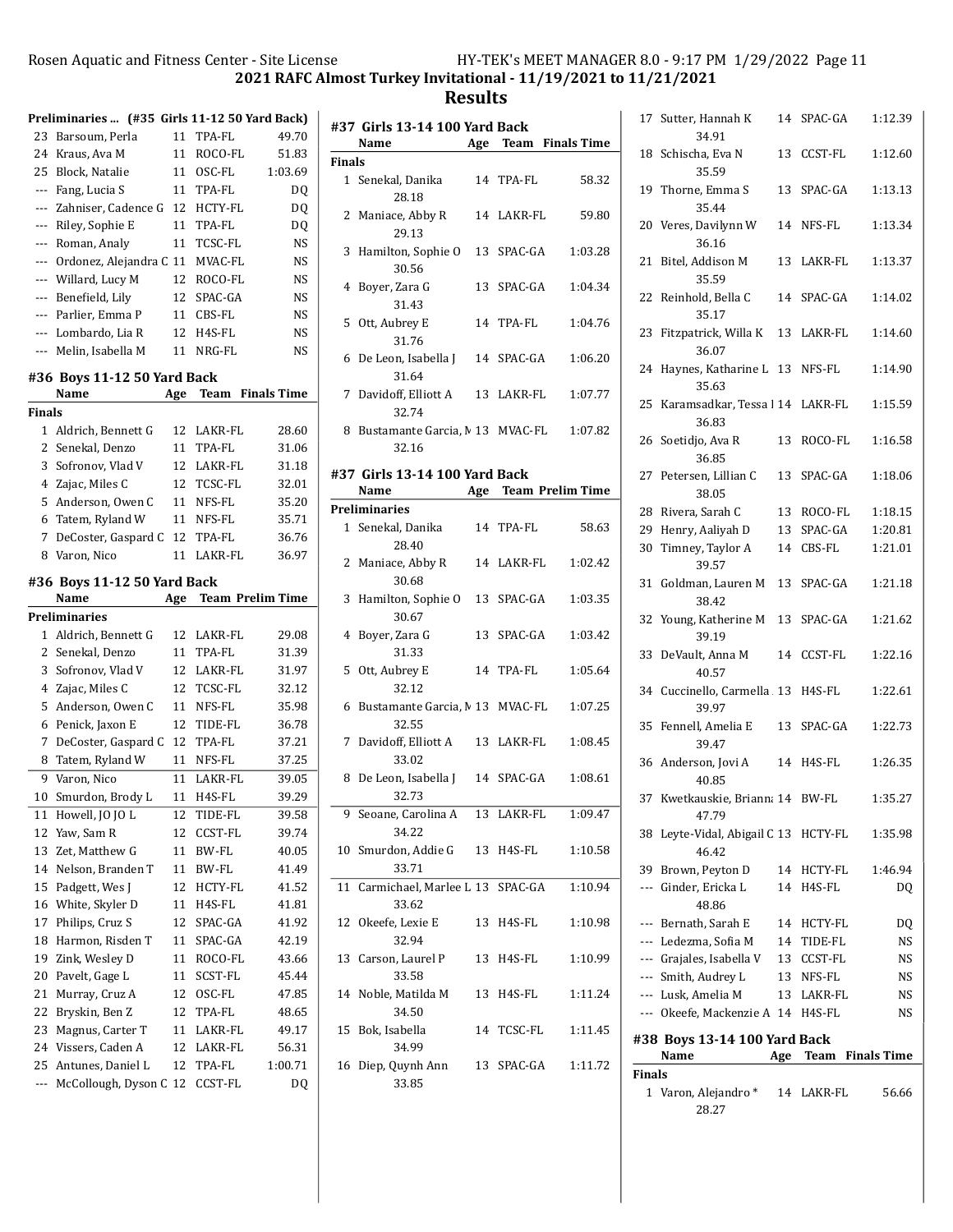2021 RAFC Almost Turkey Invitational - 11/19/2021 to 11/21/2021

|    |                                                              |    |            | ZUZI KAFL A |
|----|--------------------------------------------------------------|----|------------|-------------|
|    | Finals  (#38 Boys 13-14 100 Yard Back)                       |    |            |             |
|    | 2 Rabinowitz, Nico A 14 LAKR-FL                              |    |            | 56.77       |
|    | 27.11                                                        |    |            |             |
|    | 3 Jones, Noah<br>28.67                                       |    | 14 BW-FL   | 58.57       |
|    | 4 Wang, Kevin R<br>28.37                                     |    | 14 TPA-FL  | 58.97       |
|    | 5 Stoffle, Brendan L<br>29.04                                |    | 14 SPAC-GA | 1:00.47     |
|    | 6 Boalch, Charles W<br>28.81                                 |    | 14 SPAC-GA | 1:00.79     |
|    | 7 St. Petery, Louis B<br>29.40                               |    | 14 TCSC-FL | 1:01.99     |
|    | 8 Wu, Cobi<br>29.87                                          |    | 13 MVAC-FL | 1:02.44     |
|    |                                                              |    |            |             |
|    | #38 Boys 13-14 100 Yard Back<br>Age Team Prelim Time<br>Name |    |            |             |
|    | Preliminaries                                                |    |            |             |
|    | 1 Varon, Alejandro * 14 LAKR-FL<br>28.71                     |    |            | 58.60       |
|    | 2 Wang, Kevin R<br>28.64                                     |    | 14 TPA-FL  | 58.90       |
|    | 3 Rabinowitz, Nico A 14 LAKR-FL<br>28.93                     |    |            | 59.51       |
|    | 4 Jones, Noah<br>29.55                                       |    | 14 BW-FL   | 1:00.30     |
|    | 5 Boalch, Charles W 14 SPAC-GA<br>29.29                      |    |            | 1:01.68     |
|    | 6 Stoffle, Brendan L<br>30.24                                |    | 14 SPAC-GA | 1:02.17     |
|    | 7 Wu, Cobi<br>30.41                                          |    | 13 MVAC-FL | 1:02.75     |
|    | 8 St. Petery, Louis B<br>30.18                               |    | 14 TCSC-FL | 1:02.98     |
| 9  | Kueffer, Walter K<br>30.77                                   |    | 14 LAKR-FL | 1:03.04     |
|    | 10 Gasper, Matthew J 14 SPAC-GA<br>30.83                     |    |            | 1:03.42     |
| 11 | Paez, Lucas R                                                |    | 13 MVAC-FL | 1:03.63     |
| 12 | 31.29<br>Magnus, Collin A                                    |    | 14 LAKR-FL | 1:03.69     |
| 13 | 31.40<br>Zink, Brady D                                       | 13 | ROCO-FL    | 1:04.61     |
| 14 | 30.76<br>Papiernik, Wade A                                   |    | 14 NFS-FL  | 1:05.04     |
| 15 | 32.22<br>Robinson, Charlie M 14 SPAC-GA                      |    |            | 1:05.21     |
| 16 | 31.27<br>Brown, Joseph S                                     |    | 14 LAKR-FL | 1:07.21     |
| 17 | 32.31<br>Mayo, Julio A                                       |    | 14 NRG-FL  | 1:10.35     |
| 18 | 34.29<br>Agustin, Linus E<br>34.35                           |    | 13 SPAC-GA | 1:10.79     |
|    |                                                              |    |            |             |

|                  | 19 Cantrell, Eli T<br>35.19                                       | 13  | BW-FL                   | 1:12.72            |
|------------------|-------------------------------------------------------------------|-----|-------------------------|--------------------|
| 20               | Rojas, Jeronimo J<br>35.47                                        |     | 14 MVAC-FL              | 1:12.76            |
|                  | 21 Akrotirianakis, Nicho 14 BW-FL<br>38.01                        |     |                         | 1:16.59            |
|                  | 22 Palanti, Anthony W<br>37.71                                    |     | 14 MVAC-FL              | 1:19.21            |
| 23               | Mercer, Logan A<br>41.40                                          | 13  | SPAC-GA                 | 1:25.46            |
|                  | 24 Garr, Michael E<br>43.57                                       | 13  | TIDE-FL                 | 1:32.57            |
| 25               | Divliansky, Bobby I<br>43.87                                      | 13  | TPA-FL                  | 1:33.76            |
| 26               | Odom, Ryan S<br>44.96                                             | 13  | CCST-FL                 | 1:33.93            |
| 27               | Randall, Jerry C                                                  | 14  | SCST-FL                 | 1:37.09            |
| $---$            | Brown, Jonathan C<br>41.69                                        | 13  | CBTS-FL                 | D <sub>0</sub>     |
| ---              | Fang, Victor C                                                    | 13  | TPA-FL                  | <b>NS</b>          |
|                  | --- Papiernik, Will H                                             |     | 14 NFS-FL               | <b>NS</b>          |
|                  | --- Lindsay, Parker V                                             |     | 14 H4S-FL               | <b>NS</b>          |
|                  | #39 Girls 100 Yard Back                                           |     |                         |                    |
|                  | Name                                                              | Age | <b>Team</b> Finals Time |                    |
| A - Final        |                                                                   |     |                         |                    |
| $\mathbf{1}$     | Heizer, Abigail H<br>27.47                                        | 15  | SPAC-GA                 | 57.96              |
| 2                | Bennett, Ainsley L<br>28.68                                       | 16  | SPAC-GA                 | 59.46              |
| 3                | Clayton, Sadie P<br>28.51                                         |     | 16 SPAC-GA              | 1:00.55            |
| 4                | Beers, Lauren A<br>29.83                                          |     | 15 TPA-FL               | 1:01.63            |
| 5                | Noble, Lucy J                                                     |     | 16 H4S-FL               | 1:01.71            |
|                  | 29.35                                                             |     |                         |                    |
| 6                | Kelley, Kristina A<br>29.94                                       | 17  | TPA-FL                  | 1:02.15            |
|                  | 7 Wallace, Mia B<br>30.67                                         |     | 16 SPAC-GA              | 1:02.99            |
|                  | 8 Erisman, Rylee M 12 LAKR-FL<br>30.34                            |     |                         | 1:03.09            |
| <b>B</b> - Final |                                                                   |     |                         |                    |
|                  | 9 Karamsadkar, Chloe   15 LAKR-FL<br>30.21                        |     |                         | 1:00.61            |
|                  | 10 Atkins, Emily R<br>29.37                                       |     | 15 SPAC-GA              | 1:02.22            |
| 11               | Stokes, Hollace J<br>31.09                                        |     | 15 LAKR-FL              | 1:02.97            |
| 12               | McDowell, Hannah R 17 CBTS-FL<br>31.39                            |     |                         | 1:03.89            |
| 13               | Kotz, Natalie V<br>30.76                                          |     | 18 CBTS-FL              | 1:05.55            |
|                  | *14 Bailey, Fiona C<br>31.89<br>*14 Moreland, McKenzie 18 LAKR-FL |     | 16 NFS-FL               | 1:05.57<br>1:05.57 |

|    | --- Laferriere, Katie E<br>30.14           |     | 16 ROCO-FL              | DQ      |
|----|--------------------------------------------|-----|-------------------------|---------|
|    | #39 Girls 100 Yard Back<br>Name            | Age | <b>Team Prelim Time</b> |         |
|    | <b>Preliminaries</b>                       |     |                         |         |
|    | 1 Heizer, Abigail H<br>28.91               |     | 15 SPAC-GA              | 1:00.07 |
| 2  | Bennett, Ainsley L<br>29.20                |     | 16 SPAC-GA              | 1:00.23 |
| 3  | Clayton, Sadie P<br>29.20                  |     | 16 SPAC-GA              | 1:00.53 |
| 4  | Shields, Madeline J<br>29.36               | 16  | <b>TCSC-FL</b>          | 1:00.83 |
| 5  | Erisman, Rylee M<br>30.74                  |     | 12 LAKR-FL              | 1:02.04 |
| 6  | Noble, Lucy J<br>29.89                     | 16  | H4S-FL                  | 1:02.35 |
| 7  | Wallace, Mia B<br>30.72                    |     | 16 SPAC-GA              | 1:02.55 |
| 8  | Kelley, Kristina A<br>30.33                | 17  | TPA-FL                  | 1:02.70 |
| 9  | Beers, Lauren A<br>30.66                   | 15  | TPA-FL                  | 1:03.37 |
|    | 10 Atkins, Emily R<br>30.48                |     | 15 SPAC-GA              | 1:03.79 |
|    | 11 Laferriere, Katie E<br>30.53            | 16  | ROCO-FL                 | 1:04.44 |
| 12 | Karamsadkar, Chloe   15 LAKR-FL<br>32.05   |     |                         | 1:04.58 |
| 13 | Kotz, Natalie V<br>30.60                   |     | 18 CBTS-FL              | 1:04.60 |
| 14 | McDowell, Hannah R 17 CBTS-FL<br>31.88     |     |                         | 1:04.88 |
| 15 | Stokes, Hollace J<br>31.94                 |     | 15 LAKR-FL              | 1:05.04 |
| 16 | Polo, Michelle A<br>33.42                  |     | 17 CCST-FL              | 1:07.15 |
|    | 17 Bailey, Fiona C<br>33.02                |     | 16 NFS-FL               | 1:07.46 |
|    | 18 Moreland, McKenzie 18 LAKR-FL<br>32.36  |     |                         | 1:07.76 |
| 19 | Monahan, Brianna c 15 MVAC-FL<br>33.44     |     |                         | 1:08.42 |
|    | 20 Burkholder, Grace M 16 SCST-FL<br>32.26 |     |                         | 1:08.44 |
| 21 | Niemeyer, Ali E<br>33.13                   |     | 16 CBTS-FL              | 1:08.68 |
|    | 22 Carr, Chloe R<br>33.06                  |     | 17 SPAC-GA              | 1:09.10 |
|    | 23 Sears, Annabelle M 16 SPAC-GA<br>33.60  |     |                         | 1:09.25 |
|    | 24 Alexander, Grace E 16 SPAC-GA<br>34.04  |     |                         | 1:10.25 |
| 25 | Minton, Kahlan B<br>33.77                  |     | 15 SPAC-GA              | 1:10.38 |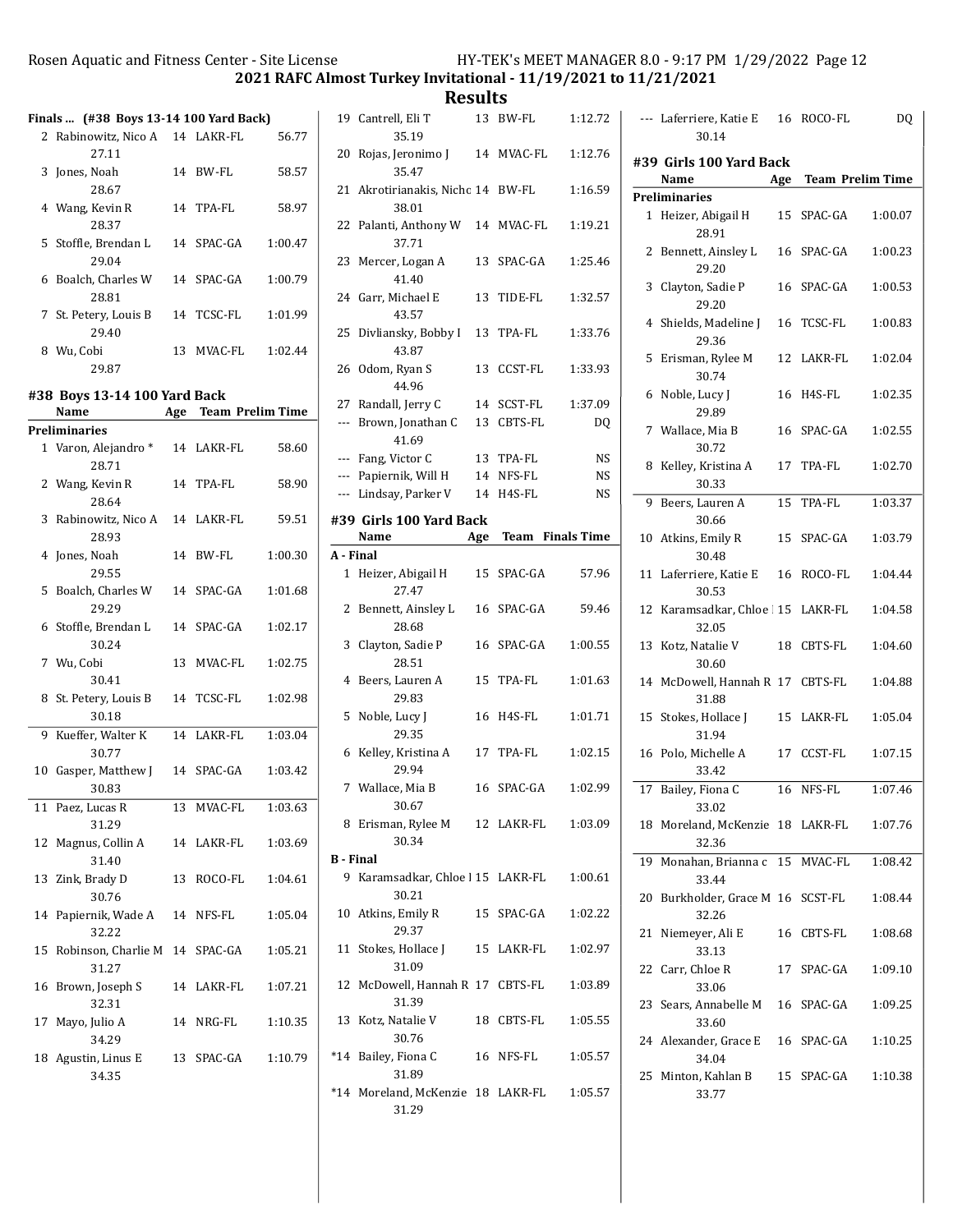$\sim 1$ 

## 2021 RAFC Almost Turkey Invitational - 11/19/2021 to 11/21/2021

|       | Preliminaries  (#39 Girls 100 Yard Back) |    |                |         |
|-------|------------------------------------------|----|----------------|---------|
|       | 26 Kueffer, Ava L<br>33.87               |    | 16 LAKR-FL     | 1:10.60 |
| 27    | Carbaugh, Emma C<br>34.95                |    | 15 BW-FL       | 1:10.71 |
| 28    | Newstreet, Kara A<br>34.59               |    | 16 SPAC-GA     | 1:11.91 |
| 29    | Fraser, Nia S<br>33.47                   | 16 | SPAC-GA        | 1:12.04 |
| 30    | Davey, Olivia A<br>34.88                 | 15 | TPA-FL         | 1:12.09 |
| 31    | Wyman, Aerin B<br>34.75                  | 13 | <b>CBTS-FL</b> | 1:12.24 |
| $*32$ | Pelinsky, Emma E<br>35.56                |    | 16 SPAC-GA     | 1:13.22 |
| $*32$ | Griffin, Alice E<br>35.06                |    | 15 SPAC-GA     | 1:13.22 |
|       | 34 De Leon, Natalia C<br>34.63           |    | 17 SPAC-GA     | 1:13.27 |
| 35    | Jones, Amelia N<br>35.06                 |    | 15 SPAC-GA     | 1:13.51 |
| 36    | Waithe, Jenise M<br>36.48                |    | 17 SPAC-GA     | 1:14.51 |
| 37    | Darwood, Rachel A<br>36.02               |    | 15 ROCO-FL     | 1:14.72 |
| 38    | Shoemaker-Torres, Is 15 NFS-FL<br>36.30  |    |                | 1:15.23 |
| 39    | Mortimer, Cara A<br>36.79                |    | 15 TPA-FL      | 1:16.04 |
| 40    | Brelsford, Kasey A<br>37.86              |    | 16 NFS-FL      | 1:16.99 |
| 41    | Nelson, Priscilla F<br>38.02             |    | 16 NFS-FL      | 1:17.36 |
| 42    | Paez, Isabella M<br>37.85                |    | 16 MVAC-FL     | 1:18.81 |
| 43    | Bianco, Gisel<br>38.54                   | 12 | H4S-FL         | 1:19.67 |
|       | 44 Soukup, Lily H<br>39.26               | 17 | UN-CC-FL       | 1:20.09 |
| 45    | James, Jada A<br>40.56                   | 16 | SPAC-GA        | 1:24.07 |
| 46    | Hays, Sydney A<br>1:24.45                | 15 | SPAC-GA        | 1:24.45 |
| 47    | Collins, Sophia L<br>41.72               | 15 | SPAC-GA        | 1:27.35 |
| 48    | Dreyer, Ashlyn F<br>43.26                | 15 | TIDE-FL        | 1:32.27 |
| 49    | Padgett, Lucy B<br>47.93                 | 9  | HCTY-FL        | 1:36.30 |
| 50    | Florimonte, Talia R                      | 15 | CCST-FL        | 1:45.38 |
| ---   | Martinez Staudigl, Sa 16                 |    | LAKR-FL        | NS      |
|       | --- Eason, Camille                       |    | 17 BW-FL       | NS      |
|       | --- Cole, Elizabeth C                    | 16 | CBS-FL         | NS      |
| ---   | Bryant, Malaina N                        |    | 17 H4S-FL      | NS      |
| ---   | Reyes, Estella C                         | 16 | SPAC-GA        | NS      |

|                  | #40 Boys 100 Yard Back<br>Name               |    | Age Team Finals Time |       |
|------------------|----------------------------------------------|----|----------------------|-------|
| A - Final        |                                              |    |                      |       |
|                  | 1 Muhammad, Kamal I 18 SPAC-GA<br>22.94      |    |                      | 48.44 |
| 2                | Costa, Felipe R<br>24.08                     |    | 17 TPA-FL            | 49.43 |
| 3                | Franco, Luigi P<br>23.97                     |    | 18 TPA-FL            | 49.44 |
| 4                | Nelson, Jensen D<br>24.41                    |    | 17 SPAC-GA           | 49.99 |
| 5                | Bragg, Parker O<br>24.39                     |    | 20 SPAC-GA           | 50.47 |
| 6                | Clayton, Miles M<br>24.66                    |    | 17 SPAC-GA           | 51.57 |
| 7                | Reher, Dylan M<br>25.23                      |    | 17 TPA-FL            | 52.37 |
| 8                | Bruce, Jared A<br>24.59                      |    | 18 SPAC-GA           | 52.47 |
| <b>B</b> - Final |                                              |    |                      |       |
|                  | 9 Daniels, Noah E<br>25.12                   |    | 17 SPAC-GA           | 51.96 |
|                  | 10 Gonzalez-Irizarry, Ali 16 TPA-FL<br>26.17 |    |                      | 54.00 |
|                  | 11 Watson, Cameron A 15 NFS-FL<br>27.22      |    |                      | 54.85 |
|                  | 12 Scalzi, Matthew A<br>25.96                |    | 16 SPAC-GA           | 55.07 |
| 13               | Buettgen, Trevor J<br>26.99                  |    | 16 TPA-FL            | 55.43 |
|                  | 14 Lezcano, Carlos R<br>27.34                |    | 17 MACM-FG           | 55.86 |
| 15               | Nilsson, Christopher 17 SPAC-GA<br>27.53     |    |                      | 56.07 |
|                  | 16 Bokkisam, Roni C<br>27.61                 |    | 16 TPA-FL            | 56.83 |
|                  | #40 Boys 100 Yard Back                       |    |                      |       |
|                  | Name                                         |    | Age Team Prelim Time |       |
|                  | Preliminaries                                |    |                      |       |
| 1                | Muhammad, Kamal I 18 SPAC-GA<br>24.09        |    |                      | 49.30 |
| 2                | Nelson, Jensen D<br>24.52                    | 17 | SPAC-GA              | 50.04 |
| 3                | Franco, Luigi P<br>24.57                     | 18 | TPA-FL               | 50.56 |
| 4                | Clayton, Miles M<br>24.68                    | 17 | SPAC-GA              | 51.03 |
| 5                | Costa, Felipe R<br>25.04                     | 17 | TPA-FL               | 52.20 |
| 6                | Bruce, Jared A<br>25.53                      | 18 | SPAC-GA              | 52.42 |
| 7                | Bragg, Parker O<br>25.56                     | 20 | SPAC-GA              | 52.47 |
| 8                | Reher, Dylan M<br>25.44                      |    | 17 TPA-FL            | 52.55 |

| 9   | Daniels, Noah E                              |    | 17 SPAC-GA     | 52.71   |
|-----|----------------------------------------------|----|----------------|---------|
| 10  | 25.41<br>Ledford, Mitchell P<br>25.71        | 17 | <b>TCSC-FL</b> | 53.98   |
|     | 11 Scalzi, Matthew A<br>25.84                | 16 | SPAC-GA        | 54.36   |
|     | 12 Gonzalez-Irizarry, Ali 16 TPA-FL<br>26.27 |    |                | 54.50   |
|     | 13 Watson, Cameron A<br>27.25                |    | 15 NFS-FL      | 55.39   |
|     | 14 Nilsson, Christopher 17 SPAC-GA<br>27.13  |    |                | 55.69   |
| 15  | Mcgrady, Colton H<br>27.32                   | 17 | SPAC-GA        | 56.01   |
| 16  | Lezcano, Carlos R<br>27.58                   |    | 17 MACM-FG     | 56.41   |
| 17  | Bokkisam, Roni C<br>27.79                    | 16 | TPA-FL         | 56.70   |
| 18  | Buettgen, Trevor J<br>27.39                  | 16 | TPA-FL         | 56.77   |
| 19  | Bishop, Zachary B<br>27.72                   |    | 17 TPA-FL      | 56.92   |
| 20  | Bray, Liam C<br>27.90                        | 18 | SPAC-GA        | 57.63   |
| *21 | Hazell, Henry W<br>28.10                     | 15 | TCSC-FL        | 57.68   |
| *21 | Jenkins, Drew B<br>27.91                     | 16 | SCST-FL        | 57.68   |
| 23  | Agustin, Camden L<br>28.47                   | 15 | SPAC-GA        | 58.36   |
|     | 24 Browne, Aiden J<br>28.61                  | 16 | SPAC-GA        | 58.74   |
| 25  | Domster, Jace R<br>28.55                     | 16 | TCSC-FL        | 58.95   |
| 26  | Riedel, Adam W<br>28.39                      | 16 | LAKR-FL        | 59.82   |
|     | 27 Vasquez, Alex O<br>29.15                  | 17 | TIDE-FL        | 59.99   |
| 28  | Papiernik, Owen Z<br>29.73                   |    | 16 NFS-FL      | 1:00.24 |
|     | 29 Rojas, Juan D<br>29.76                    |    | 16 MVAC-FL     | 1:00.46 |
| 30  | Kirby, Gavin G<br>29.30                      | 15 | CBS-FL         | 1:00.66 |
|     | 31 Verwest, Matthew L 17 NRG-FL<br>29.45     |    |                | 1:00.72 |
|     | 32 Cole, Casey J<br>28.97                    | 18 | CBS-FL         | 1:01.08 |
|     | 33 Kruep, Rylan A<br>29.32                   |    | 16 SPAC-GA     | 1:01.13 |
|     | 34 Wong-Cheung, Bryan 17 TPA-FL<br>29.76     |    |                | 1:01.15 |
|     | 35 Cassara, Luke D<br>30.06                  |    | 17 SPAC-GA     | 1:01.45 |
|     | 36 Wang, Victor L<br>30.46                   |    | 16 TPA-FL      | 1:01.95 |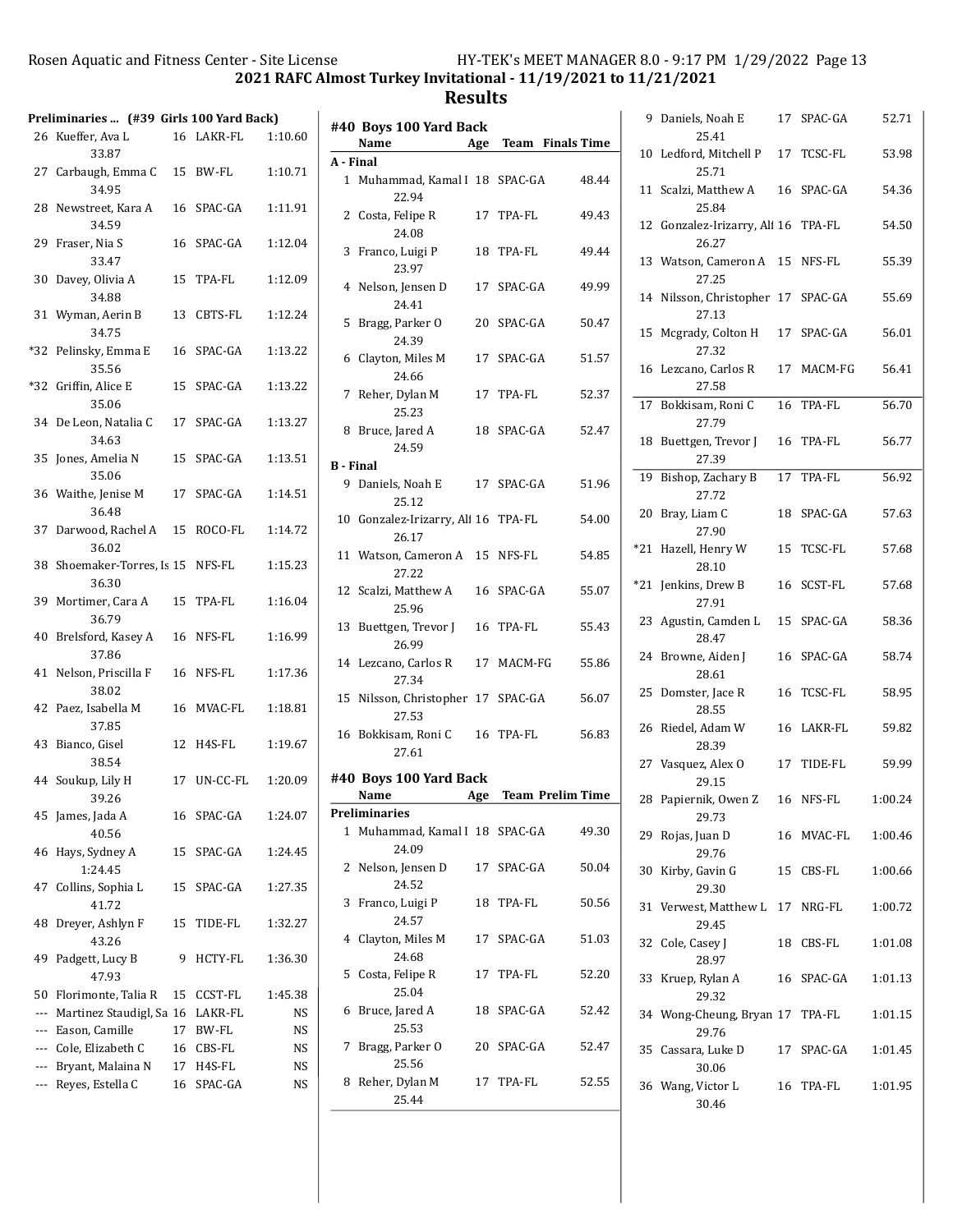2021 RAFC Almost Turkey Invitational - 11/19/2021 to 11/21/2021

**Results**<br>17 MVAC-FL

| Preliminaries  (#40 Boys 100 Yard Back) |                                              |    |            |         |
|-----------------------------------------|----------------------------------------------|----|------------|---------|
|                                         | 37 Jakovljevic, Filip<br>29.30               |    | 15 NFS-FL  | 1:01.96 |
| 38                                      | Lovett, Jeff M<br>30.45                      |    | 18 LAKR-FL | 1:02.36 |
| 39                                      | Fuller, Nash W<br>30.17                      |    | 16 TCSC-FL | 1:02.81 |
| 40                                      | Brinkley, Sam R<br>30.59                     |    | 15 NFS-FL  | 1:03.48 |
| 41                                      | Parman, Reef M<br>31.01                      | 15 | ROCO-FL    | 1:03.69 |
|                                         | 42 Hernandez, Javi J<br>31.75                |    | 21 TPA-FL  | 1:03.98 |
| 43                                      | Ranson, Harris E<br>30.59                    |    | 16 TPA-FL  | 1:04.21 |
|                                         | 44 Merchan, Thomas J 15 MVAC-FL<br>32.41     |    |            | 1:04.42 |
| 45                                      | Giangreco, Eli M<br>32.22                    |    | 15 MVAC-FL | 1:04.47 |
|                                         | 46 Carey, Dean D<br>32.73                    | 15 | SCST-FL    | 1:05.35 |
|                                         | 47 Anderson, Joshua C 15 NFS-FL<br>31.19     |    |            | 1:06.02 |
|                                         | 48 Vissers, Donovan A<br>32.79               |    | 15 LAKR-FL | 1:06.36 |
|                                         | 49 Adams, Noah S<br>33.17                    |    | 15 MVAC-FL | 1:07.13 |
|                                         | 50 Velez, Nicolas M<br>32.74                 |    | 15 BW-FL   | 1:07.15 |
| 51                                      | Obermiller, Noah C<br>31.56                  |    | 16 HCTY-FL | 1:07.22 |
|                                         | 52 McMeeking, Reef W 10<br>32.28             |    | H4S-FL     | 1:07.24 |
|                                         | 53 Amos, Asher D<br>32.47                    |    | 17 SPAC-GA | 1:08.95 |
|                                         | 54 Bokkisam, Rishi C<br>34.05                |    | 13 TPA-FL  | 1:09.29 |
|                                         | 55 Earl, Austin G<br>33.31                   |    | 15 TPA-FL  | 1:09.41 |
|                                         | 56 Ward, Tavish E<br>34.00                   | 16 | TPA-FL     | 1:09.78 |
| 57                                      | Pelinsky, Eric J<br>34.09                    | 15 | SPAC-GA    | 1:10.67 |
| 58                                      | Dennis, River W<br>34.58                     | 15 | CBS-FL     | 1:13.79 |
| 59                                      | Dobson, Matt A                               | 16 | SCST-FL    | 1:19.23 |
|                                         | 60 Cristaudo, Brian N<br>37.70               | 15 | LAKR-FL    | 1:19.59 |
| 61                                      | Penick, Jaxon E<br>39.45                     | 12 | TIDE-FL    | 1:20.43 |
| 62                                      | Newmarch, Matthew 15 OSC-FL<br>40.76         |    |            | 1:25.73 |
|                                         | 63 Johnson, Jamal L                          |    | 16 NFS-FL  | 1:34.91 |
|                                         | --- Huntley Jr, Benson T 15 TIDE-FL<br>33.78 |    |            | DQ      |
|                                         | --- Gardner, Evan S                          | 15 | NFS-FL     | NS      |
|                                         | --- de Oliveira, Fabricio 17                 |    | MVAC-FL    | NS      |
|                                         |                                              |    |            |         |

| ---           | Almeida Jr, Jean                  | 17  | MVAC-FL                 | NS                 |
|---------------|-----------------------------------|-----|-------------------------|--------------------|
| $---$         | Reinhold, Logan A                 | 17  | SPAC-GA                 | NS                 |
| ---           | Rodriguez, Alexander 16           |     | NRG-FL                  | NS                 |
| ---           | Heizer, Aidan J                   | 15  | SPAC-GA                 | NS                 |
| ---           | Hughes, Tobin N                   | 15  | SPAC-GA                 | <b>NS</b>          |
| ---           | Nahali, Youssef B                 | 16  | H4S-FL                  | NS                 |
| ---           | Schultz, Alan H                   | 10  | H4S-FL                  | NS                 |
| ---           | Schultz, Will W                   | 10  | H4S-FL                  | NS                 |
| ---           | Gonzalez, Patrick R               | 16  | LAKR-FL                 | NS                 |
| ---           | Carr, Zachary M                   | 16  | BW-FL                   | NS                 |
| ---           | Vincent, Landon E                 | 17  | <b>SCST-FL</b>          | NS                 |
|               |                                   |     |                         |                    |
|               | #41 Girls 11-12 50 Yard Breast    |     |                         |                    |
|               | Name                              | Age | <b>Team</b>             | <b>Finals Time</b> |
| <b>Finals</b> |                                   |     |                         |                    |
| 1             | Stegall, Sarah A                  | 12  | H4S-FL                  | 32.27              |
| 2             | Palmer, Bryce A                   | 12  | TIDE-FL                 | 34.59              |
| 3             | Maniace, Kaylah E                 | 12  | LAKR-FL                 | 35.11              |
| 4             | Sanders, Janae D                  | 12  | <b>BW-FL</b>            | 35.34              |
| 5             | Tarpley, Kathryn A                | 12  | SPAC-GA                 | 37.96              |
| 6             | Dolan, Madeline A                 | 12  | TIDE-FL                 | 38.23              |
| 7             | Principe, Ella J                  | 12  | BW-FL                   | 38.32              |
| 8             | Lester, Peyton J                  | 12  | BW-FL                   | 38.64              |
|               | #41  Girls 11-12 50 Yard Breast   |     |                         |                    |
|               | Name                              | Age | <b>Team Prelim Time</b> |                    |
|               | <b>Preliminaries</b>              |     |                         |                    |
| 1             | Stegall, Sarah A                  | 12  | H4S-FL                  | 32.00              |
| 2             | Sanders, Janae D                  | 12  | BW-FL                   | 35.08              |
| 3             | Palmer, Bryce A                   | 12  | TIDE-FL                 | 35.10              |
| 4             | Maniace, Kaylah E                 | 12  | LAKR-FL                 | 35.60              |
| 5             | Dolan, Madeline A                 | 12  | TIDE-FL                 | 37.66              |
| *6            | Lester, Peyton J                  | 12  | BW-FL                   | 39.33              |
| *6            | Principe, Ella J                  | 12  | BW-FL                   | 39.33              |
| 8             | Tarpley, Kathryn A                | 12  | SPAC-GA                 | 39.66              |
| 9             | Quinones, Gigi D                  | 12  | NFS-FL                  | 41.97              |
| 10            | Torres, Sophia                    | 11  | <b>BW-FL</b>            | 42.24              |
| 11            | Munoz, Sofia                      | 11  | <b>CBTS-FL</b>          | 42.54              |
| 12            | Maddux, Megan E                   | 12  | TPA-FL                  | 43.09              |
| 13            | Zuba, Addison P                   | 11  | H4S-FL                  | 44.49              |
| 14            | Teufer, Haley R                   | 12  | CBS-FL                  | 44.69              |
| 15            | Garibay, Aylin N                  | 12  | TPA-FL                  | 45.53              |
| 16            | Ruyle, Callie J                   | 11  | HCTY-FL                 | 45.56              |
| 17            | Zielinski, Alaina L               | 11  | SPAC-GA                 | 45.82              |
| 18            | Shi, Jing S                       | 11  | TPA-FL                  | 48.27              |
| 19            | Fang, Lucia S                     | 11  | TPA-FL                  | 48.38              |
| 20            | Ammerman, Riley P                 | 11  | OSC-FL                  | 49.51              |
|               |                                   |     |                         |                    |
| 21            | Malenius, Samantha 111            |     | LAKR-FL                 | 51.13              |
| 22            | Liu, Joanna S                     | 11  | TPA-FL                  | 51.61              |
| 23            | Swindell, Bree L                  | 12  | TCSC-FL                 | 52.22              |
| 24            | Block, Natalie                    | 11  | OSC-FL                  | 57.79              |
| 25            | Norris, AJ R                      | 11  | OSC-FL                  | 58.23              |
| 26            | Lopez, Daniella D                 | 11  | HCTY-FL                 | 58.70              |
| 27            | Kraus, Ava M                      | 11  | ROCO-FL                 | 59.11              |
| 28            | Zahniser, Cadence G               | 12  | HCTY-FL                 | 59.24              |
| 29            | Barsoum, Perla<br>Riley, Sophie E | 11  | TPA-FL                  | 1:05.48            |
| 30            |                                   | 11  | TPA-FL                  | 1:12.47            |

|                                                                  | Parlier, Emma P                         | 11  | CBS-FL         | NS                      |  |  |
|------------------------------------------------------------------|-----------------------------------------|-----|----------------|-------------------------|--|--|
|                                                                  | --- Benefield, Lily                     | 12  | SPAC-GA        | NS                      |  |  |
| ---                                                              | Willard, Lucy M                         | 12  | ROCO-FL        | NS                      |  |  |
|                                                                  | #42 Boys 11-12 50 Yard Breast           |     |                |                         |  |  |
|                                                                  | Name                                    | Age | Team           | <b>Finals Time</b>      |  |  |
| <b>Finals</b>                                                    |                                         |     |                |                         |  |  |
| 1                                                                | Aldrich, Bennett G                      | 12  | LAKR-FL        | 32.09                   |  |  |
| 2                                                                | Rosello, Lucas C                        | 12  | TPA-FL         | 34.31                   |  |  |
| 3                                                                | Tsai, Jacob M                           | 12  | LAKR-FL        | 34.66                   |  |  |
| 4                                                                | Swed, Jackson N                         | 11  | NFS-FL         | 39.78                   |  |  |
| 5                                                                | Yaw, Sam R                              | 12  | CCST-FL        | 42.05                   |  |  |
| 6                                                                | Varon, Nico                             | 11  | LAKR-FL        | 42.72                   |  |  |
| 7                                                                | Tatem, Ryland W                         | 11  | NFS-FL         | 42.97                   |  |  |
| ---                                                              | Murray, Cruz A                          | 12  | OSC-FL         | <b>NS</b>               |  |  |
|                                                                  |                                         |     |                |                         |  |  |
| #42 Boys 11-12 50 Yard Breast<br><b>Team Prelim Time</b><br>Name |                                         |     |                |                         |  |  |
|                                                                  | Age<br><b>Preliminaries</b>             |     |                |                         |  |  |
|                                                                  |                                         |     |                |                         |  |  |
| 1                                                                | Aldrich, Bennett G                      | 12  | LAKR-FL        | 34.09                   |  |  |
| 2                                                                | Rosello, Lucas C                        | 12  | TPA-FL         | 34.61                   |  |  |
| 3                                                                | Tsai, Jacob M                           | 12  | LAKR-FL        | 34.89                   |  |  |
| 4                                                                | Swed, Jackson N                         | 11  | NFS-FL         | 40.95                   |  |  |
| 5                                                                | Yaw, Sam R                              | 12  | CCST-FL        | 42.28                   |  |  |
| 6                                                                | Zet, Matthew G                          | 11  | BW-FL          | 43.07                   |  |  |
| 7                                                                | Tatem, Ryland W                         | 11  | NFS-FL         | 43.42                   |  |  |
| 8                                                                | Murray, Cruz A                          | 12  | OSC-FL         | 44.02                   |  |  |
| 9                                                                | Varon, Nico                             | 11  | LAKR-FL        | 44.85                   |  |  |
| 10                                                               | Nelson, Branden T                       | 11  | <b>BW-FL</b>   | 45.69                   |  |  |
| 11                                                               | Philips, Cruz S                         | 12  | SPAC-GA        | 46.54                   |  |  |
| 12                                                               | Strickland, Carter A                    | 11  | SPAC-GA        | 47.43                   |  |  |
| 13                                                               | Zink, Wesley D                          | 11  | ROCO-FL        | 48.33                   |  |  |
| 14                                                               | Magnus, Carter T                        | 11  | LAKR-FL        | 48.73                   |  |  |
| 15                                                               | Bitman, Nathan A                        | 12  | TPA-FL         | 51.52                   |  |  |
| 16                                                               | Bryskin, Ben Z                          | 12  | TPA-FL         | 53.87                   |  |  |
| 17                                                               | Antunes, Daniel L                       | 12  | TPA-FL         | 56.99                   |  |  |
| 18                                                               | Leyte-Vidal, Brandon 11                 |     | HCTY-FL        | 57.03                   |  |  |
| 19                                                               | Vissers, Caden A                        | 12  | LAKR-FL        | 58.00                   |  |  |
| $---$                                                            | McCollough, Dyson C 12                  |     | <b>CCST-FL</b> | DQ                      |  |  |
| ---                                                              | D'Alessandro, Alessic 12                |     | CCST-FL        | DQ                      |  |  |
|                                                                  | --- Arias, Mateo                        | 12  | TPA-FL         | NS                      |  |  |
|                                                                  | #43 Girls 13-14 100 Yard Breast         |     |                |                         |  |  |
|                                                                  | Name                                    | Age |                | <b>Team</b> Finals Time |  |  |
| <b>Finals</b>                                                    |                                         |     |                |                         |  |  |
|                                                                  | 1 Senekal, Danika<br>32.67              |     | 14 TPA-FL      | 1:08.16                 |  |  |
| 2                                                                | Reese, Aidyn M<br>32.69                 |     | 13 LAKR-FL     | 1:08.35                 |  |  |
| 3                                                                | Bitel, Addison M<br>32.67               |     | 13 LAKR-FL     | 1:08.74                 |  |  |
| 4                                                                | Parker, Caroline R 13<br>32.81          |     | SPAC-GA        | 1:12.47                 |  |  |
| 5                                                                | Bustamante Garcia, M13 MVAC-FL<br>35.22 |     |                | 1:13.35                 |  |  |
| 6                                                                | Ward, Sivi<br>34.84                     |     | 14 TPA-FL      | 1:14.24                 |  |  |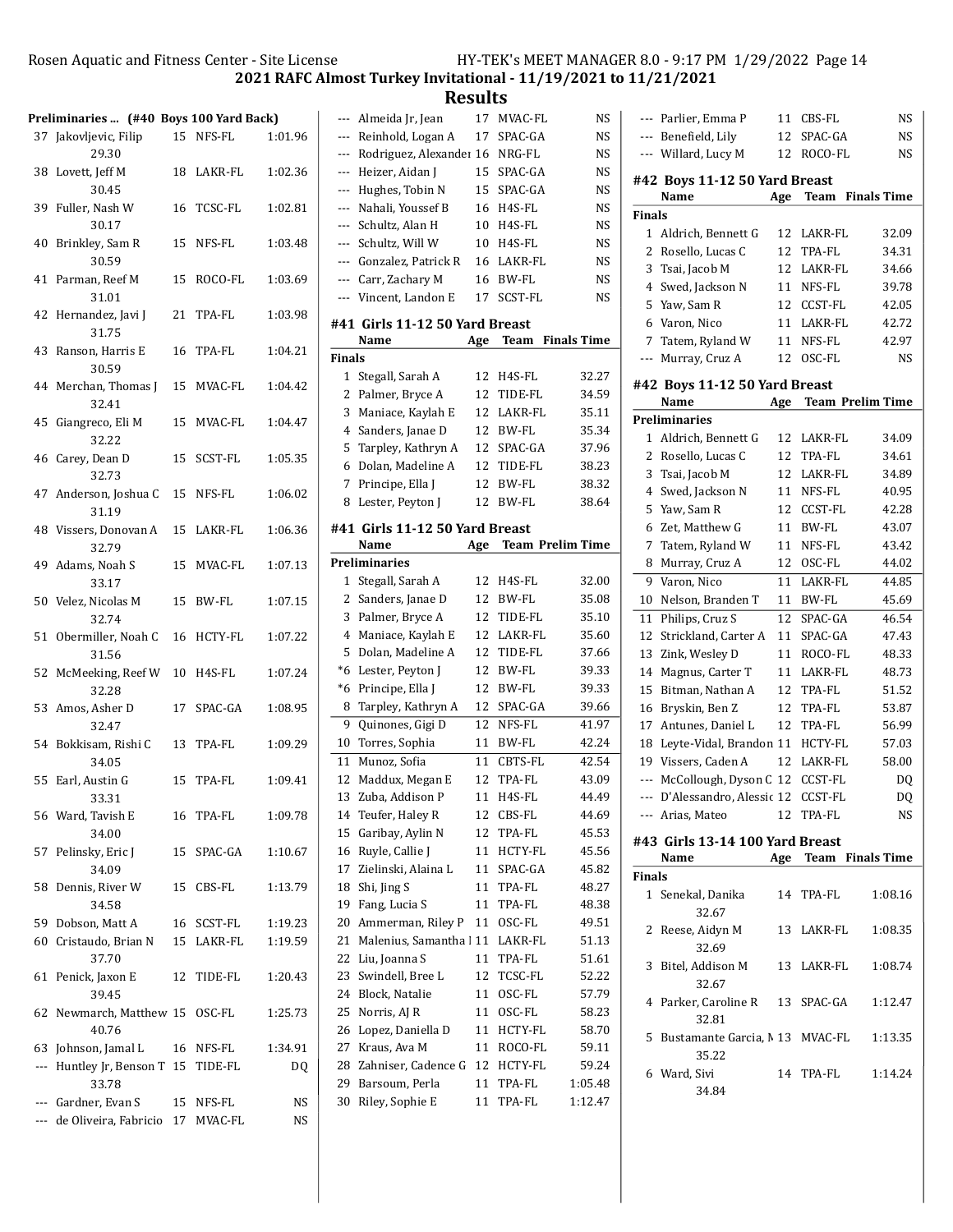2021 RAFC Almost Turkey Invitational - 11/19/2021 to 11/21/2021

| Finals  (#43 Girls 13-14 100 Yard Breast) |                                                   |    |                      |         |
|-------------------------------------------|---------------------------------------------------|----|----------------------|---------|
|                                           | 7 Zajac, Audrey P                                 |    | 13 TCSC-FL           | 1:16.86 |
|                                           | 36.45<br>8 Hamilton, Sophie O 13 SPAC-GA<br>35.30 |    |                      | 1:17.49 |
|                                           | #43  Girls 13-14 100 Yard Breast<br>Name          |    | Age Team Prelim Time |         |
|                                           | Preliminaries                                     |    |                      |         |
| $\mathbf{1}$                              | Reese, Aidyn M<br>32.97                           | 13 | LAKR-FL              | 1:09.76 |
| $\mathbf{2}$                              | Senekal, Danika<br>33.48                          |    | 14 TPA-FL            | 1:09.97 |
| 3                                         | Bitel, Addison M<br>33.60                         |    | 13 LAKR-FL           | 1:11.90 |
| 4                                         | Bustamante Garcia, M 13 MVAC-FL<br>34.43          |    |                      | 1:13.88 |
| 5                                         | Parker, Caroline R<br>33.41                       |    | 13 SPAC-GA           | 1:14.21 |
|                                           | 6 Ward, Sivi<br>35.16                             |    | 14 TPA-FL            | 1:14.50 |
| 7                                         | Hamilton, Sophie 0 13<br>35.27                    |    | SPAC-GA              | 1:16.30 |
| 8                                         | Zajac, Audrey P<br>36.84                          | 13 | TCSC-FL              | 1:17.29 |
| 9                                         | Gibson, Morgan L<br>36.40                         | 13 | SCST-FL              | 1:17.69 |
| 10                                        | Schischa, Katie L<br>36.68                        |    | 13 CCST-FL           | 1:18.06 |
| 11                                        | Collins, Lilah G<br>35.80                         | 13 | SPAC-GA              | 1:18.09 |
| 12                                        | Schuh, Sophie A<br>36.74                          | 13 | ROCO-FL              | 1:18.60 |
| 13                                        | Lucas, Trinity F<br>38.07                         |    | 14 TPA-FL            | 1:20.52 |
|                                           | 14 Privett, Heidi N<br>36.69                      |    | 14 SPAC-GA           | 1:20.53 |
| 15                                        | Sanders, Abigail L<br>37.04                       | 14 | SPAC-GA              | 1:21.29 |
| 16                                        | Shuff, Kayla J<br>38.20                           |    | 14 TIDE-FL           | 1:21.80 |
| 17                                        | Jones, Cassandra<br>38.55                         |    | 14 MVAC-FL           | 1:21.88 |
| 18                                        | Soetidjo, Ava R<br>39.03                          | 13 | ROCO-FL              | 1:23.04 |
| 19                                        | Campbell, Lily K<br>39.06                         |    | 14 SPAC-GA           | 1:24.29 |
|                                           | 20 Atkins, Olivia R<br>38.55                      | 13 | SPAC-GA              | 1:24.46 |
| 21                                        | Johnson, Mariela A 13 CBTS-FL<br>40.67            |    |                      | 1:25.29 |
| 22                                        | Haynes, Katharine L 13 NFS-FL<br>41.31            |    |                      | 1:25.48 |
|                                           | 23 Mauldin, Madison R 14 SPAC-GA<br>40.70         |    |                      | 1:27.93 |

|               | 24 Anderson, Jovi A                    |    | 14 H4S-FL            | 1:28.16   |
|---------------|----------------------------------------|----|----------------------|-----------|
|               | 41.59                                  |    |                      |           |
| 25            | Cuccinello, Carmella 13 H4S-FL         |    |                      | 1:35.50   |
|               | 45.03                                  |    |                      |           |
| 26            | Hixon, Delaney L                       |    | 13 SPAC-GA           | 1:36.02   |
|               | 43.50                                  |    |                      |           |
| 27            | Stokes, KayLynn Stok 14 NFS-FL         |    |                      | 1:36.16   |
|               | 44.93                                  |    |                      |           |
| 28            | Padgett, Elly J                        |    | 14 HCTY-FL           | 1:41.81   |
|               | 50.01                                  |    |                      |           |
| 29            | Nappi, Sammy E                         |    | 13 TPA-FL            | 1:42.32   |
|               | 48.49                                  |    |                      |           |
| 30            | Bernath, Sarah E                       |    | 14 HCTY-FL           | 1:42.95   |
|               | 50.28                                  |    |                      |           |
| 31            | Lightman, Charlotte I 13 TPA-FL        |    |                      | 1:43.39   |
|               | 47.98                                  |    |                      |           |
| 32            | Kwetkauskie, Briann; 14 BW-FL          |    |                      | 1:49.15   |
|               | 50.89                                  |    |                      |           |
| 33            | Bramwell, Amelia G                     | 13 | SPAC-GA              | 1:51.42   |
|               | 52.26                                  |    |                      |           |
| 34            | Ginder, Ericka L                       |    | 14 H4S-FL            | 1:54.97   |
|               | 54.91                                  |    |                      |           |
| 35            | Leyte-Vidal, Abigail C 13 HCTY-FL      |    |                      | 2:02.87   |
|               | 57.93                                  |    |                      |           |
|               | --- Ledezma, Sarah R                   | 13 | TIDE-FL              | NS        |
|               | --- Reinhold, Bella C                  | 14 | SPAC-GA              | NS        |
|               | --- Rakita, Mia                        | 14 | OSC-FL               | <b>NS</b> |
|               | --- Lusk, Amelia M                     |    | 13 LAKR-FL           | NS        |
|               | --- Clayton, Phoebe J                  | 14 | SPAC-GA              | <b>NS</b> |
|               |                                        |    |                      |           |
|               | --- Grajales, Isabella V               |    | 13 CCST-FL           | <b>NS</b> |
|               | #44 Boys 13-14 100 Yard Breast         |    |                      |           |
|               | Name                                   |    | Age Team Finals Time |           |
| <b>Finals</b> |                                        |    |                      |           |
|               | 1 Wu, Cobi                             |    | 13 MVAC-FL           | 1:01.46   |
|               | 29.43                                  |    |                      |           |
| $\mathbf{2}$  | Gonzalez, Kenneth B 14 LAKR-FL         |    |                      | 1:05.99   |
|               | 31.37                                  |    |                      |           |
|               | 3 Wang, Kevin R                        |    | 14 TPA-FL            | 1:06.05   |
|               | 30.81                                  |    |                      |           |
|               | 4 Zarate Romero, Robe 14 LAKR-FL       |    |                      | 1:07.42   |
|               | 31.83                                  |    |                      |           |
| 5             | Aldrich, Nicholas C                    |    | 14 LAKR-FL           | 1:08.24   |
|               | 31.92                                  |    |                      |           |
| 6             | Stoffle, Brendan L                     |    | 14 SPAC-GA           | 1:08.55   |
|               | 31.51                                  |    |                      |           |
| 7             | de Fabrique, Paolo 14 MVAC-FL          |    |                      | 1:09.33   |
|               | 32.08                                  |    |                      |           |
| 8             | Mazzi, Stefano R                       |    | 13 TCSC-FL           | 1:09.36   |
|               | 32.90                                  |    |                      |           |
|               |                                        |    |                      |           |
|               | #44 Boys 13-14 100 Yard Breast<br>Name |    | Age Team Prelim Time |           |
|               | <b>Preliminaries</b>                   |    |                      |           |
|               | 1 Wu, Cobi                             |    | 13 MVAC-FL           | 1:02.37   |
|               | 29.91                                  |    |                      |           |
|               | 2 Wang, Kevin R                        |    | 14 TPA-FL            | 1:05.98   |

| 3  | Aldrich, Nicholas C<br>31.66              |    | 14 LAKR-FL | 1:07.40 |
|----|-------------------------------------------|----|------------|---------|
|    | 4 Gonzalez, Kenneth B 14 LAKR-FL<br>31.35 |    |            | 1:07.88 |
| 5  | Stoffle, Brendan L<br>33.13               |    | 14 SPAC-GA | 1:09.90 |
| 6  | de Fabrique, Paolo<br>33.10               |    | 14 MVAC-FL | 1:10.08 |
| 7  | Mazzi, Stefano R<br>33.40                 | 13 | TCSC-FL    | 1:10.16 |
| 8  | Zarate Romero, Robe 14 LAKR-FL<br>32.84   |    |            | 1:10.51 |
| 9  | Rabinowitz, Nico A<br>34.14               |    | 14 LAKR-FL | 1:11.06 |
|    | 10 Zeman, Walter R<br>34.17               |    | 13 LAKR-FL | 1:11.79 |
| 11 | Watson, Drew D<br>33.93                   |    | 13 NFS-FL  | 1:12.01 |
| 12 | Kennington, Tristen 14 BW-FL<br>33.31     |    |            | 1:12.99 |
| 13 | Hannemann, Joshua / 14 CBTS-FL<br>33.93   |    |            | 1:13.11 |
| 14 | Bash, Vincent S<br>34.29                  |    | 14 SPAC-GA | 1:13.44 |
| 15 | Clary, Thomas<br>34.79                    |    | 14 CBTS-FL | 1:13.93 |
| 16 | Brown, Connor E<br>34.35                  |    | 14 CBS-FL  | 1:14.41 |
| 17 | Good, Thomas R<br>35.68                   | 13 | ROCO-FL    | 1:16.87 |
| 18 | Villanueva, Hezee Q 14 HCTY-FL<br>36.47   |    |            | 1:17.88 |
| 19 | Pfister, Nicholas J<br>37.70              |    | 14 BW-FL   | 1:19.12 |
| 20 | Nash, Tyler A<br>37.42                    |    | 14 NFS-FL  | 1:19.89 |
| 21 | Zhang, Brad J<br>36.95                    | 13 | TPA-FL     | 1:20.59 |
| 22 | Rojas, Jeronimo J<br>37.96                |    | 14 MVAC-FL | 1:20.92 |
|    | 23 White, Andy A<br>38.92                 |    | 13 HCTY-FL | 1:21.41 |
| 24 | Moore, Jackson R<br>39.96                 |    | 13 BW-FL   | 1:23.00 |
| 25 | Gil, Claudio A<br>39.37                   |    | 13 CCST-FL | 1:23.70 |
| 26 | Palanti, Anthony W 14 MVAC-FL<br>39.97    |    |            | 1:24.00 |
| 27 | Mayo, Julio A<br>39.19                    |    | 14 NRG-FL  | 1:24.28 |
| 28 | Teufer, Christopher F 13 CBS-FL<br>40.05  |    |            | 1:26.44 |
|    | 29 Mercer, Logan A<br>41.63               |    | 13 SPAC-GA | 1:27.56 |
|    | 30 Ehlers, Fernando S 13 NFS-FL<br>44.40  |    |            | 1:31.81 |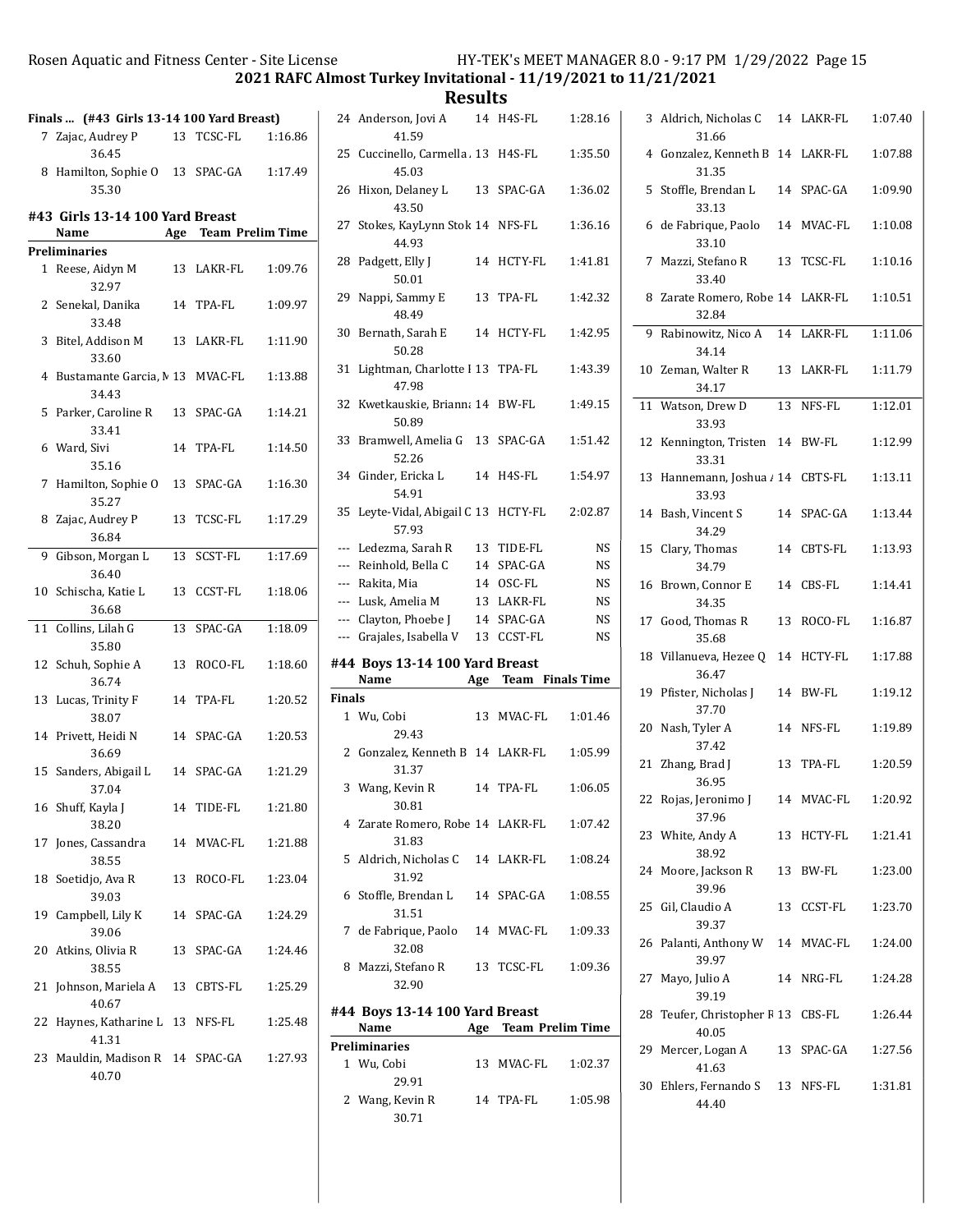2021 RAFC Almost Turkey Invitational - 11/19/2021 to 11/21/2021

|                              | Preliminaries  (#44 Boys 13-14 100 Yard Breas |    |            |           |  |
|------------------------------|-----------------------------------------------|----|------------|-----------|--|
|                              | 31 Randall, Jerry C<br>44.69                  |    | 14 SCST-FL | 1:36.56   |  |
| 32                           | Divliansky, Bobby I<br>47.00                  |    | 13 TPA-FL  | 1:41.03   |  |
| 33                           | Barsoum, Freddy<br>47.16                      |    | 14 TPA-FL  | 1:41.18   |  |
|                              | 34 Cisler, Alexander H                        |    | 14 NFS-FL  | 1:41.44   |  |
|                              | 35 Garr, Michael E<br>52.93                   |    | 13 TIDE-FL | 1:54.96   |  |
|                              | --- James, Ethan R<br>33.62                   |    | 14 SPAC-GA | DQ        |  |
|                              | --- Lindsay, Parker V                         |    | 14 H4S-FL  | <b>NS</b> |  |
|                              | --- Cruz, Ethan D                             |    | 14 CCST-FL | <b>NS</b> |  |
|                              | --- Fang, Victor C                            |    | 13 TPA-FL  | <b>NS</b> |  |
|                              | --- Ordonez, Andres D                         |    | 14 MVAC-FL | <b>NS</b> |  |
|                              | --- Gunther, Adam S                           |    | 13 TPA-FL  | NS        |  |
|                              | #45 Girls 100 Yard Breast                     |    |            |           |  |
| Age Team Finals Time<br>Name |                                               |    |            |           |  |
| A - Final                    |                                               |    |            |           |  |
|                              | 1 Santos, Emily M<br>30.21                    |    | 16 MVAC-FL | 1:03.26   |  |
|                              | 2 Scaramuzza, Marcela 18 TPA-FL<br>29.76      |    |            | 1:03.28   |  |
|                              | 3 Todebush, Rachel J 16 SPAC-GA<br>31.27      |    |            | 1:07.12   |  |
| 4                            | Diaz, Gabriella *<br>32.38                    | 17 | TPA-FL     | 1:08.56   |  |
| 5                            | Privett, Audrey N<br>31.92                    |    | 17 SPAC-GA | 1:08.75   |  |
| 6                            | Bailey, Cecilia M<br>32.69                    | 17 | NFS-FL     | 1:10.26   |  |
| 7                            | Killingsworth, Joy E 17 SPAC-GA<br>32.03      |    |            | 1:11.58   |  |
| 8                            | Kelley, Kristina A<br>34.30                   |    | 17 TPA-FL  | 1:12.91   |  |
| <b>B</b> - Final             |                                               |    |            |           |  |
| 9                            | Burkholder, Grace M 16 SCST-FL<br>33.83       |    |            | 1:10.81   |  |
|                              | 10 Cimini, Meghan C<br>33.97                  |    | 17 SCST-FL | 1:12.14   |  |
|                              | 11 Solomon, Lexi F<br>34.49                   |    | 16 TCSC-FL | 1:12.55   |  |
|                              | 12 Thelwell, Lauren G<br>34.51                |    | 16 TPA-FL  | 1:13.14   |  |
| 13                           | Karamsadkar, Chloe   15 LAKR-FL<br>34.65      |    |            | 1:13.74   |  |
| 14                           | Brown, Alexa S<br>35.37                       |    | 16 BW-FL   | 1:14.13   |  |
|                              | 15 Watson, Brinkley R 16 NFS-FL<br>35.58      |    |            | 1:14.76   |  |
| 16                           | Palmer, Bryce A<br>36.49                      |    | 12 TIDE-FL | 1:17.08   |  |
|                              |                                               |    |            |           |  |

|    | #45 Girls 100 Yard Breast                   |     |                         |         |
|----|---------------------------------------------|-----|-------------------------|---------|
|    | Name                                        | Age | <b>Team Prelim Time</b> |         |
|    | <b>Preliminaries</b>                        |     |                         |         |
|    | 1 Santos, Emily M<br>30.04                  |     | 16 MVAC-FL              | 1:03.79 |
|    | 2 Scaramuzza, Marcela 18 TPA-FL<br>29.83    |     |                         | 1:04.27 |
| 3  | Todebush, Rachel J<br>32.00                 |     | 16 SPAC-GA              | 1:08.79 |
| 4  | Bailey, Cecilia M<br>32.66                  | 17  | NFS-FL                  | 1:08.82 |
| 5  | Privett, Audrey N<br>32.47                  |     | 17 SPAC-GA              | 1:09.33 |
| 6  | Diaz, Gabriella *<br>33.13                  | 17  | TPA-FL                  | 1:09.83 |
| 7  | Killingsworth, Joy E<br>32.81               |     | 17 SPAC-GA              | 1:11.78 |
| 8  | Kelley, Kristina A<br>34.24                 | 17  | TPA-FL                  | 1:12.37 |
| 9. | Giuffrida, Kathryn B<br>34.15               | 28  | HCTY-FL                 | 1:12.43 |
| 10 | Solomon, Lexi F<br>34.36                    | 16  | TCSC-FL                 | 1:12.95 |
| 11 | Clary, Kalia C<br>35.32                     |     | 18 CBTS-FL              | 1:13.46 |
|    | 12 Watson, Brinkley R<br>35.27              |     | 16 NFS-FL               | 1:13.50 |
| 13 | Thelwell, Lauren G<br>34.75                 | 16  | TPA-FL                  | 1:14.00 |
|    | 14 Cimini, Meghan C<br>34.12                | 17  | SCST-FL                 | 1:14.60 |
| 15 | Brown, Alexa S<br>36.28                     |     | 16 BW-FL                | 1:15.21 |
|    | 16 Karamsadkar, Chloe   15 LAKR-FL<br>36.05 |     |                         | 1:16.21 |
| 17 | Burkholder, Grace M 16 SCST-FL<br>35.29     |     |                         | 1:16.25 |
| 18 | Palmer, Bryce A<br>35.79                    | 12  | TIDE-FL                 | 1:16.72 |
|    | 19 Moreland, McKenzie 18 LAKR-FL<br>35.87   |     |                         | 1:17.08 |
|    | 20 Laferriere, Katie E<br>36.48             |     | 16 ROCO-FL              | 1:17.91 |
|    | 21 de Jesus, Barbara<br>37.09               |     | 15 MVAC-FL              | 1:18.37 |
| 22 | Polo, Michelle A<br>37.79                   |     | 17 CCST-FL              | 1:20.35 |
|    | 23 Curi, Lira<br>37.78                      |     | 16 SPAC-GA              | 1:20.72 |
|    | 24 Johnson, Makaila L 16 CBTS-FL<br>38.04   |     |                         | 1:21.15 |
| 25 | Kotz, Natalie V<br>37.97                    |     | 18 CBTS-FL              | 1:21.37 |
|    | 26 Mortimer, Cara A<br>38.27                |     | 15 TPA-FL               | 1:21.46 |

| 27               | Steidley, Maddie O<br>37.78           |    | 15 LAKR-FL           | 1:22.01 |
|------------------|---------------------------------------|----|----------------------|---------|
| 28               | West, Kylie M<br>39.08                | 15 | SPAC-GA              | 1:24.07 |
| 29               | Lester, Peyton J<br>41.90             |    | 12 BW-FL             | 1:27.58 |
| 30               | De Leon, Emily A<br>42.84             | 12 | SPAC-GA              | 1:30.94 |
| 31               | Heizer, Claire E<br>43.35             | 10 | SPAC-GA              | 1:31.38 |
| 32               | Barros, Alice M<br>43.08              | 15 | CCST-FL              | 1:32.09 |
| 33               | Bassette, Sonya J<br>45.53            | 10 | BW-FL                | 1:39.39 |
|                  | 34 Florimonte, Talia R<br>47.54       | 15 | CCST-FL              | 1:41.08 |
| 35               | Padgett, Lucy B<br>54.35              | 9  | HCTY-FL              | 1:52.22 |
|                  | 36 Leyte-Vidal, Catherin 7<br>1:12.05 |    | HCTY-FL              | 2:30.45 |
|                  |                                       |    |                      |         |
|                  | --- Jackovich, Jenna R                |    | 17 SPAC-GA           | NS      |
|                  | --- Martinez Staudigl, Sa 16 LAKR-FL  |    |                      | NS      |
|                  | --- Wright, Kylene R                  |    | 17 BW-FL             | NS      |
|                  | --- Ramsdell, Lilly R                 |    | 15 NFS-FL            | NS      |
|                  |                                       |    |                      |         |
|                  | #46 Boys 100 Yard Breast              |    |                      |         |
|                  | Name                                  |    | Age Team Finals Time |         |
|                  |                                       |    |                      |         |
| A - Final        |                                       |    |                      |         |
|                  |                                       |    |                      |         |
| 1                | Lin, Preston C<br>25.80               | 17 | SPAC-GA              | 55.60   |
| 2                | Ide, Tristan P<br>26.74               | 18 | LAKR-FL              | 56.17   |
| 3                | Valdes, Victor M<br>27.02             | 18 | MACM-FG              | 57.05   |
| $\overline{4}$   | Bender, Justin C<br>26.80             |    | 18 SPAC-GA           | 57.22   |
| 5                | Foley, Andrew K<br>26.90              | 17 | TPA-FL               | 58.88   |
|                  | 6 Stubbs, Kebo<br>27.09               |    | 18 MVAC-FL           | 59.17   |
|                  | 7 Balon, Max V<br>28.23               |    | 16 TPA-FL            | 59.61   |
|                  | 8 Whiting, Samuel B<br>27.30          |    | 18 SPAC-GA           | 59.90   |
|                  |                                       |    |                      |         |
| <b>B</b> - Final |                                       |    |                      |         |
|                  | 9 Erisman, Ryan J<br>28.87            |    | 15 LAKR-FL           | 1:00.18 |
|                  | 10 Alegre, Aaron<br>28.61             |    | 19 MACM-FG           | 1:01.55 |
|                  | 11 McHale, Kai J<br>28.15             |    | 17 SPAC-GA           | 1:01.73 |
|                  | 12 Hill, Mikey K<br>29.34             | 17 | TCSC-FL              | 1:02.05 |
| 13               | Quintana, Michael 19 MACM-FG<br>29.00 |    |                      | 1:02.09 |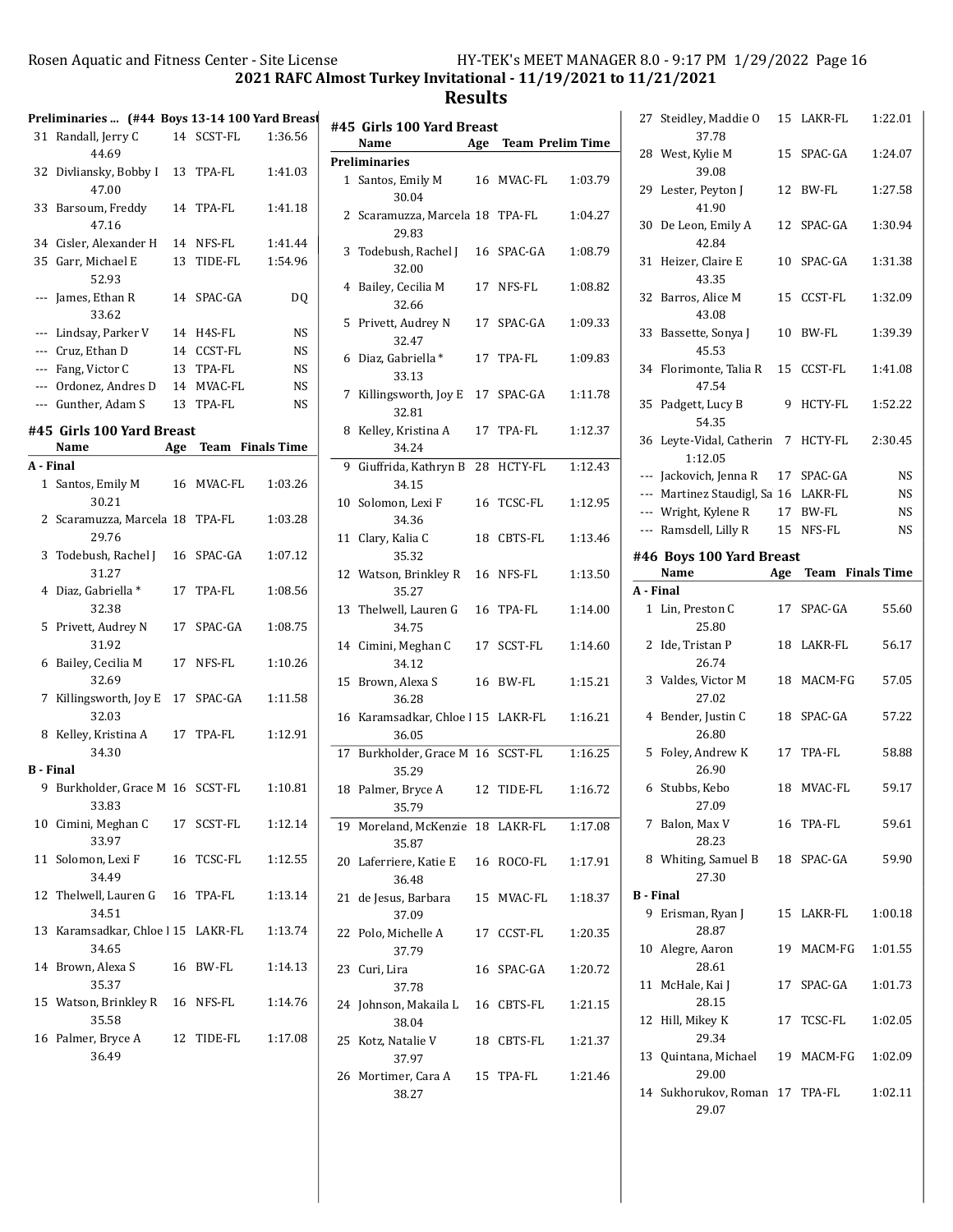2021 RAFC Almost Turkey Invitational - 11/19/2021 to 11/21/2021

|       | B - Final  (#46 Boys 100 Yard Breast)      |     |                         |         |
|-------|--------------------------------------------|-----|-------------------------|---------|
|       | 15 Ledford, Mitchell P 17 TCSC-FL<br>29.25 |     |                         | 1:02.13 |
|       | 16 Reinhold, Logan A 17 SPAC-GA<br>29.58   |     |                         | 1:03.70 |
|       | #46 Boys 100 Yard Breast<br>Name           | Age | <b>Team Prelim Time</b> |         |
|       | Preliminaries                              |     |                         |         |
| $1\,$ | Lin, Preston C<br>26.03                    | 17  | SPAC-GA                 | 55.85   |
|       | 2 Ide, Tristan P<br>26.80                  |     | 18 LAKR-FL              | 56.63   |
|       | 3 Valdes, Victor M<br>27.28                |     | 18 MACM-FG              | 57.45   |
| 4     | Bender, Justin C<br>27.21                  |     | 18 SPAC-GA              | 57.65   |
| 5     | Foley, Andrew K<br>26.85                   |     | 17 TPA-FL               | 57.93   |
| 6     | Stubbs, Kebo<br>27.70                      |     | 18 MVAC-FL              | 59.67   |
| 7     | Balon, Max V<br>28.20                      | 16  | TPA-FL                  | 59.90   |
| 8     | Whiting, Samuel B<br>27.52                 |     | 18 SPAC-GA              | 1:00.04 |
| 9     | McHale, Kai J<br>28.24                     | 17  | SPAC-GA                 | 1:00.84 |
| 10    | Hill, Mikey K<br>29.06                     | 17  | TCSC-FL                 | 1:01.52 |
| 11    | Quintana, Michael<br>28.85                 |     | 19 MACM-FG              | 1:01.86 |
|       | 12 Ledford, Mitchell P<br>28.83            |     | 17 TCSC-FL              | 1:01.88 |
| 13    | Reinhold, Logan A<br>29.14                 |     | 17 SPAC-GA              | 1:03.00 |
|       | 14 Sukhorukov, Roman 17 TPA-FL<br>29.14    |     |                         | 1:03.19 |
|       | 15 Alegre, Aaron<br>29.25                  |     | 19 MACM-FG              | 1:03.36 |
| 16    | Erisman, Ryan J<br>30.63                   | 15  | LAKR-FL                 | 1:04.07 |
| 17    | Nichols, Clayton G<br>30.13                | 16  | TPA-FL                  | 1:04.14 |
| 18    | Tsai, Nicholas K<br>29.88                  |     | 17 LAKR-FL              | 1:04.21 |
| 19    | Rojas, Juan D<br>30.59                     | 16  | MVAC-FL                 | 1:04.61 |
| 20    | Hinson, Wyatt J<br>30.48                   | 15  | SPAC-GA                 | 1:04.88 |
|       | 21 Verwest, Matthew L 17 NRG-FL<br>30.23   |     |                         | 1:05.04 |
| 22    | Jenkins, Drew B<br>30.36                   |     | 16 SCST-FL              | 1:05.71 |
| 23    | Fuller, Nash W<br>31.18                    | 16  | TCSC-FL                 | 1:06.12 |
|       |                                            |     |                         |         |

| 24  | Livingston, Aiden T<br>31.66             |    | 18 NFS-FL  | 1:06.72 |
|-----|------------------------------------------|----|------------|---------|
| 25  | Sukirya, Devesh<br>31.30                 |    | 17 SPAC-GA | 1:06.79 |
|     | 26 Allen, Hunter T<br>32.02              | 17 | TCSC-FL    | 1:07.51 |
| 27  | Patino, Tyler J<br>32.02                 | 15 | TPA-FL     | 1:07.90 |
|     | 28 Adam, Thomas A<br>31.51               | 15 | SPAC-GA    | 1:08.49 |
| 29  | Parman, Reef M<br>32.89                  | 15 | ROCO-FL    | 1:08.51 |
| 30  | Bitman, Coby M<br>32.41                  | 16 | TPA-FL     | 1:08.98 |
| 31  | Maniace, Noah R<br>32.31                 |    | 17 LAKR-FL | 1:09.26 |
| 32  | Fogel, Ryan S<br>32.74                   | 17 | SPAC-GA    | 1:09.78 |
| 33  | Adams, Noah S<br>33.49                   | 15 | MVAC-FL    | 1:11.03 |
| *34 | Riedel, Adam W<br>33.47                  | 16 | LAKR-FL    | 1:11.11 |
|     | *34 Ward, Tavish E<br>33.42              |    | 16 TPA-FL  | 1:11.11 |
| 36  | Pelinsky, Eric J<br>32.83                |    | 15 SPAC-GA | 1:11.70 |
| 37  | Jakovljevic, Filip<br>33.63              | 15 | NFS-FL     | 1:12.62 |
| 38  | McMeeking, Reef W<br>34.26               | 10 | H4S-FL     | 1:12.92 |
| 39  | Bryskin, David R<br>34.63                | 16 | TPA-FL     | 1:13.25 |
| 40  | Hackett, Sawyer G<br>34.13               | 12 | CBTS-FL    | 1:13.85 |
| 41  | Hao, Colin S<br>35.07                    | 15 | LAKR-FL    | 1:13.97 |
|     | 42 Włoczewski, Cole T<br>34.84           | 17 | BW-FL      | 1:14.58 |
| 43  | Obermiller, Jacob M<br>34.18             |    | 19 HCTY-FL | 1:14.64 |
|     | 44 Palencia, Matias A<br>35.13           |    | 15 LAKR-FL | 1:14.71 |
|     | 45 Wiles, Connor R<br>35.96              |    | 15 H4S-FL  | 1:14.77 |
| 46  | Mootz, Quentin J<br>35.03                |    | 15 CCST-FL | 1:14.91 |
|     | 47 Velez, Nicolas M<br>34.84             |    | 15 BW-FL   | 1:15.26 |
|     | 48 Wright, Jalen J<br>35.03              |    | 16 SPAC-GA | 1:15.76 |
|     | 49 Deadman, Gregory M 18 NFS-FL<br>36.59 |    |            | 1:16.53 |
|     | 50 Krahling, Dean A 15 TPA-FL<br>36.05   |    |            | 1:19.12 |
|     | 51 Flores, Christien<br>35.90            |    | 16 OSC-FL  | 1:19.80 |
|     | 52 Jackson, EJ E<br>38.91                |    | 17 NFS-FL  | 1:21.92 |

| 53            | Stokes, Kareem J<br>38.90                             | 17 NFS-FL               | 1:25.71   |
|---------------|-------------------------------------------------------|-------------------------|-----------|
| 54            | Cristaudo, Brian N<br>41.44                           | 15 LAKR-FL              | 1:29.79   |
| 55            | Black, Luke R<br>9<br>42.49                           | SPAC-GA                 | 1:31.53   |
| 56            | Padgett, Wes J<br>12<br>43.93                         | HCTY-FL                 | 1:32.76   |
| 57            | Ehlers, Armando S<br>46.94                            | 15 NFS-FL               | 1:42.73   |
| ---           | Garcia, Lemyts J<br>18<br>30.77                       | TPA-FL                  | DO.       |
| ---           | Dirscherl, Zeke T<br>- 9                              | LAKR-FL                 | NS        |
|               | --- Schultz, Alan H                                   | 10 H4S-FL               | NS        |
|               | --- Schultz, Will W                                   | 10 H4S-FL               | <b>NS</b> |
|               | --- Magruder, Christian   16 LAKR-FL                  |                         | NS        |
|               | --- Nelson, Jensen D                                  | 17 SPAC-GA              | NS        |
|               | --- Vincent. Landon E                                 | 17 SCST-FL              | NS        |
|               | --- Carson, William F                                 | 16 H4S-FL               | <b>NS</b> |
|               | #47 Girls 11-12 200 Yard Free                         |                         |           |
|               | Name Mage Team Finals Time                            |                         |           |
| <b>Finals</b> |                                                       |                         |           |
| $\mathbf{1}$  | Erisman, Rylee M 12 LAKR-FL<br>27.38 57.79            |                         | 1:59.19   |
|               | 2 Sanders, Janae D 12 BW-FL                           |                         | 2:01.54   |
|               | 27.29<br>57.88                                        |                         |           |
| 3             | Parkin, Hannah J 12<br>28.58<br>1:01.04               | LAKR-FL                 | 2:06.82   |
| 4             | Maniace, Kaylah E 12<br>29.15 1:02.84                 | LAKR-FL                 | 2:10.30   |
| 5             | Principe, Ella J<br>12<br>31.52 1:08.20               | BW-FL                   | 2:24.92   |
| 6             | Dolan, Madeline A 12<br>34.13 1:11.27                 | TIDE-FL                 | 2:26.84   |
|               | --- Waldbuesser, Nola R 11 CBS-FL                     |                         | NS        |
|               | --- Brown, Lindsey A 12 CBS-FL                        |                         | <b>NS</b> |
|               | #47 Girls 11-12 200 Yard Free                         |                         |           |
|               | Name<br>Age                                           | <b>Team Prelim Time</b> |           |
|               | <b>Preliminaries</b>                                  |                         |           |
| $\mathbf{1}$  | Erisman, Rylee M 12 LAKR-FL 2:02.52<br>28.10<br>58.77 |                         |           |
| 2             | Sanders, Janae D<br>28.43<br>59.98                    | 12 BW-FL                | 2:05.18   |
| 3             | Parkin, Hannah J 12 LAKR-FL<br>1:02.90<br>29.85       |                         | 2:08.47   |
|               | 4 Maniace, Kaylah E 12 LAKR-FL<br>30.10<br>1:03.42    |                         | 2:11.95   |
| 5             | Brown, Lindsey A 12 CBS-FL<br>31.26<br>1:06.32        |                         | 2:16.13   |
| 6             | Principe, Ella J<br>32.75<br>1:08.97                  | 12 BW-FL                | 2:25.85   |
| 7             | Beck, Boden A<br>33.35<br>1:10.65                     | 11 H4S-FL               | 2:26.20   |
|               | 8 Waldbuesser, Nola R 11 CBS-FL<br>32.27<br>1:09.54   |                         | 2:26.21   |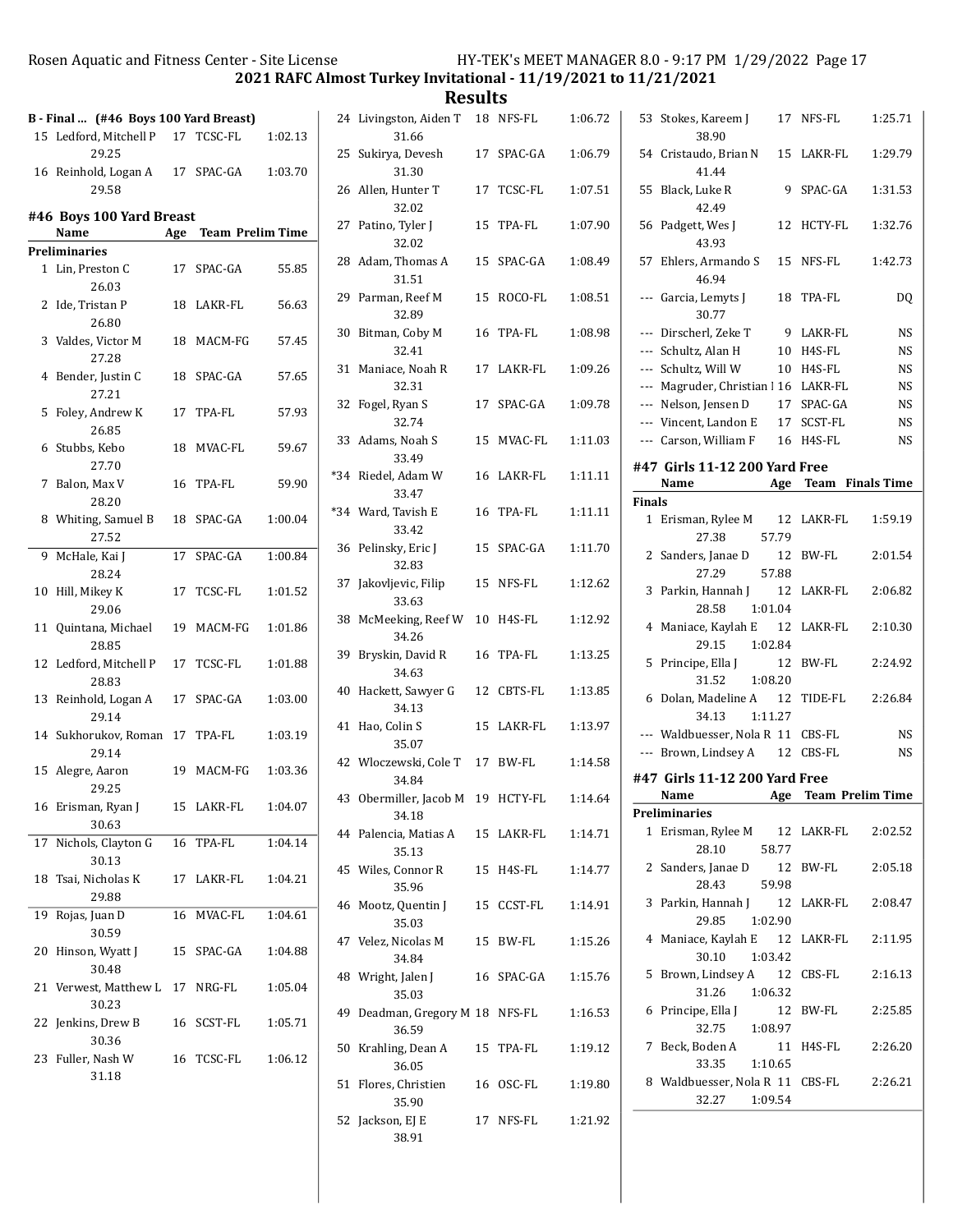Rosen Aquatic and Fitness Center - Site License HY-TEK's MEET MANAGER 8.0 - 9:17 PM 1/29/2022 Page 18 2021 RAFC Almost Turkey Invitational - 11/19/2021 to 11/21/2021

Results

|               | Preliminaries  (#47 Girls 11-12 200 Yard Free) |                    |           |
|---------------|------------------------------------------------|--------------------|-----------|
| 9.            | Dolan, Madeline A 12 TIDE-FL                   |                    | 2:30.15   |
|               | 34.70 1:13.39                                  |                    |           |
|               | 10 Trujillo, Mika L                            | 11 ROCO-FL         | 2:32.62   |
|               | 34.68                                          |                    |           |
|               |                                                |                    |           |
| 11            | Teufer, Haley R<br>12                          | CBS-FL             | 2:41.73   |
|               | 35.88 1:17.29                                  |                    |           |
| 12            | Ruyle, Callie J<br>11                          | HCTY-FL            | 2:47.75   |
|               | $37.90$ 1:21.62                                |                    |           |
| 13            | Garibay, Aylin N<br>12                         | TPA-FL             | 2:48.74   |
|               | 38.71  1:21.78                                 |                    |           |
|               | 14 Atkins, Emily J<br>12                       | LAKR-FL 2:57.73    |           |
|               | 1:24.91<br>38.60                               |                    |           |
|               | --- Lombardo, Lia R 12 H4S-FL                  |                    | <b>NS</b> |
|               | --- Ordonez, Alejandra C 11 MVAC-FL            |                    | <b>NS</b> |
|               | --- Quinones, Gigi D                           | 12 NFS-FL          | <b>NS</b> |
|               | --- Melin, Isabella M 11 NRG-FL                |                    | <b>NS</b> |
|               |                                                |                    |           |
|               | #48 Boys 11-12 200 Yard Free                   |                    |           |
|               | Name Age Team Finals Time                      |                    |           |
| <b>Finals</b> |                                                |                    |           |
| $\mathbf{1}$  | Perez, Christian 12                            | LAKR-FL            | 1:57.20   |
|               | 56.88<br>27.46                                 |                    |           |
| 2             | McMeeking, Kai L<br>12                         | H4S-FL             | 2:03.68   |
|               | 28.06<br>59.09                                 |                    |           |
| 3             | Tsai, Jacob M<br>12                            | LAKR-FL 2:06.61    |           |
|               | 29.25<br>1:00.88                               |                    |           |
| 4             | Sofronov, Vlad V<br>12                         | LAKR-FL 2:12.43    |           |
|               | 30.14<br>1:03.54                               |                    |           |
| 5             | Anderson, Owen C 11                            | NFS-FL             | 2:16.39   |
|               | 31.07<br>1:06.17                               |                    |           |
|               | 6 Senekal, Denzo<br>11                         | TPA-FL             | 2:16.42   |
|               | 31.28<br>1:05.88                               |                    |           |
| 7             | DeCoster, Gaspard C 12                         | TPA-FL             | 2:28.05   |
|               | 33.06<br>1:09.81                               |                    |           |
| 8             | Howell, JO JO L 12                             | TIDE-FL            | 2:32.64   |
|               | 34.00 1:12.90                                  |                    |           |
|               |                                                |                    |           |
|               | #48 Boys 11-12 200 Yard Free                   |                    |           |
|               | Name Age Team Prelim Time                      |                    |           |
|               | <b>Preliminaries</b>                           |                    |           |
| $\mathbf{1}$  | Perez, Christian 12 LAKR-FL 1:56.81            |                    |           |
|               | 56.96<br>27.71                                 |                    |           |
|               | 2 McMeeking, Kai L 12 H4S-FL                   |                    | 2:04.90   |
|               | 58.49<br>27.55                                 |                    |           |
| 3             | Tsai, Jacob M                                  | 12 LAKR-FL 2:05.27 |           |
|               | 29.07 1:00.36                                  |                    |           |
|               | 4 Sofronov, Vlad V 12 LAKR-FL 2:07.54          |                    |           |
|               | 29.50<br>1:02.25                               |                    |           |
|               | 5 Senekal, Denzo                               | 11 TPA-FL 2:16.82  |           |
|               | 31.40  1:06.43                                 |                    |           |
|               | 6 Anderson, Owen C 11 NFS-FL                   |                    | 2:19.80   |
|               | 30.92   1:06.06                                |                    |           |
|               | 7 Morsy, Mark                                  | 12 CCST-FL 2:24.53 |           |
|               | 31.99 1:08.73                                  |                    |           |
|               |                                                |                    |           |
|               |                                                |                    |           |

|               | RUJULIJ                                                       |            |           |
|---------------|---------------------------------------------------------------|------------|-----------|
|               | 8 Kirby, Griffin D 12 CBS-FL 2:24.85                          |            |           |
|               | 1:10.09<br>32.71                                              |            |           |
|               | 9 Howell, JO JO L<br>33.81 1:12.58                            | 12 TIDE-FL | 2:30.22   |
|               |                                                               |            |           |
|               | 10 DeCoster, Gaspard C 12 TPA-FL 2:30.48<br>$33.04$ $1:11.52$ |            |           |
|               |                                                               |            |           |
|               | 11 White, Skyler D 11 H4S-FL<br>36.78 1:19.27                 |            | 2:41.24   |
|               |                                                               |            |           |
|               | 12 Smurdon, Brody L 11 H4S-FL 2:45.68<br>36.25<br>1:19.74     |            |           |
|               | 13 Swed, Jackson N 11 NFS-FL 2:49.49                          |            |           |
|               |                                                               |            |           |
|               | 35.51<br>1:18.30                                              |            |           |
|               | 14 Strickland, Carter A 11 SPAC-GA                            |            | 3:09.02   |
|               |                                                               |            |           |
|               | 39.34 1:29.15                                                 |            |           |
|               | 15 D'Alessandro, Alessic 12 CCST-FL                           |            | 3:12.50   |
|               | 43.24 1:33.52                                                 |            |           |
|               |                                                               |            |           |
|               | 16 Harmon, Risden T 11 SPAC-GA                                |            | 3:23.46   |
|               | 1:30.80                                                       |            |           |
|               |                                                               |            |           |
|               | 17 Leyte-Vidal, Brandon 11 HCTY-FL 3:25.97                    |            |           |
|               | 47.02  1:41.67                                                |            |           |
|               | --- Zajac, Miles C 12 TCSC-FL                                 |            | <b>NS</b> |
|               |                                                               |            |           |
|               | #49 Girls 13-14 200 Yard Free                                 |            |           |
|               |                                                               |            |           |
|               | Name Age Team Finals Time                                     |            |           |
| <b>Finals</b> |                                                               |            |           |
|               |                                                               |            |           |
|               | 1 Krstolic, Lilliana M 13 LAKR-FL 1:56.60                     |            |           |
|               | 26.76 55.92                                                   |            |           |
|               |                                                               |            |           |
|               |                                                               |            |           |
|               | 2 Senekal, Danika                                             | 14 TPA-FL  | 1:59.78   |
|               | 28.04 57.88                                                   |            |           |
|               |                                                               |            |           |
|               | 3 Buchanan, Bree C 14 TPA-FL                                  |            | 2:02.79   |
|               | 27.81 59.15                                                   |            |           |
|               | 4 Ott, Aubrey E 14 TPA-FL                                     |            | 2:04.92   |
|               |                                                               |            |           |
|               | 28.62 1:00.02                                                 |            |           |
|               | 5 Bok, Isabella                                               | 14 TCSC-FL | 2:05.19   |
|               |                                                               |            |           |
|               | 28.50 1:00.06                                                 |            |           |
|               | 6 Okeefe, Lexie E 13 H4S-FL                                   |            | 2:06.27   |
|               |                                                               |            |           |
|               | 28.84 1:01.18                                                 |            |           |
|               |                                                               |            |           |
|               |                                                               |            |           |
|               | 7 Reese, Aidyn M 13 LAKR-FL 2:06.85<br>27.46 59.34            |            |           |
|               | 8 Smurdon, Addie G 13 H4S-FL                                  |            | 2:07.05   |
|               | 28.57 1:00.41                                                 |            |           |
|               |                                                               |            |           |
|               | #49 Girls 13-14 200 Yard Free                                 |            |           |
|               | Name                                                          |            |           |
|               | Age Team Prelim Time                                          |            |           |
|               | <b>Preliminaries</b>                                          |            |           |
|               | 1 Krstolic, Lilliana M 13 LAKR-FL                             |            | 1:58.06   |
|               |                                                               |            |           |
|               | 27.26<br>57.30                                                |            |           |
|               | 2 Senekal, Danika                                             | 14 TPA-FL  | 2:00.11   |
|               | 28.58                                                         |            |           |
|               | 59.23                                                         |            |           |
|               | 3 Reese, Aidyn M                                              | 13 LAKR-FL | 2:01.54   |
|               | 28.52                                                         |            |           |
|               | 59.83                                                         |            |           |
|               | 4 Buchanan, Bree C 14 TPA-FL                                  |            | 2:03.45   |
|               | 27.84 1:00.32                                                 |            |           |
|               |                                                               |            |           |
|               | 5 Ford, Avery M                                               | 14 ROCO-FL | 2:03.76   |
|               | 28.42 59.56                                                   |            |           |

29.52 1:02.41

|    | 7 Bok, Isabella<br>14<br>28.99<br>1:00.66                     | TCSC-FL 2:06.33 |         |
|----|---------------------------------------------------------------|-----------------|---------|
| 8  | House, Madeline K 14<br>29.03<br>1:01.36                      | SPAC-GA         | 2:06.70 |
| 9  | Smurdon, Addie G<br>13<br>28.86<br>1:01.60                    | H4S-FL          | 2:07.31 |
| 10 | Ott, Aubrey E<br>14<br>29.54<br>1:01.90                       | TPA-FL          | 2:08.25 |
| 11 | Gibson, Morgan L 13                                           | SCST-FL         | 2:09.06 |
|    | 29.36<br>1:02.66                                              |                 |         |
| 12 | Jones, Cassandra<br>14<br>29.80<br>1:02.55                    | MVAC-FL         | 2:09.90 |
| 13 | Retana, Celeste<br>14<br>1:02.07<br>29.42                     | SPAC-GA         | 2:10.74 |
| 14 | Shuff, Kayla J<br>14<br>29.51<br>1:02.22                      | TIDE-FL         | 2:10.98 |
| 15 | Davidoff, Elliott A 13<br>29.50 1:02.93                       | LAKR-FL         | 2:11.36 |
|    | 16 Collins, Lilah G 13<br>30.79 1:06.29                       | SPAC-GA         | 2:11.93 |
| 17 | Carson, Laurel P 13<br>29.32 1:03.00                          | H4S-FL          | 2:12.18 |
| 18 | Seoane, Carolina A 13                                         | LAKR-FL         | 2:12.69 |
|    | 30.62 1:04.74<br>19 De Leon, Isabella J 14                    | SPAC-GA         | 2:13.18 |
|    | 28.91<br>1:02.67<br>20 Carmichael, Marlee L 13                | SPAC-GA         | 2:13.78 |
|    | 29.06<br>1:02.73<br>21 Veres, Davilynn W 14                   | NFS-FL          | 2:15.01 |
| 22 | 30.98<br>1:05.99<br>Noble, Matilda M<br>13                    | H4S-FL          | 2:15.97 |
| 23 | 30.12<br>1:04.51<br>Schischa, Eva N<br>13<br>31.58<br>1:07.32 | CCST-FL         | 2:16.72 |
|    | 24 Lucas, Trinity F<br>14<br>31.15<br>1:06.83                 | TPA-FL          | 2:17.13 |
|    | 25 Zajac, Audrey P<br>13<br>1:07.48<br>32.09                  | TCSC-FL         | 2:17.35 |
|    | 26 Mizumoto, Emma E 14 SPAC-GA<br>30.83 1:06.07               |                 | 2:18.47 |
|    | 27 Fitzpatrick, Willa K 13 LAKR-FL 2:19.27<br>32.07 1:09.08   |                 |         |
|    | 28 Privett, Heidi N<br>14                                     | SPAC-GA 2:20.89 |         |
|    | 31.37 1:06.68<br>29 Allee, Maddie E<br>14<br>32.30<br>1:09.87 | CCST-FL 2:22.09 |         |
| 30 | Karamsadkar, Tessa   14 LAKR-FL 2:22.15<br>31.70 1:07.68      |                 |         |
|    | 31 Mauldin, Madison R 14 SPAC-GA<br>31.33<br>1:07.07          |                 | 2:22.33 |
| 32 | Thorne, Emma S 13 SPAC-GA<br>31.75<br>1:08.68                 |                 | 2:22.40 |
|    | 33 Parker, Caroline R 13 SPAC-GA<br>31.71<br>1:08.48          |                 | 2:23.22 |
|    | 34 Goldman, Lauren M 13 SPAC-GA<br>31.80<br>1:08.13           |                 | 2:23.68 |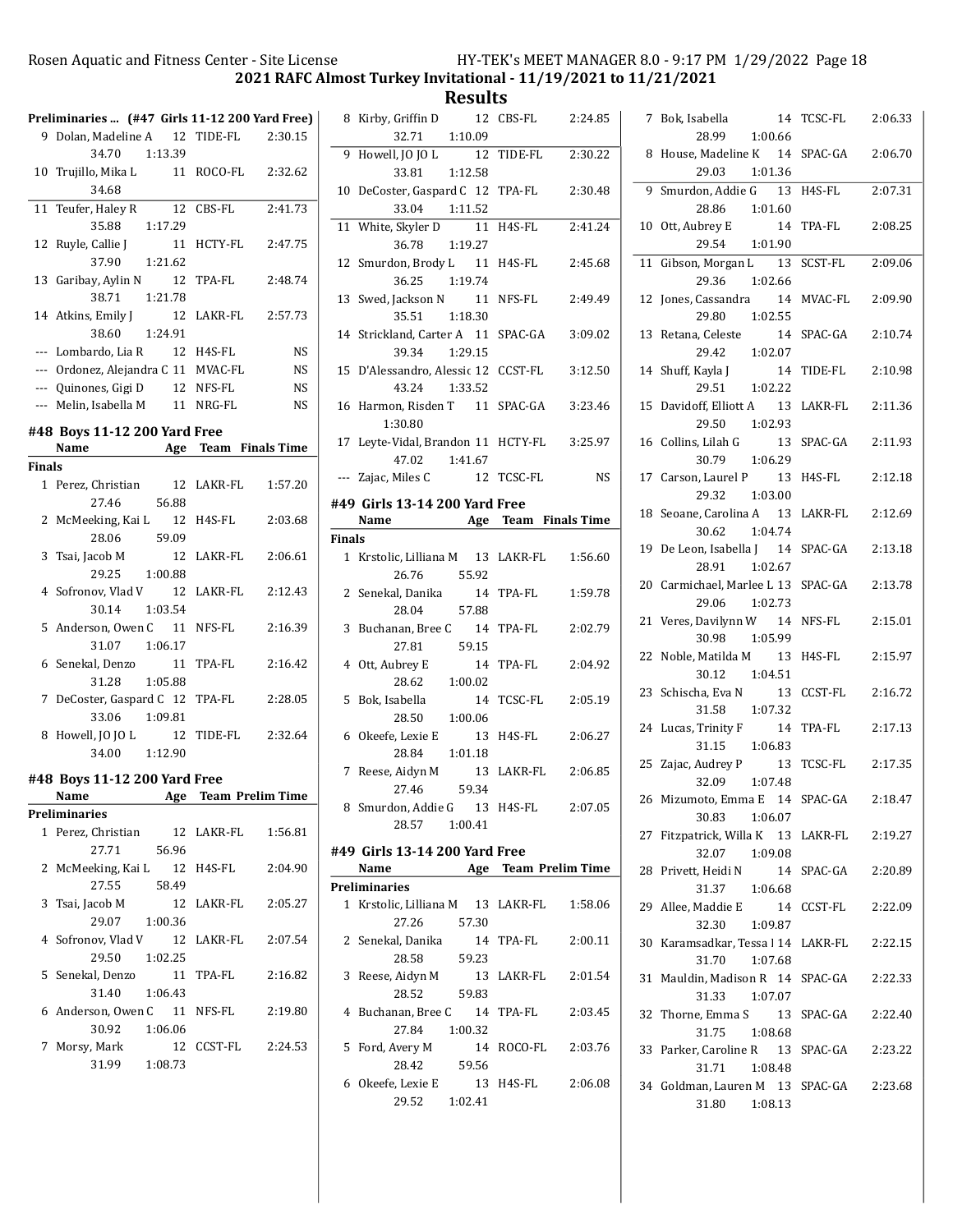2021 RAFC Almost Turkey Invitational - 11/19/2021 to 11/21/2021

|                          | Preliminaries  (#49 Girls 13-14 200 Yard Free) |            |           |
|--------------------------|------------------------------------------------|------------|-----------|
|                          | 35 Bishop, Avery S 13 SPAC-GA 2:24.04          |            |           |
|                          | 32.48 1:09.10                                  |            |           |
|                          | 36 Reinhold, Bella C 14 SPAC-GA 2:24.23        |            |           |
|                          | 31.10 1:08.68                                  |            |           |
|                          | 37 Atkins, Olivia R 13                         | SPAC-GA    | 2:24.85   |
|                          | 32.38<br>1:08.99                               |            |           |
| 38                       | Johnson, Mariela A 13 CBTS-FL                  |            | 2:26.80   |
|                          | 33.01 1:10.89                                  |            |           |
|                          | 39 Timney, Taylor A 14 CBS-FL                  |            | 2:26.88   |
|                          | 12.64 1:12.14                                  |            |           |
|                          | 40 Schuh, Sophie A 13 ROCO-FL                  |            | 2:29.01   |
|                          | 35.84 1:15.09                                  |            |           |
|                          | 41 Young, Katherine M 13 SPAC-GA               |            | 2:30.03   |
|                          | 7.84 1:12.14                                   |            |           |
| 42                       | Diep, Quynh Ann 13                             | SPAC-GA    | 2:31.01   |
|                          | 32.53 1:11.23                                  |            |           |
|                          |                                                |            | 2:41.27   |
|                          | 43 DeVault, Anna M 14 CCST-FL<br>35.40         |            |           |
|                          | 1:16.72                                        |            |           |
|                          | 44 Hixon, Delaney L<br>- 13                    | SPAC-GA    | 2:43.78   |
|                          | 34.20<br>1:16.00                               |            |           |
|                          | 45 Fennell, Amelia E 13 SPAC-GA                |            | 2:44.18   |
|                          | 2:45.90                                        |            |           |
| 46                       | Nappi, Sammy E 13 TPA-FL                       |            | 2:52.90   |
|                          | 38.55 1:22.18                                  |            |           |
| 47                       | Brown, Peyton D 14 HCTY-FL                     |            | 3:05.72   |
|                          | 42.08 1:29.37                                  |            |           |
|                          | 48 Bramwell, Amelia G 13 SPAC-GA               |            | 3:29.54   |
|                          | 45.87                                          |            |           |
|                          | --- Ledezma, Sofia M                           | 14 TIDE-FL | NS        |
|                          | --- Ledezma, Sarah R                           | 13 TIDE-FL | <b>NS</b> |
|                          | --- Smith, Audrey L                            | 13 NFS-FL  | <b>NS</b> |
|                          | --- Campbell, Lily K                           | 14 SPAC-GA | <b>NS</b> |
| $\overline{\phantom{a}}$ | Clayton, Phoebe J 14 SPAC-GA                   |            | <b>NS</b> |
|                          | #50 Boys 13-14 200 Yard Free                   |            |           |
|                          | Name Age Team Finals Time                      |            |           |
| Finals                   |                                                |            |           |
|                          | 1 Varon, Alejandro * 14 LAKR-FL 1:48.32        |            |           |
|                          | 25.39 52.43                                    |            |           |
|                          |                                                |            |           |
|                          | 2 Zarate Romero, Robe 14 LAKR-FL<br>25.43      |            | 1:49.06   |
|                          | 52.94                                          |            |           |
| 3                        | Kueffer, Walter K                              | 14 LAKR-FL | 1:49.55   |
|                          | 25.84<br>54.05                                 |            |           |
| 4                        | Paez, Lucas R<br>13                            | MVAC-FL    | 1:55.31   |
|                          | 26.88<br>56.03                                 |            |           |
| 5                        | Gonzalez, Kenneth B 14 LAKR-FL                 |            | 1:57.77   |
|                          | 27.59<br>57.57                                 |            |           |
| 6                        | Jones, Noah<br>14                              | BW-FL      | 1:58.42   |
|                          | 26.69<br>56.59                                 |            |           |
|                          | 7 Magnus, Collin A                             | 14 LAKR-FL | 1:59.15   |
|                          | 27.01<br>57.33                                 |            |           |
|                          |                                                |            |           |
|                          | 8 Aldrich, Nicholas C 14 LAKR-FL               |            | 2:02.03   |
|                          | 27.88<br>58.66                                 |            |           |

|    | #50 Boys 13-14 200 Yard Free<br>Name                         | <b>Age</b> Team Prelim Time |
|----|--------------------------------------------------------------|-----------------------------|
|    | <b>Preliminaries</b>                                         |                             |
|    | 1 Varon, Alejandro * 14 LAKR-FL<br>25.30<br>52.75            | 1:48.79                     |
|    | 2 Kueffer, Walter K 14 LAKR-FL<br>26.92<br>56.27             | 1:53.53                     |
|    | 3 Zarate Romero, Robe 14 LAKR-FL<br>54.25<br>25.75           | 1:53.88                     |
|    | 4 Paez, Lucas R<br>26.90 56.00                               | 13 MVAC-FL<br>1:54.81       |
|    | 5 Jones, Noah<br>57.30<br>27.25                              | 14 BW-FL<br>1:57.26         |
|    | 6 Gonzalez, Kenneth B 14 LAKR-FL<br>26.84<br>57.24           | 1:57.65                     |
|    | 7 Brown, Connor E 14 CBS-FL                                  | 1:57.87                     |
| 8  | 26.71 57.15<br>Magnus, Collin A 14 LAKR-FL<br>58.52<br>27.60 | 1:59.36                     |
|    | 9 Aldrich, Nicholas C 14 LAKR-FL<br>27.77 58.43              | 1:59.88                     |
|    | 10 de Fabrique, Paolo 14 MVAC-FL<br>59.42<br>27.94           | 2:00.08                     |
|    | 11 Papiernik, Wade A 14 NFS-FL<br>27.77 58.36                | 2:00.68                     |
|    | 12 Zeman, Walter R 13 LAKR-FL<br>28.08 59.41                 | 2:00.92                     |
|    | 13 Boalch, Charles W 14 SPAC-GA<br>26.68 57.47               | 2:00.98                     |
|    | 14 Robinson, Charlie M 14 SPAC-GA<br>25.55 56.81             | 2:01.09                     |
|    | 15 St. Petery, Lee M 14 TCSC-FL 27.45 58.83                  | 2:01.51                     |
|    | 16 Stoffle, Brendan L 14 SPAC-GA<br>28.66 1:00.49            | 2:05.03                     |
|    | 17 St. Petery, Louis B 14 TCSC-FL<br>27.98 59.99             | 2:05.93                     |
|    | 18 James, Ethan R 14 SPAC-GA 2:08.92<br>29.03<br>1:02.13     |                             |
|    | 19 Hannemann, Joshua / 14 CBTS-FL<br>28.72<br>1:01.71        | 2:09.65                     |
| 20 | Clary, Thomas<br>14<br>29.30<br>1:02.32                      | CBTS-FL<br>2:10.71          |
| 21 | Brown, Joseph S<br>30.91<br>1:03.16                          | 14 LAKR-FL<br>2:11.92       |
|    | 13<br>22 Agustin, Linus E<br>30.46<br>1:04.60                | SPAC-GA<br>2:13.97          |
| 23 | 14<br>Bash, Vincent S<br>1:04.75<br>29.89                    | SPAC-GA<br>2:14.20          |
|    | 13<br>24 Watson, Drew D<br>31.75<br>1:07.05                  | 2:15.83<br>NFS-FL           |
|    | 25 Cantrell, Eli T<br>31.47<br>1:06.05                       | 13 BW-FL<br>2:16.89         |
|    | 26 Good, Thomas R<br>13<br>31.26<br>1:07.03                  | ROCO-FL<br>2:17.62          |

|                  | 27 Cavalieri, Lorenzo G 13 TPA-FL<br>29.92<br>1:04.43                   | 2:18.11               |
|------------------|-------------------------------------------------------------------------|-----------------------|
| 28               | Teufer, Christopher F 13 CBS-FL<br>31.12<br>1:06.71                     | 2:18.66               |
|                  | 29 Kennington, Tristen 14<br>30.30<br>1:05.30                           | BW-FL<br>2:19.76      |
|                  | 30 Ehlers, Fernando S 13<br>33.44<br>1:10.82                            | NFS-FL<br>2:19.95     |
| 31               | Nash, Tyler A<br>32.61<br>1:08.92                                       | 14 NFS-FL<br>2:26.15  |
|                  | 14<br>32 Mayo, Julio A<br>32.13 1:08.66                                 | NRG-FL<br>2:26.27     |
| 33               | Ozerovitch, James H 14 CCST-FL 2:30.99<br>33.23 1:10.71                 |                       |
|                  | 34 Moore, Jackson R 13 BW-FL<br>33.70  1:13.22                          | 2:31.68               |
|                  | 35 White, Andy A 13<br>32.82 1:13.46                                    | HCTY-FL<br>2:35.83    |
|                  | 36 Papiernik, Will H 14 NFS-FL<br>37.28 1:19.10                         | 2:41.72               |
| 37               | Brown, Jonathan C 13 CBTS-FL<br>35.32 1:16.42                           | 2:42.25               |
| 38               | Odom, Ryan S<br>36.67 1:19.04                                           | 13 CCST-FL<br>2:45.87 |
|                  | 39 Randall, Jerry C 14<br>37.03 1:21.26                                 | SCST-FL 2:52.45       |
|                  | 40 Barsoum, Freddy 14 TPA-FL<br>40.32 1:25.68                           | 2:56.62               |
|                  |                                                                         |                       |
|                  | --- Cruz, Ethan D 14 CCST-FL                                            | <b>NS</b>             |
|                  | --- Akrotirianakis, Nicho 14 BW-FL                                      | <b>NS</b>             |
|                  | #51 Girls 200 Yard Free<br>Name Age Team Finals Time                    |                       |
| A - Final        |                                                                         |                       |
|                  | 1 Reese, Addison M 16 LAKR-FL<br>26.37 54.41                            | 1:50.38               |
|                  | 2 Scaramuzza, Marcela 18 TPA-FL<br>25.59<br>53.87                       | 1:52.86               |
|                  | 3 Shields, Madeline J 16 TCSC-FL 1:54.60<br>26.73<br>55.71              |                       |
|                  | 4 Zboran, Abigail R<br>27.43<br>57.15                                   | 17 SPAC-GA<br>1:56.29 |
| 5                | Bennett, Ainsley L 16<br>27.43<br>57.09                                 | SPAC-GA<br>1:56.75    |
| 6                | Stricklin, Sara R<br>56.71<br>27.46                                     | 18 TPA-FL<br>1:56.99  |
|                  | 7 Krstolic, Sofia E<br>57.24<br>27.40                                   | 17 LAKR-FL<br>1:58.48 |
|                  | 8 Todebush, Rachel J 16 SPAC-GA<br>27.17<br>56.78                       | 1:58.56               |
| <b>B</b> - Final |                                                                         |                       |
|                  | 9 Noble, Lucy J<br>16<br>26.67<br>57.15                                 | H4S-FL<br>1:59.52     |
|                  | 10 Beers, Lauren A<br>27.35<br>58.01<br>11 Watson, Brinkley R 16 NFS-FL | 15 TPA-FL<br>1:59.68  |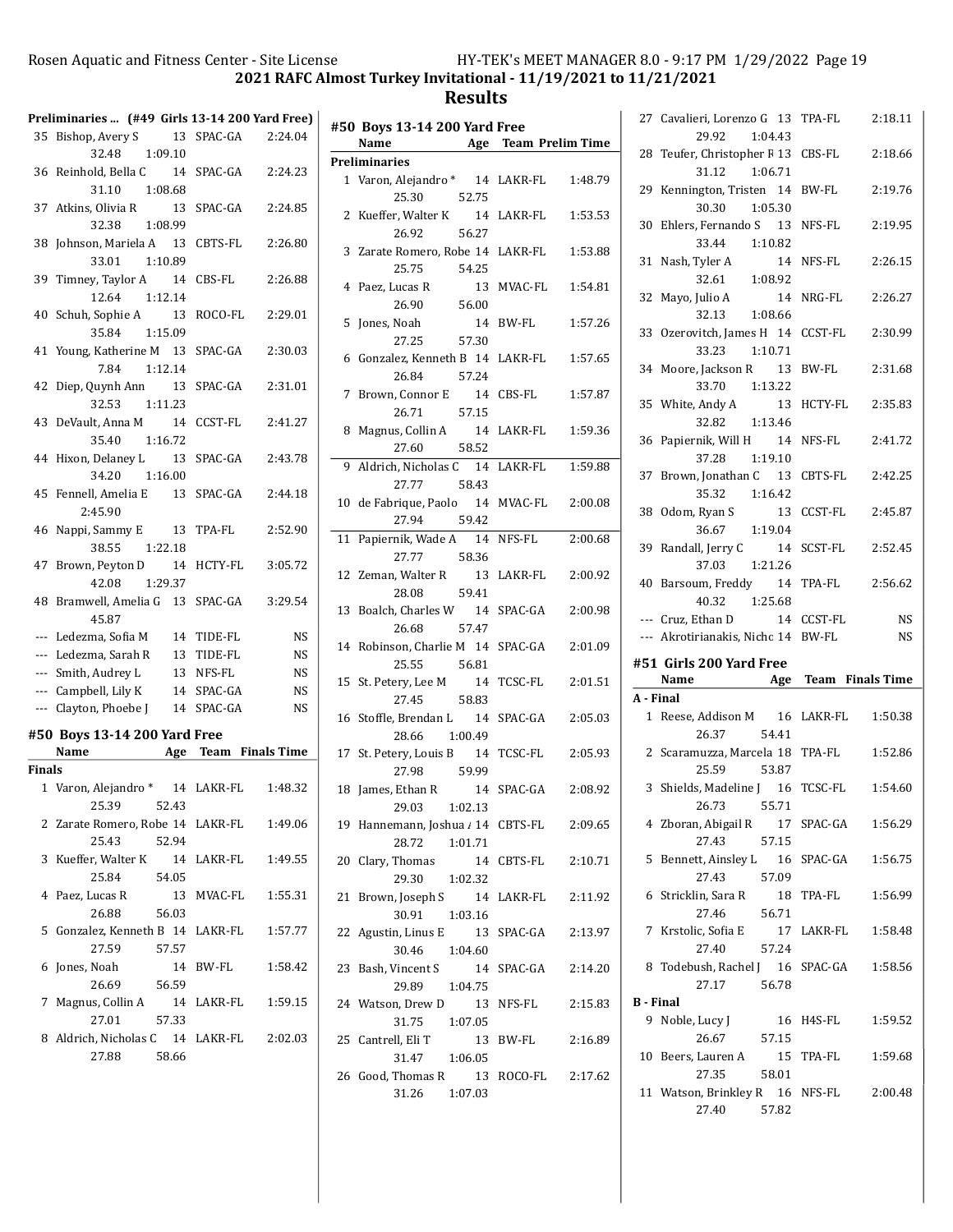2021 RAFC Almost Turkey Invitational - 11/19/2021 to 11/21/2021

|    | B - Final  (#51 Girls 200 Yard Free)                 |                       |  |
|----|------------------------------------------------------|-----------------------|--|
|    | 12 Sellers, Kristen L 17 TCSC-FL 2:00.51             |                       |  |
|    | 58.29<br>27.91                                       |                       |  |
|    | 13 Monahan, Brianna c 15 MVAC-FL                     | 2:01.42               |  |
|    | 28.56<br>59.15                                       |                       |  |
|    | 14 McDowell, Hannah R 17 CBTS-FL                     | 2:01.64               |  |
|    | 28.45<br>59.79                                       |                       |  |
|    | 15 O'Donnell, Elizabeth 16 SPAC-GA 2:02.83           |                       |  |
|    | 27.70<br>58.39                                       |                       |  |
|    | 16 Wallace, Mia B                                    | 16 SPAC-GA  2:04.15   |  |
|    | 29.59 1:01.53                                        |                       |  |
|    |                                                      |                       |  |
|    | #51 Girls 200 Yard Free<br>Name Age Team Prelim Time |                       |  |
|    | Preliminaries                                        |                       |  |
|    | 1 Scaramuzza, Marcela 18 TPA-FL                      | 1:53.83               |  |
|    | 26.05<br>54.66                                       |                       |  |
|    | 2 Reese, Addison M 16 LAKR-FL                        | 1:54.20               |  |
|    | 26.57<br>55.23                                       |                       |  |
|    | 3 Shields, Madeline J 16 TCSC-FL                     | 1:56.51               |  |
|    | 27.18<br>57.02                                       |                       |  |
|    | 4 Krstolic, Sofia E                                  | 17 LAKR-FL<br>1:56.56 |  |
|    | 27.16<br>56.62                                       |                       |  |
|    | 5 Stricklin, Sara R                                  | 18 TPA-FL<br>1:56.93  |  |
|    | 56.74<br>27.44                                       |                       |  |
|    | 6 Bennett, Ainsley L 16 SPAC-GA                      | 1:57.64               |  |
|    | 27.48 57.48                                          |                       |  |
|    | 7 Todebush, Rachel J 16 SPAC-GA                      | 1:57.82               |  |
|    | 27.16 57.07                                          |                       |  |
| 8  | Zboran, Abigail R 17 SPAC-GA                         | 1:59.13               |  |
|    | 28.29 58.65                                          |                       |  |
| 9  | Sellers, Kristen L 17 TCSC-FL                        | 1:59.69               |  |
|    | 27.78<br>58.12                                       |                       |  |
| 10 | Beers, Lauren A 15 TPA-FL                            | 2:00.23               |  |
|    | 57.53<br>26.99                                       |                       |  |
|    | 11 Watson, Brinkley R 16 NFS-FL                      | 2:00.25               |  |
|    | 57.73<br>27.53                                       |                       |  |
|    | 12 Monahan, Brianna c 15 MVAC-FL 2:01.01             |                       |  |
|    | 28.50 59.00                                          |                       |  |
| 13 | Rosenkranz, Bobbie / 16                              | 2:01.02<br>TIDE-FL    |  |
|    | 27.77<br>58.46                                       |                       |  |
|    | 14 McDowell, Hannah R 17 CBTS-FL                     | 2:01.75               |  |
|    | 27.96<br>59.26                                       |                       |  |
|    | 15 O'Donnell, Elizabeth 16 SPAC-GA                   | 2:04.05               |  |
|    | 27.57<br>58.53                                       |                       |  |
| 16 | Noble, Lucy J                                        | 16 H4S-FL<br>2:04.83  |  |
|    | 27.77<br>59.26                                       |                       |  |
|    | 17 Wallace, Mia B<br>16                              | SPAC-GA<br>2:04.98    |  |
|    | 28.62<br>1:00.71                                     |                       |  |
| 18 | Dorrian, Cady M                                      | 18 NFS-FL<br>2:05.10  |  |
|    | 28.61<br>59.62                                       |                       |  |
| 19 | Bailey, Fiona C<br>1:01.33<br>29.74                  | 16 NFS-FL<br>2:05.55  |  |
| 20 | Munoz, Anabella                                      | 15 MVAC-FL<br>2:06.30 |  |
|    | 28.66<br>1:01.02                                     |                       |  |
|    |                                                      |                       |  |
|    |                                                      |                       |  |

| 21 | Davey, Olivia A<br>15<br>29.74<br>1:01.86               | TPA-FL     | 2:06.47 |
|----|---------------------------------------------------------|------------|---------|
| 22 | Bailey, Cecilia M<br>17<br>30.13<br>1:03.22             | NFS-FL     | 2:08.86 |
| 23 | Karamsadkar, Chloe   15 LAKR-FL<br>1:02.87<br>29.59     |            | 2:09.18 |
| 24 | Mejia, Lucia<br>15<br>29.50 1:02.69                     | SCST-FL    | 2:09.22 |
|    | 25 Atkins, Emily R<br>15<br>27.87<br>1:00.83            | SPAC-GA    | 2:09.29 |
| 26 | Tarpley, Anna K 15<br>29.91<br>1:03.12                  | SPAC-GA    | 2:10.08 |
| 27 | Cimini, Meghan C 17<br>29.23 1:02.16                    | SCST-FL    | 2:10.95 |
| 28 | Correia, Ana L 17<br>29.47 1:02.74<br>17                | MVAC-FL    | 2:11.13 |
|    | 29 Sears, Annabelle M 16<br>30.11<br>1:02.82            | SPAC-GA    | 2:11.46 |
| 30 | Griffin, Alice E<br>29.37 1:03.14                       | 15 SPAC-GA | 2:13.04 |
| 31 | Clary, Kalia C<br>18<br>31.47 1:05.82                   | CBTS-FL    | 2:13.23 |
| 32 | Niemever, Ali E<br>16<br>28.88<br>1:03.76               | CBTS-FL    | 2:13.25 |
| 33 | Minton, Kahlan B<br>15<br>30.54<br>1:04.56              | SPAC-GA    | 2:13.32 |
| 34 | Rideout, Caitlyn G 15<br>30.38<br>1:03.69               | CBS-FL     | 2:13.56 |
| 35 | Solomon, Lexi F<br>16<br>1:05.17<br>30.99               | TCSC-FL    | 2:14.39 |
| 36 | Soukup, Lily H<br>17<br>31.48<br>1:06.21                | UN-CC-FL   | 2:14.99 |
| 37 | Carr, Chloe R<br>17<br>1:05.99<br>31.80                 | SPAC-GA    | 2:15.61 |
| 38 | Darwood, Rachel A 15<br>31.44 1:06.50                   | ROCO-FL    | 2:16.41 |
| 39 | Carbaugh, Emma C 15<br>31.19<br>1:05.96                 | BW-FL      | 2:16.67 |
| 40 | Kueffer, Ava L<br>- 16<br>31.24<br>1:06.55              | LAKR-FL    | 2:17.46 |
|    | 41 Shoemaker-Torres, Is 15 NFS-FL<br>1:07.02<br>31.53   |            | 2:17.51 |
| 42 | Hill, Rylie M<br>30.70 1:05.48                          | 15 SPAC-GA | 2:18.14 |
|    | 43 Fraser, Nia S<br>29.33 1:02.72                       | 16 SPAC-GA | 2:18.24 |
|    | 44 De Leon, Natalia C 17 SPAC-GA<br>32.68<br>1:09.32    |            | 2:20.19 |
|    | 45 Paez, Isabella M 16 MVAC-FL 2:20.39<br>32.60 1:08.62 |            |         |
|    | 46 Nelson, Priscilla F 16 NFS-FL<br>32.57<br>1:08.88    |            | 2:22.70 |
|    | 47 Pelinsky, Emma E 16 SPAC-GA<br>31.20 1:08.17         |            | 2:25.88 |
|    | 48 Collins, Sophia L 15 SPAC-GA<br>32.91 1:10.52        |            | 2:26.40 |
|    | 49 Brelsford, Kasey A 16 NFS-FL<br>34.34 1:12.19        |            | 2:28.92 |

|           | 50 West, Kylie M<br>15<br>33.21<br>1:11.57   | SPAC-GA         | 2:29.83   |
|-----------|----------------------------------------------|-----------------|-----------|
| 51        | Curi, Lira<br>16                             | SPAC-GA         | 2:31.20   |
|           | 33.20  1:11.43                               |                 |           |
|           | 52 Johnson, Makaila L 16<br>33.93<br>1:13.42 | CBTS-FL         | 2:32.12   |
|           | 53 Waithe, Jenise M<br>17                    | SPAC-GA         | 2:32.47   |
|           | 34.08<br>1:12.51                             |                 |           |
|           | 54 Hays, Sydney A<br>15<br>33.67 1:12.73     | SPAC-GA         | 2:36.39   |
| 55        | Barros, Alice M 15                           | CCST-FL         | 2:55.92   |
|           | 40.77<br>1:26.77                             |                 |           |
|           | --- Bryant, Malaina N 17 H4S-FL              |                 | <b>NS</b> |
|           | --- Eason, Camille                           | 17 BW-FL        | <b>NS</b> |
|           | --- Jackovich, Jenna R                       | 17 SPAC-GA      | <b>NS</b> |
|           | --- Reyes, Estella C                         | 16 SPAC-GA      | <b>NS</b> |
|           | --- Cole, Elizabeth C                        | 16 CBS-FL       | <b>NS</b> |
|           | #52 Boys 200 Yard Free                       |                 |           |
|           | Name Age Team Finals Time                    |                 |           |
| A - Final |                                              |                 |           |
|           | 1 Franco, Luigi P 18                         | TPA-FL          | 1:38.97   |
|           | 23.39 48.64                                  |                 |           |
|           | 2 Muhammad, Kamal I 18                       | SPAC-GA         | 1:39.38   |
|           | 47.93<br>23.02                               |                 |           |
|           | 3 Alvarez, Ricardo J 18                      | MACM-FG         | 1:41.72   |
|           | 23.31<br>48.87                               |                 |           |
|           | 4 Costa, Felipe R<br>17                      | TPA-FL          | 1:42.11   |
|           | 49.62<br>23.49                               |                 |           |
|           | 5 Reher, Dylan M                             |                 |           |
|           | 17<br>49.62                                  | TPA-FL          | 1:43.27   |
|           | 23.68                                        | NFS-FL          | 1:43.53   |
|           | 6 Davis, Andrew E<br>17<br>24.11<br>49.93    |                 |           |
|           | 7 Van Soelen, Addison (16                    | SPAC-GA         | 1:45.51   |
|           | 23.37<br>49.56                               |                 |           |
|           | 8 Abella, Juan C<br>16                       | MACM-FG 1:46.13 |           |
|           | 24.33 51.27                                  |                 |           |
| B - Final |                                              |                 |           |
|           | 9 Lezcano, Carlos R 17 MACM-FG 1:45.84       |                 |           |
|           | 24.81 51.47                                  |                 |           |
|           | 10 Raszczyk, Noah                            |                 |           |
|           | 24.47<br>51.14                               |                 |           |
| 11        | Watson, Cameron A 15                         | NFS-FL          | 1:46.91   |
|           | 24.24<br>50.70                               |                 |           |
| 12        | Sukirya, Devesh<br>17                        | SPAC-GA         | 1:46.94   |
|           | 25.32<br>52.32                               |                 |           |
| 13        | McLean, Matthew J 17                         | BW-FL           | 1:47.20   |
|           | 25.29<br>52.73                               |                 |           |
| 14        | Bishop, Zachary B<br>17                      | TPA-FL          | 1:48.24   |
|           | 24.81<br>52.37                               |                 |           |
| 15        | Koehler, Jacob A<br>16                       | TPA-FL          | 1:50.08   |
|           | 24.61<br>52.57                               |                 |           |
| 16        |                                              |                 |           |
|           |                                              |                 |           |
|           | McHale, Kai J<br>25.44<br>53.63              | 17 SPAC-GA      | 1:53.25   |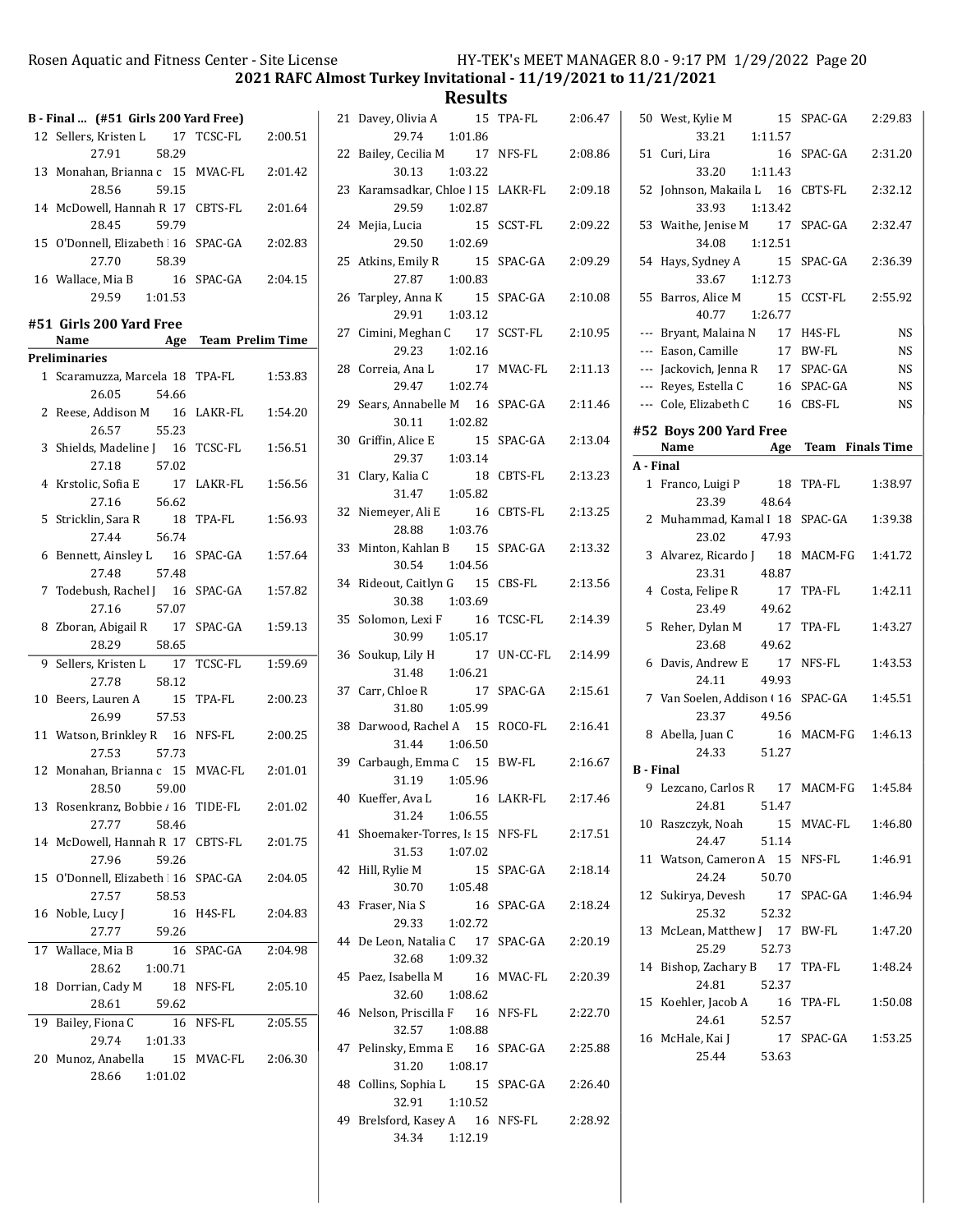2021 RAFC Almost Turkey Invitational - 11/19/2021 to 11/21/2021

|    | #52 Boys 200 Yard Free<br>Name               |             | Age Team Prelim Time |         |
|----|----------------------------------------------|-------------|----------------------|---------|
|    | Preliminaries                                |             |                      |         |
|    | 1 Muhammad, Kamal I 18 SPAC-GA<br>22.75      | 47.19       |                      | 1:39.64 |
|    | 2 Franco, Luigi P<br>23.27                   | 18<br>48.97 | TPA-FL               | 1:41.43 |
| 3  | Reher, Dylan M<br>23.69                      | 17<br>49.39 | TPA-FL               | 1:42.67 |
|    | 4 Alvarez, Ricardo J<br>23.83                | 18<br>49.65 | MACM-FG              | 1:42.81 |
| 5  | Costa, Felipe R<br>23.62                     | 17<br>49.66 | TPA-FL               | 1:43.64 |
| 6  | Davis, Andrew E 17<br>24.29                  | 50.42       | NFS-FL               | 1:44.41 |
|    | 7 Van Soelen, Addison (16 SPAC-GA<br>24.25   | 50.83       |                      | 1:45.28 |
| 8  | Abella, Juan C<br>23.97                      | 16<br>51.07 | MACM-FG              | 1:45.58 |
| 9  | Raszczyk, Noah 15                            |             | MVAC-FL              | 1:45.78 |
|    | 24.12                                        | 50.63       |                      |         |
| 10 | Lezcano, Carlos R 17 MACM-FG<br>24.84        | 51.57       |                      | 1:46.86 |
| 11 | Watson, Cameron A 15<br>24.60                | 51.61       | NFS-FL               | 1:47.31 |
|    | 12 McLean, Matthew J 17<br>24.81             | 51.65       | BW-FL                | 1:48.13 |
| 13 | Sukirya, Devesh<br>25.05                     | 17<br>52.13 | SPAC-GA              | 1:48.24 |
| 14 | Bishop, Zachary B 17<br>25.55                | 53.34       | TPA-FL               | 1:49.11 |
|    | 15 McHale, Kai J<br>24.89                    | 17<br>52.21 | SPAC-GA              | 1:49.33 |
| 16 | Koehler, Jacob A<br>24.77                    | 16<br>52.11 | TPA-FL               | 1:49.71 |
|    | 17 Bokkisam, Roni C<br>24.84                 | 16<br>52.39 | TPA-FL               | 1:49.74 |
|    | 18 Bragg, Parker O<br>25.02                  | 20<br>52.48 | SPAC-GA              | 1:49.76 |
| 19 | Papiernik, Owen Z 16 NFS-FL<br>25.56         | 53.60       |                      | 1:50.05 |
| 20 | Sutter, Zachary J<br>25.14                   | 52.39       | 15 SPAC-GA           | 1:50.39 |
| 21 | Mcgrady, Colton H 17 SPAC-GA<br>24.67        | 52.25       |                      | 1:50.58 |
| 22 | Bray, Liam C<br>25.39                        | 18<br>53.03 | SPAC-GA              | 1:50.89 |
| 23 | Jenkins, Drew B<br>25.25                     | 16<br>53.07 | SCST-FL              | 1:51.34 |
|    | 24 Gonzalez-Irizarry, Ali 16 TPA-FL<br>25.89 | 54.36       |                      | 1:51.48 |
| 25 | Browne, Aiden J<br>25.25                     | 53.06       | 16 SPAC-GA           | 1:51.49 |
| 26 | Buettgen, Trevor J 16 TPA-FL<br>24.84        | 52.60       |                      | 1:51.67 |

|    | 27 Daniels, Noah E                        | 17 SPAC-GA | 1:51.87 |
|----|-------------------------------------------|------------|---------|
|    | 25.69<br>54.36                            |            |         |
|    | 28 Hazell, Henry W<br>15                  | TCSC-FL    | 1:52.06 |
|    | 25.99<br>54.31                            |            |         |
|    | 29 Alegre, Aaron<br>19                    | MACM-FG    | 1:52.82 |
|    | 53.93<br>25.98<br>30 Jackman, Nicholas 17 | TCSC-FL    | 1:53.02 |
|    | 25.57<br>53.74                            |            |         |
|    | 31 Nilsson, Christopher 17 SPAC-GA        |            | 1:53.33 |
|    | 25.68<br>54.13                            |            |         |
|    | 32 Tanon, Alex G<br>17                    | TPA-FL     | 1:53.53 |
|    | 54.12<br>25.80                            |            |         |
|    | 33 Verwest, Matthew L 17 NRG-FL           |            | 1:53.70 |
|    | 25.61<br>53.74                            |            |         |
|    | 34 Mora, Joel<br>16                       | SPAC-GA    | 1:54.03 |
|    | $24.10$ 51.95                             |            |         |
|    | 35 Wang, Victor L<br>16                   | TPA-FL     | 1:54.20 |
|    | 27.47<br>56.75                            |            |         |
| 36 | Garcia, Lemyts J<br>18                    | TPA-FL     | 1:54.44 |
|    | 26.25<br>54.72                            |            |         |
| 37 | Smith, Dylan Z<br>15                      | TPA-FL     | 1:54.49 |
|    | 26.61<br>55.10                            |            | 1:54.67 |
| 38 | Vasquez, Alex O<br>17<br>25.54<br>53.71   | TIDE-FL    |         |
|    | 39 Domster, Jace R<br>16                  | TCSC-FL    | 1:54.72 |
|    | 56.08<br>26.69                            |            |         |
|    | 15<br>40 Giangreco, Eli M                 | MVAC-FL    | 1:55.39 |
|    | 56.37<br>26.89                            |            |         |
|    | 41 Cassara, Luke D<br>17                  | SPAC-GA    | 1:55.52 |
|    | 54.69<br>25.44                            |            |         |
|    | 42 Scalzi, Matthew A 16                   | SPAC-GA    | 1:55.93 |
|    | 26.23<br>55.33                            |            |         |
|    | 43 Merchan, Thomas J 15                   | MVAC-FL    | 1:56.26 |
|    | 26.32<br>55.79                            |            |         |
|    | 44 Cole, Casey J<br>18<br>55.30<br>25.78  | CBS-FL     | 1:56.93 |
|    | 45 Agustin, Camden L 15 SPAC-GA           |            | 1:57.05 |
|    | 55.99<br>26.30                            |            |         |
|    | 46 Sukhorukov, Roman 17 TPA-FL            |            | 1:57.13 |
|    | 55.10<br>26.00                            |            |         |
|    | 47 Bussenius, Luke S                      | 18 SPAC-GA | 1:57.22 |
|    | 48 Maniace, Noah R                        | 17 LAKR-FL | 1:57.32 |
|    | 26.34<br>56.61                            |            |         |
|    | 49 Wong-Cheung, Bryan 17 TPA-FL           |            | 1:57.42 |
|    | 27.24<br>56.95                            |            |         |
| 50 | Kirby, Gavin G<br>26.53<br>55.83          | 15 CBS-FL  | 1:57.51 |
| 51 | Nichols, Clayton G<br>16                  | TPA-FL     | 1:59.11 |
|    | 27.06<br>57.42                            |            |         |
| 52 | Tsai, Nicholas K                          | 17 LAKR-FL | 1:59.17 |
|    | 26.52<br>56.31                            |            |         |
|    | 53 Anderson, Joshua C 15 NFS-FL           |            | 1:59.32 |
|    | 25.58<br>54.83                            |            |         |
|    | 54 Hernandez, Javi J<br>21                | TPA-FL     | 1:59.53 |
|    | 27.52<br>57.54                            |            |         |
|    | 55 Steinhauer, Hanns G 16 TPA-FL          |            | 1:59.89 |
|    | 26.79<br>57.56                            |            |         |

|     | 56 Wordell, Christian C 15 TPA-FL        |               | 2:00.00 |
|-----|------------------------------------------|---------------|---------|
|     | 27.13<br>57.81                           |               |         |
|     | 57 Livingston, Aiden T 18 NFS-FL         |               | 2:00.77 |
|     | 59.43<br>28.37                           |               |         |
|     | 58 Carey, Dean D 15 SCST-FL              |               | 2:01.34 |
|     | 56.04<br>26.09                           |               |         |
|     | 59 Ranson, Harris E 16                   | TPA-FL        | 2:01.42 |
|     | 58.27<br>27.61                           |               |         |
|     | 60 Gardner, Evan S 15                    | NFS-FL        | 2:01.94 |
|     | 58.59<br>27.68                           |               |         |
| 61  | Bryskin, David R 16                      | TPA-FL        | 2:02.05 |
|     | 59.22<br>28.20                           |               |         |
|     | 62 Ciccarello, Carter A 16 SCST-FL       |               | 2:02.24 |
|     | 27.24<br>58.16                           |               |         |
|     | 63 Hinson, Wyatt J                       |               | 2:02.33 |
|     | J 15 SPAC-GA<br>59.33<br>28.06           |               |         |
|     | 64 Wloczewski, Cole T 17 BW-FL           |               | 2:04.86 |
|     | 59.52<br>28.41                           |               |         |
|     | 65 Vissers, Donovan A 15 LAKR-FL         |               | 2:09.46 |
|     | 28.33<br>1:01.27                         |               |         |
|     | 66 Bokkisam, Rishi C 13                  | TPA-FL        | 2:09.96 |
|     | 29.84<br>1:02.47                         |               |         |
|     |                                          | TPA-FL        | 2:10.21 |
|     | 67 Krahling, Dean A 15                   |               |         |
|     | 30.05  1:04.02<br>68 Amos, Asher D<br>17 |               |         |
|     |                                          | SPAC-GA       | 2:10.43 |
|     | 28.36 1:01.74                            |               |         |
|     | 69 Carr, Zachary M 16 BW-FL              |               | 2:12.29 |
|     | 58.38<br>26.90                           |               |         |
|     | 70 Obermiller, Jacob M 19 HCTY-FL        |               | 2:13.17 |
|     | 27.04 1:00.10                            |               |         |
|     | 71 Dobson, Matt A 16                     | SCST-FL       | 2:13.67 |
|     | 27.70 1:01.03                            |               |         |
|     | 72 Mootz, Quentin J 15                   | CCST-FL       | 2:15.30 |
|     | 30.33 1:04.55                            |               |         |
| 73  | Tusing, Nolan J 16 NFS-FL                |               | 2:15.73 |
|     | 29.40  1:03.60                           |               |         |
|     | 74 Wright, Jalen J                       | 16 SPAC-GA    | 2:17.67 |
|     | $29.51 \t 1:04.08$                       |               |         |
|     | 75 Wiles, Connor R 15 H4S-FL             |               | 2:17.89 |
|     | 1:04.12<br>29.93                         |               |         |
| 76  | Hao, Colin S<br>15                       | LAKR-FL       | 2:19.16 |
|     | 30.53<br>1:05.83                         |               |         |
| 77  | Torosdagli, Dogan<br>17                  | <b>TPA-FL</b> | 2:30.29 |
|     | 33.58<br>1:11.28                         |               |         |
| 78  | Newmarch, Matthew 15                     | OSC-FL        | 2:37.26 |
|     | 32.02<br>1:09.98                         |               |         |
| 79  | Ehlers, Armando S<br>15                  | NFS-FL        | 2:50.62 |
|     | 37.86<br>1:21.54                         |               |         |
| --- | Obermiller, Noah C<br>16                 | HCTY-FL       | DNF     |
| --- | Johnson, Jamal L<br>16                   | NFS-FL        | NS      |
| --- | Carson, William F                        | 16 H4S-FL     | NS      |
| --- | Almeida Jr, Jean<br>17                   | MVAC-FL       | NS      |
| --- | Rodriguez, Alexander 16                  | NRG-FL        | NS      |
| --- | Dirscherl, Zeke T<br>9                   | LAKR-FL       | NS      |
| --- | Stokes, Kareem J<br>17                   | NFS-FL        | NS      |
| --- | Riva, Ryan M<br>10                       | BW-FL         | NS      |
| --- | Hackett, Sawyer G<br>12                  | CBTS-FL       | NS      |
| --- | Brinkley, Sam R<br>15                    | NFS-FL        | NS      |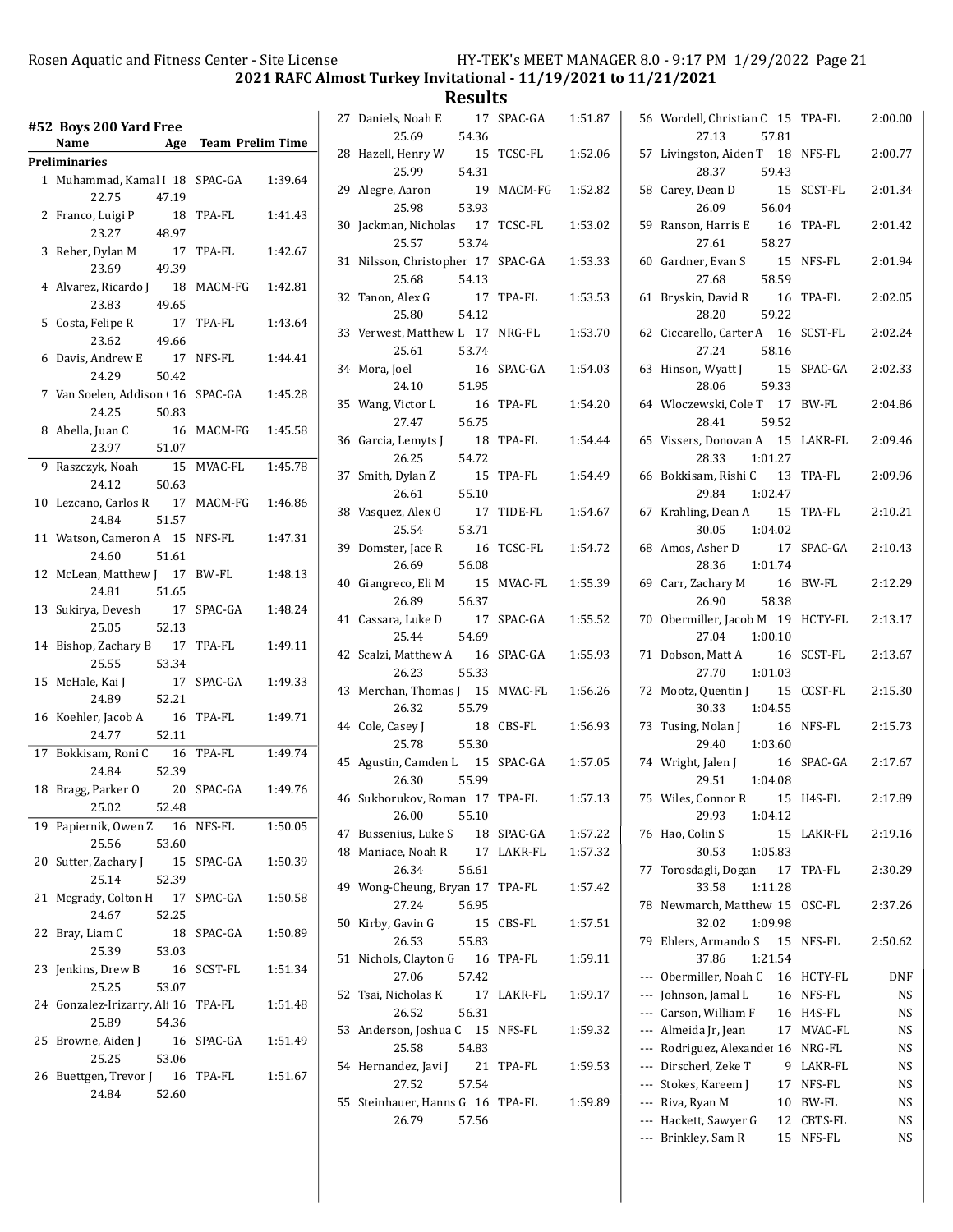2021 RAFC Almost Turkey Invitational - 11/19/2021 to 11/21/2021

| 2<br>3<br>$\mathbf{1}$<br>2 | Parkin, Harry J 10<br>Dirscherl, Zeke T 9<br>38.82<br>SCST-FL<br>Lee, Evan B 9<br>Alford, Chase R 7<br>52.94<br>#57 Girls 6&U 25 Yard Free<br>Name<br>Vasquez, Vicky S<br>Smurdon, Michaela J<br>3 White, Alexis T<br>4 Arcomone, Sophia G<br>5 Haag, Kennedy<br>6 Lyon, Lucy N<br>#58 Boys 6&U 25 Yard Free<br>Name | Age<br>6<br>6 | A<br>LAKR-FL<br>6 H4S-FL<br>6 H4S-FL<br>6 TPA-FL<br>6 OSC-FL<br>TPA-FL | Tsai, Jayden M 10<br>Palencia, Camilo * 10<br>3:30.15<br>Alford, Cullen J 9<br>Doop-Caudill, James A<br><b>Team</b> Finals Time<br>26.53<br>28.73<br>28.97<br>30.47<br>34.87<br>36.43<br>Age Team Finals Time |
|-----------------------------|----------------------------------------------------------------------------------------------------------------------------------------------------------------------------------------------------------------------------------------------------------------------------------------------------------------------|---------------|------------------------------------------------------------------------|---------------------------------------------------------------------------------------------------------------------------------------------------------------------------------------------------------------|
|                             |                                                                                                                                                                                                                                                                                                                      |               |                                                                        |                                                                                                                                                                                                               |
|                             |                                                                                                                                                                                                                                                                                                                      |               |                                                                        |                                                                                                                                                                                                               |
|                             |                                                                                                                                                                                                                                                                                                                      |               |                                                                        |                                                                                                                                                                                                               |
|                             |                                                                                                                                                                                                                                                                                                                      |               |                                                                        |                                                                                                                                                                                                               |
|                             |                                                                                                                                                                                                                                                                                                                      |               |                                                                        |                                                                                                                                                                                                               |
|                             |                                                                                                                                                                                                                                                                                                                      |               |                                                                        |                                                                                                                                                                                                               |
|                             |                                                                                                                                                                                                                                                                                                                      |               |                                                                        |                                                                                                                                                                                                               |
|                             |                                                                                                                                                                                                                                                                                                                      |               |                                                                        |                                                                                                                                                                                                               |
|                             |                                                                                                                                                                                                                                                                                                                      |               |                                                                        |                                                                                                                                                                                                               |
|                             |                                                                                                                                                                                                                                                                                                                      |               |                                                                        |                                                                                                                                                                                                               |
|                             |                                                                                                                                                                                                                                                                                                                      |               |                                                                        |                                                                                                                                                                                                               |
|                             |                                                                                                                                                                                                                                                                                                                      |               |                                                                        |                                                                                                                                                                                                               |
|                             |                                                                                                                                                                                                                                                                                                                      |               |                                                                        |                                                                                                                                                                                                               |
|                             |                                                                                                                                                                                                                                                                                                                      |               |                                                                        |                                                                                                                                                                                                               |
|                             |                                                                                                                                                                                                                                                                                                                      |               |                                                                        |                                                                                                                                                                                                               |
|                             |                                                                                                                                                                                                                                                                                                                      |               |                                                                        |                                                                                                                                                                                                               |
|                             | LAKR-FL                                                                                                                                                                                                                                                                                                              |               | A                                                                      | 2:30.08                                                                                                                                                                                                       |
|                             | Cimbala, Sam R 9<br>35.72                                                                                                                                                                                                                                                                                            |               |                                                                        | Beck, Merrick J 9                                                                                                                                                                                             |
|                             | Kaneaster, Ricky W 10 Jakubec, Lucas G 10                                                                                                                                                                                                                                                                            |               |                                                                        |                                                                                                                                                                                                               |
| 1                           | H4S-FL                                                                                                                                                                                                                                                                                                               |               | A                                                                      | 2:23.69                                                                                                                                                                                                       |
|                             | Team                                                                                                                                                                                                                                                                                                                 |               | Relay                                                                  | <b>Finals Time</b>                                                                                                                                                                                            |
|                             | #56 Boys 10&U 200 Yard Medley Relay                                                                                                                                                                                                                                                                                  |               |                                                                        |                                                                                                                                                                                                               |
|                             | 52.95                                                                                                                                                                                                                                                                                                                |               |                                                                        |                                                                                                                                                                                                               |
|                             | Campbell, Katherine 9 Riva, Reese M 7                                                                                                                                                                                                                                                                                |               |                                                                        |                                                                                                                                                                                                               |
|                             | Jones, Layla 8                                                                                                                                                                                                                                                                                                       |               | Loy, Zoey E 9                                                          |                                                                                                                                                                                                               |
|                             | --- BW-FL                                                                                                                                                                                                                                                                                                            |               | B                                                                      | DQ                                                                                                                                                                                                            |
|                             | 1:15.14                                                                                                                                                                                                                                                                                                              |               |                                                                        |                                                                                                                                                                                                               |
|                             | Guenther, Jacqueline T Antunes, Chloe A 9                                                                                                                                                                                                                                                                            |               |                                                                        |                                                                                                                                                                                                               |
|                             | Arcomone, Sophia G 6 Guenther, Natalie A 10                                                                                                                                                                                                                                                                          |               |                                                                        |                                                                                                                                                                                                               |
| 3                           | TPA-FL                                                                                                                                                                                                                                                                                                               |               | A                                                                      | 3:53.40                                                                                                                                                                                                       |
|                             | 39.85                                                                                                                                                                                                                                                                                                                |               |                                                                        |                                                                                                                                                                                                               |
|                             | Dodson, Piper L 10                                                                                                                                                                                                                                                                                                   |               |                                                                        | Principe, Kate 8                                                                                                                                                                                              |
|                             | Dinnis, Clover E 10                                                                                                                                                                                                                                                                                                  |               |                                                                        | Bassette, Sonya J 10                                                                                                                                                                                          |
| 2                           | BW-FL                                                                                                                                                                                                                                                                                                                |               | A                                                                      | 2:50.48                                                                                                                                                                                                       |
|                             | 34.64                                                                                                                                                                                                                                                                                                                |               |                                                                        |                                                                                                                                                                                                               |
|                             | Atkins, Clara K 10                                                                                                                                                                                                                                                                                                   |               |                                                                        | Zielinski, Ava K 8                                                                                                                                                                                            |
|                             | Carter, Savannah J 10                                                                                                                                                                                                                                                                                                |               |                                                                        | Heizer, Claire E 10                                                                                                                                                                                           |
| $\mathbf{1}$                | SPAC-GA                                                                                                                                                                                                                                                                                                              |               | А                                                                      | 2:43.56                                                                                                                                                                                                       |
|                             | #55 Girls 10&U 200 Yard Medley Relay<br>Team                                                                                                                                                                                                                                                                         |               | Relay                                                                  | <b>Finals Time</b>                                                                                                                                                                                            |
|                             |                                                                                                                                                                                                                                                                                                                      |               |                                                                        |                                                                                                                                                                                                               |
|                             | 46.80                                                                                                                                                                                                                                                                                                                |               |                                                                        |                                                                                                                                                                                                               |
|                             | Fuit, Kylie L 7                                                                                                                                                                                                                                                                                                      |               |                                                                        | White, Alexis T 6                                                                                                                                                                                             |
|                             | Carson, Anna L 8                                                                                                                                                                                                                                                                                                     |               |                                                                        | Kaneaster, Marianne R                                                                                                                                                                                         |
| 1                           | H4S-FL                                                                                                                                                                                                                                                                                                               |               | A                                                                      | 1:39.73                                                                                                                                                                                                       |
|                             | Team                                                                                                                                                                                                                                                                                                                 |               | Relay                                                                  | <b>Finals Time</b>                                                                                                                                                                                            |
|                             | #53 Girls 8&U 100 Yard Medley Relay                                                                                                                                                                                                                                                                                  |               |                                                                        |                                                                                                                                                                                                               |
|                             | --- Heizer, Aidan J                                                                                                                                                                                                                                                                                                  |               | 15 SPAC-GA                                                             | NS.                                                                                                                                                                                                           |
|                             | --- Gonzalez, Patrick R                                                                                                                                                                                                                                                                                              |               | 16 LAKR-FL                                                             | NS                                                                                                                                                                                                            |
|                             | --- Dennis, River W                                                                                                                                                                                                                                                                                                  |               | 15 CBS-FL                                                              | NS                                                                                                                                                                                                            |
|                             |                                                                                                                                                                                                                                                                                                                      |               | Magruder, Christian   16 LAKR-FL                                       |                                                                                                                                                                                                               |

| 2   | Newman, Luke E                     | 6   | TCSC-FL                   | 26.69                   |
|-----|------------------------------------|-----|---------------------------|-------------------------|
| 3   | Wang, Gary G                       | 6   | UN-TP-FL                  | 27.33                   |
| 4   | Le Helley, Leo Z                   | 6   | CCST-FL                   | 27.76                   |
| 5   | Correia, Leo A                     | 5   | CCST-FL                   | 29.95                   |
| 6   | Mayo Reynoso, James                | 6   | NRG-FL                    | 36.85                   |
| 7   | Chassagne, Naiden C                | 5   | TPA-FL                    | 38.72                   |
| 8   | Golightly, John Wyatt              | 5   | TCSC-FL                   | 47.03                   |
|     |                                    |     |                           |                         |
|     | #59 Girls 8&U 50 Yard Free         |     |                           |                         |
|     | Name                               | Age |                           | <b>Team</b> Finals Time |
| 1   | Kaneaster, Marianne                | 8   | H4S-FL                    | 36.38                   |
| 2   | Filipic, Halle G                   | 8   | SCST-FL                   | 36.81                   |
| 3   | Griggs, Laila G                    | 7   | NRG-FL                    | 39.83                   |
| 4   | Zielinski, Ava K                   | 8   | SPAC-GA                   | 43.02                   |
| 5   | Fuit, Kylie L                      | 7   | H4S-FL                    | 43.48                   |
| 6   | Rodriguez, Fabiana V               | 8   | LAKR-FL                   | 44.43                   |
| 7   | Jones, Layla                       | 8   | BW-FL                     | 44.89                   |
| 8   | Elijah, Maddie N                   | 7   | CCST-FL                   | 48.71                   |
| 9   | Riva, Reese M                      | 7   | BW-FL                     | 48.86                   |
| 10  | Blake, Kaelyn D                    | 7   | <b>TCSC-FL</b>            | 49.34                   |
| 11  | Clark, Athena N                    | 6   | TCSC-FL                   | 49.70                   |
| 12  | Englert, Charlotte M               | 7   | <b>TCSC-FL</b>            | 54.80                   |
| 13  | Atkins, Brooklyn D                 | 7   | LAKR-FL                   | 55.55                   |
| 14  | Obadiah, Gabriela No               | 7   | CCST-FL                   | 57.81                   |
|     |                                    |     |                           |                         |
| 15  | Roman, Emily                       | 8   | TCSC-FL                   | 1:00.12                 |
| 16  | Bilby, Amelia R                    | 7   | TIDE-FL                   | 1:01.67                 |
| 17  | Zahniser, Avery M                  | 7   | HCTY-FL                   | 1:02.10                 |
| 18  | Cortes, Adrianna                   | 8   | TCSC-FL                   | 1:04.29                 |
| --- | Wheeler, Liv J                     | 8   | TIDE-FL                   | NS                      |
| --- | Hariprasad, Sophia K               | 7   | LAKR-FL                   |                         |
|     |                                    |     |                           | NS                      |
|     |                                    |     |                           |                         |
|     | #60  Boys 8&U 50 Yard Free<br>Name | Age |                           | <b>Team</b> Finals Time |
| 1   | Cimbala, Matthew A                 | 7   | H4S-FL                    | 35.07                   |
| 2   | Alford, Chase R                    | 7   | SCST-FL                   | 35.30                   |
| 3   | Muldoon, Mason M                   | 7   | H4S-FL                    | 38.22                   |
| 4   |                                    | 8   | HCTY-FL                   |                         |
| 5   | Ruyle, James J                     | 8   |                           | 41.07                   |
|     | Correia, Sebastian A               | 8   | CCST-FL<br><b>TCSC-FL</b> | 41.19                   |
| 6   | Golightly, Jackson R               |     |                           | 41.50                   |
| 7   | Parks, Declan M                    | 7   | <b>BW-FL</b>              | 44.45                   |
| 8   | May Jr., Chris E                   | 7   | TPA-FL                    | 45.20                   |
| 9   | Daza Sanchez, Marcel               | 8   | LAKR-FL                   | 53.09                   |
|     | 10 Mormile, Antonio D              | 6   | OSC-FL                    | 55.18                   |
|     | 11 Block, Zachary                  | 7   | OSC-FL                    | 1:04.07                 |
| --- | Petersohn, Brody T                 | 8   | H4S-FL                    | NS                      |
|     | #61  Girls 10&U 100 Yard Free      |     |                           |                         |
|     | Name                               |     |                           | Age Team Finals Time    |
| 1   | Carter, Savannah J<br>30.53        | 10  | SPAC-GA                   | 1:03.11                 |
| 2   | Hill, Makayla J                    | 9   | NRG-FL                    | 1:03.44                 |
| 3   | 30.79<br>Dinnis, Clover E          | 10  | BW-FL                     | 1:09.16                 |
| 4   | 32.54<br>Heizer, Claire E<br>33.82 | 10  | SPAC-GA                   | 1:11.98                 |
| 5   | Stegall, Ashtyn R<br>33.69         | 10  | H4S-FL                    | 1:13.54                 |

| 6            | Atkins, Clara K<br>37.30         |    | 10 SPAC-GA           | 1:19.48 |
|--------------|----------------------------------|----|----------------------|---------|
| 7            | Bassette, Sonya J<br>39.69       |    | 10 BW-FL             | 1:22.21 |
|              | 8 Kaneaster, Marianne<br>39.33   | 8  | H4S-FL               | 1:22.24 |
|              | 9 Brink, Keira A<br>38.76        |    | 10 ROCO-FL           | 1:22.78 |
|              | 10 Carson, Anna L<br>42.01       | 8  | H4S-FL               | 1:24.57 |
| 11           | Dodson, Piper L<br>41.63         |    | 10 BW-FL             | 1:25.22 |
|              | 12 O'Keefe, Maya R<br>37.90      | 9  | H4S-FL               | 1:28.45 |
| 13           | Filipic, Halle G<br>41.75        | 8  | SCST-FL              | 1:28.97 |
|              | 14 Crank, Alexis M<br>42.54      | 10 | TIDE-FL              | 1:30.54 |
| 15           | Loy, Zoey E<br>42.77             | 9  | BW-FL                | 1:30.85 |
|              | 16 Guenther, Natalie A<br>43.44  |    | 10 TPA-FL            | 1:32.23 |
|              | 17 Fuit, Kinslee M<br>43.91      | 9  | $H4S$ -FL            | 1:35.84 |
|              | 18 Wunner, Lilly<br>46.13        | 10 | TCSC-FL              | 1:36.46 |
|              | 19 Guenther, Jacqueline<br>45.58 |    | 9 TPA-FL             | 1:36.78 |
|              | 20 Campbell, Katherine<br>44.45  | 9  | BW-FL                | 1:37.19 |
|              | 21 Keller, Riley D<br>44.96      | 9  | ROCO-FL              | 1:39.54 |
|              | 22 Parks, Kendall A<br>49.74     | 10 | BW-FL                | 1:46.74 |
|              | 23 Riva, Reese M<br>48.63        | 7  | BW-FL                | 1:48.30 |
|              | 24 Hazell, Catherine L<br>49.20  |    | 9 TCSC-FL            | 1:48.54 |
|              | 25 Pood, Khloe A                 | 9  | TCSC-FL              | 1:52.62 |
|              | 26 Englert, Charlotte M<br>52.10 |    | 7 TCSC-FL            | 1:59.32 |
|              | 27 Matlock, Kaiya M<br>1:00.09   | 9  | HCTY-FL              | 2:06.66 |
|              | --- White, Emma R                |    | 10 HCTY-FL           | NS      |
|              | --- Dutt, Amyra A                | 9  | CCST-FL              | NS      |
|              | --- Supertino, Adela H           |    | 9 TPA-FL             | NS      |
|              | #62 Boys 10&U 100 Yard Free      |    |                      |         |
|              | Name                             |    | Age Team Finals Time |         |
| $\mathbf{1}$ | Tsai, Jayden M<br>30.53          |    | 10 LAKR-FL           | 1:03.09 |
| 2            | Jakubec, Lucas G<br>31.33        | 10 | H4S-FL               | 1:05.18 |
| 3            | Cimbala, Sam R<br>32.92          | 9  | H4S-FL               | 1:06.61 |
|              | 4 Black, Luke R<br>32.14         | 9  | SPAC-GA              | 1:06.82 |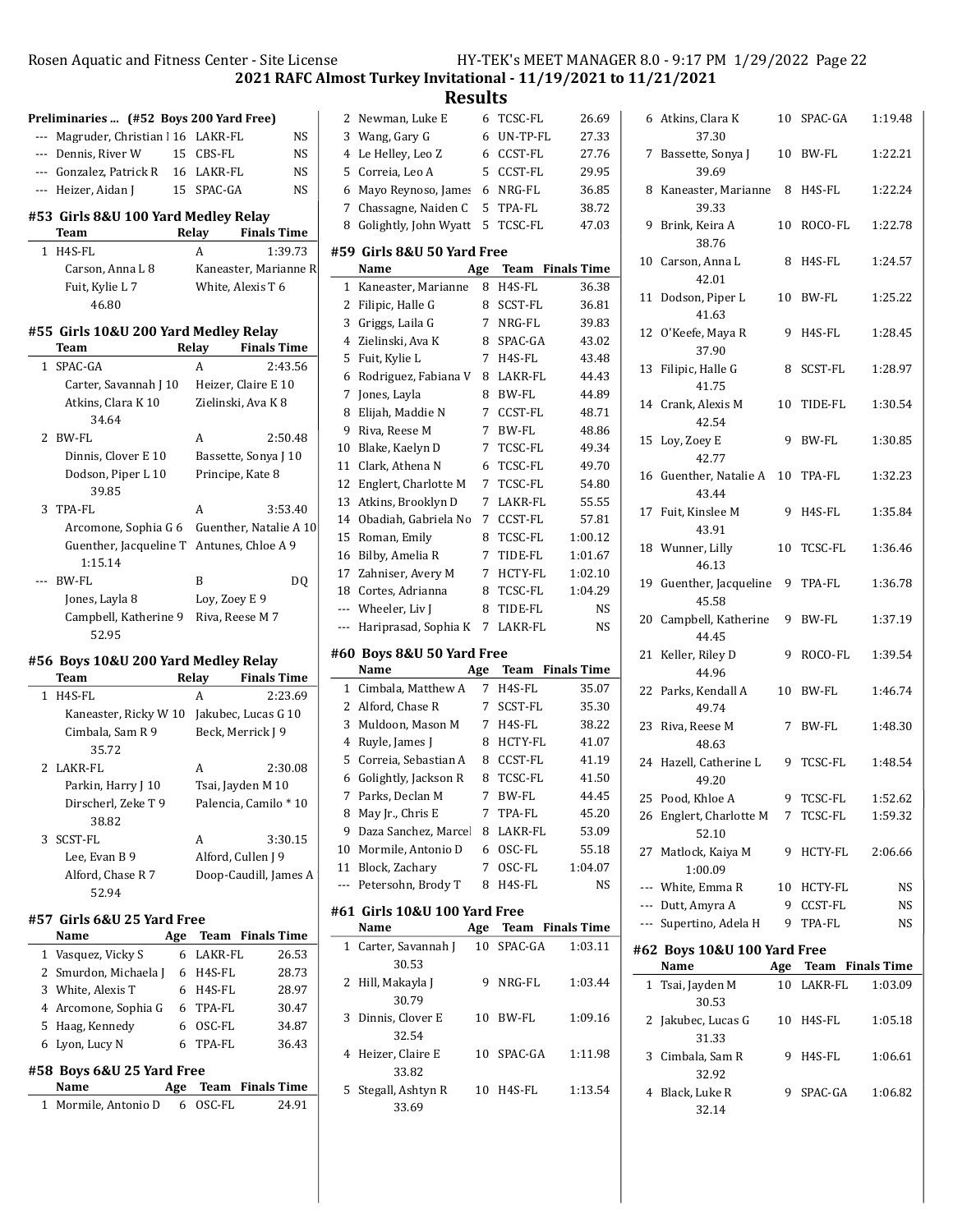Rosen Aquatic and Fitness Center - Site License HY-TEK's MEET MANAGER 8.0 - 9:17 PM 1/29/2022 Page 23 2021 RAFC Almost Turkey Invitational - 11/19/2021 to 11/21/2021

|     | (#62 Boys 10&U 100 Yard Free) |                 |                     |                    |
|-----|-------------------------------|-----------------|---------------------|--------------------|
|     | 5 Kaneaster, Ricky W<br>32.40 | 10 <sup>1</sup> | H4S-FL              | 1:07.23            |
|     | 6 Parkin, Harry J<br>33.07    | 10              | LAKR-FL             | 1:09.01            |
|     | 7 Beck, Merrick J<br>35.38    | 9               | H4S-FL              | 1:12.27            |
| 8   | Solomon, Bently T<br>34.53    | 10              | TCSC-FL             | 1:13.19            |
| 9   | Dirscherl, Zeke T<br>36.60    | 9               | LAKR-FL             | 1:17.12            |
|     | 10 Mayo, Daniel A<br>37.36    | 9               | NRG-FL              | 1:18.16            |
| 11  | Palencia, Camilo*<br>36.88    | 10              | LAKR-FL             | 1:20.73            |
| 12  | Alford, Cullen J<br>37.12     | 9               | SCST-FL             | 1:23.47            |
| 13  | Campbell, Ashton J<br>37.04   | 10              | OSC-FL              | 1:23.48            |
|     | 14 Riva, Ryan M<br>41.19      | 10              | BW-FL               | 1:26.67            |
| 15  | Schultz, Alan H<br>41.23      | 10 <sup>1</sup> | H4S-FL              | 1:29.21            |
| 16  | Schultz, Will W<br>43.37      | 10              | H <sub>4</sub> S-FL | 1:31.18            |
|     | 17 Veracierto, Andres A       | 10              | NRG-FL              | 1:31.29            |
|     | 18 White, Korben T            | 9               | H4S-FL              | 1:33.10            |
|     | 44.12                         |                 |                     |                    |
| 19  | Dinkel, Jensen J<br>44.45     | 10              | NRG-FL              | 1:35.15            |
| 20  | Newman, Jack T<br>43.88       | 9               | TCSC-FL             | 1:36.98            |
| 21  | Rabinowitz, Eli G<br>44.82    | 9               | LAKR-FL             | 1:37.42            |
|     | 22 Lee, Evan B                | 9               | SCST-FL             | 2:05.36            |
|     | 23 Doop-Caudill, James 10     |                 | SCST-FL             | 2:09.74            |
|     | --- Magruder, Cash W          | 9               | LAKR-FL             | NS                 |
|     | #63 Girls 6&U 25 Yard Fly     |                 |                     |                    |
|     | Name                          | <u>Age</u>      | Team                | <b>Finals Time</b> |
| 1   | Clark, Athena N               | 6               | TCSC-FL             | 31.12              |
| 2   | Vasquez, Vicky S              | 6               | LAKR-FL             | 33.48              |
| 3   | White, Alexis T               | 6               | H4S-FL              | 41.45              |
| 4   | Lyon, Lucy N                  | 6               | TPA-FL              | 56.40              |
| --- | Smurdon, Michaela J           | 6               | H4S-FL              | DQ                 |
| --- | Arcomone, Sophia G            | 6               | TPA-FL              | DQ                 |
|     | #64 Boys 6&U 25 Yard Fly      |                 |                     |                    |
|     | Name                          | Age             | Team                | <b>Finals Time</b> |
| 1   | Le Helley, Leo Z              | 6               | CCST-FL             | 34.95              |
| --- | Wang, Gary G                  | 6               | UN-TP-FL            | DQ                 |
| --- | Chassagne, Naiden C           | 5               | TPA-FL              | DQ                 |
| --- | Newman, Luke E                | 6               | <b>TCSC-FL</b>      | DQ                 |
| --- | Correia, Leo A                | 5               | CCST-FL             | DQ                 |
| --- | Mayo Reynoso, James           | 6               | NRG-FL              | DQ                 |
|     |                               |                 |                     |                    |

|     | #65 Girls 8&U 50 Yard Fly        |     |                |                         |
|-----|----------------------------------|-----|----------------|-------------------------|
|     | Name                             | Age |                | <b>Team</b> Finals Time |
| 1   | Filipic, Halle G                 | 8   | <b>SCST-FL</b> | 48.24                   |
| 2   | Principe, Kate                   | 8   | BW-FL          | 50.69                   |
| 3   | Griggs, Laila G                  | 7   | NRG-FL         | 50.74                   |
| 4   | Fuit, Kylie L                    | 7   | H4S-FL         | 50.75                   |
| 5   | Zahniser, Avery M                | 7   | HCTY-FL        | 1:29.68                 |
| --- | Blake, Kaelyn D                  | 7   | TCSC-FL        | DQ                      |
| --- | Bilby, Amelia R                  | 7   | TIDE-FL        | DQ                      |
| --- | Wheeler, Liv J                   | 8   | TIDE-FL        | NS                      |
|     | #66 Boys 8&U 50 Yard Fly<br>Name | Age |                | Team Finals Time        |
| 1   | Cimbala, Matthew A               | 7   | H4S-FL         | 40.23                   |
| 2   | Muldoon, Mason M                 | 7   | H4S-FL         | 51.03                   |
| 3   | Alford, Chase R                  | 7   | SCST-FL        | 55.26                   |
| 4   | Golightly, Jackson R             | 8   | TCSC-FL        | 56.95                   |
| 5   | May Jr., Chris E                 | 7   | TPA-FL         | 1:02.15                 |
| --- | Daza Sanchez, Marcel             | 8   | LAKR-FL        | D <sub>0</sub>          |
| --- | Correia, Sebastian A             | 8   | CCST-FL        | D <sub>0</sub>          |
| --- | Ruyle, James J                   | 8   | HCTY-FL        | DQ                      |
|     |                                  |     |                |                         |
|     | #67 Girls 10&U 100 Yard Fly      |     |                |                         |
|     | Name                             | Age |                | Team Finals Time        |
| 1   | Hill, Makayla J                  | 9   | NRG-FL         | 1:13.67                 |
|     | 34.61                            |     |                |                         |
| 2   | Dinnis, Clover E                 | 10  | BW-FL          | 1:32.30                 |
|     | 40.29                            |     |                |                         |
| 3   | Stegall, Ashtyn R<br>42.73       | 10  | H4S-FL         | 1:33.17                 |
| 4   | Campbell, Katherine<br>59.21     | 9   | BW-FL          | 2:08.35                 |
| 5   | Hazell, Catherine L<br>1:14.63   | 9   | TCSC-FL        | 2:35.82                 |
| --- | Supertino, Adela H               | 9   | TPA-FL         | NS                      |
| --- | White, Emma R                    | 10  | HCTY-FL        | NS                      |
| --- | Dodson, Piper L                  | 10  | <b>BW-FL</b>   | NS                      |
|     |                                  |     |                |                         |
|     | #68 Boys 10&U 100 Yard Fly       |     |                | Age Team Finals Time    |
|     | Name<br>Tsai, Jayden M           |     | 10 LAKR-FL     | 1:13.23                 |
| 1   | 33.97                            |     |                |                         |
| 2   | Black, Luke R<br>35.89           | 9   | SPAC-GA        | 1:17.20                 |
| 3   | Cimbala, Sam R<br>35.62          | 9   | H4S-FL         | 1:18.45                 |
| 4   | Beck, Merrick J<br>41.84         | 9   | H4S-FL         | 1:27.70                 |
|     | 5 Schultz, Will W<br>55.89       | 10  | H4S-FL         | 2:10.26                 |
|     | --- Alford, Cullen J<br>57.58    | 9   | SCST-FL        | DQ                      |
|     | --- Jakubec, Lucas G             |     | 10 H4S-FL      | NS                      |
|     | #69  Girls 6&U 25 Yard Back      |     |                |                         |
|     | Name                             |     |                | Age Team Finals Time    |
|     | 1 Clark, Athena N                | 6   | TCSC-FL        | 27.83                   |
|     | 2 Vasquez, Vicky S               |     | 6 LAKR-FL      | 28.82                   |

| 3   | Arcomone, Sophia G                  | 6   | TPA-FL    | 30.51                   |
|-----|-------------------------------------|-----|-----------|-------------------------|
| 4   | Smurdon, Michaela J                 | 6   | H4S-FL    | 31.13                   |
| 5   | White, Alexis T                     | 6   | $H4S$ -FL | 33.37                   |
| 6   | Lyon, Lucy N                        | 6   | TPA-FL    | 35.60                   |
| --- | Haag, Kennedy                       | 6   | OSC-FL    | DQ                      |
|     |                                     |     |           |                         |
|     | #70 Boys 6&U 25 Yard Back<br>Name   | Age |           | <b>Team</b> Finals Time |
| 1   | Le Helley, Leo Z                    | 6   | CCST-FL   | 31.30                   |
| 2   | Mayo Reynoso, James                 | 6   | NRG-FL    | 38.76                   |
| 3   | Mormile, Antonio D                  | 6   | OSC-FL    | 41.18                   |
| 4   | Chassagne, Naiden C                 | 5   | TPA-FL    | 52.85                   |
| --- | Wang, Gary G                        | 6   | UN-TP-FL  | D <sub>0</sub>          |
| --- | Golightly, John Wyatt               | 5   | TCSC-FL   | DQ                      |
| --- | Correia, Leo A                      | 5   | CCST-FL   | DQ                      |
|     |                                     |     |           |                         |
|     | #71 Girls 8&U 25 Yard Back          |     |           |                         |
|     | Name                                | Age |           | <b>Team</b> Finals Time |
| 1   | Filipic, Halle G                    | 8   | SCST-FL   | 21.51                   |
| 2   | Carson, Anna L                      | 8   | H4S-FL    | 21.62                   |
| 3   | Principe, Kate                      | 8   | BW-FL     | 22.35                   |
| 4   | Kaneaster, Marianne                 | 8   | H4S-FL    | 23.39                   |
| 5   | Zielinski, Ava K                    | 8   | SPAC-GA   | 23.41                   |
| 6   | Griggs, Laila G                     | 7   | NRG-FL    | 23.78                   |
| 7   | Jones, Layla                        | 8   | BW-FL     | 24.37                   |
| 8   | Blake, Kaelyn D                     | 7   | TCSC-FL   | 25.11                   |
| 9   | Fuit, Kylie L                       | 7   | H4S-FL    | 25.69                   |
| 10  | Atkins, Brooklyn D                  | 7   | LAKR-FL   | 26.27                   |
| 11  | Englert, Charlotte M                | 7   | TCSC-FL   | 28.54                   |
| 12  | Elijah, Maddie N                    | 7   | CCST-FL   | 28.92                   |
| 13  | Cortes, Adrianna                    | 8   | TCSC-FL   | 29.05                   |
| 14  | Bilby, Amelia R                     | 7   | TIDE-FL   | 32.16                   |
| 15  | Roman, Emily                        | 8   | TCSC-FL   | 32.29                   |
| 16  | Obadiah, Gabriela No                | 7   | CCST-FL   | 32.32                   |
| 17  | Zahniser, Avery M                   | 7   | HCTY-FL   | 41.74                   |
| --- | Hariprasad, Sophia K                | 7   | LAKR-FL   | NS                      |
| --- | Wheeler, Liv J                      | 8   | TIDE-FL   | <b>NS</b>               |
|     | #72 Boys 8&U 25 Yard Back           |     |           |                         |
|     | Name                                | Age | Team      | <b>Finals Time</b>      |
| 1   | Cimbala, Matthew A                  | 7   | H4S-FL    | 19.84                   |
| 2   | Alford, Chase R                     | 7   | SCST-FL   | 21.46                   |
| 3   | Muldoon, Mason M                    | 7   | H4S-FL    | 22.54                   |
| 4   | Ruyle, James J                      | 8   | HCTY-FL   | 24.19                   |
| 5   | May Jr., Chris E                    | 7   | TPA-FL    | 26.33                   |
| 6   | Swindell, Samuel                    | 7   | TCSC-FL   | 35.35                   |
| 7   | Block, Zachary                      | 7   | OSC-FL    | 44.50                   |
| --- | Petersohn, Brody T                  | 8   | H4S-FL    | NS                      |
| --- | Correia, Sebastian A                | 8   | CCST-FL   | NS                      |
|     |                                     |     |           |                         |
|     | #73 Girls 10&U 50 Yard Back<br>Name | Age | Team      | <b>Finals Time</b>      |
| 1   | Carter, Savannah J                  | 10  | SPAC-GA   | 34.26                   |
| 2   | Hill, Makayla J                     | 9   | NRG-FL    | 36.28                   |
| 3   | Heizer, Claire E                    | 10  | SPAC-GA   | 37.20                   |
| 4   | Guenther, Natalie A                 | 10  | TPA-FL    | 37.98                   |
| 5   | Bassette, Sonya J                   | 10  | BW-FL     | 39.45                   |
| 6   | Stegall, Ashtyn R                   | 10  | H4S-FL    | 39.48                   |
|     |                                     |     |           |                         |
| 7   | Atkins, Clara K                     | 10  | SPAC-GA   | 41.34                   |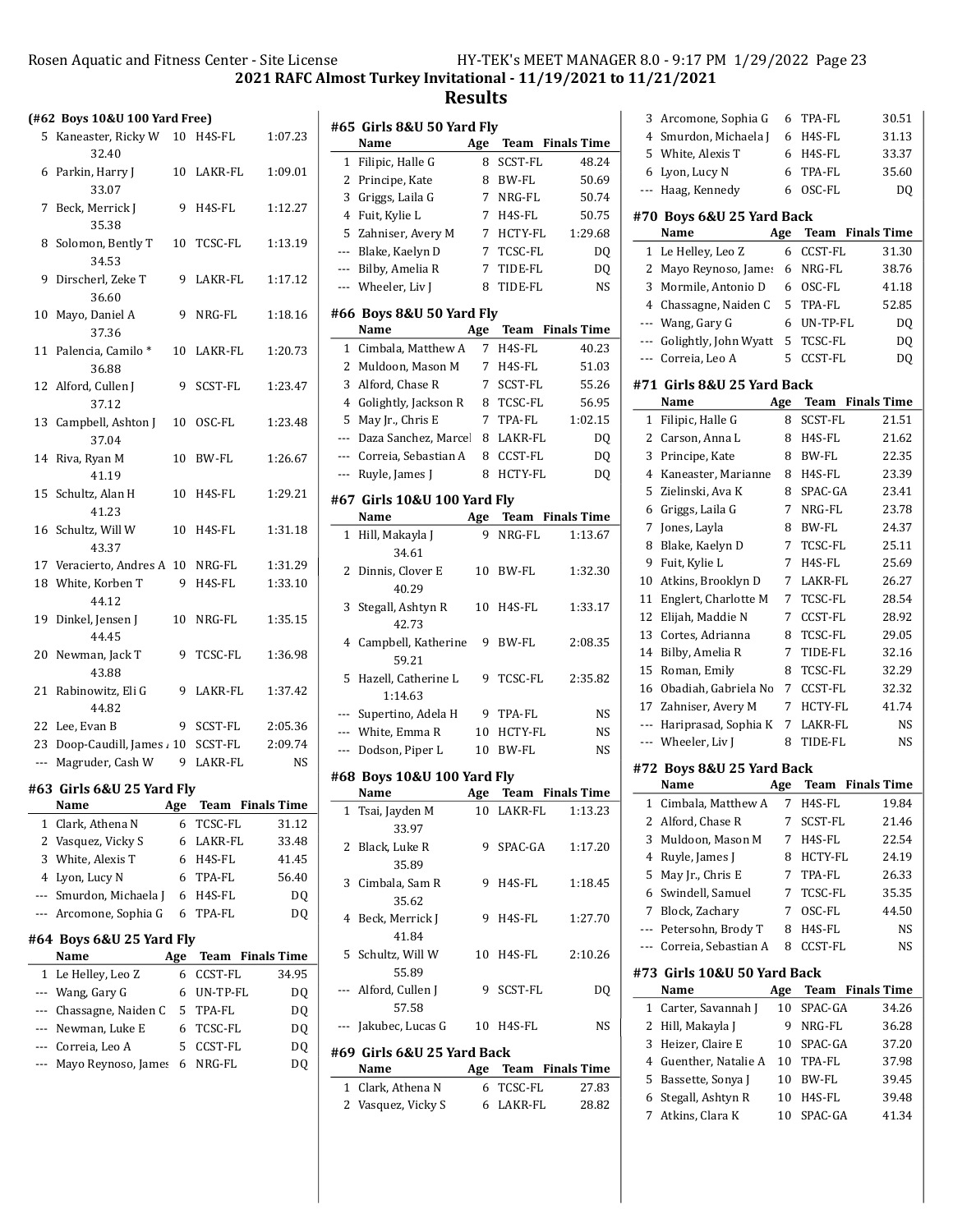Results

|                | (#73 Girls 10&U 50 Yard Back)      |     |              |                    |
|----------------|------------------------------------|-----|--------------|--------------------|
| 8              | Dinnis, Clover E                   | 10  | <b>BW-FL</b> | 41.83              |
| 9              | O'Keefe, Maya R                    | 9   | H4S-FL       | 43.48              |
| 10             | Brink, Keira A                     | 10  | ROCO-FL      | 45.70              |
| 11             | Fuit. Kinslee M                    | 9   | H4S-FL       | 47.58              |
| 12             | Dodson, Piper L                    | 10  | <b>BW-FL</b> | 48.11              |
| 13             | Crank, Alexis M                    | 10  | TIDE-FL      | 52.07              |
| 14             | Keller, Riley D                    | 9   | ROCO-FL      | 53.13              |
| 15             | Hazell, Catherine L                | 9   | TCSC-FL      | 55.14              |
| 16             | Guenther, Jacqueline               | 9   | TPA-FL       | 56.25              |
| 17             | Campbell, Katherine                | 9   | BW-FL        | 58.46              |
| 18             | Dutt, Amyra A                      | 9   | CCST-FL      | 59.07              |
| 19             | Matlock, Kaiya M                   | 9   | HCTY-FL      | 1:04.42            |
| 20             | Pood, Khloe A                      | 9   | TCSC-FL      | 1:06.43            |
| 21             | Cortes, Adrianna                   | 8   | TCSC-FL      | 1:06.98            |
| 22             | Rowe, Emily R                      | 9   | TCSC-FL      | 1:07.76            |
| 23             | Antunes, Chloe A                   | 9   | TPA-FL       | 1:27.50            |
| $\overline{a}$ | Wunner, Lilly                      | 10  | TCSC-FL      | DQ                 |
| ---            | Supertino, Adela H                 | 9   | TPA-FL       | NS                 |
|                |                                    |     |              |                    |
|                | #74 Boys 10&U 50 Yard Back<br>Name | Age | Team         | <b>Finals Time</b> |
| 1              | Tsai, Jayden M                     | 10  | LAKR-FL      | 33.93              |
| 2              | Kaneaster, Ricky W                 | 10  | H4S-FL       | 34.70              |
| 3              | Black, Luke R                      | 9   | SPAC-GA      | 34.74              |
| 4              | Jakubec, Lucas G                   | 10  | H4S-FL       | 35.45              |
| 5              | Cimbala, Sam R                     | 9   | H4S-FL       | 36.41              |
| 6              | Parkin, Harry J                    | 10  | LAKR-FL      | 38.45              |
| 7              | Solomon, Bently T                  | 10  | TCSC-FL      | 38.99              |
| 8              | Beck, Merrick J                    | 9   | H4S-FL       | 39.78              |
| 9              | Rabinowitz, Eli G                  | 9   | LAKR-FL      | 44.48              |
| 10             | Daza Sanchez, Angelc 10            |     | LAKR-FL      | 44.94              |
| 11             | Mayo, Daniel A                     | 9   | NRG-FL       | 46.57              |
| 12             | Veracierto, Andres A               | 10  | NRG-FL       | 47.41              |
| 13             | Schultz, Will W                    | 10  | H4S-FL       | 47.66              |
| 14             | Lee, Evan B                        | 9   | SCST-FL      | 49.00              |
| 15             | Dinkel, Jensen J                   | 10  | NRG-FL       | 49.72              |
| 16             | Campbell, Ashton J                 | 10  | OSC-FL       | 50.23              |
| 17             | White, Korben T                    | 9   | H4S-FL       | 50.93              |
| 18             | Golightly, Jackson R               | 8   | TCSC-FL      | 52.24              |
| 19             | Schultz, Alan H                    | 10  | H4S-FL       | 52.59              |
| 20             | Alford, Cullen J                   | 9   | SCST-FL      | 53.63              |
| 21             | Newman, Jack T                     | 9   | TCSC-FL      | 54.77              |
| 22             | Makki, Eyad F                      | 10  | TPA-FL       | 1:06.15            |
| 23             | Doop-Caudill, James 10             |     | SCST-FL      | 1:15.36            |
| ---            | Hardney, Noah R                    | 10  | TPA-FL       | DQ                 |
| ---            | Magruder, Cash W                   | 9   | LAKR-FL      | NS                 |
| ---            | Petersohn, Brody T                 | 8   | H4S-FL       | NS                 |
| ---            | Dirscherl, Zeke T                  | 9   | LAKR-FL      | NS                 |
|                | #75  Girls 6&U 25 Yard Breast      |     |              |                    |
|                | Name                               | Age | <b>Team</b>  | <b>Finals Time</b> |
| 1              | Clark, Athena N                    | 6   | TCSC-FL      | 29.26              |
| 2              | Arcomone, Sophia G                 | 6   | TPA-FL       | 42.31              |
| ---            | Lyon, Lucy N                       | 6   | TPA-FL       | DQ                 |
| ---            | White, Alexis T                    | 6   | H4S-FL       | DQ                 |
| ---            | Smurdon, Michaela J                | 6   | H4S-FL       | DQ                 |
|                |                                    |     |              |                    |

|            | --- Vasquez, Vicky S           |        | 6 LAKR-FL     | DQ                      |
|------------|--------------------------------|--------|---------------|-------------------------|
|            | #76 Boys 6&U 25 Yard Breast    |        |               |                         |
|            | Name                           | Age    | Team          | <b>Finals Time</b>      |
| 1          | Newman, Luke E                 | 6      | TCSC-FL       | 32.74                   |
|            | --- Chassagne, Naiden C        | 5      | TPA-FL        | DQ                      |
| ---        | Wang, Gary G                   | 6      | UN-TP-FL      | DQ                      |
| ---        | Correia, Leo A                 | 5      | CCST-FL       | DQ                      |
| ---        | Mayo Reynoso, James            | 6      | NRG-FL        | DQ                      |
| ---        | Le Helley, Leo Z               | 6      | CCST-FL       | DQ                      |
|            | #77  Girls 8&U 25 Yard Breast  |        |               |                         |
|            | Name                           | Age    | Team          | <b>Finals Time</b>      |
| 1          | Kaneaster, Marianne            | 8      | H4S-FL        | 26.55                   |
| 2          | Griggs, Laila G                | 7      | NRG-FL        | 26.77                   |
| 3          | Rodriguez, Fabiana V           | 8      | LAKR-FL       | 26.86                   |
| 4          | Zielinski, Ava K               | 8      | SPAC-GA       | 27.09                   |
| 5          | Principe, Kate                 | 8      | BW-FL         | 27.14                   |
| 6          | Bilby, Amelia R                | 7      | TIDE-FL       | 28.15                   |
| 7          | Fuit, Kylie L                  | 7      | H4S-FL        | 28.23                   |
| 8          | Atkins, Brooklyn D             | 7      | LAKR-FL       | 28.95                   |
| 9          | Jones, Layla                   | 8      | BW-FL         | 30.22                   |
| 10         | Englert, Charlotte M           | 7      | TCSC-FL       | 32.28                   |
| 11         | Obadiah, Gabriela No           | 7      | CCST-FL       | 37.57                   |
| 12         | Elijah, Maddie N               | 7      | CCST-FL       | 38.66                   |
| ---        | Blake, Kaelyn D                | 7      | TCSC-FL       | DQ                      |
| ---        | Zahniser, Avery M              | 7      | HCTY-FL       | DQ                      |
| ---        | Roman, Emily                   | 8      | TCSC-FL       | DQ                      |
| $---$      | Riva, Reese M                  | 7      | <b>BW-FL</b>  | DQ                      |
| ---        | Hariprasad, Sophia K           | 7      | LAKR-FL       | NS                      |
|            |                                |        |               |                         |
|            | #78 Boys 8&U 25 Yard Breast    |        |               |                         |
|            |                                |        |               |                         |
|            | Name                           | Age    |               | <b>Team</b> Finals Time |
| 1          | Cimbala, Matthew A             | 7      | H4S-FL        | 24.59                   |
| 2          | Alford, Chase R                | 7      | SCST-FL       | 26.14                   |
| 3          | Ruyle, James J                 | 8      | HCTY-FL       | 26.39                   |
| 4          | Muldoon, Mason M               | 7      | H4S-FL        | 26.87                   |
| 5          | Golightly, Jackson R           | 8      | TCSC-FL       | 28.28                   |
| 6          | May Jr., Chris E               | 7      | <b>TPA-FL</b> | 32.76                   |
| 7          | Correia, Sebastian A           | 8      | CCST-FL       | 34.64                   |
|            | --- Swindell, Samuel           | 7      | TCSC-FL       | DQ                      |
| ---<br>--- | Block, Zachary                 | 7<br>7 | OSC-FL        | DQ                      |
|            | Parks, Declan M                |        | BW-FL         | DQ                      |
|            | #79  Girls 10&U 50 Yard Breast |        |               |                         |
|            | Name                           | Age    | Team          | <b>Finals Time</b>      |
| 1          | Hill, Makayla J                | 9      | NRG-FL        | 39.70                   |
| 2          | Carter, Savannah J             | 10     | SPAC-GA       | 39.80                   |
| 3          | Heizer, Claire E               | 10     | SPAC-GA       | 40.67                   |
| 4          | Dinnis, Clover E               | 10     | BW-FL         | 44.47                   |
| 5          | Stegall, Ashtyn R              | 10     | H4S-FL        | 44.95                   |
| 6          | Guenther, Natalie A            | 10     | TPA-FL        | 45.77                   |
| 7          | Bassette, Sonya J              | 10     | BW-FL         | 46.45                   |
| 8          | Loy, Zoey E                    | 9      | BW-FL         | 49.92                   |
| 9          | Atkins, Clara K                | 10     | SPAC-GA       | 50.60                   |
| 10         | Guenther, Jacqueline           | 9      | TPA-FL        | 51.18                   |
| 11         | Dodson, Piper L                | 10     | BW-FL         | 52.61                   |
| 12         | Brink, Keira A                 | 10     | ROCO-FL       | 53.23                   |
| 13         | Crank, Alexis M                | 10     | TIDE-FL       | 56.32                   |

| 14    | Carson, Anna L                       | 8   | H4S-FL              | 1:00.76                 |
|-------|--------------------------------------|-----|---------------------|-------------------------|
| 15    | Riva, Reese M                        | 7   | BW-FL               | 1:04.59                 |
| 16    | Keller, Riley D                      | 9   | ROCO-FL             | 1:05.51                 |
| 17    | Hazell, Catherine L                  | 9   | TCSC-FL             | 1:06.49                 |
| 18    | Rowe, Emily R                        | 9   | TCSC-FL             | 1:11.35                 |
| 19    | Antunes, Chloe A                     | 9   | TPA-FL              | 1:46.39                 |
| ---   | Dutt, Amyra A                        | 9   | CCST-FL             | DQ                      |
|       | --- Parks, Kendall A                 | 10  | BW-FL               | DQ                      |
|       | --- Fuit, Kinslee M                  | 9   | H4S-FL              | DQ                      |
| ---   | Supertino, Adela H                   | 9   | TPA-FL              | NS                      |
|       |                                      |     |                     |                         |
|       | #80 Boys 10&U 50 Yard Breast<br>Name | Age |                     | <b>Team</b> Finals Time |
| 1     | Tsai, Jayden M                       | 10  | LAKR-FL             | 38.21                   |
| 2     | Jakubec, Lucas G                     | 10  | H4S-FL              | 39.13                   |
| 3     | Kaneaster, Ricky W                   | 10  | $H4S$ -FL           | 40.16                   |
| 4     | Solomon, Bently T                    | 10  | TCSC-FL             | 42.63                   |
| 5     | Cimbala, Sam R                       | 9   | $H4S$ -FL           | 43.55                   |
| 6     | Beck, Merrick J                      | 9   | H4S-FL              | 44.50                   |
| 7     | Parkin, Harry J                      | 10  | LAKR-FL             | 46.92                   |
| 8     | Mayo, Daniel A                       | 9   | NRG-FL              | 48.49                   |
| 9     | Rabinowitz, Eli G                    | 9   | LAKR-FL             | 49.30                   |
| 10    | Palencia, Camilo*                    | 10  | LAKR-FL             | 51.36                   |
| 11    | Dirscherl, Zeke T                    | 9   | LAKR-FL             | 52.15                   |
| 12    | Riva, Ryan M                         | 10  | <b>BW-FL</b>        | 53.92                   |
| 13    | Alford, Cullen J                     | 9   | <b>SCST-FL</b>      | 54.04                   |
| 14    | Newman, Jack T                       | 9   | TCSC-FL             | 54.90                   |
| 15    | Daza Sanchez, Angelc 10              |     | LAKR-FL             | 55.63                   |
| 16    | Dinkel, Jensen J                     | 10  | NRG-FL              | 57.95                   |
| 17    | Veracierto, Andres A                 | 10  | NRG-FL              | 59.50                   |
| 18    | Schultz, Alan H                      | 10  | H4S-FL              | 59.85                   |
| 19    | White, Korben T                      | 9   | H4S-FL              | 1:00.73                 |
| 20    | Lee, Evan B                          | 9   | SCST-FL             | 1:05.42                 |
| $---$ | Makki, Eyad F                        | 10  | TPA-FL              | DQ                      |
| $---$ | Hardney, Noah R                      | 10  | TPA-FL              | DO.                     |
| ---   | Newman, Luke E                       | 6   | TCSC-FL             | NS                      |
| ---   | Magruder, Cash W                     | 9   | LAKR-FL             | NS                      |
|       |                                      |     |                     |                         |
|       | #81 Girls 11-12 200 Yard Free Relay  |     |                     |                         |
|       | Team                                 |     | Relay               | <b>Finals Time</b>      |
| 1     | LAKR-FL                              |     | A                   | 1:54.27                 |
|       | Erisman, Rylee M 12                  |     | Parkin, Hannah J 12 |                         |
|       | Maniace, Kaylah E 12<br>25.00        |     | Atkins, Emily J 12  |                         |
| 2     | BW-FL                                |     | A                   | 1:56.84                 |
|       | Lester, Peyton J 12                  |     | Principe, Ella J 12 |                         |
|       | Torres, Sophia 11<br>30.37           |     | Sanders, Janae D 12 |                         |
| 3     | SPAC-GA                              |     | A                   | 1:57.05                 |
|       | Sutter, Abigail M 12                 |     |                     | Brown, Mary Sloan S 1   |
|       | Tarpley, Kathryn A 12                |     | De Leon, Emily A 12 |                         |
|       | 26.66                                |     |                     |                         |
|       | H4S-FL                               |     | A                   | NS                      |
|       | Stegall, Sarah A 12                  |     | Lombardo, Lia R 12  |                         |
|       | Beck, Boden A 11                     |     | Beck, Maren M 12    |                         |
|       |                                      |     |                     |                         |
|       |                                      |     |                     |                         |
|       |                                      |     |                     |                         |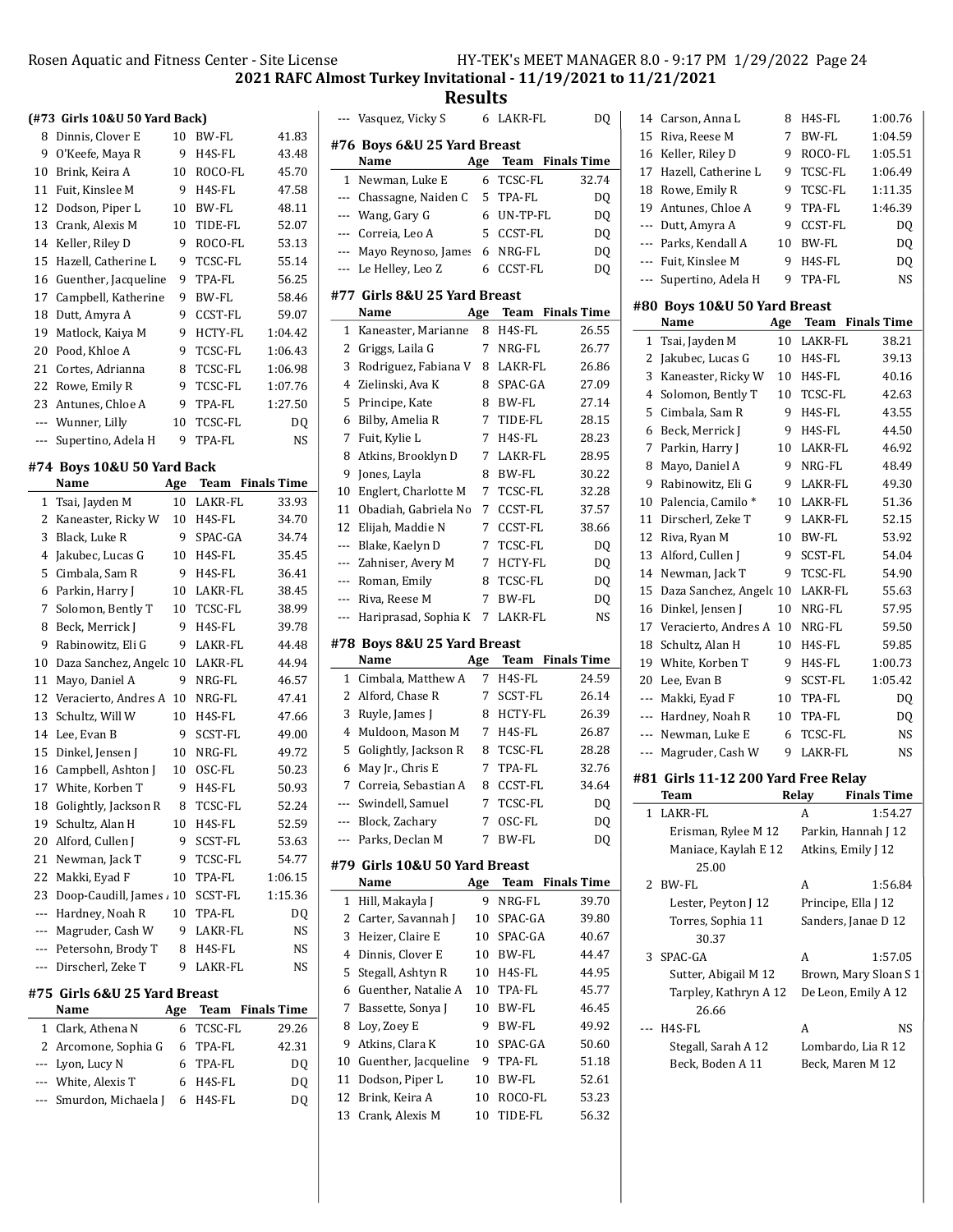$\mathbf{I}$ 

 $\sim$ 

2021 RAFC Almost Turkey Invitational - 11/19/2021 to 11/21/2021

|   | #82 Boys 11-12 200 Yard Free Relay                 |       |                        |
|---|----------------------------------------------------|-------|------------------------|
|   | Team                                               | Relay | <b>Finals Time</b>     |
| 1 | LAKR-FL                                            | A     | 1:44.90                |
|   | Aldrich, Bennett G 12                              |       | Tsai, Jacob M 12       |
|   | Sofronov, Vlad V 12                                |       | Perez, Christian 12    |
|   | 25.77                                              |       |                        |
|   | 2 TPA-FL                                           | A     | 2:10.85                |
|   | Rosello, Lucas C 12                                |       | Senekal, Denzo 11      |
|   | Bitman, Nathan A 12<br>25.82                       |       | Bryskin, Ben Z 12      |
|   | #83 Girls 13-14 200 Yard Free Relay                |       |                        |
|   | Team                                               | Relay | <b>Finals Time</b>     |
| 1 | LAKR-FL                                            | A     | 1:44.96                |
|   | Reese, Aidyn M 13                                  |       | Davidoff, Elliott A 13 |
|   | Krstolic, Lilliana M 13<br>25.30                   |       | Maniace, Abby R 14     |
| 2 | H4S-FL                                             | A     | 1:46.85                |
|   | Okeefe, Lexie E 13                                 |       | Carson, Laurel P 13    |
|   | Noble, Matilda M 13<br>26.57                       |       | Okeefe, Mackenzie A 14 |
| 3 | TPA-FL                                             | A     | 1:46.88                |
|   | Senekal, Danika 14                                 |       | Ward, Sivi 14          |
|   | Ott, Aubrey E 14<br>26.32                          |       | Buchanan, Bree C 14    |
|   | 4 SPAC-GA                                          | B     | 1:48.15                |
|   | Petersen, Lillian C 13                             |       | Sutter, Hannah K 14    |
|   | Retana, Celeste 14<br>27.52                        |       | De Leon, Isabella J 14 |
| 5 | SPAC-GA                                            | C     | 1:51.14                |
|   | Carmichael, Marlee L 1 Thorne, Emma S 13           |       |                        |
|   | Mizumoto, Emma E 14 Parker, Caroline R 13<br>27.76 |       |                        |
| 6 | CCST-FL                                            | A     | 1:56.91                |
|   | Schischa, Katie L 13                               |       | Schischa, Eva N 13     |
|   | DeVault, Anna M 14<br>28.64                        |       | Allee, Maddie E 14     |
|   | 7 OSC-FL                                           | A     | 2:11.22                |
|   | Rakita, Mia 14                                     |       | Bender, Lauren 12      |
|   | Ammerman, Riley P 11 Flores, Violet A 13<br>31.02  |       |                        |
|   | SPAC-GA                                            | A     | DO                     |
|   | Collins, Lilah G 13                                |       | House, Madeline K 14   |
|   | Boyer, Zara G 13                                   |       | Hamilton, Sophie O 13  |
|   | 26.04                                              |       |                        |
|   | #84 Boys 13-14 200 Yard Free Relay                 |       |                        |
|   | Team                                               | Relay | <b>Finals Time</b>     |
| 1 | LAKR-FL                                            | A     | 1:32.33                |

| LAKR-FL                                     | 1:32.33                |  |
|---------------------------------------------|------------------------|--|
| Zarate Romero, Robert Kueffer, Walter K 14  |                        |  |
| Varon, Alejandro * 14 Rabinowitz, Nico A 14 |                        |  |
| 23.97                                       |                        |  |
| 2 SPAC-GA                                   | 1:37.44<br>А           |  |
| Boalch, Charles W 14                        | Stoffle, Brendan L 14  |  |
| Gasper, Matthew J 14                        | Robinson, Charlie M 14 |  |
|                                             |                        |  |

| ncouno                                       |                            |                    |                                            |                  |                                              |
|----------------------------------------------|----------------------------|--------------------|--------------------------------------------|------------------|----------------------------------------------|
| 3 LAKR-FL                                    | B                          | 1:38.96            | 8 LAKR-FL                                  | B                | 1:48.93                                      |
| Zeman, Walter R 13                           | Aldrich, Nicholas C 14     |                    | Bitel, Addison M 13                        |                  | Martinez Staudigl, Sabı                      |
| Magnus, Collin A 14                          | Gonzalez, Kenneth B 14     |                    | Karamsadkar, Tessa R                       |                  | Seoane, Carolina A 13                        |
| 24.87                                        |                            |                    | 27.74                                      |                  |                                              |
| 4 MVAC-FL                                    | A                          | 1:41.59            | 9 BW-FL                                    | A                | 1:49.50                                      |
| Wu, Cobi 13                                  | de Fabrique, Paolo 14      |                    | Brown, Alexa S 16                          |                  | Hamilton, Emma L 16                          |
| Paez, Lucas R 13<br>25.03                    | Rojas, Jeronimo J 14       |                    | Alwood, Norah J 15<br>26.08                |                  | Carbaugh, Emma C 15                          |
| 5 BW-FL                                      | A                          | 1:46.43            | 10 SPAC-GA                                 | D                | 1:50.46                                      |
| Pfister, Nicholas J 14                       | Kennington, Tristen 14     |                    | Griffin, Alice E 15                        |                  | Newstreet, Kara A 16                         |
| Cantrell, Eli T 13<br>26.38                  | Jones, Noah 14             |                    | Waithe, Jenise M 17<br>27.63               |                  | Jones, Amelia N 15                           |
| 6 NFS-FL                                     | A                          | 1:46.61            | 11 SPAC-GA                                 | E                | 1:52.54                                      |
| Watson, Drew D 13                            | Papiernik, Wade A 14       |                    | James, Jada A 16                           | Carr, Chloe R 17 |                                              |
| Nash, Tyler A 14                             | Ehlers, Fernando S 13      |                    | Collins, Sophia L 15                       |                  | Pelinsky, Emma E 16                          |
| 26.68<br>7 TPA-FL                            |                            | 1:48.52            | 28.54<br>12 NFS-FL                         | B                |                                              |
| Wang, Kevin R 14                             | A<br>Bokkisam, Rishi C 13  |                    | Shoemaker-Torres, Isa Veres, Davilynn W 14 |                  | 1:54.12                                      |
| Cavalieri, Lorenzo G 13 Zhang, Brad J 13     |                            |                    | Brelsford, Kasey A 16                      |                  | Haynes, Katharine L 13                       |
| 24.10                                        |                            |                    | 27.99                                      |                  |                                              |
| 8 SPAC-GA                                    | B                          | 1:49.89            | --- SPAC-GA                                | B                | DQ                                           |
| Bash, Vincent S 14                           | James, Ethan R 14          |                    | Wallace, Mia B 16                          |                  | Tarpley, Anna K 15                           |
| Agustin, Linus E 13                          | Mercer, Logan A 13         |                    | Jackovich, Jenna R 17                      |                  | Minton, Kahlan B 15                          |
| 27.14                                        |                            |                    | 25.46                                      |                  |                                              |
| CCST-FL                                      | A                          | NS.                | --- H4S-FL                                 | A                | <b>NS</b>                                    |
| #85 Girls 200 Yard Free Relay                |                            |                    | Eckert, Jordyn A 17                        |                  | Bryant, Malaina N 17                         |
| Team                                         | Relay                      | <b>Finals Time</b> | Kohany, Eppie E 11                         | Noble, Lucy J 16 |                                              |
| 1 TPA-FL                                     | A                          | 1:38.05            | #86 Boys 200 Yard Free Relay               |                  |                                              |
| Scaramuzza, Marcela D Schmidt, Molly R 17    |                            |                    | Team                                       | Relay            | <b>Finals Time</b>                           |
| Thelwell, Lauren G 16                        | Stricklin, Sara R 18       |                    | 1 TPA-FL                                   | A                | 1:24.25                                      |
| 24.15                                        |                            |                    | Franco, Luigi P 18                         |                  | Costa, Felipe R 17                           |
| 2 SPAC-GA                                    | A                          | 1:38.37            | Reher, Dylan M 17                          |                  | Collazo Torres, Kevyn I                      |
| Clayton, Sadie P 16                          | Zboran, Abigail R 17       |                    | 21.81                                      |                  |                                              |
| Atkins, Emily R 15<br>25.09                  | Heizer, Abigail H 15       |                    | 2 SPAC-GA<br>Mcgrady, Colton H 17          | A                | 1:24.28<br>Browne, Preston G 18              |
| 3 LAKR-FL                                    | A                          | 1:40.41            | Clayton, Miles M 17                        |                  | Lin, Preston C 17                            |
| Stokes, Hollace J 15                         | Reese, Addison M 16        |                    | 21.12                                      |                  |                                              |
| Karamsadkar, Chloe L Krstolic, Sofia E 17    |                            |                    | 3 SPAC-GA                                  | B                | 1:25.32                                      |
| 25.23                                        |                            |                    | Kruep, Rylan A 16                          |                  | Van Soelen, Addison Q                        |
| 4 MVAC-FL                                    | A                          | 1:42.45            | McHale, Kai J 17                           | Mora, Joel 16    |                                              |
| Torres Pomar, Regina 1 Monahan, Brianna c 15 |                            |                    | 21.44                                      |                  |                                              |
| Bustamante Garcia, Ma Jones, Cassandra 14    |                            |                    | 4 MACM-FG                                  | А                | 1:27.42                                      |
| 25.06                                        |                            |                    | Alvarez, Ricardo J 18                      |                  | Abella, Juan C 16                            |
| 5 TPA-FL                                     | B                          | 1:44.37            | Valdes, Victor M 18                        |                  | Quintana, Michael 19                         |
| Beers, Lauren A 15                           | Diaz, Gabriella * 17       |                    | 22.52                                      |                  |                                              |
| Davey, Olivia A 15                           | Kelley, Kristina A 17      |                    | 5 TPA-FL                                   | B                | 1:29.04                                      |
| 25.70                                        |                            |                    | Bishop, Zachary B 17                       |                  | Buettgen, Trevor J 16                        |
| 6 NFS-FL                                     | A                          | 1:45.19            | Koehler, Jacob A 16                        |                  | Bokkisam, Roni C 16                          |
| Dorrian, Cady M 18                           | Watson, Brinkley R 16      |                    | 22.71                                      |                  |                                              |
| Bailey, Cecilia M 17                         | Bailey, Fiona C 16         |                    | 6 SPAC-GA                                  | C                | 1:29.35                                      |
| 26.98                                        |                            |                    | Black, Luke R 9                            |                  | Daniels, Noah E 17                           |
| 7 SPAC-GA<br>Alexander, Grace E 16           | C<br>Sears, Annabelle M 16 | 1:46.90            | Nilsson, Christopher L<br>23.14            |                  | Sukirya, Devesh 17                           |
| Hill, Rylie M 15                             | Fraser, Nia S 16           |                    | 7 NFS-FL                                   | A                | 1:30.56                                      |
|                                              |                            |                    |                                            |                  |                                              |
|                                              |                            |                    |                                            |                  |                                              |
| 26.30                                        |                            |                    | Davis, Andrew E 17<br>Brinkley, Sam R 15   |                  | Watson, Cameron A 15<br>Papiernik, Owen Z 16 |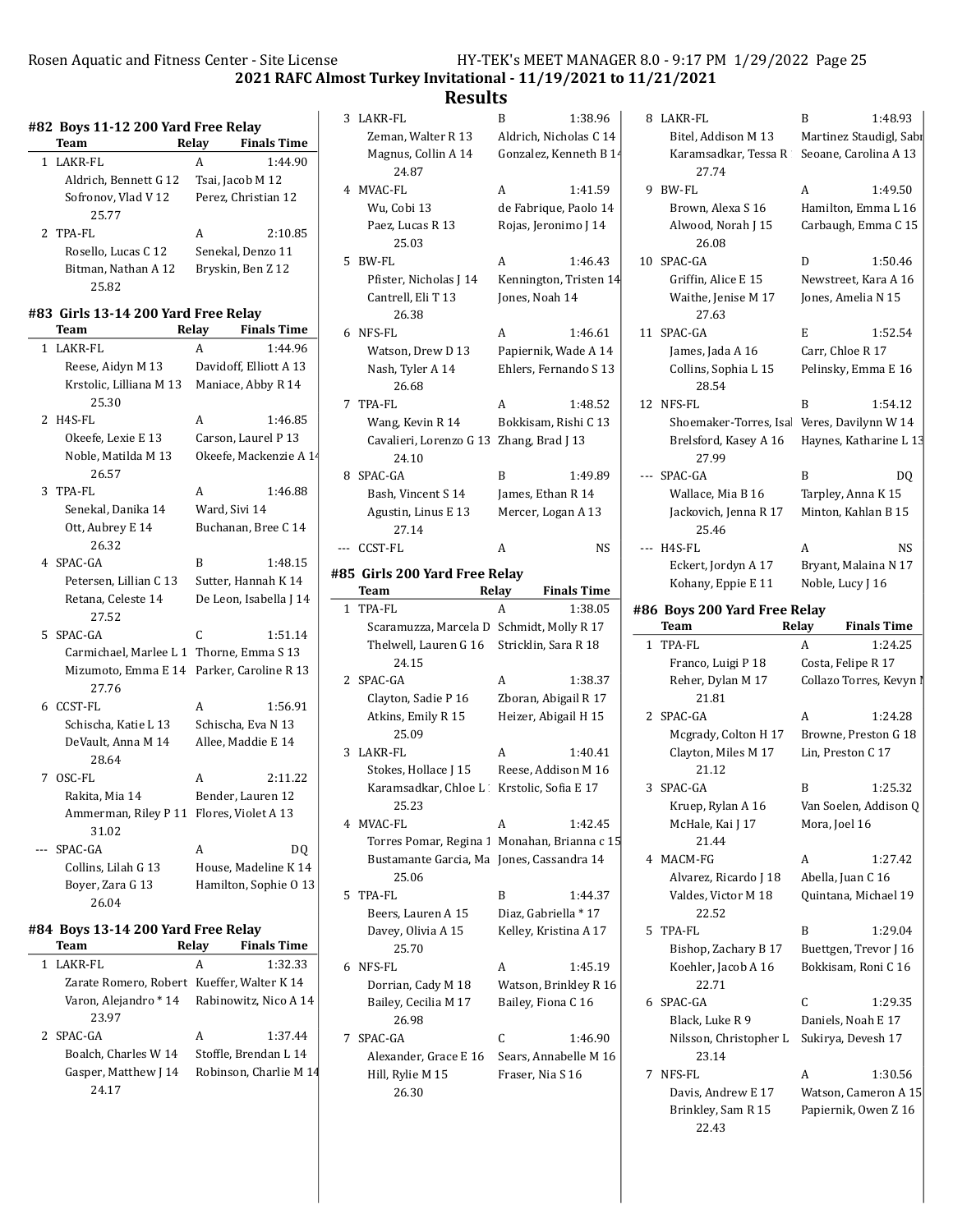2021 RAFC Almost Turkey Invitational - 11/19/2021 to 11/21/2021

Results

 $\overline{a}$ 

 $\overline{\phantom{a}}$ 

# (#86 Boys 200 Yard Free Relay)

|    | (#86-B0ys 200 Yard Free Relay)                       |                        |
|----|------------------------------------------------------|------------------------|
| 8  | MVAC-FL                                              | 1:30.75<br>A           |
|    | Raszczyk, Noah 15                                    | Merchan, Thomas J 15   |
|    | Stubbs, Kebo 18<br>22.29                             | Giangreco, Eli M 15    |
| 9. | LAKR-FL                                              | A<br>1:30.99           |
|    | Maniace, Noah R 17                                   | Ide, Tristan P 18      |
|    | Riedel, Adam W 16<br>22.76                           | Gonzalez, Patrick R 16 |
| 10 | SPAC-GA                                              | D<br>1:32.30           |
|    | Whiting, Samuel B 18                                 | Cassara, Luke D 17     |
|    | Agustin, Camden L 15<br>22.61                        | Hinson, Wyatt J 15     |
| 11 | TPA-FL                                               | D<br>1:33.11           |
|    | Gonzalez-Irizarry, Alfo                              | Sukhorukov, Roman 17   |
|    | Balon, Max V 16<br>22.69                             | Tanon, Alex G 17       |
| 12 | TPA-FL                                               | C<br>1:34.15           |
|    | Foley, Andrew K 17                                   | Wang, Victor L 16      |
|    | Nichols, Clayton G 16<br>23.20                       | Smith, Dylan Z 15      |
|    | 13 BW-FL                                             | 1:40.22<br>A           |
|    | Carr, Zachary M 16                                   | Velez, Nicolas M 15    |
|    | Wloczewski, Cole T 17<br>25.15                       | McLean, Matthew J 17   |
|    | 14 CBS-FL                                            | B<br>1:40.65           |
|    | Kirby, Gavin G 15                                    | Brown, Connor E 14     |
|    | Dennis, River W 15<br>25.59                          | Cole, Casey J 18       |
| 15 | NFS-FL                                               | B<br>1:40.87           |
|    | Anderson, Joshua C 15                                | Jakovljevic, Filip 15  |
|    | Stokes, Kareem J 17<br>24.25                         | Tusing, Nolan J 16     |
| 16 | TPA-FL                                               | F<br>1:41.89           |
|    | Hernandez, Javi J 21                                 | Ranson, Harris E 16    |
|    | Bryskin, David R 16<br>25.52                         | Krahling, Dean A 15    |
| 17 | SCST-FL                                              | 1:49.93<br>A           |
|    | Jenkins, Drew B 16                                   | Dobson, Matt A 16      |
|    | Randall, Jerry C 14<br>22.87                         | Carey, Dean D 15       |
| 18 | NFS-FL                                               | C<br>2:00.42           |
|    | Deadman, Gregory M 1                                 | Jackson, EJ E 17       |
|    | Anderson, Owen C 11<br>28.05                         | Tatem, Ryland W 11     |
| 19 | NFS-FL                                               | D<br>2:11.43           |
|    | Johnson, Jamal L 16                                  | Ehlers, Armando S 15   |
|    | Cisler, Alexander H 14 Papiernik, Will H 14<br>31.29 |                        |
|    | SPAC-GA                                              | E<br>DQ                |
|    | Hughes, Tobin N 15                                   | Wright, Jalen J 16     |
|    | Adam, Thomas A 15<br>23.15                           | Pelinsky, Eric J 15    |
|    | TPA-FL                                               | E<br>DQ                |
|    | Ward, Tavish E 16                                    | Bitman, Coby M 16      |
|    | Steinhauer, Hanns G 16 Garcia, Lemyts J 18           |                        |
|    | 24.38                                                |                        |

|              | --- H4S-FL                                                            | A<br>NS                                   |                      |           |
|--------------|-----------------------------------------------------------------------|-------------------------------------------|----------------------|-----------|
|              | Carson, William F 16                                                  | McMeeking, Kai L 12                       |                      |           |
|              |                                                                       | McMeeking, Reef W 10 Nahali, Youssef B 16 |                      |           |
|              | --- LAKR-FL                                                           |                                           | B                    | <b>NS</b> |
|              | #87 Girls 11-12 100 Yard Breast                                       |                                           |                      |           |
|              | Name                                                                  |                                           | Age Team Finals Time |           |
| $\mathbf{1}$ | Stegall, Sarah A                                                      | 12                                        | H4S-FL               | 1:10.27   |
|              | 32.37                                                                 |                                           |                      |           |
|              | 2 Erisman, Rylee M                                                    |                                           | 12 LAKR-FL           | 1:14.50   |
|              | 34.66                                                                 |                                           |                      |           |
| 3            | Sanders, Janae D                                                      |                                           | 12 BW-FL             | 1:16.66   |
|              | 36.05                                                                 |                                           |                      |           |
| 4            | Maniace, Kaylah E                                                     |                                           | 12 LAKR-FL           | 1:18.03   |
|              | 37.07                                                                 |                                           |                      |           |
| 5            | Palmer, Bryce A                                                       |                                           | 12 TIDE-FL           | 1:18.62   |
|              | 36.15                                                                 |                                           |                      |           |
|              | 6 Dolan, Madeline A                                                   |                                           | 12 TIDE-FL           | 1:22.90   |
|              | 38.61                                                                 |                                           |                      |           |
| 7            | Principe, Ella J                                                      |                                           | 12 BW-FL             | 1:25.00   |
|              | 40.42                                                                 |                                           |                      |           |
| 8            | Quinones, Gigi D                                                      |                                           | 12 NFS-FL            | 1:25.38   |
|              | 40.55                                                                 |                                           |                      |           |
| 9            | Tarpley, Kathryn A                                                    |                                           | 12 SPAC-GA           | 1:27.35   |
|              | 41.24                                                                 |                                           |                      |           |
| 10           | Lester, Peyton J                                                      |                                           | 12 BW-FL             | 1:27.97   |
|              | 42.03                                                                 |                                           |                      |           |
| 11           | Kohany, Eppie E<br>42.62                                              | 11                                        | H4S-FL               | 1:30.33   |
| 12           | Torres, Sophia                                                        | 11                                        | BW-FL                | 1:32.28   |
|              | 44.35                                                                 |                                           |                      |           |
| 13           | Waldbuesser, Nola R 11 CBS-FL                                         |                                           |                      | 1:32.86   |
|              | 43.71                                                                 |                                           |                      |           |
| 14           | Munoz, Sofia                                                          | 11                                        | CBTS-FL              | 1:33.81   |
|              | 44.77                                                                 |                                           |                      |           |
| 15           | Teufer, Haley R                                                       |                                           | 12 CBS-FL            | 1:33.83   |
|              | 45.02                                                                 |                                           |                      |           |
|              | 16 Garibay, Aylin N                                                   |                                           | 12 TPA-FL            | 1:35.25   |
|              | 45.26                                                                 |                                           |                      |           |
|              | 17 Ruyle, Callie J                                                    |                                           | 11 HCTY-FL           | 1:37.09   |
|              | 45.47                                                                 |                                           |                      |           |
|              | 18 Zielinski, Alaina L                                                |                                           | 11 SPAC-GA           | 1:41.02   |
|              | 46.07                                                                 |                                           |                      |           |
|              | 19 Fang, Lucia S                                                      |                                           | 11 TPA-FL            | 1:42.39   |
|              | 49.03                                                                 |                                           |                      |           |
|              | 20 Atkins, Emily J                                                    |                                           | 12 LAKR-FL           | 1:45.65   |
|              | 49.35                                                                 |                                           |                      |           |
|              | 21 Norris, AJ R                                                       |                                           | 11 OSC-FL            | 2:07.32   |
|              | 58.80                                                                 |                                           |                      |           |
|              | --- Ordonez, Alejandra C 11 MVAC-FL<br>--- Benefield, Lily 12 SPAC-GA |                                           |                      | NS<br>NS  |
|              |                                                                       |                                           |                      |           |
|              | #88 Boys 11-12 100 Yard Breast                                        |                                           |                      |           |
|              | Name                                                                  |                                           | Age Team Finals Time |           |
| $\mathbf{1}$ | Tsai, Jacob M<br>36.02                                                |                                           | 12 LAKR-FL           | 1:15.38   |
|              | 2 Rosello, Lucas C                                                    |                                           | 12 TPA-FL            | 1:16.53   |
|              | 35.91                                                                 |                                           |                      |           |

| NS<br>. 12             | 3 Tatem, Ryland W 11 NFS-FL<br>43.48                         |               |            | 1:29.08                |
|------------------------|--------------------------------------------------------------|---------------|------------|------------------------|
| 16<br><b>NS</b>        | 4 Swed, Jackson N 11 NFS-FL<br>42.68                         |               |            | 1:34.26                |
|                        | 5 Varon, Nico<br>47.02                                       |               | 11 LAKR-FL | 1:38.14                |
| ime<br>).27            | 6 Strickland, Carter A 11 SPAC-GA<br>49.42                   |               |            | 1:48.31                |
| 1.50                   | 7 Magnus, Carter T 11 LAKR-FL<br>51.35                       |               |            | 1:49.89                |
| 5.66                   | 8 Antunes, Daniel L 12 TPA-FL<br>57.00                       |               |            | 2:03.52                |
| 3.03                   | 9 Bryskin, Ben Z<br>56.54                                    |               | 12 TPA-FL  | 2:05.42                |
| 3.62                   | 10 Vissers, Caden A 12 LAKR-FL 2:06.63<br>1:00.27            |               |            |                        |
| 2.90                   | --- Arias, Mateo<br>--- D'Alessandro, Alessic 12 CCST-FL     |               | 12 TPA-FL  | <b>NS</b><br><b>NS</b> |
| 5.00                   |                                                              |               |            |                        |
|                        | #89 Girls 13-14 200 Yard Breast<br>Name Age Team Finals Time |               |            |                        |
| 5.38                   | 1 Reese, Aidyn M 13 LAKR-FL 2:32.46                          |               |            |                        |
| 7.35                   | 35.30 1:13.27<br>2 Bitel, Addison M 13 LAKR-FL               |               |            | 2:33.83                |
|                        | 35.52 1:14.52                                                |               |            |                        |
| 7.97                   | 3 Schischa, Katie L 13 CCST-FL<br>38.67 1:21.25              |               |            | 2:48.34                |
| ).33                   | 4 Zajac, Audrey P<br>38.23 1:21.70                           |               | 13 TCSC-FL | 2:48.49                |
| 2.28                   | 5 Ward, Sivi<br>36.70 1:19.70                                | 14            | TPA-FL     | 2:48.89                |
| 2.86                   | 6 Schuh, Sophie A 13<br>38.42 1:22.82                        |               | ROCO-FL    | 2:49.53                |
| 3.81                   | 7 Boyer, Zara G<br>38.41 1:22.34                             | 13            | SPAC-GA    | 2:54.92                |
| 3.83                   | 8 Sanders, Abigail L 14 SPAC-GA<br>38.04                     | 1:22.07       |            | 2:55.88                |
| 5.25                   | 9 Parker, Caroline R 13 SPAC-GA 2:57.70<br>37.55 1:23.03     |               |            |                        |
| 7.09                   | 10 Collins, Lilah G 13 SPAC-GA 2:58.21<br>38.66 1:24.85      |               |            |                        |
| L.02                   | 11 Schischa, Eva N<br>41.69                                  | 1:27.95       | 13 CCST-FL | 2:58.61                |
| 2.39                   | 12 Soetidjo, Ava R<br>39.96                                  | 13<br>1:25.33 | ROCO-FL    | 2:59.12                |
| 5.65                   | 13 Privett, Heidi N<br>40.92                                 | 1:26.67       | 14 SPAC-GA | 3:02.63                |
| 7.32                   | 14 Atkins, Olivia R<br>40.72                                 | 13<br>1:28.52 | SPAC-GA    | 3:05.77                |
| <b>NS</b><br><b>NS</b> | 15 Goldman, Lauren M 13 SPAC-GA<br>43.29                     | 1:35.06       |            | 3:19.43                |
|                        | 16 Hixon, Delaney L 13 SPAC-GA<br>43.48                      | 1:36.21       |            | 3:23.17                |
| ime                    | 17 Calabro, Sophia N 13 CBTS-FL                              |               |            | 3:27.26                |
| 5.38                   | 47.81                                                        | 1:41.94       |            |                        |
| 5.53                   | 18 Stokes, KayLynn Stok 14 NFS-FL<br>45.36 1:38.26           |               |            | 3:35.35                |
|                        | --- Ledezma, Sarah R 13 TIDE-FL                              |               |            | NS                     |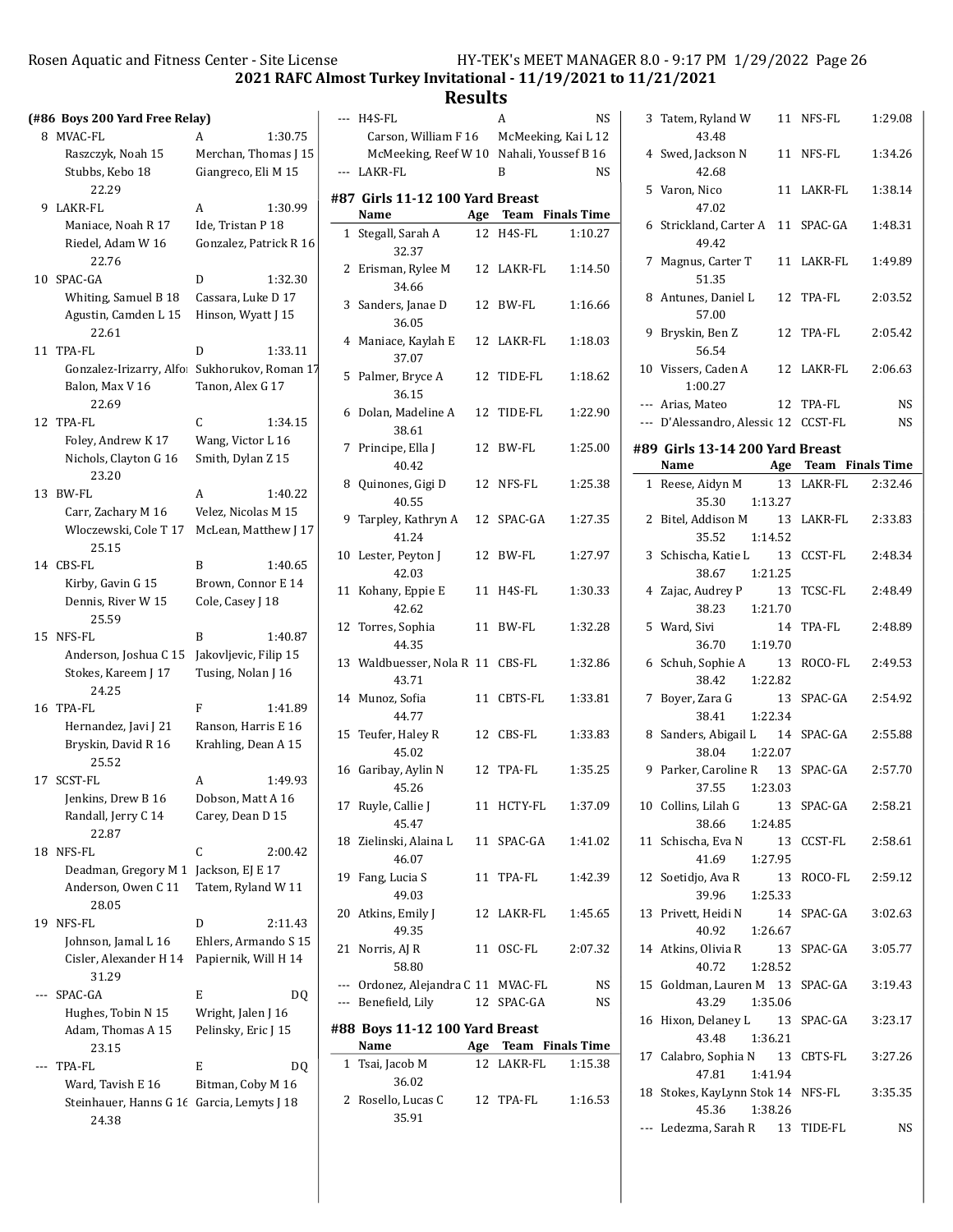2021 RAFC Almost Turkey Invitational - 11/19/2021 to 11/21/2021

**Results**<br>**17 TPA-FL** 

|                 | #90 Boys 13-14 200 Yard Breast<br>Name<br><b>Age Team Finals Time</b> |     |            |                      |
|-----------------|-----------------------------------------------------------------------|-----|------------|----------------------|
|                 |                                                                       |     |            |                      |
|                 | 1 Wu, Cobi                                                            | 13  |            | MVAC-FL 2:17.40      |
|                 | 31.39<br>1:06.41                                                      |     |            |                      |
|                 | 2 Varon, Alejandro * 14 LAKR-FL                                       |     |            | 2:19.90              |
|                 | 32.70 1:08.56                                                         |     |            |                      |
|                 | 3 Aldrich, Nicholas C 14 LAKR-FL                                      |     |            | 2:29.77              |
|                 | 34.48 1:13.01                                                         |     |            |                      |
|                 | 4 Gonzalez, Kenneth B 14 LAKR-FL                                      |     |            | 2:30.71              |
|                 | 33.41 1:11.06                                                         |     |            |                      |
| 5               | Mazzi, Stefano R 13                                                   |     | TCSC-FL    | 2:30.99              |
|                 | 34.43 1:12.26                                                         |     |            |                      |
| 6               | Bash, Vincent S 14                                                    |     | SPAC-GA    | 2:32.15              |
|                 | 34.32   1:13.50                                                       |     |            |                      |
| $7\overline{ }$ | Stoffle, Brendan L <sub>14</sub>                                      |     | SPAC-GA    | 2:34.19              |
|                 | 33.45 1:12.05                                                         |     |            |                      |
| 8               | 14                                                                    |     | SPAC-GA    | 2:36.32              |
|                 | James, Ethan R 14<br>34.75 1:15.09                                    |     |            |                      |
|                 | 9 Brown, Connor E 14 CBS-FL                                           |     |            | 2:36.80              |
|                 | 35.05 1:15.72                                                         |     |            |                      |
|                 | 10 Watson, Drew D 13                                                  |     | NFS-FL     | 2:38.79              |
|                 | 1:17.64<br>37.14                                                      |     |            |                      |
| 11              | Kennington, Tristen 14                                                |     | BW-FL      | 2:39.40              |
|                 | 34.00<br>1:12.47                                                      |     |            |                      |
| 12              | Hannemann, Joshua / 14                                                |     | CBTS-FL    | 2:43.39              |
|                 | 36.93<br>1:20.32                                                      |     |            |                      |
| 13              | Rojas, Jeronimo J 14                                                  |     | MVAC-FL    | 2:49.89              |
|                 | 38.58 1:21.77                                                         |     |            |                      |
|                 | 14 Good, Thomas R 13                                                  |     | ROCO-FL    | 2:50.11              |
|                 | 37.83 1:20.78                                                         |     |            |                      |
| 15              | Pfister, Nicholas J 14                                                |     | BW-FL      | 2:51.17              |
|                 | 37.94 1:21.68                                                         |     |            |                      |
|                 | 16 Moore, Jackson R 13                                                |     | BW-FL      | 2:59.69              |
|                 | 41.17  1:27.16                                                        |     |            |                      |
|                 | 17 Gil, Claudio A 13                                                  |     | CCST-FL    | 3:00.59              |
|                 | 41.17 1:27.66                                                         |     |            |                      |
| 18              | Teufer, Christopher F 13 CBS-FL                                       |     |            | 3:01.02              |
|                 | 40.45<br>1:29.20                                                      |     |            |                      |
| 19              | Mercer, Logan A                                                       | -13 | SPAC-GA    | 3:09.19              |
|                 | 41.61                                                                 |     |            |                      |
|                 | 1:30.24<br>20 Randall, Jerry C                                        |     |            | 3:42.76              |
|                 | 1:46.61                                                               |     | 14 SCST-FL |                      |
|                 | 48.78                                                                 |     |            |                      |
|                 | --- Ehlers, Fernando S 13 NFS-FL                                      |     |            | DQ                   |
|                 | 43.39<br>1:31.31                                                      |     |            |                      |
|                 | --- Nash, Tyler A                                                     |     | 14 NFS-FL  | DQ                   |
|                 | 39.52<br>1:24.42                                                      |     |            |                      |
|                 | --- Mayo, Julio A                                                     |     | 14 NRG-FL  | NS                   |
|                 | --- Cruz, Ethan D                                                     |     | 14 CCST-FL | <b>NS</b>            |
|                 | --- Fang, Victor C                                                    | 13  | TPA-FL     | NS                   |
|                 | #91 Girls 200 Yard Breast                                             |     |            |                      |
|                 | Name                                                                  |     |            | Age Team Finals Time |
| $\mathbf{1}$    | Scaramuzza, Marcela 18 TPA-FL                                         |     |            | 2:22.16              |
|                 | 1:07.91<br>32.01                                                      |     |            |                      |
| $\mathbf{2}$    | Reese, Addison M 16 LAKR-FL                                           |     |            | 2:27.78              |
|                 | 33.84<br>1:11.68                                                      |     |            |                      |
|                 |                                                                       |     |            |                      |

|    | 3 Diaz, Gabriella * 17 TPA-FL                    | 2:30.26               |
|----|--------------------------------------------------|-----------------------|
|    | 34.20<br>1:12.25                                 |                       |
|    | 4 Todebush, Rachel J 16 SPAC-GA<br>32.65 1:10.63 | 2:30.47               |
| 5  | Privett, Audrey N 17 SPAC-GA                     | 2:32.82               |
|    | 33.02 1:10.83                                    |                       |
| 6  | Bailey, Cecilia M 17                             | NFS-FL<br>2:33.96     |
|    | 35.27<br>1:15.04                                 |                       |
|    | 7 Moreland, McKenzie 18 LAKR-FL                  | 2:36.75               |
|    | 35.62 1:15.31                                    |                       |
|    | 8 Cimini, Meghan C 17 SCST-FL                    | 2:37.34               |
|    | 34.60 1:14.36                                    |                       |
| 9  | Solomon, Lexi F 16                               | TCSC-FL<br>2:39.59    |
| 10 | 35.86 1:17.64<br>Clary, Kalia C                  | 18 CBTS-FL<br>2:41.56 |
|    | 1:17.41<br>36.88                                 |                       |
|    | 11 Hamilton, Emma L 16 BW-FL                     | 2:46.05               |
|    | 36.43 1:17.30                                    |                       |
|    | 12 Palmer, Bryce A 12 TIDE-FL                    | 2:49.33               |
|    | 1:19.17<br>37.15                                 |                       |
| 13 | Johnson, Makaila L 16 CBTS-FL                    | 2:51.95               |
|    | 38.57<br>1:22.51                                 |                       |
|    | 14 de Jesus, Barbara 15 MVAC-FL 2:57.80          |                       |
|    | 40.83  1:25.86<br>15 West, Kylie M<br>15         | SPAC-GA<br>2:58.22    |
|    | 39.12  1:24.76                                   |                       |
| 16 | Curi, Lira<br>16                                 | SPAC-GA<br>2:58.26    |
|    | 39.23 1:24.75                                    |                       |
|    | 17 Kohany, Eppie E                               | 11 H4S-FL<br>3:10.20  |
|    | 1:33.38<br>44.94                                 |                       |
| 18 | Heizer, Claire E<br>10                           | SPAC-GA<br>3:18.97    |
|    | 44.66 1:36.65                                    |                       |
|    | 19 Barros, Alice M<br>15<br>45.34 1:36.91        | CCST-FL<br>3:22.52    |
|    | --- Wright, Kylene R 17 BW-FL                    | <b>NS</b>             |
|    | --- Steidley, Maddie 0 15 LAKR-FL                | <b>NS</b>             |
|    | --- Killingsworth, Joy E 17 SPAC-GA              | <b>NS</b>             |
|    | #92 Boys 200 Yard Breast                         |                       |
|    | Name Age Team Finals Time                        |                       |
| 1  | Ide, Tristan P                                   | 18 LAKR-FL 2:01.43    |
|    | 59.13<br>28.10                                   |                       |
| 2  | Valdes, Victor M                                 | 18 MACM-FG 2:06.50    |
|    | 1:01.13<br>28.41                                 |                       |
| 3  | Bender, Justin C                                 | 18 SPAC-GA<br>2:06.85 |
| 4  | 28.45<br>59.96<br>Lin, Preston C                 | 17 SPAC-GA            |
|    | 28.69<br>1:01.48                                 | 2:08.80               |
| 5  | Davis, Andrew E 17 NFS-FL                        | 2:09.70               |
|    | 29.42<br>1:01.89                                 |                       |
| 6  | Balon, Max V                                     | 16 TPA-FL<br>2:10.79  |
|    | 29.55 1:02.96                                    |                       |
| 7  |                                                  |                       |
|    | Foley, Andrew K 17 TPA-FL                        | 2:11.32               |
|    | 28.62<br>1:01.22                                 |                       |
| 8  | Hill, Mikey K<br>17                              | TCSC-FL<br>2:13.23    |
|    | 29.45<br>1:02.98                                 |                       |
| 9  | Stubbs, Kebo<br>28.97<br>1:01.73                 | 18 MVAC-FL<br>2:13.95 |

 $\overline{\phantom{0}}$ 

|     | 10 Tsai, Nicholas K                   |               | 17 LAKR-FL 2:15.60   |           |
|-----|---------------------------------------|---------------|----------------------|-----------|
|     | 30.61                                 | 1:05.18       |                      |           |
|     | 11 Verwest, Matthew L 17              |               | NRG-FL               | 2:20.94   |
|     | 30.48                                 | 1:05.40       |                      |           |
|     | 12 Jackman, Nicholas 17               |               | TCSC-FL              | 2:22.53   |
|     | 31.75<br>13 Bray, Liam C              | 1:07.76<br>18 | SPAC-GA              | 2:23.77   |
|     | 30.90                                 | 1:06.88       |                      |           |
|     | 14 Rojas, Juan D                      | <sup>16</sup> | MVAC-FL              | 2:23.89   |
|     | 32.01                                 | 1:08.43       |                      |           |
|     | 15 Fuller, Nash W                     | 16            | TCSC-FL              | 2:24.39   |
|     | 31.43                                 | 1:08.02       |                      |           |
|     | 16 Nichols, Clayton G 16              |               | TPA-FL               | 2:26.50   |
|     | 31.89 1:08.11                         |               |                      |           |
| 17  | Hinson, Wyatt J                       | 15            | SPAC-GA              | 2:27.80   |
|     | 32.35                                 | 1:10.53       |                      |           |
|     | 18 Parman, Reef M                     | 15            | ROCO-FL              | 2:27.87   |
|     | 32.51                                 | 1:09.84       |                      |           |
|     | 19 McHale, Kai J<br>32.51  1:11.16    |               | 17 SPAC-GA           | 2:28.04   |
|     | 20 Garcia, Lemyts J                   | 18            | TPA-FL               | 2:28.06   |
|     | 31.72                                 | 1:07.73       |                      |           |
|     | 21 Bitman, Coby M                     | 16            | TPA-FL               | 2:33.03   |
|     | 33.29   1:11.38                       |               |                      |           |
|     | 22 Adams, Noah S                      | 15            | MVAC-FL 2:35.68      |           |
|     | 34.62                                 | 1:15.94       |                      |           |
|     | 23 Adam, Thomas A 15                  |               | SPAC-GA              | 2:37.71   |
|     | 34.27                                 | 1:14.43       |                      |           |
|     | 24 Mootz, Quentin J 15                |               | CCST-FL              | 2:39.49   |
|     | 35.29 1:15.67                         |               |                      |           |
|     | 25 Pelinsky, Eric J<br>33.41 1:13.39  | 15            | SPAC-GA              | 2:40.66   |
|     | 26 Deadman, Gregory M 18              |               | NFS-FL               | 2:45.97   |
|     | 37.31                                 | 1:17.80       |                      |           |
|     | 27 Wright, Jalen J 16                 |               | SPAC-GA              | 2:53.99   |
|     | 37.72                                 | 1:21.70       |                      |           |
|     | 28 Gowen, Ken L                       | 16            | CCST-FL              | 3:19.31   |
|     | 41.37                                 | 1:29.08       |                      |           |
| --- | Hao, Colin S                          | 15            | LAKR-FL              | DQ        |
|     | 34.98                                 | 1:15.13       |                      |           |
|     | --- Bryskin, David R                  |               | 16 TPA-FL            | DQ        |
|     | 37.15                                 | 1:18.12       |                      |           |
|     | --- Alegre, Aaron<br>30.51            | 1:06.35       | 19 MACM-FG           | DQ        |
|     | --- Fogel, Ryan S                     |               | 17 SPAC-GA           | DQ        |
|     | 33.80                                 | 1:12.18       |                      |           |
|     | --- Sukhorukov, Roman 17 TPA-FL       |               |                      | DQ        |
|     | 31.18                                 | 1:06.39       |                      |           |
|     | --- Hackett, Sawyer G                 |               | 12 CBTS-FL           | <b>NS</b> |
|     | --- Carson, William F                 |               | 16 H4S-FL            | NS        |
|     | --- Jackson, EJ E                     |               | 17 NFS-FL            | NS        |
|     | #93 Girls 11-12 100 Yard Free         |               |                      |           |
|     | Name                                  |               | Age Team Finals Time |           |
|     | 1 Parkin, Hannah J                    |               | 12 LAKR-FL           | 57.99     |
|     | 28.24                                 |               |                      |           |
| 2   | Maniace, Kaylah E 12 LAKR-FL<br>29.04 |               |                      | 58.92     |
|     |                                       |               |                      |           |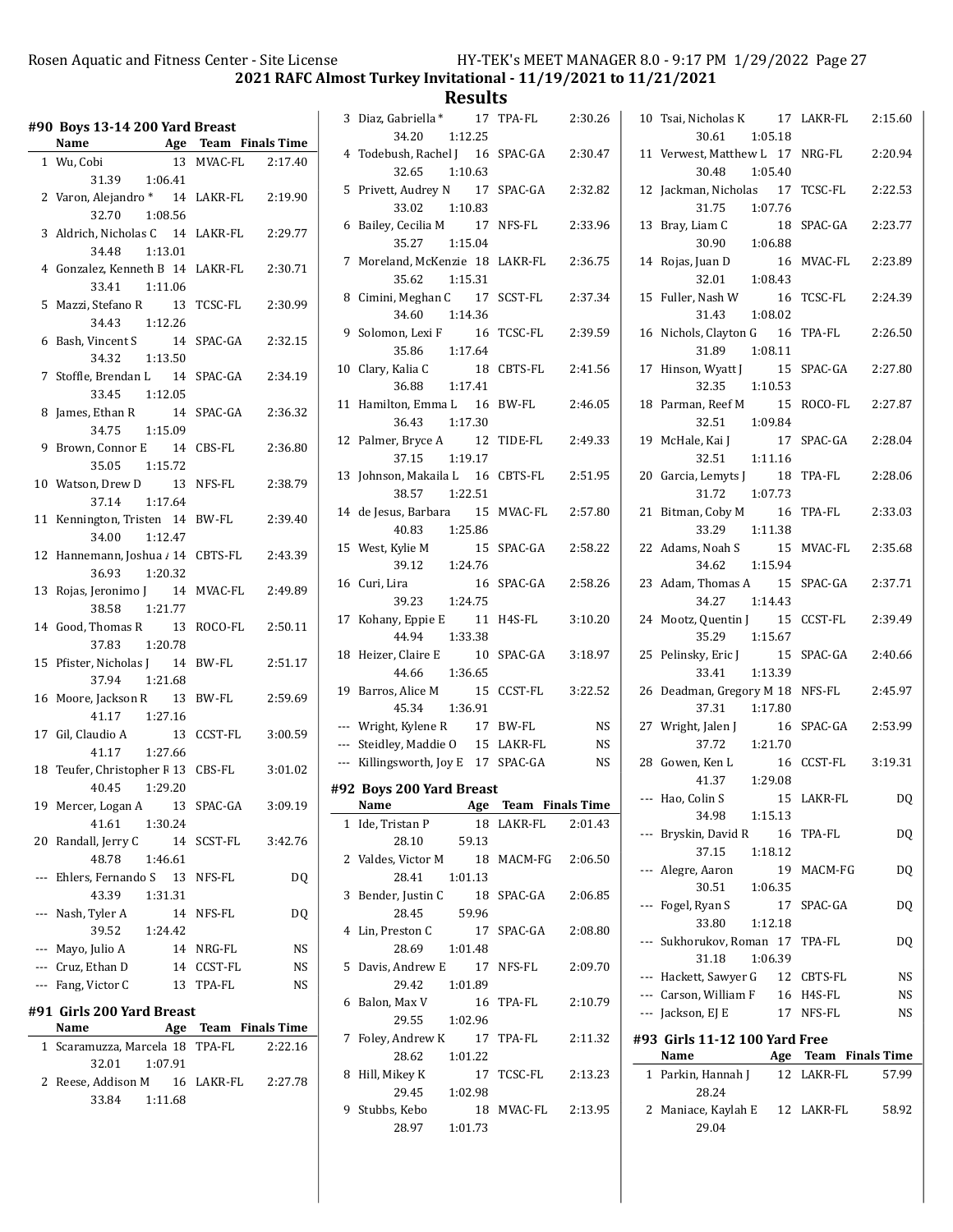2021 RAFC Almost Turkey Invitational - 11/19/2021 to 11/21/2021

|                                                       |            |                               | nesults                                                               |            |                      |                                            |            |         |
|-------------------------------------------------------|------------|-------------------------------|-----------------------------------------------------------------------|------------|----------------------|--------------------------------------------|------------|---------|
| (#93 Girls 11-12 100 Yard Free)<br>3 Stegall, Sarah A | 12 H4S-FL  | 59.64                         | 4 Tsai, Jacob M<br>27.32                                              | 12 LAKR-FL | 56.47                | 3 Bustamante Garcia, M 13 MVAC-FL<br>27.58 |            | 56.65   |
| 28.40                                                 |            |                               | 5 Rosello, Lucas C                                                    | 12 TPA-FL  | 56.89                | 4 Maniace, Abby R                          | 14 LAKR-FL | 56.70   |
| 4 Sutter, Abigail M<br>28.49                          | 12 SPAC-GA | 59.68                         | 27.36<br>6 Sofronov, Vlad V                                           | 12 LAKR-FL | 56.95                | 27.89<br>5 House, Madeline K               | 14 SPAC-GA | 56.88   |
| 5 Beck, Maren M<br>28.73                              | 12 H4S-FL  | 59.92                         | 27.91<br>7 Morsy, Mark                                                | 12 CCST-FL | 59.54                | 27.21<br>6 Bok, Isabella                   | 14 TCSC-FL | 57.37   |
| 6 Brown, Mary Sloan S 11 SPAC-GA<br>29.55             |            | 1:01.88                       | 28.47<br>8 Zajac, Miles C                                             | 12 TCSC-FL | 1:00.37              | 27.81<br>7 Hamilton, Sophie O              | 13 SPAC-GA | 57.78   |
| 7 Brown, Lindsey A<br>30.90                           | 12 CBS-FL  | 1:04.80                       | 29.25<br>9 Anderson, Owen C                                           | 11 NFS-FL  |                      | 27.74<br>8 Jones, Cassandra                |            | 57.87   |
| 8 Dolan, Madeline A                                   | 12 TIDE-FL | 1:07.74                       | 30.47                                                                 |            | 1:02.84              | 28.20                                      | 14 MVAC-FL |         |
| 32.44<br>9 Waldbuesser, Nola R 11 CBS-FL              |            | 1:08.01                       | 10 Daut, Cal K<br>30.42                                               | 11 TCSC-FL | 1:04.50              | 9 Okeefe, Lexie E<br>28.68                 | 13 H4S-FL  | 57.97   |
| 33.29<br>10 Lester, Peyton J                          | 12 BW-FL   | 1:08.02                       | 11 Kirby, Griffin D<br>31.52                                          | 12 CBS-FL  | 1:06.36              | 10 Collins, Lilah G<br>28.33               | 13 SPAC-GA | 58.08   |
| 33.13<br>11 Torres, Sophia                            | 11 BW-FL   | 1:09.71                       | 12 Zet, Matthew G<br>33.39                                            | 11 BW-FL   | 1:09.21              | 11 De Leon, Isabella J<br>28.11            | 14 SPAC-GA | 58.12   |
| 32.95<br>12 Teufer, Haley R                           | 12 CBS-FL  | 1:10.01                       | 13 Nelson, Branden T<br>34.58                                         | 11 BW-FL   | 1:10.51              | 12 Buchanan, Bree C<br>28.09               | 14 TPA-FL  | 58.40   |
| 33.63<br>13 Kohany, Eppie E                           | 11 H4S-FL  | 1:10.57                       | 14 Tatem, Ryland W<br>33.47                                           | 11 NFS-FL  | 1:10.59              | 13 Smurdon, Addie G<br>27.76               | 13 H4S-FL  | 58.52   |
| 33.76                                                 |            |                               | 15 Howell, JO JO L                                                    | 12 TIDE-FL | 1:10.65              | 14 Seoane, Carolina A                      | 13 LAKR-FL | 58.62   |
| 14 Easters, Ariana M<br>34.53                         | 12 TIDE-FL | 1:11.75                       | 34.27<br>16 Respess, Cade H                                           | 12 TIDE-FL | 1:10.94              | 28.55<br>15 Okeefe, Mackenzie A 14 H4S-FL  |            | 58.78   |
| 15 Quinones, Gigi D<br>35.54                          | 12 NFS-FL  | 1:12.45                       | 33.50<br>17 Varon, Nico                                               | 11 LAKR-FL | 1:12.50              | 28.37<br>16 Gibson, Morgan L               | 13 SCST-FL | 58.87   |
| 16 De Leon, Emily A<br>33.92                          | 12 SPAC-GA | 1:12.75                       | 35.96<br>18 White, Skyler D                                           | 11 H4S-FL  | 1:14.39              | 28.13<br>17 Retana, Celeste                | 14 SPAC-GA | 59.11   |
| 17 Tarpley, Kathryn A<br>35.35                        | 12 SPAC-GA | 1:13.73                       | 35.74<br>19 Philips, Cruz S                                           | 12 SPAC-GA | 1:14.86              | 28.56<br>18 Sutter, Hannah K               | 14 SPAC-GA | 59.12   |
| 18 Garibay, Aylin N<br>35.95                          | 12 TPA-FL  | 1:15.07                       | 34.63<br>20 Smurdon, Brody L                                          | 11 H4S-FL  | 1:16.83              | 28.37<br>19 Shuff, Kayla J                 | 14 TIDE-FL | 59.46   |
| 19 Ammerman, Riley P 11 OSC-FL<br>36.00               |            | 1:16.36                       | 35.88<br>21 Strickland, Carter A 11 SPAC-GA                           |            | 1:22.43              | 28.13<br>*20 Davidoff, Elliott A           | 13 LAKR-FL | 59.55   |
| 20 Bender, Lauren                                     | 12 OSC-FL  | 1:18.95                       | 38.74                                                                 |            |                      | 28.47                                      |            |         |
| 36.39<br>21 Munoz, Sofia                              | 11 CBTS-FL | 1:19.47                       | 22 Harmon, Risden T<br>39.01                                          | 11 SPAC-GA | 1:23.12              | *20 Schischa, Eva N<br>28.56               | 13 CCST-FL | 59.55   |
| 37.25<br>22 Swindell, Bree L                          | 12 TCSC-FL | 1:28.57                       | 23 Magnus, Carter T<br>39.21                                          | 11 LAKR-FL | 1:25.27              | 22 Carson, Laurel P<br>28.48               | 13 H4S-FL  | 1:00.19 |
| 41.64<br>23 Fang, Lucia S                             | 11 TPA-FL  | 1:33.66                       | 24 Bitman, Nathan A<br>40.22                                          | 12 TPA-FL  | 1:26.09              | 23 Schischa, Katie L<br>28.98              | 13 CCST-FL | 1:00.32 |
| 44.46<br>24 Roman, Analy                              | 11 TCSC-FL | 1:38.53                       | 25 McCollough, Dyson C 12 CCST-FL<br>39.81                            |            | 1:29.57              | 24 Boyer, Zara G<br>29.02                  | 13 SPAC-GA | 1:00.54 |
| 43.58<br>--- Beck, Boden A                            | 11 H4S-FL  | NS                            | 26 Vissers, Caden A<br>44.74                                          | 12 LAKR-FL | 1:38.04              | 25 Petersen, Lillian C<br>29.18            | 13 SPAC-GA | 1:00.66 |
| --- Lombardo, Lia R                                   | 12 H4S-FL  | NS                            | 27 Antunes, Daniel L                                                  | 12 TPA-FL  | 1:40.02              | 26 Carmichael, Marlee L 13 SPAC-GA         |            | 1:00.95 |
| #94 Boys 11-12 100 Yard Free                          |            |                               | 46.89<br>28 Bryskin, Ben Z                                            | 12 TPA-FL  | 1:41.63              | 28.83<br>27 Mauldin, Madison R 14 SPAC-GA  |            | 1:01.23 |
| Name<br>1 Perez, Christian                            | 12 LAKR-FL | Age Team Finals Time<br>53.33 | 48.45                                                                 |            |                      | 28.75                                      |            |         |
| 26.47<br>2 Aldrich, Bennett G                         | 12 LAKR-FL | 54.99                         | --- D'Alessandro, Alessic 12 CCST-FL<br>#95 Girls 13-14 100 Yard Free |            | NS                   | 28 Ward, Sivi<br>29.28                     | 14 TPA-FL  | 1:01.25 |
| 26.29                                                 |            |                               | Name                                                                  |            | Age Team Finals Time | 29 Thorne, Emma S<br>28.87                 | 13 SPAC-GA | 1:01.31 |
| 3 McMeeking, Kai L                                    | 12 H4S-FL  | 55.88                         | 1 Reese, Aidyn M                                                      | 13 LAKR-FL | 54.65                | 30 Noble, Matilda M                        | 13 H4S-FL  | 1:01.62 |
| 26.84                                                 |            |                               | 25.73<br>2 Krstolic, Lilliana M<br>27.31                              | 13 LAKR-FL | 56.48                | 31 Diep, Quynh Ann<br>29.37                | 13 SPAC-GA | 1:01.91 |
|                                                       |            |                               |                                                                       |            |                      |                                            |            |         |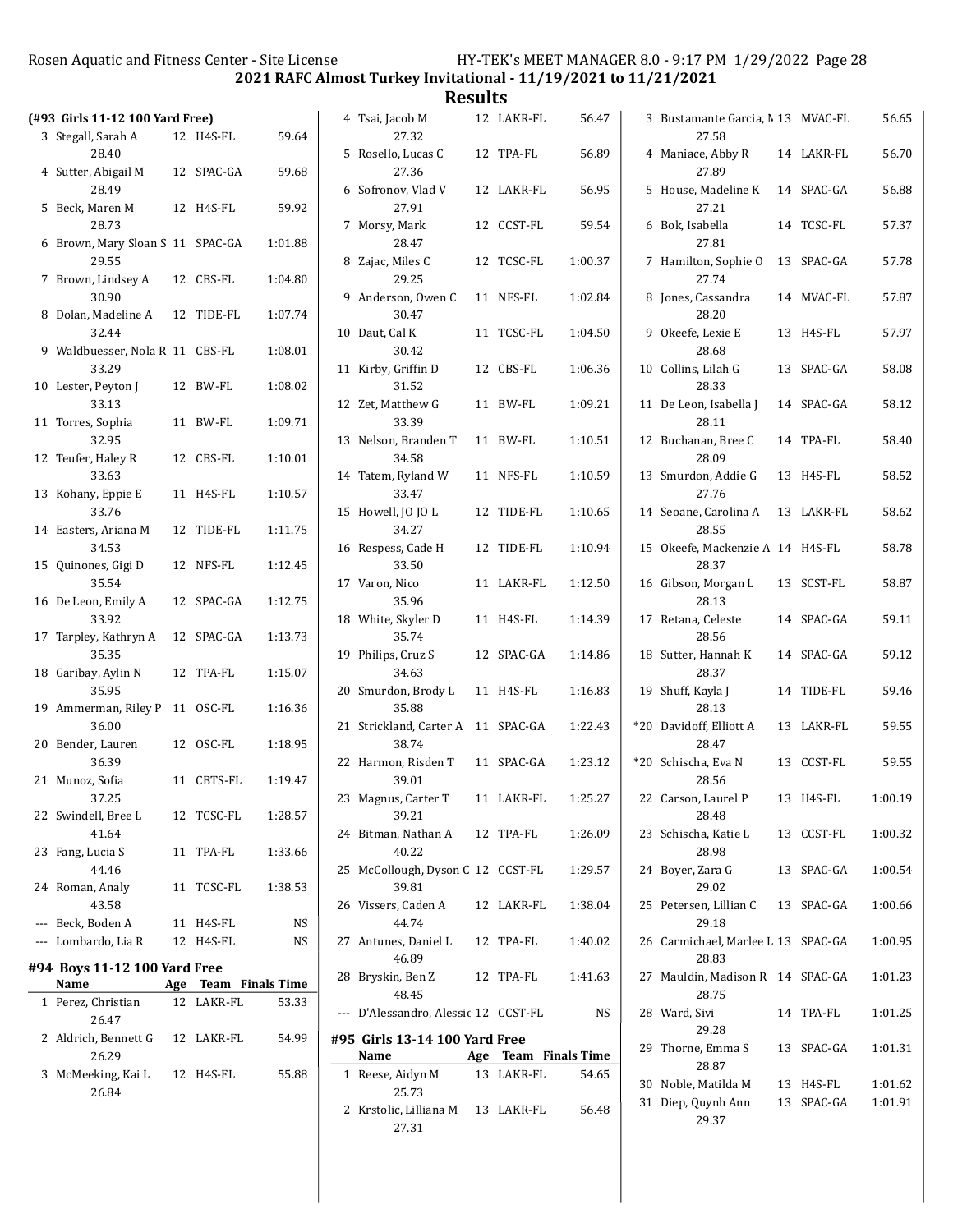2021 RAFC Almost Turkey Invitational - 11/19/2021 to 11/21/2021

**Results**<br>14 H4S-FL 61 Ginder, Ericka L 14 H4S-FL 1:42.65

|    | (#95 Girls 13-14 100 Yard Free)             |    |            |         |
|----|---------------------------------------------|----|------------|---------|
|    | 32 Bitel, Addison M<br>29.24                | 13 | LAKR-FL    | 1:02.06 |
|    | 33 Parker, Caroline R<br>29.52              |    | 13 SPAC-GA | 1:02.08 |
|    | 34 Zajac, Audrey P<br>30.32                 |    | 13 TCSC-FL | 1:02.47 |
|    | 35 Sanders, Abigail L<br>29.44              |    | 14 SPAC-GA | 1:02.78 |
|    | 36 Mizumoto, Emma E 14 SPAC-GA<br>29.67     |    |            | 1:03.50 |
|    | 37 Veres, Davilynn W<br>31.44               |    | 14 NFS-FL  | 1:03.62 |
| 38 | Bishop, Avery S<br>30.69                    |    | 13 SPAC-GA | 1:03.82 |
|    | 39 Karamsadkar, Tessa   14 LAKR-FL<br>30.36 |    |            | 1:04.27 |
| 40 | Privett, Heidi N<br>30.67                   |    | 14 SPAC-GA | 1:04.51 |
| 41 | Goldman, Lauren M 13 SPAC-GA<br>30.47       |    |            | 1:04.99 |
|    | 42 Allee, Maddie E<br>31.58                 |    | 14 CCST-FL | 1:06.39 |
|    | 43 Haynes, Katharine L 13 NFS-FL<br>32.09   |    |            | 1:06.50 |
|    | 44 Rivera, Sarah C<br>31.86                 | 13 | ROCO-FL    | 1:06.90 |
| 45 | Henry, Aaliyah D<br>31.16                   | 13 | SPAC-GA    | 1:06.95 |
|    | 46 Atkins, Olivia R<br>31.84                | 13 | SPAC-GA    | 1:07.68 |
|    | 47 Timney, Taylor A                         |    | 14 CBS-FL  | 1:08.10 |
| 48 | Young, Katherine M 13 SPAC-GA<br>32.77      |    |            | 1:08.93 |
|    | 49 Soetidjo, Ava R<br>33.33                 |    | 13 ROCO-FL | 1:09.02 |
|    | 50 DeVault, Anna M<br>34.38                 |    | 14 CCST-FL | 1:10.25 |
|    | 51 Hixon, Delaney L<br>33.80                |    | 13 SPAC-GA | 1:10.27 |
|    | 52 Flores, Violet A<br>32.99                |    | 13 OSC-FL  | 1:10.51 |
|    | 53 Anderson, Jovi A<br>33.21                |    | 14 H4S-FL  | 1:11.28 |
|    | 54 Kwetkauskie, Briann: 14 BW-FL<br>35.61   |    |            | 1:12.74 |
|    | 55 Calabro, Sophia N<br>35.82               |    | 13 CBTS-FL | 1:13.36 |
|    | 56 Rakita, Mia<br>32.90                     |    | 14 OSC-FL  | 1:13.56 |
|    | 57 Fennell, Amelia E 13 SPAC-GA<br>34.24    |    |            | 1:15.36 |
|    | 58 Nappi, Sammy E                           |    | 13 TPA-FL  | 1:17.45 |
| 59 | Stokes, KayLynn Stok 14 NFS-FL<br>38.34     |    |            | 1:22.46 |
|    | 60 Bramwell, Amelia G 13 SPAC-GA<br>43.17   |    |            | 1:31.33 |

|    | 44.13                                     |    |                      |           |
|----|-------------------------------------------|----|----------------------|-----------|
|    | --- Clayton, Phoebe J                     |    | 14 SPAC-GA           | <b>NS</b> |
|    | --- Ledezma, Sarah R                      |    | 13 TIDE-FL           | NS        |
|    | --- Grajales, Isabella V                  |    | 13 CCST-FL           | <b>NS</b> |
|    | --- Smith, Audrey L                       |    | 13 NFS-FL            | <b>NS</b> |
|    | #96 Boys 13-14 100 Yard Free              |    |                      |           |
|    | Name                                      |    | Age Team Finals Time |           |
| 1  | Varon, Alejandro*<br>24.52                |    | 14 LAKR-FL           | 50.13     |
|    | 2 Rabinowitz, Nico A<br>24.89             |    | 14 LAKR-FL           | 51.34     |
|    | 3 Kueffer, Walter K<br>24.85              |    | 14 LAKR-FL           | 51.59     |
|    | 4 Zarate Romero, Robe 14 LAKR-FL<br>25.45 |    |                      | 51.69     |
|    | 5 Paez, Lucas R<br>25.53                  |    | 13 MVAC-FL           | 52.69     |
|    | 6 Wang, Kevin R<br>25.55                  |    | 14 TPA-FL            | 52.94     |
| 7  | Robinson, Charlie M 14 SPAC-GA<br>24.46   |    |                      | 53.01     |
| 8  | Zeman, Walter R<br>25.29                  |    | 13 LAKR-FL           | 53.28     |
| 9  | Boalch, Charles W<br>25.81                | 14 | SPAC-GA              | 53.72     |
| 10 | de Fabrique, Paolo<br>25.88               |    | 14 MVAC-FL           | 53.76     |
| 11 | St. Petery, Lee M<br>26.34                |    | 14 TCSC-FL           | 54.16     |
| 12 | Papiernik, Wade A<br>26.30                |    | 14 NFS-FL            | 54.26     |
| 13 | Brown, Connor E<br>26.30                  |    | 14 CBS-FL            | 54.27     |
| 14 | Daut, Silas M<br>26.07                    |    | 14 TCSC-FL           | 54.28     |
| 15 | Magnus, Collin A<br>26.57                 |    | 14 LAKR-FL           | 54.37     |
|    | 16 Aldrich, Nicholas C<br>26.74           |    | 14 LAKR-FL           | 55.65     |
|    | 17 St. Petery, Louis B<br>26.85           |    | 14 TCSC-FL           | 55.71     |
| 18 | Zink, Brady D<br>26.57                    |    | 13 ROCO-FL           | 56.22     |
| 19 | Hannemann, Joshua / 14 CBTS-FL<br>27.48   |    |                      | 57.12     |
| 20 | James, Ethan R<br>27.23                   |    | 14 SPAC-GA           | 57.22     |
| 21 | Clary, Thomas<br>28.00                    |    | 14 CBTS-FL           | 59.24     |
|    | 22 Agustin, Linus E<br>28.97              | 13 | SPAC-GA              | 59.68     |
|    | 23 Good, Thomas R<br>28.61                |    | 13 ROCO-FL           | 1:00.57   |
|    | 24 Nash, Tyler A<br>28.98                 |    | 14 NFS-FL            | 1:01.70   |

| 25    | Mayo, Julio A<br>28.80                         | 14 | NRG-FL                  | 1:01.99        |
|-------|------------------------------------------------|----|-------------------------|----------------|
| 26    | Ehlers, Fernando S<br>29.52                    | 13 | NFS-FL                  | 1:02.37        |
| 27    | Bash, Vincent S<br>29.49                       | 14 | SPAC-GA                 | 1:03.59        |
| 28    | Teufer, Christopher F 13 CBS-FL<br>30.52       |    |                         | 1:03.80        |
| 29    | Cavalieri, Lorenzo G<br>30.18                  | 13 | TPA-FL                  | 1:03.83        |
| 30    | Ozerovitch, James H<br>30.90                   | 14 | CCST-FL                 | 1:05.46        |
|       | 31 Powell, Drew A                              | 13 | TIDE-FL                 | 1:07.48        |
| 32    | Moore, Jackson R<br>32.79                      | 13 | BW-FL                   | 1:07.80        |
| 33    | Odom, Ryan S                                   |    | 13 CCST-FL              | 1:13.29        |
| 34    | Mercer, Logan A                                | 13 | SPAC-GA                 | 1:14.26        |
| 35    | 35.43<br>Papiernik, Will H<br>35.60            |    | 14 NFS-FL               | 1:14.41        |
| 36    | Torosdagli, Kaan<br>35.53                      |    | 14 TPA-FL               | 1:15.59        |
| 37    | Garr, Michael E<br>38.10                       |    | 13 TIDE-FL              | 1:16.31        |
| 38    | Barsoum, Freddy<br>39.33                       |    | 14 TPA-FL               | 1:20.98        |
| 39    | Randall, Jerry C<br>38.49                      |    | 14 SCST-FL              | 1:22.34        |
| 40    | Cisler, Alexander H<br>39.50                   | 14 | NFS-FL                  | 1:27.45        |
| $---$ | Watson, Drew D<br>28.40                        | 13 | NFS-FL                  | DQ             |
|       | --- Fang, Victor C                             | 13 | TPA-FL                  | NS             |
|       | --- Gunther, Adam S                            |    | 13 TPA-FL               | <b>NS</b>      |
|       | --- Lindsay, Parker V                          |    | 14 H4S-FL               | <b>NS</b>      |
|       | --- Kennington, Tristen                        |    | 14 BW-FL                | <b>NS</b>      |
|       | --- Cruz, Ethan D                              |    | 14 CCST-FL              | <b>NS</b>      |
|       | --- Ordonez, Andres D                          | 14 | MVAC-FL                 | NS             |
|       | #97 Girls 100 Yard Free                        |    |                         |                |
|       | Name                                           |    | Age Team Finals Time    |                |
| 1     | Scaramuzza, Marcela 18 TPA-FL<br>25.11         |    |                         | 51.73          |
| 2     | Heizer, Abigail H 15 SPAC-GA<br>25.29          |    |                         | 53.29          |
| 3     | Zboran, Abigail R<br>26.15                     |    | 17 SPAC-GA              | 53.50          |
| 4     | Schmidt, Molly R<br>26.13                      |    | 17 TPA-FL               | 54.46          |
| 5     | Watson, Brinkley R 16 NFS-FL<br>26.46          |    |                         | 54.50          |
|       | 6 Shields, Madeline J 16 TCSC-FL               |    |                         | 54.51          |
| 7     | Clayton, Sadie P                               |    | 16 SPAC-GA              | 54.84          |
|       | 25.84                                          |    |                         |                |
| *8    | *8 Krstolic, Sofia E<br>26.81<br>Noble, Lucy J |    | 17 LAKR-FL<br>16 H4S-FL | 55.11<br>55.11 |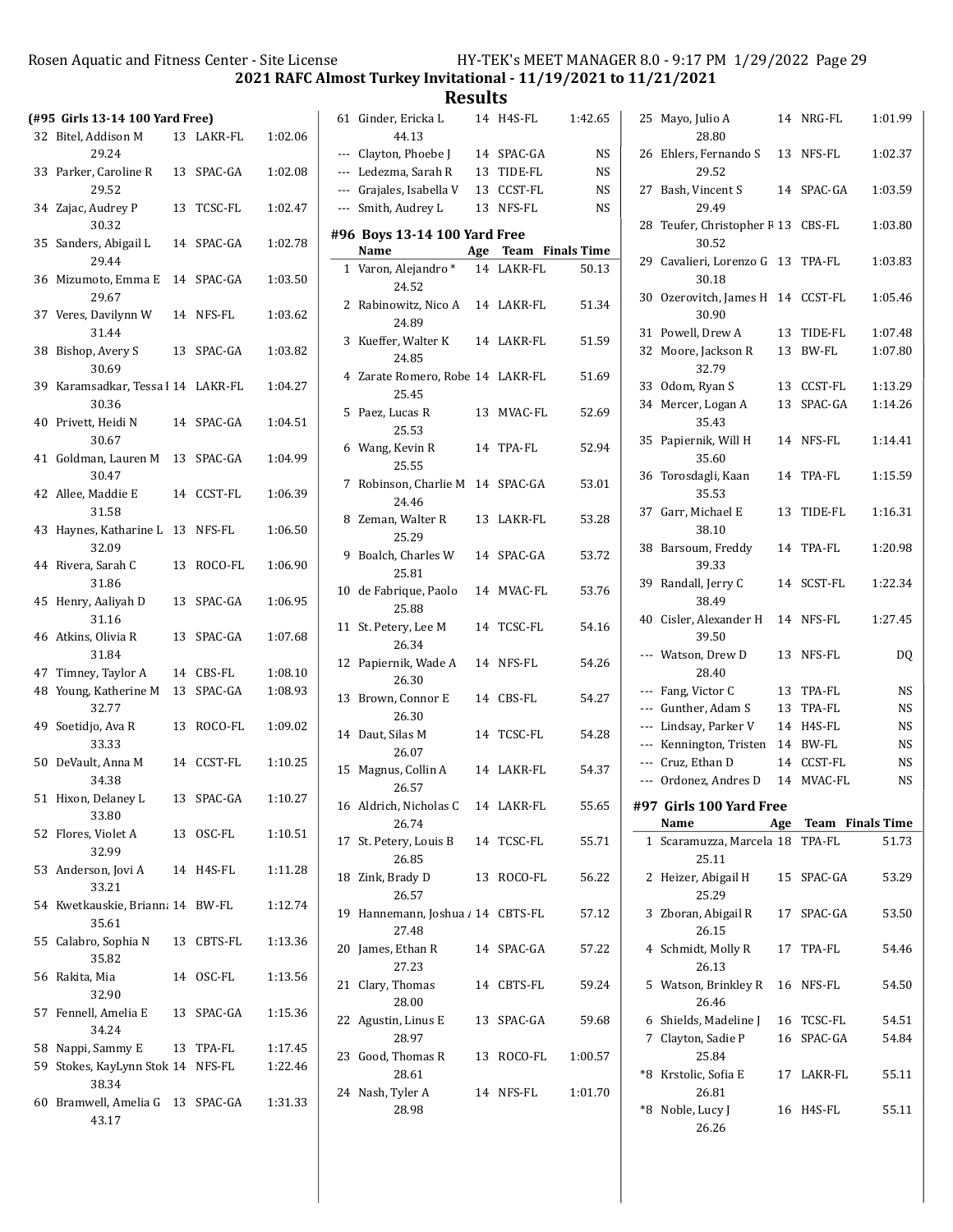2021 RAFC Almost Turkey Invitational - 11/19/2021 to 11/21/2021

|       | (#97 Girls 100 Yard Free)                    |    |            |         |
|-------|----------------------------------------------|----|------------|---------|
|       | 10 Rosenkranz, Bobbie / 16 TIDE-FL<br>26.54  |    |            | 55.33   |
|       | 11 Todebush, Rachel J                        |    | 16 SPAC-GA | 55.40   |
| 12    | Stokes, Hollace I<br>26.63                   |    | 15 LAKR-FL | 55.49   |
| 13    | Beers, Lauren A<br>26.38                     |    | 15 TPA-FL  | 55.56   |
|       | 14 Wallace, Mia B<br>26.91                   | 16 | SPAC-GA    | 55.70   |
| 15    | Sellers, Kristen L<br>27.17                  |    | 17 TCSC-FL | 55.83   |
|       | 16 Karamsadkar, Chloe   15 LAKR-FL<br>27.36  |    |            | 56.14   |
| 17    | McDowell, Hannah R 17 CBTS-FL<br>27.15       |    |            | 56.24   |
|       | 18 Brown, Alexa S                            |    | 16 BW-FL   | 56.48   |
|       | 19 Monahan, Brianna c 15 MVAC-FL<br>27.41    |    |            | 56.70   |
|       | 20 Atkins, Emily R<br>26.93                  | 15 | SPAC-GA    | 56.84   |
| 21    | Bailey, Fiona C<br>27.78                     |    | 16 NFS-FL  | 57.20   |
|       | 22 O'Donnell, Elizabeth 16 SPAC-GA<br>27.33  |    |            | 57.27   |
| 23    | Munoz, Anabella<br>27.52                     |    | 15 MVAC-FL | 57.83   |
|       | 24 Thelwell, Lauren G<br>27.83               |    | 16 TPA-FL  | 57.88   |
| 25    | Burkholder, Grace M 16 SCST-FL<br>26.72      |    |            | 57.92   |
|       | 26 Davey, Olivia A                           |    | 15 TPA-FL  | 57.98   |
| 27    | Bailey, Cecilia M<br>28.04                   |    | 17 NFS-FL  | 57.99   |
|       | 28 Polo, Michelle A<br>27.79                 |    | 17 CCST-FL | 58.00   |
| $*29$ | Kelley, Kristina A<br>28.22                  |    | 17 TPA-FL  | 58.07   |
|       | *29 Sears, Annabelle M<br>27.67              |    | 16 SPAC-GA | 58.07   |
| 31    | Dorrian, Cady M 18 NFS-FL<br>28.33           |    |            | 58.19   |
|       | 32 Martinez Staudigl, Sa 16 LAKR-FL<br>27.55 |    |            | 59.13   |
|       | 33 Minton. Kahlan B<br>28.08                 |    | 15 SPAC-GA | 59.14   |
|       | 34 Tarpley, Anna K<br>28.55                  |    | 15 SPAC-GA | 59.22   |
| 35    | Fraser, Nia S<br>27.94                       |    | 16 SPAC-GA | 59.68   |
|       | 36 Jones, Amelia N<br>28.18                  |    | 15 SPAC-GA | 59.95   |
|       | 37 Carr, Chloe R<br>28.67                    |    | 17 SPAC-GA | 59.99   |
|       | 38 Kueffer, Ava L<br>28.19                   |    | 16 LAKR-FL | 1:00.09 |

|    | 39 Griffin, Alice E<br>28.70            | 15 | SPAC-GA    | 1:00.14 |
|----|-----------------------------------------|----|------------|---------|
|    | 40 Johnson, Makaila L<br>28.79          |    | 16 CBTS-FL | 1:00.17 |
|    | 41 Alexander, Grace E                   |    | 16 SPAC-GA | 1:00.21 |
|    | 42 Correia, Ana L<br>28.61              |    | 17 MVAC-FL | 1:00.27 |
| 43 | Hill, Rylie M<br>28.45                  | 15 | SPAC-GA    | 1:00.59 |
|    | 44 Kotz, Natalie V<br>28.67             | 18 | CBTS-FL    | 1:00.76 |
| 45 | Soukup, Lily H<br>29.53                 | 17 | UN-CC-FL   | 1:01.14 |
| 46 | Newstreet, Kara A<br>29.17              |    | 16 SPAC-GA | 1:01.34 |
| 47 | Rideout, Caitlyn G<br>29.70             |    | 15 CBS-FL  | 1:01.79 |
| 48 | Shoemaker-Torres, Is 15 NFS-FL<br>30.48 |    |            | 1:01.97 |
| 49 | De Leon, Natalia C<br>29.82             |    | 17 SPAC-GA | 1:02.38 |
|    | 50 Waithe, Jenise M<br>29.31            | 17 | SPAC-GA    | 1:02.76 |
| 51 | Pelinsky, Emma E<br>30.02               | 16 | SPAC-GA    | 1:02.88 |
| 52 | James, Jada A<br>30.62                  | 16 | SPAC-GA    | 1:03.73 |
|    | 53 de Jesus, Barbara<br>30.56           | 15 | MVAC-FL    | 1:03.85 |
|    | 54 Solomon, Lexi F<br>30.54             | 16 | TCSC-FL    | 1:03.93 |
|    | 55 Carter, Savannah J<br>30.39          |    | 10 SPAC-GA | 1:04.19 |
|    | 56 Paez, Isabella M<br>30.92            | 16 | MVAC-FL    | 1:04.23 |
| 57 | Carbaugh, Emma C<br>30.89               |    | 15 BW-FL   | 1:04.39 |
|    | 58 West, Kylie M<br>31.10               | 15 | SPAC-GA    | 1:04.73 |
|    | 59 Brelsford, Kasey A<br>32.07          |    | 16 NFS-FL  | 1:05.88 |
|    | 60 Nelson, Priscilla F<br>31.82         |    | 16 NFS-FL  | 1:05.94 |
|    | 61 Collins, Sophia L<br>31.84           |    | 15 SPAC-GA | 1:06.36 |
|    | 62 Alwood, Norah J<br>31.92             |    | 15 BW-FL   | 1:07.73 |
|    | 63 Curi, Lira<br>32.45                  | 16 | SPAC-GA    | 1:07.86 |
|    | 64 Hays, Sydney A<br>33.01              |    | 15 SPAC-GA | 1:09.70 |
|    | 65 Barros, Alice M<br>35.60             |    | 15 CCST-FL | 1:13.94 |
|    | 66 Bassette, Sonya J<br>37.35           |    | 10 BW-FL   | 1:19.55 |
|    | 67 Norris, AJ R<br>42.81                |    | 11 OSC-FL  | 1:29.76 |

|     | 68 Campbell, Katherine 9<br>45.02              |    | BW-FL                  | 1:37.69        |
|-----|------------------------------------------------|----|------------------------|----------------|
| --- | Graterol, Daniela D                            | 10 | LAKR-FL                | NS             |
|     | --- Reyes, Estella C                           | 16 | SPAC-GA                | NS             |
|     | ---   Cole, Elizabeth C                        |    | 16 CBS-FL              | NS             |
|     | --- Fuit, Kinslee M                            | -9 | H4S-FL                 | NS             |
|     | --- Bennett, Ainsley L                         |    | 16 SPAC-GA             | NS             |
|     | --- Jackovich, Jenna R                         |    | 17 SPAC-GA             | NS             |
|     | --- Bryant, Malaina N                          |    | 17 H4S-FL              | NS             |
|     | #98 Boys 100 Yard Free                         |    |                        |                |
|     | Name                                           |    | Age Team Finals Time   |                |
|     | 1 Franco, Luigi P<br>22.49<br>2 Reher, Dylan M |    | 18 TPA-FL<br>17 TPA-FL | 46.52<br>46.66 |
|     | 22.63                                          |    |                        |                |
|     | 3 Costa, Felipe R<br>22.83                     |    | 17 TPA-FL              | 46.88          |
|     | 4 Mcgrady, Colton H<br>22.87                   |    | 17 SPAC-GA             | 47.26          |
|     | 5 Van Soelen, Addison (16 SPAC-GA<br>22.81     |    |                        | 47.32          |
|     | 6 Ledford, Mitchell P<br>22.98                 |    | 17 TCSC-FL             | 47.52          |
|     | 7 Alvarez, Ricardo J<br>22.96                  | 18 | MACM-FG                | 47.56          |
|     | 8 Abella, Juan C<br>22.78                      |    | 16 MACM-FG             | 47.87          |
|     | 9 Mora, Joel<br>23.02                          |    | 16 SPAC-GA             | 47.98          |
|     | 10 Nelson, Jensen D<br>23.11                   |    | 17 SPAC-GA             | 48.00          |
| 11  | Raszczyk, Noah<br>22.81                        |    | 15 MVAC-FL             | 48.04          |
|     | 12 Kruep, Rylan A<br>22.47                     |    | 16 SPAC-GA             | 48.18          |
| 13  | Sukirya, Devesh<br>23.68                       |    | 17 SPAC-GA             | 48.33          |
|     | 14 Watson, Cameron A 15 NFS-FL<br>23.51        |    |                        | 48.36          |
|     | 15 Bruce, Jared A<br>22.32                     |    | 18 SPAC-GA             | 48.71          |
|     | 16 McHale, Kai J<br>23.21                      |    | 17 SPAC-GA             | 48.76          |
|     | 17 Quintana, Michael<br>23.22                  |    | 19 MACM-FG             | 48.79          |
|     | 18 Bragg, Parker 0<br>23.20                    |    | 20 SPAC-GA             | 48.85          |
|     | 19 Bishop, Zachary B<br>23.79                  |    | 17 TPA-FL              | 48.87          |
|     | 20 Valdes, Victor M<br>23.52                   |    | 18 MACM-FG             | 49.09          |
|     | 21 Sutter, Zachary J<br>23.83                  |    | 15 SPAC-GA             | 49.13          |
|     | 22 Buettgen, Trevor J 16 TPA-FL<br>23.78       |    |                        | 49.25          |
|     | 23 Koehler, Jacob A<br>23.64                   |    | 16 TPA-FL              | 49.29          |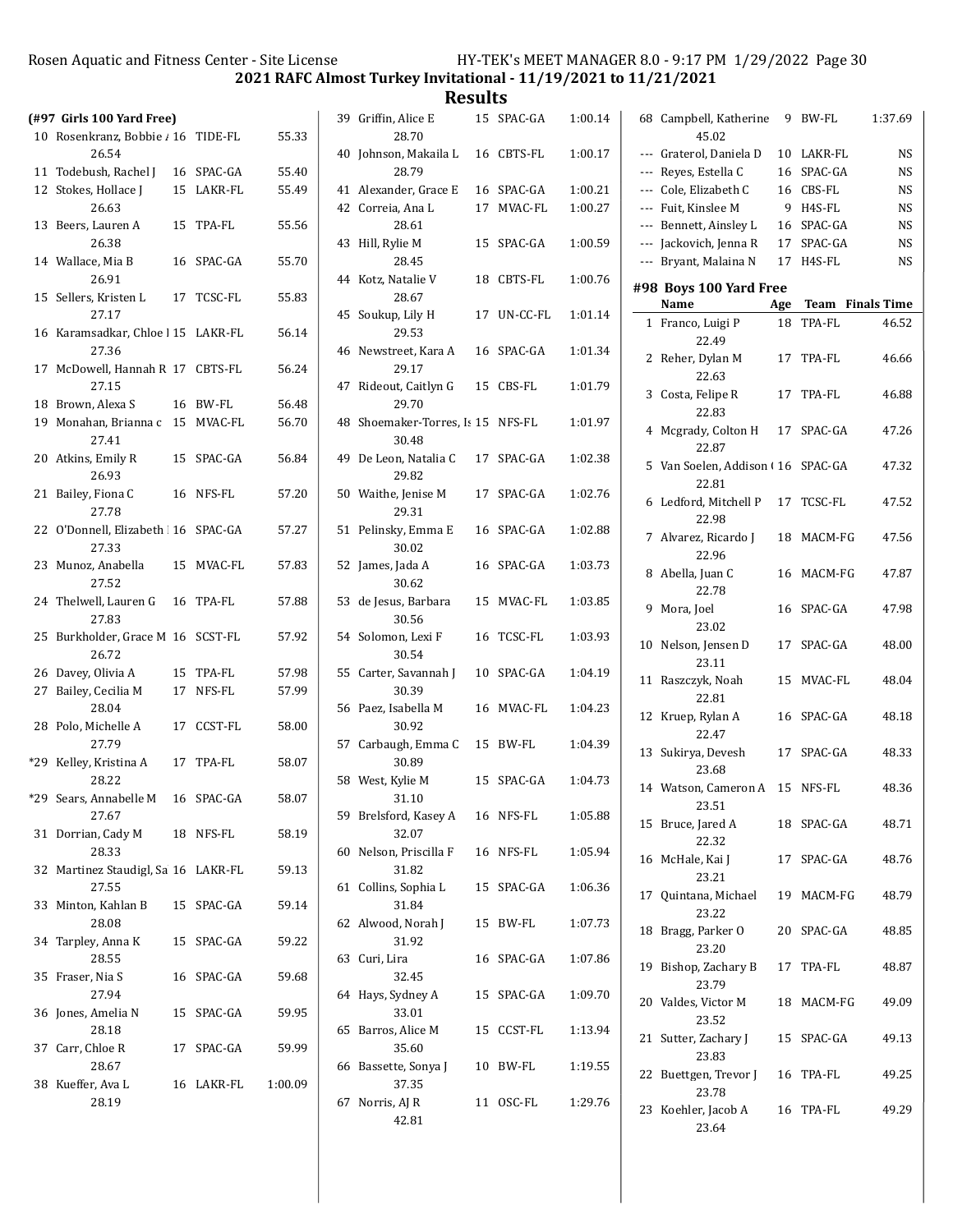2021 RAFC Almost Turkey Invitational - 11/19/2021 to 11/21/2021

|                                              |            |       | nesults                                   |            |       |                                              |     |                         |                        |
|----------------------------------------------|------------|-------|-------------------------------------------|------------|-------|----------------------------------------------|-----|-------------------------|------------------------|
| $(498$ Boys 100 Yard Free)                   |            |       | 52 Cole, Casey J                          | 18 CBS-FL  | 53.00 | 81 Hao, Colin S                              |     | 15 LAKR-FL              | 58.43                  |
| 24 Nilsson, Christopher 17 SPAC-GA<br>23.91  |            | 49.49 | 25.05<br>53 Alegre, Aaron                 | 19 MACM-FG | 53.01 | 27.85<br>82 Wright, Jalen J                  |     | 16 SPAC-GA              | 58.59                  |
| 25 Reinhold, Logan A                         | 17 SPAC-GA | 49.50 | 25.38                                     |            |       | 27.71                                        |     |                         |                        |
| 23.38<br>26 Gonzalez-Irizarry, Ali 16 TPA-FL |            | 49.54 | 54 Domster, Jace R<br>25.65               | 16 TCSC-FL | 53.07 | 83 Dennis, River W<br>27.17                  |     | 15 CBS-FL               | 58.61                  |
| 24.10<br>27 Lezcano, Carlos R                | 17 MACM-FG | 49.73 | 55 Hinson, Wyatt J<br>25.98               | 15 SPAC-GA | 53.17 | 84 Pelinsky, Eric J<br>28.20                 |     | 15 SPAC-GA              | 58.82                  |
| 24.04                                        |            |       | 56 Hughes, Tobin N                        | 15 SPAC-GA | 53.22 | 85 Krahling, Dean A                          |     | 15 TPA-FL               | 59.18                  |
| 28 Whiting, Samuel B<br>23.50                | 18 SPAC-GA | 49.95 | 25.64<br>57 Amos, Asher D                 | 17 SPAC-GA | 53.29 | 28.53<br>86 Tusing, Nolan J                  |     | 16 NFS-FL               | 59.71                  |
| 29 Jenkins, Drew B<br>23.81                  | 16 SCST-FL | 50.02 | 25.01<br>58 Riedel, Adam W                | 16 LAKR-FL | 53.56 | 28.31<br>87 Bokkisam, Rishi C                |     | 13 TPA-FL               | 59.84                  |
| 30 Stubbs, Kebo                              | 18 MVAC-FL | 50.13 | 25.73                                     |            |       | 28.97                                        |     |                         |                        |
| 23.62                                        |            |       | 59 Gonzalez, Patrick R                    | 16 LAKR-FL | 53.70 | 88 Mootz, Quentin J                          |     | 15 CCST-FL              | 1:03.08                |
| 31 Daniels, Noah E<br>24.00                  | 17 SPAC-GA | 50.27 | 24.76<br>60 Nichols, Clayton G            | 16 TPA-FL  | 53.80 | 31.25<br>89 Jackson, EJ E                    |     | 17 NFS-FL               | 1:03.52                |
| 32 Maniace, Noah R                           | 17 LAKR-FL | 50.34 | 26.08                                     |            |       | 30.70                                        |     |                         |                        |
| 24.18<br>33 Scalzi, Matthew A                | 16 SPAC-GA | 50.67 | 61 Kirby, Gavin G<br>26.21                | 15 CBS-FL  | 53.83 | 90 Newmarch, Matthew 15 OSC-FL<br>31.08      |     |                         | 1:05.42                |
| 23.82                                        |            |       | 62 Fuller, Nash W                         | 16 TCSC-FL | 53.97 | 91 Summit Shah, Kayder 15 OSC-FL             |     |                         | 1:05.54                |
| 34 Johnson, Jamal L                          | 16 NFS-FL  | 50.91 | 25.97                                     |            |       | 30.47                                        |     |                         |                        |
| 32.87                                        |            |       | 63 Parman, Reef M                         | 15 ROCO-FL | 54.01 | 92 Bussenius, Luke S                         |     | 18 SPAC-GA              | 1:07.09                |
| 35 Vasquez, Alex O<br>24.38                  | 17 TIDE-FL | 50.96 | 64 Zeman, Walter R<br>26.22               | 13 LAKR-FL | 54.10 | 93 Gowen, Ken L<br>32.04                     |     | 16 CCST-FL              | 1:07.32                |
| 36 Papiernik, Owen Z<br>25.03                | 16 NFS-FL  | 51.08 | 65 Ranson, Harris E<br>25.92              | 16 TPA-FL  | 54.11 | 94 Ehlers, Armando S<br>35.52                |     | 15 NFS-FL               | 1:15.14                |
| 37 Tsai, Nicholas K                          | 17 LAKR-FL | 51.15 | 66 Merchan, Thomas J                      | 15 MVAC-FL | 54.42 | --- Nahali, Youssef B                        |     | 16 H4S-FL               | <b>NS</b>              |
| 24.51                                        |            |       | 26.10                                     |            |       | --- Carson, William F                        |     | 16 H4S-FL               | <b>NS</b>              |
| 38 Cassara, Luke D                           | 17 SPAC-GA | 51.22 | 67 Velez, Nicolas M                       | 15 BW-FL   | 54.54 | --- de Oliveira, Fabricio 17 MVAC-FL         |     |                         | <b>NS</b>              |
| 24.33                                        |            |       | 26.51                                     |            |       | --- Vincent, Landon E                        |     | 17 SCST-FL              | <b>NS</b>              |
| *39 Smith, Dylan Z                           | 15 TPA-FL  | 51.30 | 68 Carr, Zachary M                        | 16 BW-FL   | 55.21 | --- Verwest, Matthew L 17 NRG-FL             |     |                         | <b>NS</b>              |
| 24.77<br>*39 Tanon, Alex G                   | 17 TPA-FL  | 51.30 | 25.81<br>69 Steinhauer, Hanns G 16 TPA-FL |            | 55.22 | --- Heizer, Aidan J<br>--- Torosdagli, Dogan |     | 15 SPAC-GA<br>17 TPA-FL | <b>NS</b><br><b>NS</b> |
| 24.47                                        |            |       | 26.33                                     |            |       | --- Hackett, Sawyer G                        |     | 12 CBTS-FL              | <b>NS</b>              |
| 41 Brinkley, Sam R                           | 15 NFS-FL  | 51.36 | 70 Bitman, Coby M                         | 16 TPA-FL  | 55.87 | --- Rodriguez, Alexander 16 NRG-FL           |     |                         | <b>NS</b>              |
| 24.37                                        |            |       | 26.78                                     |            |       | --- Gardner, Evan S                          |     | 15 NFS-FL               | <b>NS</b>              |
| 42 Browne, Aiden J                           | 16 SPAC-GA | 51.44 | 71 Vissers, Donovan A 15 LAKR-FL          |            | 56.19 | #99 Girls 11-12 50 Yard Fly                  |     |                         |                        |
| 24.99                                        |            |       | 26.68                                     |            |       | Name                                         | Age |                         | Team Finals Time       |
| 43 Foley, Andrew K                           | 17 TPA-FL  | 51.47 | 72 Jakovljevic, Filip                     | 15 NFS-FL  | 56.20 | 1 Sanders, Janae D                           |     | 12 BW-FL                | 27.31                  |
| 24.39                                        |            |       | 26.37                                     |            |       | 2 Stegall, Sarah A                           |     | 12 H4S-FL               | 28.92                  |
| 44 Magruder, Christian   16 LAKR-FL<br>24.62 |            | 51.68 | 73 Bryskin, David R<br>27.65              | 16 TPA-FL  | 56.30 | 3 Sutter, Abigail M                          |     | 12 SPAC-GA              | 29.01                  |
| 45 Wang, Victor L                            | 16 TPA-FL  | 51.74 | 74 Wiles, Connor R                        | 15 H4S-FL  | 56.65 | 4 Beck, Maren M                              |     | 12 H4S-FL               | 29.66                  |
| 25.23                                        |            |       | 27.34                                     |            |       | 5 Brown, Mary Sloan S 11 SPAC-GA             |     |                         | 29.93                  |
| 46 Carey, Dean D                             | 15 SCST-FL | 51.75 | 75 Adam, Thomas A                         | 15 SPAC-GA | 56.85 | 6 Parkin, Hannah J                           |     | 12 LAKR-FL              | 31.06                  |
| 25.03                                        |            |       | 26.89                                     |            |       | 7 Maniace, Kaylah E<br>8 Lester, Peyton J    |     | 12 LAKR-FL<br>12 BW-FL  | 31.35<br>33.38         |
| 47 Allen, Hunter T                           | 17 TCSC-FL | 52.03 | 76 McMeeking, Reef W 10 H4S-FL            |            | 57.17 | 9 Palmer, Bryce A                            |     | 12 TIDE-FL              | 34.63                  |
| 25.03                                        |            |       | 27.20                                     |            |       | 10 Brown, Lindsey A                          |     | 12 CBS-FL               | 34.64                  |
| 48 Agustin, Camden L                         | 15 SPAC-GA | 52.35 | 77 Huntley Jr, Benson T 15 TIDE-FL        |            | 57.30 | 11 Principe, Ella J                          |     | 12 BW-FL                | 34.99                  |
| 24.85                                        |            |       | 27.65                                     |            |       | 12 Tarpley, Kathryn A                        |     | 12 SPAC-GA              | 35.49                  |
| 49 Sukhorukov, Roman 17 TPA-FL               |            | 52.92 | 78 Wloczewski, Cole T 17 BW-FL            |            | 57.39 | 13 Easters, Ariana M                         |     | 12 TIDE-FL              | 38.28                  |
| 25.32                                        |            |       | 27.39                                     |            |       | 14 Bender, Lauren                            |     | 12 OSC-FL               | 38.48                  |
| 50 Rojas, Juan D<br>25.47                    | 16 MVAC-FL | 52.94 | 79 Adams, Noah S<br>26.86                 | 15 MVAC-FL | 57.46 | 15 De Leon, Emily A                          |     | 12 SPAC-GA              | 39.02                  |
| 51 Anderson, Joshua C 15 NFS-FL              |            | 52.97 | 80 Stokes, Kareem J                       | 17 NFS-FL  | 58.16 | 16 Zielinski, Alaina L                       |     | 11 SPAC-GA              | 42.65                  |
| 25.02                                        |            |       | 27.72                                     |            |       | 17 Ammerman, Riley P                         |     | 11 OSC-FL               | 42.77                  |
|                                              |            |       |                                           |            |       | 18 Munoz, Sofia                              |     | 11 CBTS-FL              | 45.08                  |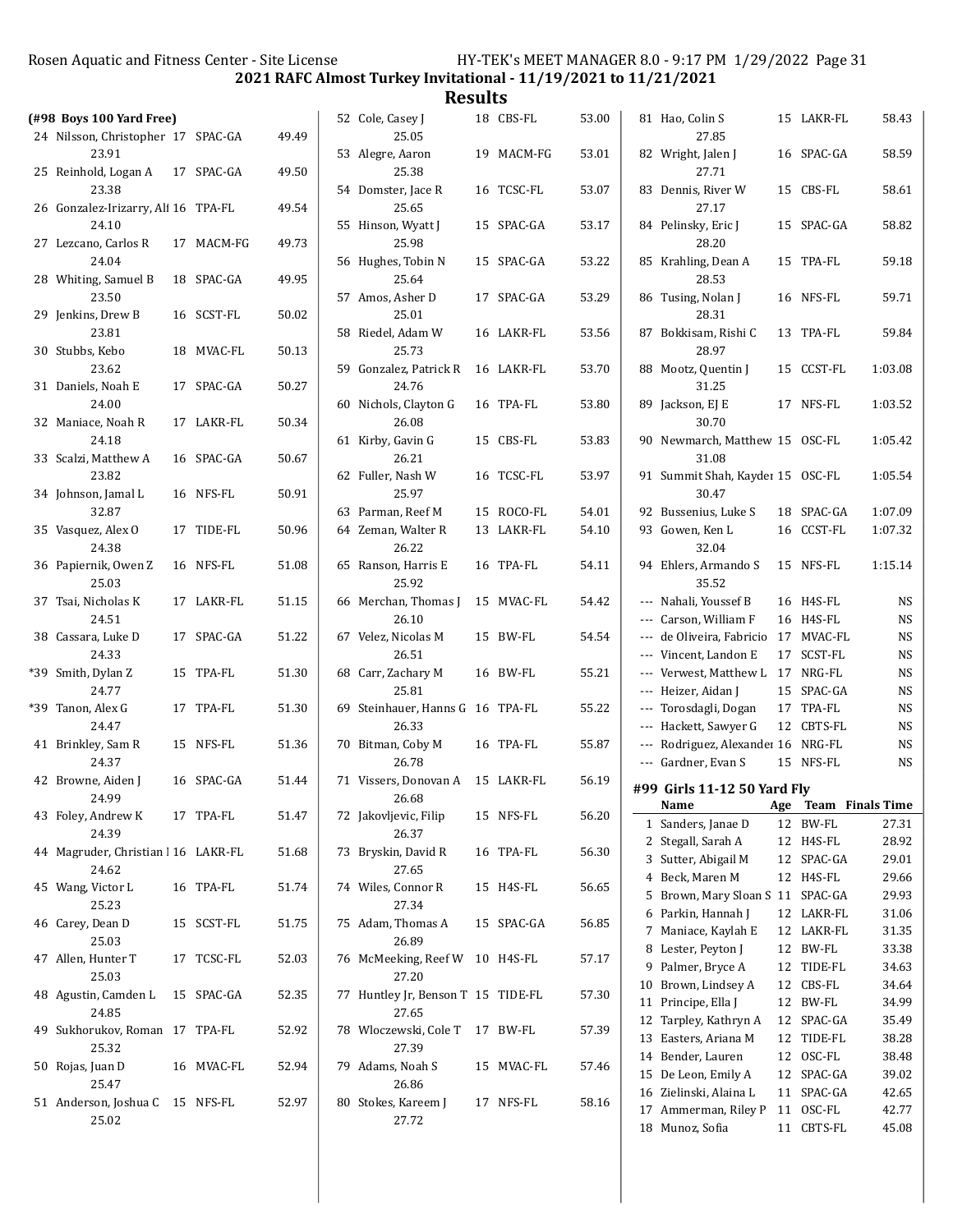2021 RAFC Almost Turkey Invitational - 11/19/2021 to 11/21/2021

|     | (#99 Girls 11-12 50 Yard Fly) |     |                |                    |
|-----|-------------------------------|-----|----------------|--------------------|
| 19  | Fang, Lucia S                 | 11  | TPA-FL         | 49.05              |
| 20  | Swindell, Bree L              | 12  | <b>TCSC-FL</b> | 54.20              |
| 21  | Barsoum, Perla                | 11  | TPA-FL         | 56.49              |
| 22  | Roman, Analy                  | 11  | TCSC-FL        | 1:03.16            |
| --- | Benefield, Lily               | 12  | SPAC-GA        | <b>NS</b>          |
|     | #100 Boys 11-12 50 Yard Fly   |     |                |                    |
|     | Name                          | Age | Team           | <b>Finals Time</b> |
| 1   | Perez, Christian              | 12  | LAKR-FL        | 26.05              |
| 2   | Aldrich, Bennett G            |     | 12 LAKR-FL     | 27.90              |
| 3   | McMeeking, Kai L              | 12  | H4S-FL         | 28.27              |
|     |                               |     |                |                    |
| 4   | Morsy, Mark                   | 12  | CCST-FL        | 28.63              |
| 5   | Tsai, Jacob M                 | 12  | LAKR-FL        | 29.26              |
| 6   | Senekal, Denzo                | 11  | TPA-FL         | 31.38              |
| 7   | Kirby, Griffin D              | 12  | CBS-FL         | 31.65              |
| 8   | Anderson, Owen C              | 11  | NFS-FL         | 34.25              |
| 9   | Zet, Matthew G                | 11  | BW-FL          | 35.14              |
| 10  | Daut, Cal K                   | 11  | TCSC-FL        | 35.79              |
| 11  | Swed, Jackson N               | 11  | NFS-FL         | 36.38              |
| 12  | Respess, Cade H               | 12  | TIDE-FL        | 37.07              |
| 13  | Nelson, Branden T             | 11  | BW-FL          | 37.58              |
| 14  | Smurdon, Brody L              | 11  | H4S-FL         | 38.35              |
| 15  | Philips, Cruz S               | 12  | SPAC-GA        | 39.94              |
| 16  | White, Skyler D               | 11  | H4S-FL         | 47.75              |
| 17  | Vissers, Caden A              | 12  | LAKR-FL        | 1:03.40            |
| --- | Antunes, Daniel L             | 12  | TPA-FL         | DQ                 |
| --- | McCollough, Dyson C           | 12  | CCST-FL        | DQ                 |
| --- | Magnus, Carter T              | 11  | LAKR-FL        | DQ                 |
| --- | Arias, Mateo                  | 12  | TPA-FL         | NS                 |
| --- | D'Alessandro, Alessic 12      |     | CCST-FL        | <b>NS</b>          |
|     | #101 Girls 13-14 100 Yard Flv |     |                |                    |
|     | Name                          | Age | Team           | <b>Finals Time</b> |
| 1   | Senekal, Danika<br>28.11      | 14  | TPA-FL         | 59.12              |
| 2   | Krstolic, Lilliana M<br>28.79 | 13  | LAKR-FL        | 1:01.26            |
| 3   | House, Madeline K<br>28.15    | 14  | SPAC-GA        | 1:01.42            |
|     | 4 Maniace, Abby R<br>29.93    |     | 14 LAKR-FL     | 1:01.68            |
| 5   | Bok, Isabella<br>29.94        |     | 14 TCSC-FL     | 1:04.33            |
| 6   | Reese, Aidyn M<br>30.37       |     | 13 LAKR-FL     | 1:05.62            |
| 7   | Gibson, Morgan L<br>30.44     |     | 13 SCST-FL     | 1:06.01            |
| 8   | Lucas, Trinity F<br>31.12     | 14  | TPA-FL         | 1:06.30            |
| 9   | Ott, Aubrey E<br>30.77        | 14  | TPA-FL         | 1:06.88            |
| 10  | Seoane, Carolina A<br>31.98   |     | 13 LAKR-FL     | 1:07.28            |
| 11  | Retana, Celeste<br>31.34      |     | 14 SPAC-GA     | 1:07.64            |

|       | 12 Okeefe, Mackenzie A 14 H4S-FL<br>30.23   |    |            | 1:07.74 |
|-------|---------------------------------------------|----|------------|---------|
| 13    | Davidoff, Elliott A<br>31.69                |    | 13 LAKR-FL | 1:08.20 |
|       | 14 Sutter, Hannah K<br>31.22                |    | 14 SPAC-GA | 1:08.44 |
| 15    | Okeefe, Lexie E<br>32.29                    | 13 | H4S-FL     | 1:08.82 |
|       | 16 Veres, Davilynn W<br>32.89               |    | 14 NFS-FL  | 1:08.84 |
|       | 17 Buchanan, Bree C<br>31.87                |    | 14 TPA-FL  | 1:08.97 |
|       | 18 Schischa, Katie L<br>32.32               |    | 13 CCST-FL | 1:09.69 |
|       | 19 Bustamante Garcia, M 13 MVAC-FL<br>32.03 |    |            | 1:09.85 |
|       | 20 Schischa, Eva N<br>33.71                 |    | 13 CCST-FL | 1:09.93 |
|       | 21 Carmichael, Marlee L 13 SPAC-GA<br>31.45 |    |            | 1:10.92 |
| 22    | Noble, Matilda M<br>32.42                   | 13 | H4S-FL     | 1:12.32 |
| 23    | Smurdon, Addie G<br>32.93                   | 13 | H4S-FL     | 1:12.45 |
| 24    | Bishop, Avery S<br>33.05                    |    | 13 SPAC-GA | 1:12.67 |
| 25    | Shuff, Kayla J<br>33.40                     | 14 | TIDE-FL    | 1:12.98 |
| *26   | Petersen, Lillian C<br>33.26                | 13 | SPAC-GA    | 1:13.50 |
| $*26$ | Thorne, Emma S<br>33.97                     |    | 13 SPAC-GA | 1:13.50 |
| 28    | Mauldin, Madison R 14 SPAC-GA<br>33.75      |    |            | 1:13.51 |
| 29    | Karamsadkar, Tessa l 14 LAKR-FL<br>33.03    |    |            | 1:13.79 |
| 30    | Henry, Aaliyah D<br>34.79                   | 13 | SPAC-GA    | 1:14.41 |
|       | 31 Reinhold, Bella C<br>34.53               |    | 14 SPAC-GA | 1:15.64 |
|       | 32 Schuh, Sophie A<br>35.68                 |    | 13 ROCO-FL | 1:18.75 |
|       | 33 Mizumoto, Emma E<br>35.06                |    | 14 SPAC-GA | 1:19.24 |
|       | 34 Allee, Maddie E<br>35.80                 |    | 14 CCST-FL | 1:19.92 |
| 35    | Timney, Taylor A<br>35.91                   |    | 14 CBS-FL  | 1:23.05 |
| 36    | Flores, Violet A<br>37.03                   |    | 13 OSC-FL  | 1:23.64 |
|       | 37 Hixon, Delaney L<br>38.76                |    | 13 SPAC-GA | 1:26.28 |
|       | 38 Calabro, Sophia N 13 CBTS-FL<br>39.85    |    |            | 1:27.71 |
|       | 39 Anderson, Jovi A<br>40.11                |    | 14 H4S-FL  | 1:28.24 |
|       | 40 Fennell, Amelia E<br>38.27               |    | 13 SPAC-GA | 1:28.29 |

|    | 41 Soetidjo, Ava R<br>40.59                | 13 ROCO-FL           | 1:30.33 |
|----|--------------------------------------------|----------------------|---------|
|    | 42 Kwetkauskie, Brianna 14 BW-FL<br>44.37  |                      | 1:35.81 |
|    | 43 DeVault, Anna M<br>45.18                | 14 CCST-FL           | 1:39.74 |
|    | --- Young, Katherine M 13 SPAC-GA<br>37.75 |                      | DQ      |
|    | --- Goldman, Lauren M 13 SPAC-GA           |                      | NS      |
|    | --- Wyman, Aerin B                         | 13 CBTS-FL           | NS      |
|    | --- Grajales, Isabella V                   | 13 CCST-FL           | NS      |
|    | --- Ledezma, Sarah R                       | 13 TIDE-FL           | NS      |
|    |                                            |                      |         |
|    | #102 Boys 13-14 100 Yard Fly               |                      |         |
|    | Name                                       | Age Team Finals Time |         |
|    | 1 Varon, Alejandro *<br>25.95              | 14 LAKR-FL           | 54.14   |
|    | 2 Gasper, Matthew J 14 SPAC-GA<br>25.44    |                      | 55.38   |
|    | 3 Zarate Romero, Robe 14 LAKR-FL<br>26.46  |                      | 56.51   |
|    | 4 Gonzalez, Kenneth B 14 LAKR-FL<br>26.90  |                      | 57.15   |
| 5  | Wu, Cobi<br>27.26                          | 13 MVAC-FL           | 58.13   |
| 6  | Rabinowitz, Nico A<br>27.14                | 14 LAKR-FL           | 58.26   |
| 7  | Jones, Noah<br>28.11                       | 14 BW-FL             | 59.04   |
| 8  | Kueffer, Walter K<br>27.26                 | 14 LAKR-FL           | 59.71   |
|    | 9 Zink, Brady D<br>27.49                   | 13 ROCO-FL           | 1:00.00 |
| 10 | Paez, Lucas R<br>29.57                     | 13 MVAC-FL           | 1:00.65 |
|    | 11 Mazzi, Stefano R<br>29.03               | 13 TCSC-FL           | 1:00.84 |
|    | 12 Robinson, Charlie M 14 SPAC-GA<br>27.19 |                      | 1:01.01 |
|    | 13 Aldrich, Nicholas C 14 LAKR-FL<br>29.45 |                      | 1:01.71 |
|    | 14 St. Petery, Louis B 14 TCSC-FL<br>28.80 |                      | 1:01.94 |
|    | 15 Papiernik, Wade A 14 NFS-FL<br>29.45    |                      | 1:03.13 |
|    | 16 Clary, Thomas<br>30.59                  | 14 CBTS-FL           | 1:04.64 |
|    | 17 Brown, Connor E 14 CBS-FL<br>30.60      |                      | 1:05.74 |
| 18 | Hannemann, Joshua / 14 CBTS-FL<br>30.05    |                      | 1:07.51 |
|    | 19 Agustin, Linus E<br>31.94               | 13 SPAC-GA           | 1:07.59 |
|    | 20 Cantrell, Eli T<br>33.30                | 13 BW-FL             | 1:10.66 |
|    | 21 Watson, Drew D<br>35.34                 | 13 NFS-FL            | 1:15.42 |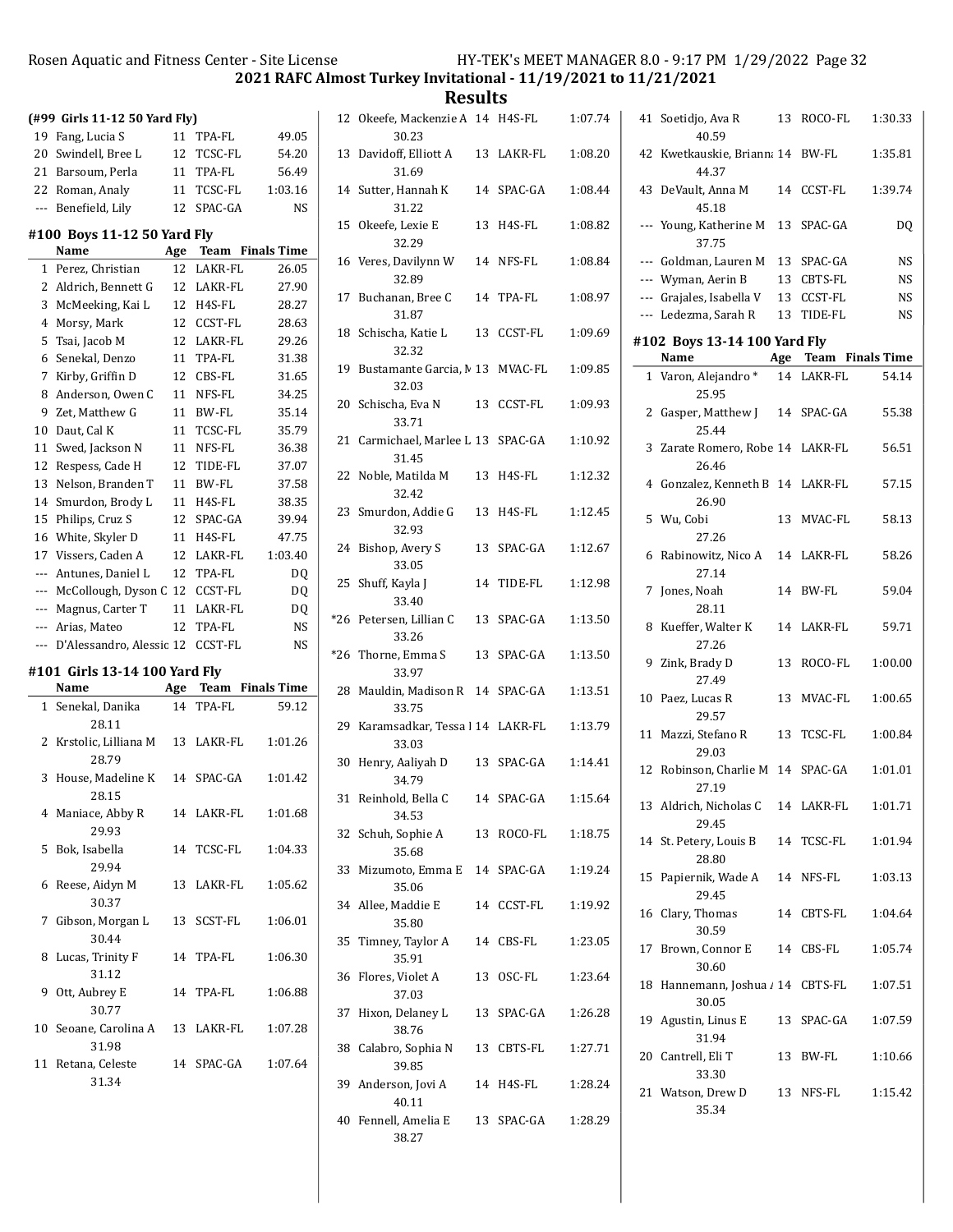2021 RAFC Almost Turkey Invitational - 11/19/2021 to 11/21/2021

Results

|                                                     |     |                                |           | results                                    |                          |                        |                                            |            |       |
|-----------------------------------------------------|-----|--------------------------------|-----------|--------------------------------------------|--------------------------|------------------------|--------------------------------------------|------------|-------|
| (#102 Boys 13-14 100 Yard Fly)<br>22 Powell, Drew A |     | 13 TIDE-FL                     | 1:20.98   | 18 Brown, Alexa S<br>30.61                 | 16 BW-FL                 | 1:04.34                | 4 Collazo Torres, Kevyr 16 TPA-FL<br>23.46 |            | 50.10 |
| 37.72                                               |     |                                |           | 19 McDowell, Hannah R 17 CBTS-FL           |                          | 1:06.04                | 5 Browne, Preston G                        | 18 SPAC-GA | 50.11 |
| 23 Ozerovitch, James H 14 CCST-FL                   |     |                                | 1:27.16   | 30.94                                      |                          |                        | 23.16                                      |            |       |
| 39.56<br>24 Papiernik, Will H                       |     | 14 NFS-FL                      | 1:28.56   | 20 Atkins, Emily R<br>28.88                | 15 SPAC-GA               | 1:06.08                | 6 Sutter, Zachary J<br>24.66               | 15 SPAC-GA | 51.97 |
| 40.26                                               |     |                                |           | 21 Diaz, Gabriella *                       | 17 TPA-FL                | 1:06.18                | 7 Daniels, Noah E                          | 17 SPAC-GA | 52.62 |
| 25 Odom, Ryan S<br>46.92                            |     | 13 CCST-FL                     | 1:43.65   | 30.21<br>22 Bailey, Fiona C                | 16 NFS-FL                | 1:06.91                | 24.80<br>8 Davis, Andrew E                 | 17 NFS-FL  | 52.89 |
| 26 Randall, Jerry C                                 |     | 14 SCST-FL                     | 2:01.38   | 31.91                                      |                          |                        | 25.03                                      |            |       |
| 55.22                                               |     |                                |           | 23 Griffin, Alice E                        | 15 SPAC-GA               | 1:07.45                | 9 Lin, Preston C                           | 17 SPAC-GA | 53.15 |
| --- Zeman, Walter R<br>29.99                        |     | 13 LAKR-FL                     | DQ        | 31.22<br>24 Rideout, Caitlyn G             | 15 CBS-FL                | 1:07.56                | 24.56<br>10 Abella, Juan C                 | 16 MACM-FG | 53.19 |
| --- Gil, Claudio A                                  |     | 13 CCST-FL                     | DQ        | 31.86                                      |                          |                        | 24.91                                      |            |       |
| 34.00                                               |     |                                |           | 25 Hamilton, Emma L                        | 16 BW-FL                 | 1:08.01                | 11 Reinhold, Logan A                       | 17 SPAC-GA | 53.25 |
| --- Lindsay, Parker V                               |     | 14 H4S-FL                      | <b>NS</b> | 31.28                                      |                          |                        | 25.13                                      |            |       |
| --- Fang, Victor C                                  |     | 13 TPA-FL                      | <b>NS</b> | 26 Clary, Kalia C                          | 18 CBTS-FL               | 1:08.47                | 12 Whiting, Samuel B                       | 18 SPAC-GA | 54.05 |
| --- Ordonez, Andres D                               |     | 14 MVAC-FL                     | <b>NS</b> | 32.40                                      |                          |                        | 24.85                                      |            |       |
| --- Cruz, Ethan D                                   |     | 14 CCST-FL                     | <b>NS</b> | 27 Kueffer, Ava L<br>32.22                 | 16 LAKR-FL               | 1:09.22                | 13 Watson, Cameron A 15 NFS-FL<br>25.96    |            | 54.42 |
| #103 Girls 100 Yard Fly                             |     |                                |           | 28 Alexander, Grace E                      | 16 SPAC-GA               | 1:11.25                | 14 McLean, Matthew J                       | 17 BW-FL   | 54.46 |
| Name                                                | Age | Team Finals Time<br>17 SPAC-GA |           | 32.10                                      |                          |                        | 24.93                                      |            |       |
| 1 Zboran, Abigail R<br>27.97                        |     |                                | 58.48     | 29 De Leon, Natalia C<br>33.30             | 17 SPAC-GA               | 1:13.81                | 15 Mcgrady, Colton H<br>25.50              | 17 SPAC-GA | 54.54 |
| 2 Shields, Madeline J<br>27.88                      |     | 16 TCSC-FL                     | 58.65     | 30 Fraser, Nia S                           | 16 SPAC-GA               | 1:14.35                | 16 Bruce, Jared A                          | 18 SPAC-GA | 54.78 |
| 3 Krstolic, Sofia E<br>28.85                        |     | 17 LAKR-FL                     | 59.17     | 32.97<br>31 Minton, Kahlan B               | 15 SPAC-GA               | 1:14.78                | 25.51<br>17 Koehler, Jacob A               | 16 TPA-FL  | 55.30 |
| 4 Watson, Brinkley R 16 NFS-FL                      |     |                                | 59.20     | 33.40                                      |                          |                        | 25.46                                      |            |       |
| 27.88                                               |     |                                |           | 32 Soukup, Lily H<br>34.82                 | 17 UN-CC-FL              | 1:14.89                | 18 Hill, Mikey K<br>25.95                  | 17 TCSC-FL | 55.60 |
| 5 Tarpley, Anna K<br>28.61                          |     | 15 SPAC-GA                     | 1:01.12   | 33 Alwood, Norah J<br>33.22                | 15 BW-FL                 | 1:14.92                | 19 Hazell, Henry W<br>26.27                | 15 TCSC-FL | 55.68 |
| 6 Moreland, McKenzie 18 LAKR-FL<br>28.18            |     |                                | 1:01.37   | 34 Nelson, Priscilla F                     | 16 NFS-FL                | 1:14.98                | 20 Scalzi, Matthew A                       | 16 SPAC-GA | 55.86 |
| *7 Sellers, Kristen L                               |     | 17 TCSC-FL                     | 1:01.78   | 35.12<br>35 Shoemaker-Torres, Is 15 NFS-FL |                          | 1:15.04                | 26.14<br>21 Tanon, Alex G                  | 17 TPA-FL  | 55.89 |
| 28.96<br>*7 Noble, Lucy J                           |     | 16 H4S-FL                      | 1:01.78   | 34.12                                      |                          |                        | 25.84                                      |            |       |
| 28.92                                               |     |                                |           | 36 Newstreet, Kara A<br>33.40              | 16 SPAC-GA               | 1:15.53                | 22 Bishop, Zachary B<br>26.34              | 17 TPA-FL  | 56.12 |
| 9 Schmidt, Molly R<br>29.29                         |     | 17 TPA-FL                      | 1:01.81   | 37 Carbaugh, Emma C 15 BW-FL               |                          | 1:15.79                | 23 Wang, Victor L                          | 16 TPA-FL  | 56.18 |
| 10 Bailey, Cecilia M                                |     | 17 NFS-FL                      | 1:02.48   | 35.58                                      |                          |                        | 26.52                                      |            |       |
| 29.18                                               |     |                                |           | 38 Hays, Sydney A                          | 15 SPAC-GA               | 1:29.12                | 24 Allen, Hunter T                         | 17 TCSC-FL | 56.22 |
| 11 Killingsworth, Joy E 17 SPAC-GA<br>29.33         |     |                                | 1:02.55   | 41.30<br>39 Easters, Ariana M              | 12 TIDE-FL               | 1:31.14                | 26.70<br>25 Jenkins, Drew B                | 16 SCST-FL | 56.48 |
| 12 Privett, Audrey N                                |     | 17 SPAC-GA                     | 1:02.83   | 42.05<br>40 Campbell, Katherine            | 9 BW-FL                  | 2:08.46                | 26.27<br>26 Buettgen, Trevor J             | 16 TPA-FL  | 56.90 |
| 29.45                                               |     |                                |           | 59.68                                      |                          |                        | 26.16                                      |            |       |
| 13 Cimini, Meghan C<br>28.80                        |     | 17 SCST-FL                     | 1:03.47   | --- Karamsadkar, Chloe   15 LAKR-FL        |                          | NS                     | 27 Smith, Dylan Z                          | 15 TPA-FL  | 57.22 |
| 14 Martinez Staudigl, Sa 16 LAKR-FL                 |     |                                | 1:03.68   | --- Carr, Chloe R<br>--- James, Jada A     | 17 SPAC-GA<br>16 SPAC-GA | <b>NS</b><br><b>NS</b> | 26.47<br>28 Papiernik, Owen Z              | 16 NFS-FL  | 57.26 |
| 31.20<br>15 Beers, Lauren A                         |     | 15 TPA-FL                      | 1:03.91   | #104 Boys 100 Yard Fly                     |                          |                        | 26.76                                      |            |       |
| 29.44                                               |     |                                |           | Name                                       | Age Team Finals Time     |                        | 29 Bokkisam, Roni C                        | 16 TPA-FL  | 57.37 |
| 16 O'Donnell, Elizabeth 16 SPAC-GA<br>29.96         |     |                                | 1:04.24   | 1 Muhammad, Kamal I 18 SPAC-GA<br>22.65    |                          | 48.72                  | 26.66<br>30 Vasquez, Alex O                | 17 TIDE-FL | 57.42 |
| 17 Wallace, Mia B                                   |     | 16 SPAC-GA                     | 1:04.28   | 2 Weisel, Elliot J                         | 16 ROCO-FL               | 49.63                  | 26.74                                      |            |       |
| 30.05                                               |     |                                |           | 22.44                                      |                          |                        | 31 Verwest, Matthew L 17 NRG-FL<br>26.95   |            | 57.70 |
|                                                     |     |                                |           | 3 Clayton, Miles M                         | 17 SPAC-GA               | 49.88                  |                                            |            |       |

23.28

|    | 5 Browne, Preston G<br>23.16                 |    | 18 SPAC-GA | 50.11 |
|----|----------------------------------------------|----|------------|-------|
| 6  | Sutter, Zachary J<br>24.66                   |    | 15 SPAC-GA | 51.97 |
| 7  | Daniels, Noah E<br>24.80                     |    | 17 SPAC-GA | 52.62 |
| 8  | Davis, Andrew E<br>25.03                     |    | 17 NFS-FL  | 52.89 |
| 9  | Lin, Preston C<br>24.56                      | 17 | SPAC-GA    | 53.15 |
|    | 10 Abella, Juan C<br>24.91                   |    | 16 MACM-FG | 53.19 |
|    | 11 Reinhold, Logan A<br>25.13                | 17 | SPAC-GA    | 53.25 |
|    | 12 Whiting, Samuel B<br>24.85                | 18 | SPAC-GA    | 54.05 |
|    | 13 Watson, Cameron A<br>25.96                |    | 15 NFS-FL  | 54.42 |
|    | 14 McLean, Matthew J<br>24.93                |    | 17 BW-FL   | 54.46 |
|    | 15 Mcgrady, Colton H<br>25.50                |    | 17 SPAC-GA | 54.54 |
|    | 16 Bruce, Jared A<br>25.51                   | 18 | SPAC-GA    | 54.78 |
|    | 17 Koehler, Jacob A<br>25.46                 |    | 16 TPA-FL  | 55.30 |
| 18 | Hill, Mikey K<br>25.95                       |    | 17 TCSC-FL | 55.60 |
| 19 | Hazell, Henry W<br>26.27                     | 15 | TCSC-FL    | 55.68 |
|    | 20 Scalzi, Matthew A<br>26.14                | 16 | SPAC-GA    | 55.86 |
|    | 21 Tanon, Alex G<br>25.84                    | 17 | TPA-FL     | 55.89 |
| 22 | Bishop, Zachary B<br>26.34                   | 17 | TPA-FL     | 56.12 |
|    | 23 Wang, Victor L<br>26.52                   | 16 | TPA-FL     | 56.18 |
|    | 24 Allen, Hunter T<br>26.70                  |    | 17 TCSC-FL | 56.22 |
|    | 25 Jenkins, Drew B<br>26.27                  |    | 16 SCST-FL | 56.48 |
|    | 26 Buettgen, Trevor J<br>26.16               |    | 16 TPA-FL  | 56.90 |
|    | 27 Smith, Dylan Z<br>26.47                   |    | 15 TPA-FL  | 57.22 |
|    | 28 Papiernik, Owen Z<br>26.76                |    | 16 NFS-FL  | 57.26 |
|    | 29 Bokkisam, Roni C<br>26.66                 |    | 16 TPA-FL  | 57.37 |
|    | 30 Vasquez, Alex O<br>26.74                  |    | 17 TIDE-FL | 57.42 |
|    | 31 Verwest, Matthew L 17 NRG-FL<br>26.95     |    |            | 57.70 |
|    | 32 Magruder, Christian   16 LAKR-FL<br>26.64 |    |            | 57.72 |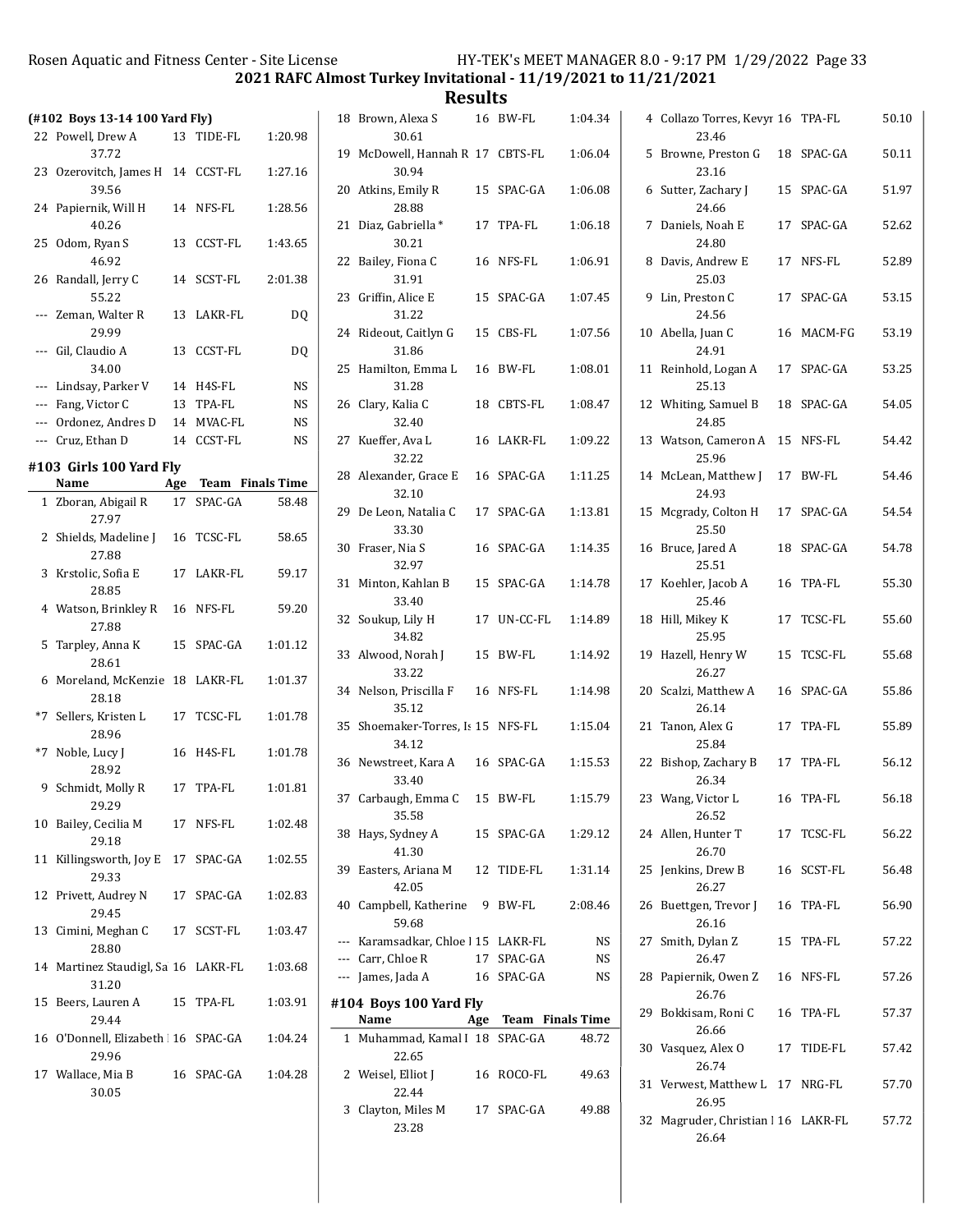|     | $($ #104 Boys 100 Yard Fly $)$             |    |            |         |    |
|-----|--------------------------------------------|----|------------|---------|----|
| 33  | Hernandez, Javi J<br>27.47                 |    | 21 TPA-FL  | 57.87   |    |
|     | 34 Fogel, Ryan S<br>26.71                  |    | 17 SPAC-GA | 57.91   |    |
|     | 35 Cassara, Luke D<br>26.34                |    | 17 SPAC-GA | 57.97   |    |
|     | 36 Maniace, Noah R<br>27.42                |    | 17 LAKR-FL | 58.58   |    |
|     | 37 Kruep, Rylan A<br>27.00                 |    | 16 SPAC-GA | 59.17   |    |
| 38  | Rojas, Juan D<br>28.58                     |    | 16 MVAC-FL | 59.85   | #1 |
|     | 39 Velez, Nicolas M<br>28.16               | 15 | BW-FL      | 1:00.02 |    |
| 40  | Giangreco, Eli M<br>27.41                  |    | 15 MVAC-FL | 1:00.08 |    |
| 41  | Sukirya, Devesh<br>27.38                   |    | 17 SPAC-GA | 1:00.42 |    |
| 42  | Kirby, Gavin G<br>28.44                    |    | 15 CBS-FL  | 1:00.60 |    |
|     | 43 Cole, Casey J<br>28.12                  |    | 18 CBS-FL  | 1:00.89 |    |
|     | 44 Gonzalez, Patrick R 16 LAKR-FL<br>27.19 |    |            | 1:01.22 |    |
| 45  | Hughes, Tobin N<br>27.75                   | 15 | SPAC-GA    | 1:01.66 |    |
|     | 46 Merchan, Thomas J 15 MVAC-FL<br>28.90   |    |            | 1:02.39 |    |
|     | 47 Ward, Tavish E<br>29.96                 |    | 16 TPA-FL  | 1:03.42 |    |
|     | 48 Vissers, Donovan A 15 LAKR-FL<br>29.86  |    |            | 1:03.96 | 1  |
|     | 49 Wiles, Connor R<br>29.77                |    | 15 H4S-FL  | 1:04.80 | 1  |
|     | 50 Bitman, Coby M<br>30.26                 |    | 16 TPA-FL  | 1:04.93 | 1  |
|     | 51 Krahling, Dean A<br>30.33               |    | 15 TPA-FL  | 1:05.22 | 1  |
|     | 52 Wloczewski, Cole T 17 BW-FL<br>30.75    |    |            | 1:06.10 |    |
|     | 53 McMeeking, Reef W 10 H4S-FL<br>31.45    |    |            | 1:08.20 |    |
| 54  | Tusing, Nolan J<br>30.76                   | 16 | NFS-FL     | 1:10.96 |    |
| 55  | Dennis, River W<br>32.17                   |    | 15 CBS-FL  | 1:12.56 | #: |
| 56  | Dobson, Matt A<br>32.16                    |    | 16 SCST-FL | 1:13.45 |    |
| 57  | Summit Shah, Kaydeı 15 OSC-FL<br>33.51     |    |            | 1:13.66 |    |
| 58  | Ranson, Harris E<br>32.44                  | 16 | TPA-FL     | 1:13.73 |    |
| 59  | Stokes, Kareem J<br>33.50                  |    | 17 NFS-FL  | 1:16.30 |    |
| --- | Steinhauer, Hanns G 16 TPA-FL<br>30.01     |    |            | DQ      |    |

|    | --- Mora, Joel<br>28.30                 | 16 | SPAC-GA              | D <sub>0</sub> |
|----|-----------------------------------------|----|----------------------|----------------|
|    | --- Almeida Jr, Jean                    | 17 | MVAC-FL              | <b>NS</b>      |
|    | --- Rodriguez, Alexander 16             |    | NRG-FL               | NS             |
|    | --- de Oliveira, Fabricio               | 17 | MVAC-FL              | <b>NS</b>      |
|    | --- Parman, Reef M                      | 15 | ROCO-FL              | NS             |
|    | --- Vincent, Landon E                   | 17 | SCST-FL              | NS             |
|    | --- Anderson, Joshua C                  | 15 | NFS-FL               | NS             |
|    | --- Gardner, Evan S                     |    | 15 NFS-FL            | <b>NS</b>      |
|    | --- Nahali, Youssef B                   |    | 16 H4S-FL            | <b>NS</b>      |
|    | --- Bender, Justin C                    | 18 | SPAC-GA              | NS             |
|    | #105 Girls 11-12 100 Yard Back<br>Name  |    | Age Team Finals Time |                |
| 1  | Sanders, Janae D                        |    | 12 BW-FL             | 1:04.74        |
|    | 30.63                                   |    |                      |                |
| 2  | Parkin, Hannah J<br>33.15               |    | 12 LAKR-FL           | 1:06.82        |
| 3  | Sutter, Abigail M<br>32.26              |    | 12 SPAC-GA           | 1:07.62        |
| 4  | Brown, Mary Sloan S 11 SPAC-GA<br>34.92 |    |                      | 1:14.64        |
| 5  | Principe, Ella J<br>36.04               | 12 | BW-FL                | 1:15.01        |
| 6  | Brown, Lindsey A                        | 12 | CBS-FL               | 1:16.70        |
| 7  | 36.84<br>Waldbuesser, Nola R 11         |    | CBS-FL               | 1:19.44        |
| 8  | 38.99<br>Dolan, Madeline A<br>40.66     | 12 | TIDE-FL              | 1:25.54        |
| 9  | Teufer, Haley R<br>41.73                | 12 | CBS-FL               | 1:25.79        |
| 10 | Ruyle, Callie J<br>42.21                | 11 | HCTY-FL              | 1:27.59        |
| 11 | Zielinski, Alaina L<br>43.31            | 11 | SPAC-GA              | 1:29.33        |
| 12 | Garibay, Aylin N<br>43.97               | 12 | TPA-FL               | 1:30.71        |
|    | 13 Atkins, Emily J<br>43.40             |    | 12 LAKR-FL           | 1:31.65        |
|    | ---   Swindell, Bree L<br>49.79         |    | 12 TCSC-FL           | DQ             |
|    | --- Ordonez, Alejandra C 11 MVAC-FL     |    |                      | NS             |
|    | --- Lombardo, Lia R                     |    | 12 H4S-FL            | NS             |
|    | --- Beck, Boden A                       |    | 11 H4S-FL            | NS             |
|    | --- Benefield, Lily                     |    | 12 SPAC-GA           | NS             |
|    |                                         |    |                      |                |
|    | #106 Boys 11-12 100 Yard Back<br>Name   |    | Age Team Finals Time |                |
| 1  | Aldrich, Bennett G                      |    | 12 LAKR-FL           | 1:02.88        |
|    | 30.30                                   |    |                      |                |
|    | 2 Sofronov, Vlad V<br>33.14             |    | 12 LAKR-FL           | 1:07.33        |
|    | 3 Senekal, Denzo<br>33.45               | 11 | TPA-FL               | 1:07.92        |
|    | 4 Zajac, Miles C<br>33.96               | 12 | TCSC-FL              | 1:09.10        |

| 5. | Morsy, Mark<br>34.06                                                             | 12 CCST-FL | 1:11.76 |
|----|----------------------------------------------------------------------------------|------------|---------|
|    | 6 Kirby, Griffin D<br>36.32                                                      | 12 CBS-FL  | 1:16.18 |
|    | 7 Anderson, Owen C<br>38.02                                                      | 11 NFS-FL  | 1:18.12 |
| 8  | Varon, Nico<br>41.79                                                             | 11 LAKR-FL | 1:23.37 |
|    | 9 Respess, Cade H<br>40.01                                                       | 12 TIDE-FL | 1:23.80 |
|    | 10 Smurdon, Brody L 11 H4S-FL<br>40.96                                           |            | 1:26.57 |
|    | 11 Tatem, Ryland W<br>41.67                                                      | 11 NFS-FL  | 1:26.92 |
|    | 12 Harmon, Risden T<br>43.87                                                     | 11 SPAC-GA | 1:31.44 |
|    | --- Howell, JO JO L<br>43.35                                                     | 12 TIDE-FL | DQ      |
|    | --- White, Skyler D<br>45.13                                                     | 11 H4S-FL  | DQ      |
|    | --- McCollough, Dyson C 12 CCST-FL<br>52.70                                      |            | DO      |
|    | --- Hackett, Sawyer G 12 CBTS-FL                                                 |            | NS      |
|    | #107 Girls 13-14 200 Yard Back<br><b>Example 18 Age Team Finals Time</b><br>Name |            |         |
|    |                                                                                  | 14 TPA-FL  | 2:07.96 |
|    | 1 Senekal, Danika                                                                |            |         |
|    | 30.98 1:03.26<br>2 Krstolic, Lilliana M 13 LAKR-FL 2:15.06<br>31.72 1:06.01      |            |         |
|    | 3 Maniace, Abby R 14 LAKR-FL<br>33.91 1:10.25                                    |            | 2:19.52 |
|    | 4 Hamilton, Sophie O 13 SPAC-GA<br>33.01 1:08.91                                 |            | 2:22.36 |
| 5  | Jones, Cassandra 14 MVAC-FL 2:22.83<br>32.57 1:07.93                             |            |         |
|    | 6 Shuff, Kayla J<br>35.91<br>1:13.44                                             | 14 TIDE-FL | 2:29.17 |
|    | 7 Davidoff, Elliott A 13 LAKR-FL 2:29.54<br>35.84 1:15.01                        |            |         |
|    | 8 Bok, Isabella<br>1:14.60<br>36.42                                              | 14 TCSC-FL | 2:29.62 |
|    | 9 De Leon, Isabella J 14 SPAC-GA<br>1:11.17<br>33.44                             |            | 2:30.34 |
|    | 10 Smurdon, Addie G 13 H4S-FL<br>35.32<br>1:14.78                                |            | 2:30.65 |
|    | 11 Diep, Quynh Ann 13 SPAC-GA 2:36.11<br>35.94<br>1:15.51                        |            |         |
|    | 12 Carmichael, Marlee L 13 SPAC-GA 2:37.09<br>37.00<br>1:16.71                   |            |         |
|    | 13 Veres, Davilynn W 14 NFS-FL<br>39.14<br>1:21.54                               |            | 2:44.04 |
|    | 14 Karamsadkar, Tessa l 14 LAKR-FL<br>38.30 1:20.32                              |            | 2:45.43 |
|    | 15 Petersen, Lillian C 13 SPAC-GA<br>41.16 1:24.80                               |            | 2:51.14 |
|    | 16 Calabro, Sophia N 13 CBTS-FL<br>1:33.39<br>43.13                              |            | 3:05.20 |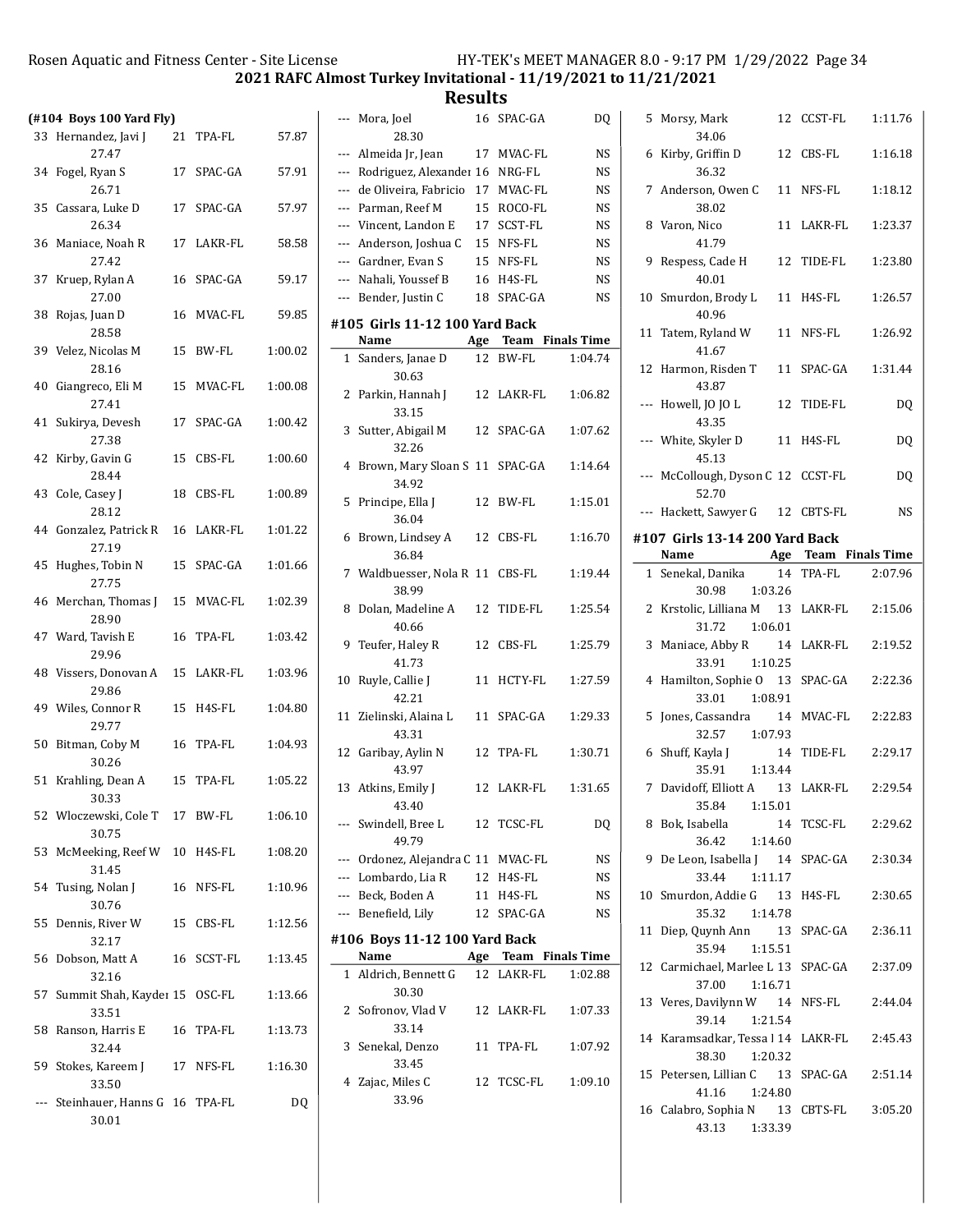2021 RAFC Almost Turkey Invitational - 11/19/2021 to 11/21/2021

| (#107 Girls 13-14 200 Yard Back) |                                                     |    |            |           |  |  |  |  |  |
|----------------------------------|-----------------------------------------------------|----|------------|-----------|--|--|--|--|--|
|                                  | --- Seoane, Carolina A 13 LAKR-FL                   |    |            | <b>NS</b> |  |  |  |  |  |
|                                  | --- Okeefe, Mackenzie A 14 H4S-FL                   |    |            | <b>NS</b> |  |  |  |  |  |
|                                  | --- Smith, Audrey L                                 |    | 13 NFS-FL  | <b>NS</b> |  |  |  |  |  |
|                                  | --- Boyer, Zara G                                   |    | 13 SPAC-GA | <b>NS</b> |  |  |  |  |  |
|                                  | #108 Boys 13-14 200 Yard Back                       |    |            |           |  |  |  |  |  |
|                                  | Name Age Team Finals Time                           |    |            |           |  |  |  |  |  |
|                                  | 1 Jones, Noah                                       |    | 14 BW-FL   | 2:05.09   |  |  |  |  |  |
|                                  | 29.69 1:01.20                                       |    |            |           |  |  |  |  |  |
|                                  | 2 Gasper, Matthew J 14 SPAC-GA                      |    |            | 2:08.26   |  |  |  |  |  |
|                                  | 29.37 1:01.87                                       |    |            |           |  |  |  |  |  |
|                                  | 3 Wang, Kevin R 14                                  |    | TPA-FL     | 2:12.35   |  |  |  |  |  |
|                                  | 31.36<br>1:05.16                                    |    |            |           |  |  |  |  |  |
|                                  | 4 Boalch, Charles W 14                              |    | SPAC-GA    | 2:13.89   |  |  |  |  |  |
|                                  | 30.34<br>1:04.24                                    |    |            |           |  |  |  |  |  |
|                                  | 5 Daut, Silas M<br>14                               |    | TCSC-FL    | 2:14.54   |  |  |  |  |  |
|                                  | 31.28<br>1:05.13                                    |    |            |           |  |  |  |  |  |
|                                  | 6 Magnus, Collin A 14 LAKR-FL                       |    |            | 2:14.80   |  |  |  |  |  |
|                                  | 32.09 1:06.74                                       |    |            |           |  |  |  |  |  |
|                                  | 7 St. Petery, Louis B 14                            |    | TCSC-FL    | 2:16.16   |  |  |  |  |  |
|                                  | 32.33 1:06.70                                       |    |            |           |  |  |  |  |  |
| 8                                | Stoffle, Brendan L 14                               |    | SPAC-GA    | 2:17.50   |  |  |  |  |  |
| 9                                | 31.37 1:07.01                                       |    | MVAC-FL    |           |  |  |  |  |  |
|                                  | Rojas, Jeronimo J 14<br>35.53 1:14.45               |    |            | 2:31.31   |  |  |  |  |  |
|                                  | 10 Mayo, Julio A 14                                 |    | NRG-FL     | 2:31.78   |  |  |  |  |  |
|                                  | 34.97 1:13.30                                       |    |            |           |  |  |  |  |  |
|                                  | 11 Agustin, Linus E 13                              |    | SPAC-GA    | 2:32.17   |  |  |  |  |  |
|                                  | 36.65 1:15.50                                       |    |            |           |  |  |  |  |  |
|                                  | --- Papiernik, Wade A 14 NFS-FL                     |    |            | DQ        |  |  |  |  |  |
|                                  | 34.14 1:10.02                                       |    |            |           |  |  |  |  |  |
|                                  | --- Garr, Michael E                                 |    | 13 TIDE-FL | DQ        |  |  |  |  |  |
|                                  | --- Lindsay, Parker V 14 H4S-FL                     |    |            | <b>NS</b> |  |  |  |  |  |
|                                  | #109 Girls 200 Yard Back                            |    |            |           |  |  |  |  |  |
|                                  | Name Age Team Finals Time                           |    |            |           |  |  |  |  |  |
|                                  | 1 Stricklin, Sara R                                 | 18 | TPA-FL     | 2:07.18   |  |  |  |  |  |
|                                  | 30.83 1:02.65                                       |    |            |           |  |  |  |  |  |
| 2                                | Torres Pomar, Regina 15                             |    | MVAC-FL    | 2:08.45   |  |  |  |  |  |
|                                  | 1:02.53<br>29.37                                    |    |            |           |  |  |  |  |  |
| 3                                | Clayton, Sadie P                                    |    | 16 SPAC-GA | 2:10.32   |  |  |  |  |  |
|                                  | 29.37<br>1:01.93                                    |    |            |           |  |  |  |  |  |
| 4                                | Heizer, Abigail H 15 SPAC-GA                        |    |            | 2:10.57   |  |  |  |  |  |
|                                  | 29.91<br>1:02.44                                    |    |            |           |  |  |  |  |  |
| 5                                | Rosenkranz, Bobbie / 16 TIDE-FL                     |    |            | 2:12.81   |  |  |  |  |  |
|                                  | 1:04.18<br>30.98                                    |    |            |           |  |  |  |  |  |
|                                  | 6 Shields, Madeline J 16                            |    | TCSC-FL    | 2:13.46   |  |  |  |  |  |
|                                  | 31.14<br>1:04.50                                    |    |            |           |  |  |  |  |  |
| 7                                | Karamsadkar, Chloe   15 LAKR-FL<br>32.78<br>1:07.61 |    |            | 2:16.32   |  |  |  |  |  |
|                                  | 8 Schmidt, Molly R 17                               |    | TPA-FL     | 2:16.66   |  |  |  |  |  |
|                                  | 30.77<br>1:04.76                                    |    |            |           |  |  |  |  |  |
| 9                                | Erisman, Rylee M 12 LAKR-FL                         |    |            | 2:18.44   |  |  |  |  |  |
|                                  | 31.91 1:06.62                                       |    |            |           |  |  |  |  |  |
|                                  |                                                     |    |            |           |  |  |  |  |  |

| 10                                  | Beck, Maren M<br>33.00<br>1:09.07                   | 12 H4S-FL  | 2:19.05   |
|-------------------------------------|-----------------------------------------------------|------------|-----------|
| 11                                  | 17<br>Kelley, Kristina A<br>32.02<br>1:06.67        | TPA-FL     | 2:22.19   |
|                                     | 12 Stokes, Hollace J 15 LAKR-FL<br>33.29<br>1:10.25 |            | 2:23.01   |
|                                     | 17<br>13 Carr, Chloe R<br>35.05<br>1:12.71          | SPAC-GA    | 2:30.24   |
|                                     | 14 Kotz, Natalie V<br>1:10.04<br>33.12              | 18 CBTS-FL | 2:31.11   |
|                                     | 15 Carbaugh, Emma C 15 BW-FL<br>37.82<br>1:18.66    |            | 2:36.91   |
|                                     | 16 Pelinsky, Emma E 16 SPAC-GA<br>37.24 1:17.63     |            | 2:38.25   |
|                                     | 17 Collins, Sophia L 15 SPAC-GA<br>39.06<br>1:23.94 |            | 2:48.30   |
|                                     | 18 Brelsford, Kasey A 16 NFS-FL<br>39.70 1:22.75    |            | 2:49.80   |
|                                     | --- Cole, Elizabeth C 16 CBS-FL                     |            | NS        |
|                                     | --- Bennett, Ainsley L 16 SPAC-GA                   |            | <b>NS</b> |
|                                     | #110 Boys 200 Yard Back                             |            |           |
|                                     | Name<br>Age Team Finals Time                        |            |           |
|                                     | 1 Franco, Luigi P<br>18                             | TPA-FL     | 1:48.91   |
|                                     | 25.71<br>53.08                                      |            |           |
|                                     | 2 Nelson, Jensen D 17 SPAC-GA<br>26.07<br>53.62     |            | 1:49.75   |
| 3                                   | Bragg, Parker O<br>26.45<br>54.22                   | 20 SPAC-GA | 1:49.99   |
| 4                                   | Costa, Felipe R<br>17<br>26.20<br>54.53             | TPA-FL     | 1:50.41   |
| 5                                   | Reher, Dylan M<br>17<br>26.51<br>55.32              | TPA-FL     | 1:55.86   |
| 6                                   | Erisman, Ryan J<br>28.53<br>59.98                   | 15 LAKR-FL | 2:00.12   |
| 7                                   | Van Soelen, Addison (16 SPAC-GA<br>29.00<br>59.50   |            | 2:00.46   |
| 8                                   | Lezcano, Carlos R 17<br>28.57<br>58.99              | MACM-FG    | 2:01.46   |
| 9                                   | Gonzalez-Irizarry, Ali 16<br>1:00.21<br>28.78       | TPA-FL     | 2:03.77   |
| 10                                  | Hazell, Henry W<br>15<br>28.43<br>59.71             | TCSC-FL    | 2:03.93   |
| 11                                  | Bray, Liam C<br>18<br>59.38<br>28.36                | SPAC-GA    | 2:03.98   |
| 12                                  | Browne, Aiden J<br>16<br>1:00.71<br>29.28           | SPAC-GA    | 2:04.44   |
| 13                                  | Nilsson, Christopher 17<br>28.89<br>1:00.25         | SPAC-GA    | 2:05.70   |
|                                     | 14 Jackman, Nicholas 17<br>29.14<br>1:00.43         | TCSC-FL    | 2:05.87   |
| 15                                  | Domster, Jace R<br>16<br>29.09<br>1:00.60           | TCSC-FL    | 2:06.90   |
|                                     | 16 Agustin, Camden L 15 SPAC-GA<br>29.71<br>1:01.83 |            | 2:08.76   |
| 17 Magruder, Christian   16 LAKR-FL |                                                     |            |           |

|    | 18 Kirby, Gavin G                                                                               | 15 | CBS-FL               | 2:11.85   |
|----|-------------------------------------------------------------------------------------------------|----|----------------------|-----------|
|    | 29.55<br>1:02.43                                                                                |    |                      |           |
| 19 | Smith, Dylan Z                                                                                  | 15 | TPA-FL               | 2:14.43   |
|    | 1:06.30<br>31.95                                                                                |    |                      |           |
|    | 20 Ranson, Harris E 16                                                                          |    | TPA-FL               | 2:22.72   |
|    | 1:08.64<br>32.47                                                                                |    |                      |           |
|    | 21 Anderson, Joshua C 15 NFS-FL                                                                 |    |                      | 2:27.50   |
|    | 33.14 1:09.61                                                                                   |    |                      |           |
|    | 22 Bokkisam, Rishi C 13                                                                         |    | TPA-FL               | 2:30.55   |
|    | 36.42 1:14.01                                                                                   |    | SPAC-GA              |           |
|    | 23 Black, Luke R<br>36.26 1:16.72                                                               | 9  |                      | 2:34.89   |
|    | 24 Newmarch, Matthew 15 OSC-FL                                                                  |    |                      | 3:06.92   |
|    | 1:28.77                                                                                         |    |                      |           |
|    | 25 Ehlers, Armando S 15 NFS-FL                                                                  |    |                      | 3:23.20   |
|    | 48.37                                                                                           |    |                      |           |
|    | --- Jakovljevic, Filip 15                                                                       |    | NFS-FL               | DQ        |
|    | 30.45 1:04.28                                                                                   |    |                      |           |
|    | --- Heizer, Aidan J 15 SPAC-GA                                                                  |    |                      | <b>NS</b> |
|    | --- Gardner, Evan S 15 NFS-FL                                                                   |    |                      | NS        |
|    | #111 Girls 11-12 100 Yard IM                                                                    |    |                      |           |
|    | Name<br>$\mathcal{L}^{\text{max}}_{\text{max}}$ , where $\mathcal{L}^{\text{max}}_{\text{max}}$ |    | Age Team Finals Time |           |
|    | 1 Sanders, Janae D                                                                              |    | 12 BW-FL             | 1:04.33   |
|    | 30.42                                                                                           |    |                      |           |
|    | 2 Stegall, Sarah A                                                                              |    | 12 H4S-FL            | 1:04.92   |
|    | 31.17                                                                                           |    |                      |           |
|    | 3 Sutter, Abigail M                                                                             |    | 12 SPAC-GA           | 1:08.53   |
|    | 31.05                                                                                           |    |                      |           |
|    | 4 Parkin, Hannah J                                                                              |    | 12 LAKR-FL           | 1:09.49   |
|    | 31.87                                                                                           |    |                      |           |
|    | 5 Maniace, Kaylah E<br>33.38                                                                    |    | 12 LAKR-FL           | 1:09.61   |
|    | 6 Principe, Ella J                                                                              |    | 12 BW-FL             | 1:14.50   |
|    | 35.84                                                                                           |    |                      |           |
|    | 7 Dolan, Madeline A                                                                             |    | 12 TIDE-FL           | 1:16.42   |
|    | 38.46                                                                                           |    |                      |           |
|    | 8 Brown, Lindsey A                                                                              |    | 12 CBS-FL            | 1:17.00   |
|    | 37.12                                                                                           |    |                      |           |
|    | 9 Brown, Mary Sloan S 11 SPAC-GA                                                                |    |                      | 1:17.13   |
|    | 33.71                                                                                           |    |                      |           |
|    | 10 Palmer, Bryce A                                                                              |    | 12 TIDE-FL           | 1:17.99   |
|    | 36.93                                                                                           |    |                      |           |
|    | 11 Waldbuesser, Nola R 11 CBS-FL                                                                |    |                      | 1:18.15   |
|    | 37.17                                                                                           |    |                      |           |
| 12 | Lester, Peyton J                                                                                |    | 12 BW-FL             | 1:19.26   |
|    | 36.72                                                                                           |    |                      |           |
| 13 | Tarpley, Kathryn A<br>38.89                                                                     |    | 12 SPAC-GA           | 1:20.84   |
|    | 14 Quinones, Gigi D                                                                             |    | 12 NFS-FL            | 1:20.93   |
|    | 40.54                                                                                           |    |                      |           |
| 15 | Torres, Sophia                                                                                  | 11 | BW-FL                | 1:21.81   |
|    |                                                                                                 |    |                      |           |
|    | 39.08                                                                                           |    |                      |           |
|    | 16 Kohany, Eppie E                                                                              |    | 11 H4S-FL            | 1:22.19   |
|    | 40.82                                                                                           |    |                      |           |
|    | 17 De Leon, Emily A<br>40.10                                                                    |    | 12 SPAC-GA           | 1:22.37   |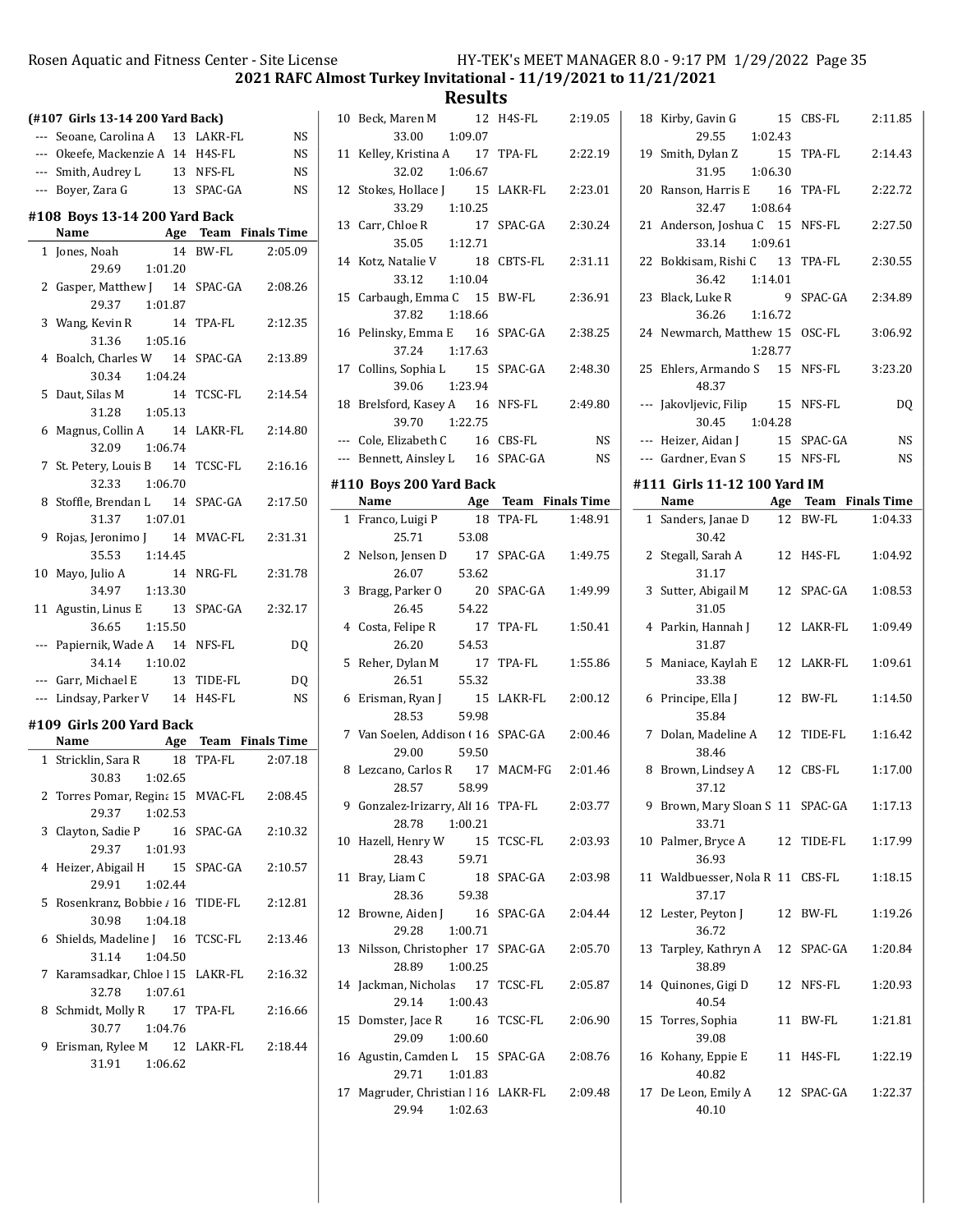2021 RAFC Almost Turkey Invitational - 11/19/2021 to 11/21/2021

|    | (#111 Girls 11-12 100 Yard IM)      |    |                      |           |
|----|-------------------------------------|----|----------------------|-----------|
| 18 | Ruyle, Callie J<br>38.98            |    | 11 HCTY-FL           | 1:24.33   |
|    | 19 Garibay, Aylin N<br>40.83        |    | 12 TPA-FL            | 1:25.04   |
| 20 | Teufer, Haley R<br>42.49            |    | 12 CBS-FL            | 1:25.12   |
| 21 | Munoz, Sofia                        |    | 11 CBTS-FL           | 1:27.08   |
| 22 | 43.48<br>Easters, Ariana M<br>42.73 |    | 12 TIDE-FL           | 1:29.70   |
| 23 | Atkins, Emily J<br>42.24            |    | 12 LAKR-FL           | 1:29.83   |
| 24 | Ammerman, Riley P<br>43.29          |    | 11 OSC-FL            | 1:32.70   |
| 25 | Bender, Lauren<br>47.06             |    | 12 OSC-FL            | 1:39.75   |
| 26 | Swindell. Bree L<br>52.76           | 12 | TCSC-FL              | 1:44.87   |
|    | 27 Roman, Analy<br>1:01.56          |    | 11 TCSC-FL           | 2:06.94   |
|    | --- Norris, AJ R<br>48.75           | 11 | OSC-FL               | DQ        |
|    | --- Ordonez, Alejandra C 11 MVAC-FL |    |                      | NS        |
|    |                                     |    |                      |           |
|    | --- Beck, Boden A                   |    | 11 H4S-FL            | NS        |
|    | --- Lombardo, Lia R                 |    | 12 H4S-FL            | <b>NS</b> |
|    | #112 Boys 11-12 100 Yard IM         |    |                      |           |
|    | Name                                |    | Age Team Finals Time |           |
|    | 1 Perez, Christian<br>28.24         |    | 12 LAKR-FL           | 59.97     |
| 2  | Aldrich, Bennett G<br>29.13         |    | 12 LAKR-FL           | 1:03.91   |
| 3  | Tsai, Jacob M<br>30.98              |    | 12 LAKR-FL           | 1:05.75   |
| 4  | McMeeking, Kai L<br>31.00           |    | 12 H4S-FL            | 1:06.12   |
| 5  | Rosello, Lucas C                    |    | 12 TPA-FL            | 1:07.81   |
| 6  | Morsy, Mark                         | 12 | CCST-FL              | 1:11.36   |
|    | 32.01                               |    |                      |           |
|    | 7 Senekal, Denzo<br>32.29           |    | 11 TPA-FL            | 1:12.31   |
| 8  |                                     |    |                      |           |
|    | Zajac, Miles C                      |    | 12 TCSC-FL           | 1:14.38   |
| 9  | 33.81<br>Kirby, Griffin D           | 12 | CBS-FL               | 1:16.32   |
| 10 | 34.69<br>Daut, Cal K                | 11 | TCSC-FL              | 1:18.84   |
|    | 36.50<br>11 Zet, Matthew G          | 11 | BW-FL                | 1:21.44   |
|    | 38.13<br>12 Swed, Jackson N         |    | 11 NFS-FL            | 1:21.66   |
| 13 | 38.37<br>Tatem, Ryland W<br>40.24   |    | 11 NFS-FL            | 1:22.84   |

|    | 15 White, Skyler D<br>44.22                  | 11 H4S-FL            | 1:31.79 |
|----|----------------------------------------------|----------------------|---------|
|    | 16 Magnus, Carter T<br>44.78                 | 11 LAKR-FL           | 1:31.83 |
| 17 | Harmon, Risden T<br>43.69                    | 11 SPAC-GA           | 1:34.47 |
|    | 18 McCollough, Dyson C 12 CCST-FL<br>48.56   |                      | 1:40.20 |
|    | --- Strickland, Carter A 11 SPAC-GA<br>45.68 |                      | DQ      |
|    | --- Respess, Cade H<br>39.89                 | 12 TIDE-FL           | DQ      |
|    | --- Bryskin, Ben Z<br>51.98                  | 12 TPA-FL            | DQ      |
|    | --- Arias, Mateo                             | 12 TPA-FL            | NS      |
|    | --- D'Alessandro, Alessic 12 CCST-FL         |                      | NS      |
|    | --- Philips, Cruz S                          | 12 SPAC-GA           | NS      |
|    |                                              |                      |         |
|    | #113 Girls 13-14 200 Yard IM                 |                      |         |
|    | Name                                         | Age Team Finals Time |         |
|    | 1 Senekal, Danika<br>28.90                   | 14 TPA-FL            | 2:12.23 |
|    | 2 Maniace, Abby R<br>30.89                   | 14 LAKR-FL           | 2:21.24 |
| 3  | Boyer, Zara G<br>30.58                       | 13 SPAC-GA           | 2:21.98 |
|    | 4 Gibson, Morgan L<br>29.98                  | 13 SCST-FL           | 2:24.32 |
| 5  | House, Madeline K<br>28.72                   | 14 SPAC-GA           | 2:24.71 |
| 6  | Seoane, Carolina A<br>31.80                  | 13 LAKR-FL           | 2:24.95 |
| 7  | Ott, Aubrey E<br>32.54                       | 14 TPA-FL            | 2:25.37 |
|    | 8 De Leon, Isabella J 14 SPAC-GA<br>32.03    |                      | 2:26.49 |
| 9. | Bitel, Addison M<br>35.53                    | 13 LAKR-FL           | 2:28.74 |
|    | 10 Carson, Laurel P<br>30.95                 | 13 H4S-FL            | 2:30.50 |
|    | 11 Okeefe, Lexie E<br>32.63                  | 13 H4S-FL            | 2:30.94 |
|    | 12 Lucas, Trinity F<br>32.84                 | 14 TPA-FL            | 2:31.45 |
|    | 13 Retana, Celeste<br>31.51                  | 14 SPAC-GA           | 2:31.62 |
|    | 14 Noble, Matilda M 13 H4S-FL<br>32.78       |                      | 2:31.98 |
|    | 15 Schischa, Katie L<br>34.01                | 13 CCST-FL           | 2:32.54 |
|    | 16 Ward, Sivi<br>34.61                       | 14 TPA-FL            | 2:32.67 |
|    | 17 Bustamante Garcia, M 13 MVAC-FL<br>31.97  |                      | 2:33.76 |
|    | 18 Mauldin, Madison R 14 SPAC-GA<br>32.85    |                      | 2:34.23 |
|    | 19 Sutter, Hannah K 14 SPAC-GA<br>31.43      |                      | 2:35.56 |

|     | 20 Parker, Caroline R<br>33.30              |    | 13 SPAC-GA     | 2:35.61 |
|-----|---------------------------------------------|----|----------------|---------|
| 21  | Schischa, Eva N<br>34.82                    | 13 | CCST-FL        | 2:35.62 |
|     | 22 Collins, Lilah G<br>33.40                | 13 | SPAC-GA        | 2:37.45 |
|     | 23 Allee, Maddie E<br>34.83                 | 14 | <b>CCST-FL</b> | 2:37.72 |
|     | 24 Carmichael, Marlee L 13 SPAC-GA<br>32.45 |    |                | 2:38.76 |
|     | 25 Sanders, Abigail L<br>35.11              |    | 14 SPAC-GA     | 2:41.62 |
|     | 26 Mizumoto, Emma E<br>33.97                |    | 14 SPAC-GA     | 2:41.77 |
| 27  | Thorne, Emma S<br>33.54                     | 13 | SPAC-GA        | 2:43.82 |
| 28  | Diep, Quynh Ann<br>37.70                    | 13 | SPAC-GA        | 2:44.66 |
|     | 29 Atkins, Olivia R<br>34.80                | 13 | SPAC-GA        | 2:45.09 |
| 30  | Reinhold, Bella C<br>33.96                  | 14 | SPAC-GA        | 2:47.13 |
| 31  | Schuh, Sophie A<br>38.61                    | 13 | ROCO-FL        | 2:47.41 |
| 32  | Soetidjo, Ava R<br>38.95                    | 13 | ROCO-FL        | 2:48.32 |
| 33  | Henry, Aaliyah D<br>33.33                   | 13 | SPAC-GA        | 2:49.04 |
|     | 34 Privett, Heidi N<br>36.72                |    | 14 SPAC-GA     | 2:49.69 |
| 35  | Bishop, Avery S<br>34.99                    | 13 | SPAC-GA        | 2:50.73 |
| 36  | Timney, Taylor A<br>36.57                   | 14 | CBS-FL         | 2:52.18 |
|     | 37 Anderson, Jovi A<br>40.80                |    | 14 H4S-FL      | 2:55.21 |
| 38  | Hixon, Delaney L<br>39.48                   | 13 | SPAC-GA        | 2:57.75 |
| 39  | DeVault, Anna M<br>44.02                    | 14 | CCST-FL        | 3:03.42 |
|     | 40 Young, Katherine M<br>37.44              |    | 13 SPAC-GA     | 3:05.50 |
| 41  | Fennell, Amelia E<br>39.03                  | 13 | SPAC-GA        | 3:06.22 |
| 42  | Kwetkauskie, Briann: 14 BW-FL<br>44.11      |    |                | 3:14.93 |
| 43  | Nappi, Sammy E<br>46.18                     | 13 | TPA-FL         | 3:22.48 |
|     | 44 Ginder, Ericka L<br>1:04.70              | 14 | H4S-FL         | 4:02.82 |
| --- | Bramwell, Amelia G<br>1:05.28               | 13 | SPAC-GA        | DQ      |
|     | --- Clayton, Phoebe J                       | 14 | SPAC-GA        | NS      |
|     | --- Wyman, Aerin B                          | 13 | CBTS-FL        | NS      |
|     | --- Goldman, Lauren M                       | 13 | SPAC-GA        | NS      |
|     | --- Hamilton, Sophie O                      | 13 | SPAC-GA        | NS      |
|     | --- Ledezma, Sarah R                        | 13 | TIDE-FL        | NS      |
|     |                                             |    |                |         |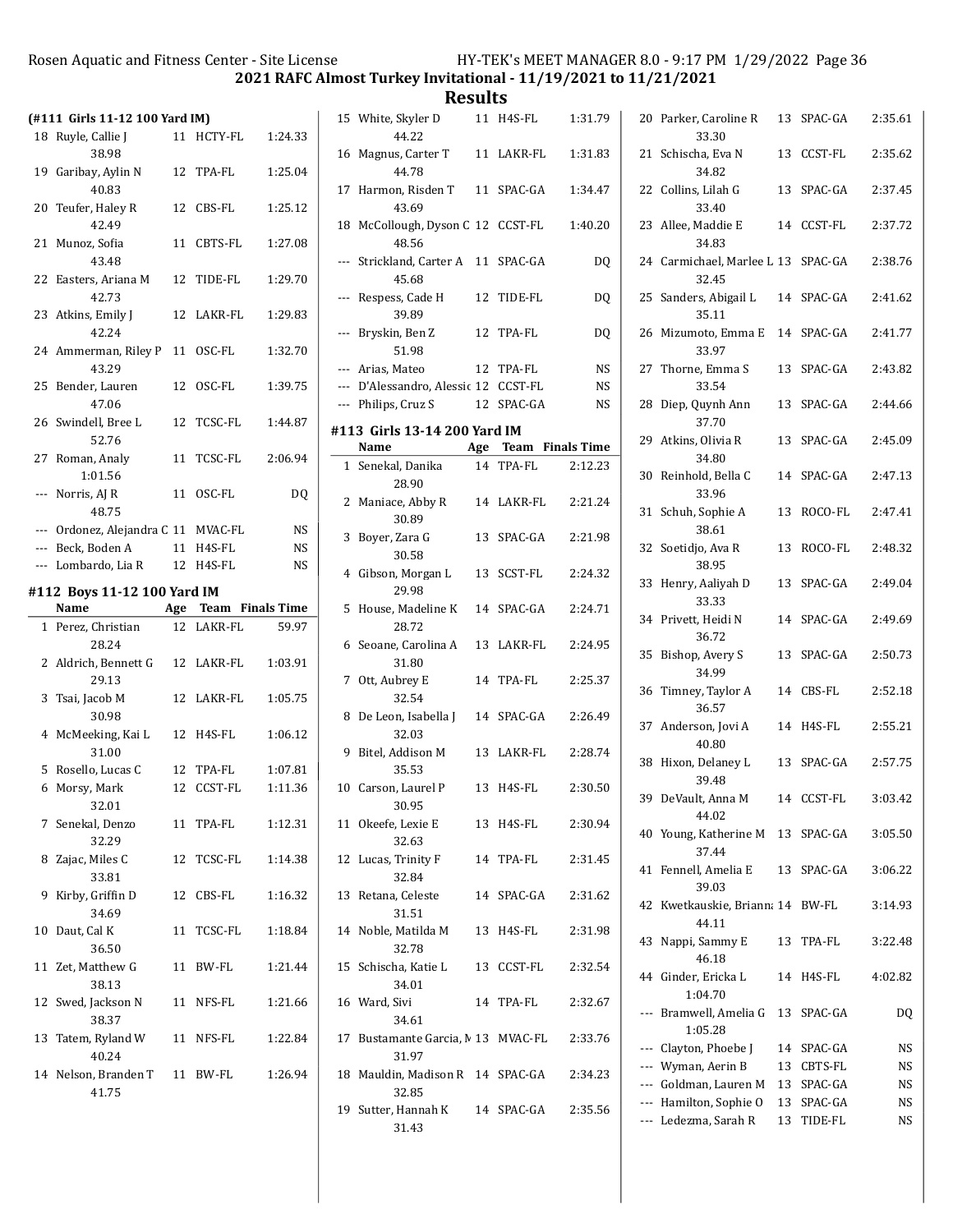2021 RAFC Almost Turkey Invitational - 11/19/2021 to 11/21/2021

Results  $13$  CCST-EI

| #114 Boys 13-14 200 Yard IM<br>Age Team Finals Time<br>Name |                                            |  |            |         |   |  |
|-------------------------------------------------------------|--------------------------------------------|--|------------|---------|---|--|
|                                                             |                                            |  |            |         |   |  |
|                                                             | 1 Varon, Alejandro *<br>26.89              |  | 14 LAKR-FL | 2:03.04 |   |  |
|                                                             | 2 Rabinowitz, Nico A 14 LAKR-FL<br>27.09   |  |            | 2:06.26 |   |  |
|                                                             | 3 Kueffer, Walter K 14 LAKR-FL<br>28.62    |  |            | 2:11.72 |   |  |
|                                                             | 4 Wu, Cobi<br>27.61                        |  | 13 MVAC-FL | 2:11.88 |   |  |
|                                                             | 5 Aldrich, Nicholas C 14 LAKR-FL<br>28.74  |  |            | 2:12.10 |   |  |
|                                                             | 6 Gasper, Matthew J 14 SPAC-GA<br>26.52    |  |            | 2:12.22 |   |  |
|                                                             | 7 Gonzalez, Kenneth B 14 LAKR-FL<br>29.66  |  |            | 2:12.35 |   |  |
| 8                                                           | de Fabrique, Paolo 14 MVAC-FL<br>28.25     |  |            | 2:13.42 |   |  |
|                                                             | 9 Zarate Romero, Robe 14 LAKR-FL<br>28.36  |  |            | 2:15.40 |   |  |
|                                                             | 10 Daut, Silas M 14 TCSC-FL<br>29.96       |  |            | 2:15.45 |   |  |
|                                                             | 11 Boalch, Charles W 14 SPAC-GA<br>28.22   |  |            | 2:16.24 |   |  |
|                                                             | 12 Robinson, Charlie M 14 SPAC-GA<br>26.77 |  |            | 2:17.92 |   |  |
|                                                             | 13 St. Petery, Louis B 14 TCSC-FL<br>29.03 |  |            | 2:18.93 |   |  |
|                                                             | 14 Paez, Lucas R<br>29.10                  |  | 13 MVAC-FL | 2:19.12 | ŧ |  |
|                                                             | 15 Stoffle, Brendan L 14 SPAC-GA<br>32.73  |  |            | 2:19.17 |   |  |
|                                                             | 16 Zink, Brady D<br>30.71                  |  | 13 ROCO-FL | 2:22.17 |   |  |
|                                                             | 17 St. Petery, Lee M 14 TCSC-FL<br>29.78   |  |            | 2:24.12 |   |  |
|                                                             | 18 James, Ethan R<br>30.77                 |  | 14 SPAC-GA | 2:24.93 |   |  |
|                                                             | 19 Good, Thomas R 13 ROCO-FL<br>30.06      |  |            | 2:26.52 |   |  |
|                                                             | 20 Clary, Thomas<br>31.87                  |  | 14 CBTS-FL | 2:27.87 |   |  |
| 21                                                          | Bash, Vincent S<br>31.17                   |  | 14 SPAC-GA | 2:28.39 |   |  |
|                                                             | 22 Pfister, Nicholas J 14 BW-FL<br>31.61   |  |            | 2:32.28 |   |  |
|                                                             | 23 Kennington, Tristen 14 BW-FL<br>32.41   |  |            | 2:34.23 |   |  |
|                                                             | 24 Cantrell, Eli T<br>32.59                |  | 13 BW-FL   | 2:35.03 |   |  |
|                                                             | 25 Watson, Drew D 13 NFS-FL                |  |            | 2:35.21 |   |  |
|                                                             | 26 Cavalieri, Lorenzo G 13 TPA-FL          |  |            | 2:35.46 |   |  |
|                                                             | 27 Teufer, Christopher F 13 CBS-FL         |  |            | 2:40.72 |   |  |
|                                                             | 35.96<br>32.55<br>36.40                    |  |            |         |   |  |

|    | 28 Gil, Claudio A<br>34.18                            |    | 13 CCST-FL           | 2:43.23  |
|----|-------------------------------------------------------|----|----------------------|----------|
|    | 29 Ehlers, Fernando S<br>35.24                        |    | 13 NFS-FL            | 2:45.13  |
| 30 | Nash, Tyler A<br>34.42                                |    | 14 NFS-FL            | 2:47.08  |
| 31 | Moore, Jackson R<br>38.91                             |    | 13 BW-FL             | 2:51.35  |
| 32 | Ozerovitch, James H<br>40.05                          |    | 14 CCST-FL           | 2:53.96  |
| 33 | Mercer, Logan A<br>38.75                              |    | 13 SPAC-GA           | 3:00.31  |
| 34 | Powell, Drew A<br>39.92                               |    | 13 TIDE-FL           | 3:06.83  |
|    | 35 Garr, Michael E<br>49.03                           | 13 | TIDE-FL              | 3:26.94  |
| 36 | Odom, Ryan S<br>47.61                                 |    | 13 CCST-FL           | 3:31.27  |
|    | 37 Randall, Jerry C<br>56.42                          |    | 14 SCST-FL           | 3:34.45  |
|    | --- Rojas, Jeronimo J<br>35.31                        |    | 14 MVAC-FL           | DQ       |
|    | --- Brown, Connor E<br>30.84                          |    | 14 CBS-FL            | DQ       |
|    | --- Barsoum, Freddy<br>48.95                          |    | 14 TPA-FL            | DQ       |
|    | --- Mayo, Julio A<br>--- Ordonez, Andres D 14 MVAC-FL |    | 14 NRG-FL            | NS<br>NS |
|    |                                                       |    |                      |          |
|    | #115 Girls 200 Yard IM                                |    |                      |          |
|    | Name                                                  |    | Age Team Finals Time |          |
|    | 1 Reese, Addison M<br>27.21                           |    | 16 LAKR-FL           | 2:07.87  |
| 2  | Torres Pomar, Regina 15 MVAC-FL<br>27.79              |    |                      | 2:08.97  |
|    | 3 Scaramuzza, Marcela 18 TPA-FL<br>27.21              |    |                      | 2:09.59  |
|    | 4 Zboran, Abigail R<br>28.15                          |    | 17 SPAC-GA           | 2:10.58  |
| 5  | Todebush, Rachel J<br>27.41                           |    | 16 SPAC-GA           | 2:12.49  |
| 6  | Krstolic, Sofia E<br>28.01                            |    | 17 LAKR-FL           | 2:13.26  |
| 7  | Stricklin, Sara R<br>28.88                            |    | 18 TPA-FL            | 2:13.35  |
| 8  | Privett, Audrey N<br>28.98                            |    | 17 SPAC-GA           | 2:13.54  |
| 9  | Heizer, Abigail H<br>28.04                            |    | 15 SPAC-GA           | 2:16.08  |
|    | 10 Watson, Brinkley R<br>28.63                        |    | 16 NFS-FL            | 2:18.24  |
|    | 11 Sellers, Kristen L<br>29.38                        |    | 17 TCSC-FL           | 2:18.34  |
| 12 | Noble, Lucy J<br>28.65                                |    | 16 H4S-FL            | 2:18.49  |

|    | 14 Beers, Lauren A<br>29.86                | 15 | TPA-FL              | 2:19.62 |
|----|--------------------------------------------|----|---------------------|---------|
| 15 | Moreland, McKenzie<br>29.00                |    | 18 LAKR-FL          | 2:20.12 |
|    | 16 Atkins, Emily R<br>29.00                |    | 15 SPAC-GA          | 2:22.44 |
| 17 | Diaz, Gabriella *<br>30.86                 | 17 | TPA-FL              | 2:22.95 |
| 18 | Tarpley, Anna K<br>28.97                   | 15 | SPAC-GA             | 2:23.24 |
| 19 | Bailey, Cecilia M<br>29.00                 |    | 17 NFS-FL           | 2:23.51 |
|    | 20 Wallace, Mia B<br>30.03                 | 16 | SPAC-GA             | 2:23.67 |
| 21 | Burkholder, Grace M 16 SCST-FL<br>29.54    |    |                     | 2:24.37 |
|    | 22 Monahan, Brianna c<br>31.88             |    | 15 MVAC-FL          | 2:24.67 |
| 23 | O'Donnell, Elizabeth 16 SPAC-GA<br>28.93   |    |                     | 2:25.10 |
| 24 | Hamilton, Emma L<br>31.02                  |    | 16 BW-FL            | 2:25.24 |
| 25 | Bailey, Fiona C<br>32.48                   |    | 16 NFS-FL           | 2:25.86 |
| 26 | Killingsworth, Joy E<br>30.58              |    | 17 SPAC-GA          | 2:28.14 |
|    | 27 Clary, Kalia C<br>33.10                 | 18 | CBTS-FL             | 2:29.29 |
|    | 28 Correia, Ana L<br>33.97                 | 17 | MVAC-FL             | 2:29.62 |
| 29 | Thelwell, Lauren G<br>32.11                | 16 | TPA-FL              | 2:30.01 |
| 30 | Polo, Michelle A<br>31.63                  | 17 | CCST-FL             | 2:30.36 |
| 31 | Griffin, Alice E<br>30.87                  |    | 15 SPAC-GA          | 2:31.53 |
| 32 | Johnson, Makaila L<br>33.33                | 16 | <b>CBTS-FL</b>      | 2:31.60 |
|    | 33 Munoz, Anabella<br>31.88                |    | 15 MVAC-FL          | 2:31.67 |
|    | 34 Sears, Annabelle M 16 SPAC-GA<br>31.10  |    |                     | 2:33.23 |
| 35 | Rideout, Caitlyn G<br>31.48                |    | 15 CBS-FL           | 2:34.47 |
|    | 36 Minton, Kahlan B 15 SPAC-GA<br>32.54    |    |                     | 2:39.91 |
|    | 37 Shoemaker-Torres, Is 15 NFS-FL<br>33.03 |    |                     | 2:40.01 |
|    | 38 De Leon, Natalia C<br>33.75             |    | 17 SPAC-GA          | 2:40.44 |
|    | 39 Paez, Isabella M<br>34.02               |    | 16 MVAC-FL          | 2:41.13 |
|    | 40 Kueffer, Ava L<br>33.17                 |    | 16 LAKR-FL 2:41.22  |         |
|    | 41 Hill, Rylie M<br>32.21                  |    | 15 SPAC-GA  2:41.62 |         |
|    | 42 Pelinsky, Emma E<br>34.49               |    | 16 SPAC-GA          | 2:44.73 |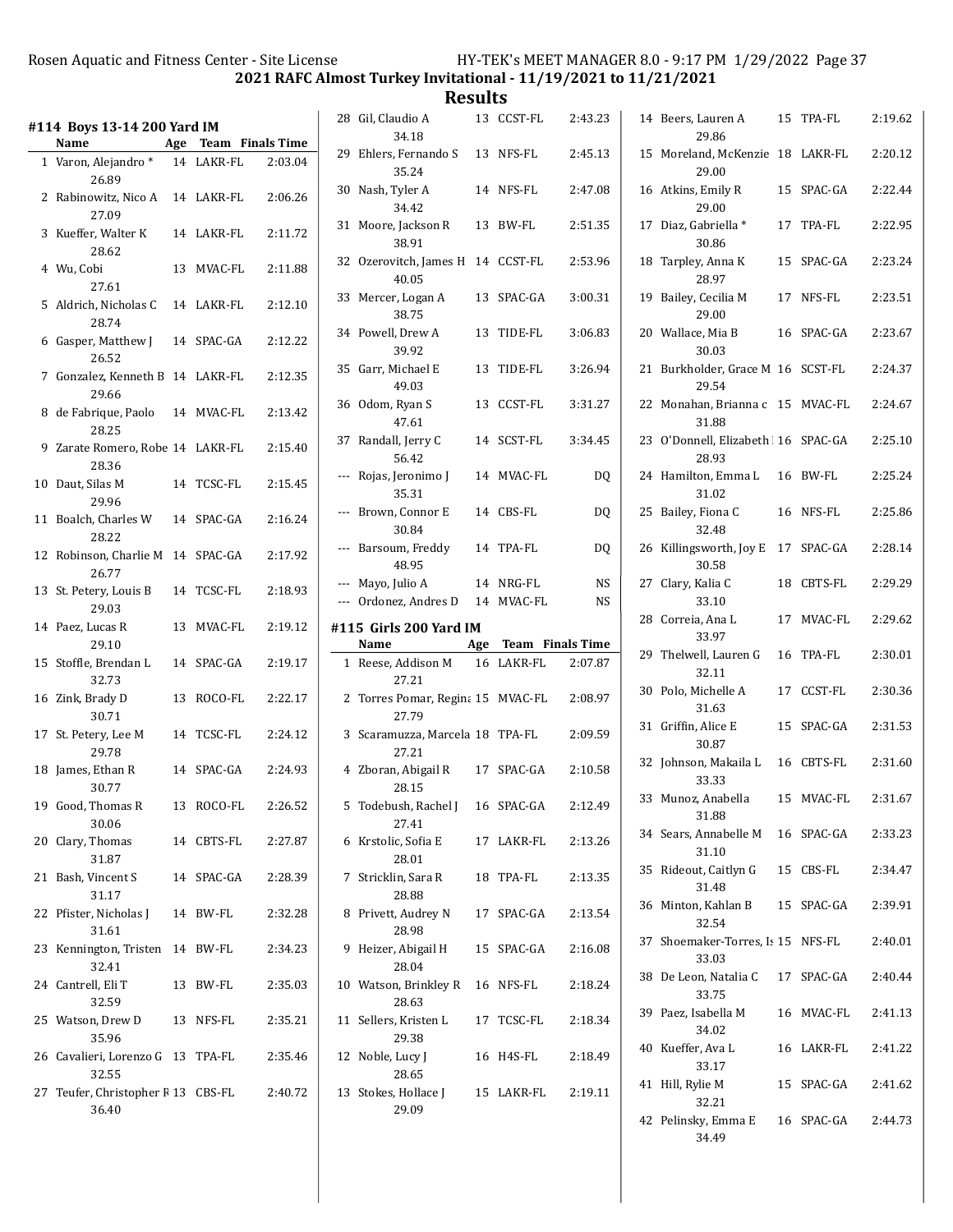2021 RAFC Almost Turkey Invitational - 11/19/2021 to 11/21/2021

| (#115 Girls 200 Yard IM) |                                          |    |                      |                |  |  |
|--------------------------|------------------------------------------|----|----------------------|----------------|--|--|
| 43                       | Soukup, Lily H                           | 17 | UN-CC-FL             | 2:44.98        |  |  |
|                          | 35.54                                    |    |                      |                |  |  |
|                          | 44 Alwood, Norah J<br>34.11              | 15 | BW-FL                | 2:45.18        |  |  |
|                          | 45 West, Kylie M<br>35.48                | 15 | SPAC-GA              | 2:45.20        |  |  |
| 46                       | Curi, Lira                               | 16 | SPAC-GA              | 2:48.16        |  |  |
|                          | 36.88<br>47 Waithe, Jenise M<br>33.99    | 17 | SPAC-GA              | 2:52.25        |  |  |
| 48                       | Brelsford, Kasey A<br>38.37              | 16 | NFS-FL               | 2:55.81        |  |  |
| 49                       | Hays, Sydney A<br>40.61                  |    | 15 SPAC-GA           | 3:05.25        |  |  |
| 50                       | Barros, Alice M<br>43.89                 | 15 | CCST-FL              | 3:14.37        |  |  |
| ---                      | Collins, Sophia L<br>38.12               | 15 | SPAC-GA              | DO             |  |  |
| ---                      | Martinez Staudigl, Sa 16<br>30.63        |    | LAKR-FL              | D <sub>0</sub> |  |  |
|                          | --- Wright, Kylene R                     | 17 | BW-FL                | NS             |  |  |
|                          | --- Jones, Amelia N                      |    | 15 SPAC-GA           | NS             |  |  |
|                          | --- Cole, Elizabeth C                    |    | 16 CBS-FL            | NS             |  |  |
|                          | --- James, Jada A                        |    | 16 SPAC-GA           | <b>NS</b>      |  |  |
|                          | --- Clayton, Sadie P                     |    | 16 SPAC-GA           | NS             |  |  |
|                          | --- Bennett, Ainsley L                   |    | 16 SPAC-GA           | NS             |  |  |
|                          | --- Bryant, Malaina N                    |    | 17 H4S-FL            | NS             |  |  |
| ---                      | Reyes, Estella C                         | 16 | SPAC-GA              | NS             |  |  |
|                          | #116 Boys 200 Yard IM                    |    |                      |                |  |  |
|                          | Name                                     |    | Age Team Finals Time |                |  |  |
| $\mathbf{1}$             | Muhammad, Kamal I 18 SPAC-GA<br>24.60    |    |                      | 1:51.67        |  |  |
| 2                        | Collazo Torres, Kevyr 16 TPA-FL<br>24.11 |    |                      | 1:52.73        |  |  |
| 3                        | Weisel, Elliot J<br>24.44                | 16 | ROCO-FL              | 1:53.36        |  |  |
| 4                        | Reher, Dylan M<br>24.38                  | 17 | TPA-FL               | 1:55.38        |  |  |
| 5                        | Valdes, Victor M<br>25.60                |    | 18 MACM-FG           | 1:57.20        |  |  |
| 6                        | Ledford, Mitchell P<br>23.89             |    | 17 TCSC-FL           | 1:57.41        |  |  |
| 7                        | Ide, Tristan P<br>24.92                  | 18 | LAKR-FL              | 1:57.58        |  |  |
| 8                        | Nelson, Jensen D<br>25.38                | 17 | SPAC-GA              | 1:57.97        |  |  |
| 9                        | Bender, Justin C<br>24.93                | 18 | SPAC-GA              | 1:58.65        |  |  |
|                          | 10 Abella, Juan C<br>25.14               |    | 16 MACM-FG           | 2:00.06        |  |  |
|                          | 11 Watson, Cameron A 15 NFS-FL<br>26.14  |    |                      | 2:02.38        |  |  |
|                          | 12 Lin, Preston C<br>25.45               |    | 17 SPAC-GA           | 2:03.18        |  |  |

| <b>Results</b>                           |            |         |                                    |            |         |
|------------------------------------------|------------|---------|------------------------------------|------------|---------|
| 13 McLean, Matthew J<br>25.56            | 17 BW-FL   | 2:03.28 | 42 Hinson, Wyatt J<br>28.59        | 15 SPAC-GA | 2:15.95 |
| 14 Jenkins, Drew B<br>26.27              | 16 SCST-FL | 2:04.56 | 43 Kirby, Gavin G<br>29.21         | 15 CBS-FL  | 2:17.87 |
| 15 Bokkisam, Roni C<br>26.56             | 16 TPA-FL  | 2:04.61 | 44 Cole, Casey J<br>28.44          | 18 CBS-FL  | 2:19.35 |
| 16 Browne, Preston G<br>24.04            | 18 SPAC-GA | 2:04.92 | 45 Ward, Tavish E<br>29.71         | 16 TPA-FL  | 2:20.70 |
| 17 Sutter, Zachary J<br>25.32            | 15 SPAC-GA | 2:05.31 | 46 Hernandez, Javi J<br>27.84      | 21 TPA-FL  | 2:21.26 |
| 18 Hazell, Henry W<br>26.77              | 15 TCSC-FL | 2:05.84 | 47 Velez, Nicolas M<br>29.26       | 15 BW-FL   | 2:22.79 |
| 19 Erisman, Ryan J<br>26.21              | 15 LAKR-FL | 2:06.26 | 48 Bryskin, David R<br>33.10       | 16 TPA-FL  | 2:23.32 |
| 20 Verwest, Matthew L 17 NRG-FL<br>27.18 |            | 2:06.31 | 49 Hao, Colin S<br>30.38           | 15 LAKR-FL | 2:24.11 |
| 21 McHale, Kai J<br>26.24                | 17 SPAC-GA | 2:07.29 | 50 Wloczewski, Cole T<br>31.20     | 17 BW-FL   | 2:24.25 |
| 22 Daniels, Noah E<br>26.36              | 17 SPAC-GA | 2:07.81 | 51 Adams, Noah S<br>31.36          | 15 MVAC-FL | 2:24.33 |
| 23 Raszczyk, Noah<br>24.88               | 15 MVAC-FL | 2:08.25 | 52 Merchan, Thomas J<br>30.19      | 15 MVAC-FL | 2:25.02 |
| 24 Garcia, Lemyts J<br>26.52             | 18 TPA-FL  | 2:08.77 | 53 Vissers, Donovan A<br>30.36     | 15 LAKR-FL | 2:25.86 |
| 25 Allen, Hunter T<br>26.92              | 17 TCSC-FL | 2:08.83 | 54 Carey, Dean D<br>30.83          | 15 SCST-FL | 2:26.85 |
| 26 Sukhorukov, Roman 17 TPA-FL<br>28.21  |            | 2:09.65 | 55 Pelinsky, Eric J<br>31.27       | 15 SPAC-GA | 2:27.61 |
| 27 Koehler, Jacob A<br>26.55             | 16 TPA-FL  | 2:10.10 | 56 Adam, Thomas A<br>32.51         | 15 SPAC-GA | 2:29.17 |
| 28 Scalzi, Matthew A<br>26.17            | 16 SPAC-GA | 2:10.27 | 57 Carr, Zachary M<br>30.95        | 16 BW-FL   | 2:30.89 |
| 29 Domster, Jace R<br>27.94              | 16 TCSC-FL | 2:10.63 | 58 Bokkisam, Rishi C<br>34.02      | 13 TPA-FL  | 2:31.74 |
| 30 Fogel, Ryan S<br>27.19                | 17 SPAC-GA | 2:10.67 | 59 Kruep, Rylan A<br>28.99         | 16 SPAC-GA | 2:33.00 |
| 31 Agustin, Camden L<br>27.24            | 15 SPAC-GA | 2:10.95 | 60 Wright, Jalen J<br>31.10        | 16 SPAC-GA | 2:33.32 |
| 32 Wang, Victor L<br>27.68               | 16 TPA-FL  | 2:10.96 | 61 Mootz, Quentin J<br>33.28       | 15 CCST-FL | 2:33.39 |
| 33 Smith, Dylan Z<br>27.77               | 15 TPA-FL  | 2:11.61 | 62 Dennis, River W<br>31.17        | 15 CBS-FL  | 2:36.27 |
| 34 Jones, Noah<br>28.27                  | 14 BW-FL   | 2:11.76 | 63 Tusing, Nolan J<br>31.52        | 16 NFS-FL  | 2:42.87 |
| 35 Sukirya, Devesh<br>26.75              | 17 SPAC-GA | 2:11.81 | 64 Jackson, EJ E<br>33.22          | 17 NFS-FL  | 2:53.37 |
| 36 Papiernik, Owen Z<br>26.54            | 16 NFS-FL  | 2:12.00 | 65 Dobson, Matt A<br>31.69         | 16 SCST-FL | 2:54.38 |
| 37 Maniace, Noah R<br>27.72              | 17 LAKR-FL | 2:12.14 | 66 Gowen, Ken L<br>38.49           | 16 CCST-FL | 3:03.36 |
| 38 Nichols, Clayton G<br>29.11           | 16 TPA-FL  | 2:14.15 | 67 Ehlers, Armando S<br>47.95      | 15 NFS-FL  | 3:23.99 |
| 39 Cassara, Luke D<br>26.79              | 17 SPAC-GA | 2:15.19 | --- Jakovljevic, Filip<br>29.91    | 15 NFS-FL  | DQ      |
| 40 Fuller, Nash W                        | 16 TCSC-FL | 2:15.32 | --- Mora, Joel                     | 16 SPAC-GA | NS      |
| 28.51                                    |            |         | --- Heizer, Aidan J                | 15 SPAC-GA | NS      |
| 41 Giangreco, Eli M                      | 15 MVAC-FL | 2:15.79 | --- Hackett, Sawyer G              | 12 CBTS-FL | NS      |
| 27.79                                    |            |         | --- Rodriguez, Alexander 16 NRG-FL |            | NS      |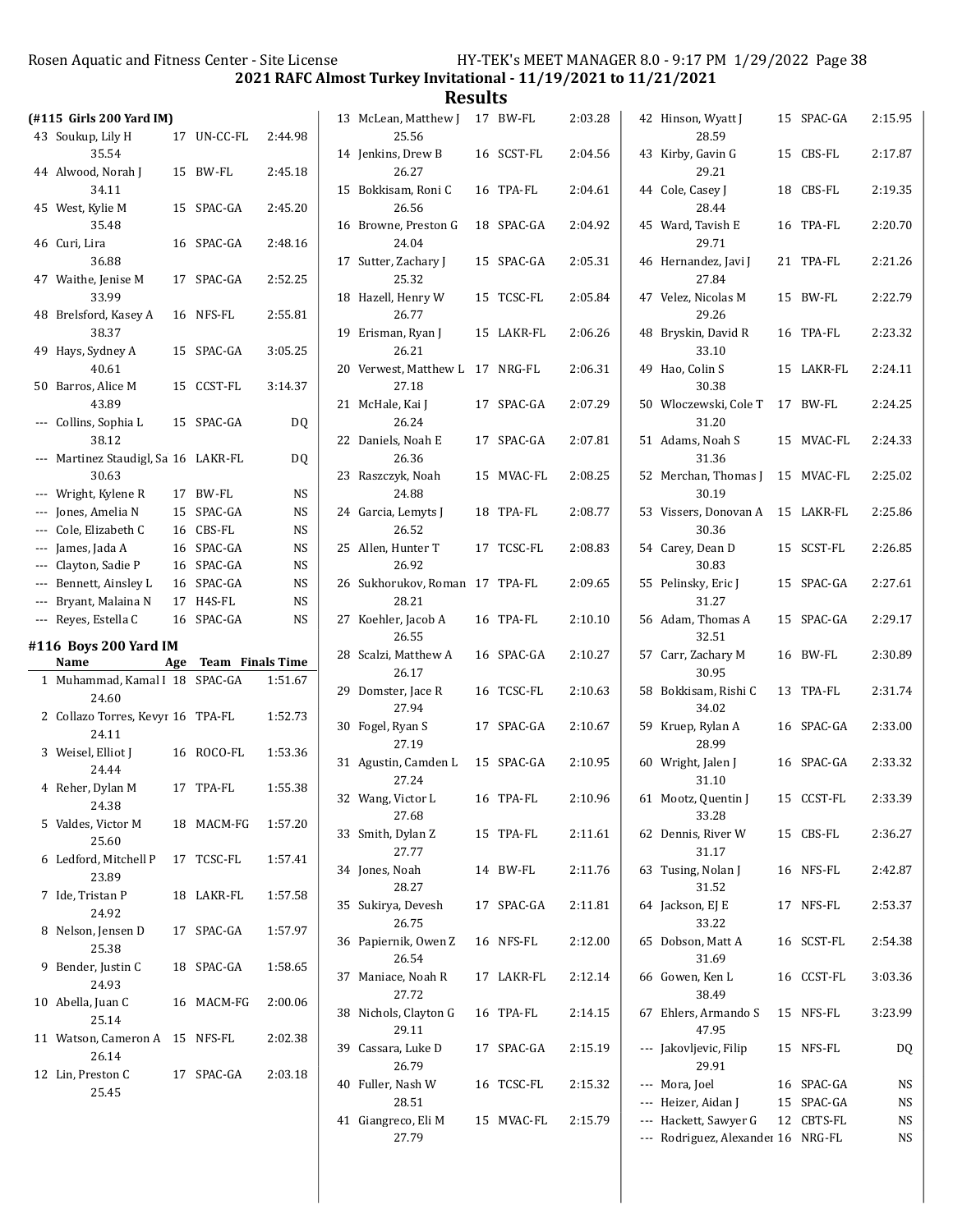$\overline{\phantom{0}}$ 

2021 RAFC Almost Turkey Invitational - 11/19/2021 to 11/21/2021

|                | (#116 Boys 200 Yard IM)            |    |                                     |                        |  |  |  |  |  |
|----------------|------------------------------------|----|-------------------------------------|------------------------|--|--|--|--|--|
|                | --- Reinhold, Logan A              | 17 | SPAC-GA                             | NS                     |  |  |  |  |  |
| ---            | Quintana, Michael                  | 19 | MACM-FG                             | NS.                    |  |  |  |  |  |
|                | --- Wiles, Connor R                | 15 | H4S-FL                              | NS                     |  |  |  |  |  |
| $---$          | Clayton, Miles M                   | 17 | SPAC-GA                             | NS.                    |  |  |  |  |  |
| $---$          | Hill, Mikey K                      | 17 | TCSC-FL                             | <b>NS</b>              |  |  |  |  |  |
|                | --- Gonzalez, Patrick R            | 16 | LAKR-FL                             | <b>NS</b>              |  |  |  |  |  |
|                | --- Carson, William F              | 16 | H <sub>4</sub> S-FL                 | NS                     |  |  |  |  |  |
|                | --- Vincent, Landon E              | 17 | <b>SCST-FL</b>                      | <b>NS</b>              |  |  |  |  |  |
| ---            | Bragg, Parker O                    | 20 | SPAC-GA                             | NS                     |  |  |  |  |  |
|                | #117 Girls 8&U 100 Yard Free Relay |    |                                     |                        |  |  |  |  |  |
|                | Team                               |    | Relay                               | <b>Finals Time</b>     |  |  |  |  |  |
| $\mathbf{1}$   | H <sub>4</sub> S-FL                |    | A                                   | 1:27.17                |  |  |  |  |  |
|                | Breuer, Savannah E 8               |    |                                     | Carson, Anna L 8       |  |  |  |  |  |
|                | White, Alexis T 6                  |    |                                     | Kaneaster, Marianne R  |  |  |  |  |  |
|                | 40.78                              |    |                                     |                        |  |  |  |  |  |
|                |                                    |    | #119 Girls 10&U 200 Yard Free Relay |                        |  |  |  |  |  |
|                |                                    |    |                                     |                        |  |  |  |  |  |
|                | Team                               |    | Relay                               | <b>Finals Time</b>     |  |  |  |  |  |
| 1              | BW-FL                              |    | B                                   | 2:55.34                |  |  |  |  |  |
|                | Campbell, Katherine 9              |    | Jones, Layla 8                      |                        |  |  |  |  |  |
|                | Parks, Kendall A 10                |    | Loy, Zoey E 9                       |                        |  |  |  |  |  |
|                | 43.18                              |    |                                     |                        |  |  |  |  |  |
| $\overline{2}$ | TPA-FL                             |    | A                                   | 3:10.28                |  |  |  |  |  |
|                | Guenther, Natalie A 10             |    |                                     | Guenther, Jacqueline T |  |  |  |  |  |
|                | Blackwell, Abigail Y 9             |    |                                     | Antunes, Chloe A 9     |  |  |  |  |  |
|                | 39.35                              |    |                                     |                        |  |  |  |  |  |
|                | <b>BW-FL</b>                       |    | A                                   | DO                     |  |  |  |  |  |
|                | Bassette, Sonya J 10               |    |                                     | Principe, Kate 8       |  |  |  |  |  |
|                | Dodson, Piper L 10                 |    |                                     | Dinnis, Clover E 10    |  |  |  |  |  |
|                | 35.34                              |    |                                     |                        |  |  |  |  |  |
|                | #120 Boys 10&U 200 Yard Free Relay |    |                                     |                        |  |  |  |  |  |
|                | Team                               |    | Relay                               | <b>Finals Time</b>     |  |  |  |  |  |
| 1              | H4S-FL                             |    | A                                   | 2:02.56                |  |  |  |  |  |
|                | Jakubec, Lucas G 10                |    |                                     | Kaneaster, Ricky W 10  |  |  |  |  |  |
|                | Beck, Merrick J 9                  |    |                                     | Cimbala, Sam R 9       |  |  |  |  |  |

| А | 2:13.10                                  |
|---|------------------------------------------|
|   |                                          |
|   |                                          |
|   |                                          |
|   | Tsai, Jayden M 10<br>Dirscherl, Zeke T 9 |

### #121 Girls 8&U 50 Yard Breast

|   | Name                   |    | <b>Team</b> Finals Time |         |
|---|------------------------|----|-------------------------|---------|
|   | 1 Rodriguez, Fabiana V | 8  | LAKR-FL                 | 54.22   |
|   | 2 Zielinski, Ava K     | 8  | SPAC-GA                 | 55.03   |
|   | 3 Kaneaster, Marianne  | 8  | H <sub>4</sub> S-FL     | 55.08   |
|   | 4 Principe, Kate       | 8  | BW-FL                   | 59.87   |
|   | 5 Atkins, Brooklyn D   |    | LAKR-FL                 | 1:00.43 |
|   | 6 Clark, Athena N      | 6. | TCSC-FL                 | 1:02.23 |
|   | 7 Breuer, Savannah E   | 8  | H4S-FL                  | 1:02.45 |
| 8 | Englert, Charlotte M   |    | TCSC-FL                 | 1:09.29 |
|   | --- White, Alexis T    | 6  | H4S-FL                  | DO      |
|   | --- Fuit, Kylie L      |    | H4S-FL                  | NS      |

| #122 Boys 8&U 50 Yard Breast |                                 |     |              |                         |  |
|------------------------------|---------------------------------|-----|--------------|-------------------------|--|
|                              | Name                            | Age |              | Team Finals Time        |  |
| 1                            | Alford, Chase R                 | 7   | SCST-FL      | 53.48                   |  |
|                              | 2 Muldoon, Mason M              |     | 7 H4S-FL     | 55.22                   |  |
|                              | 3 Parks, Declan M               |     | 7 BW-FL      | 1:00.50                 |  |
|                              | 4 Daza Sanchez, Marcel          |     | 8 LAKR-FL    | 1:07.23                 |  |
|                              | 5 Newman, Luke E                |     | 6 TCSC-FL    | 1:11.62                 |  |
|                              | #123 Girls 10&U 100 Yard Breast |     |              |                         |  |
|                              | Name                            | Age |              | <b>Team</b> Finals Time |  |
| 1                            | Hill, Makayla J                 | 9   | NRG-FL       | 1:26.85                 |  |
|                              | 40.41                           |     |              |                         |  |
| 2                            | Heizer, Claire E                | 10  | SPAC-GA      | 1:32.46                 |  |
|                              | 43.81                           |     |              |                         |  |
| 3                            | Dinnis, Clover E                | 10  | BW-FL        | 1:33.17                 |  |
|                              | 43.90                           |     |              |                         |  |
| 4                            | Guenther, Natalie A             | 10  | TPA-FL       | 1:40.71                 |  |
|                              | 47.70                           |     |              |                         |  |
| 5                            | Bassette, Sonya J               | 10  | BW-FL        | 1:41.83                 |  |
|                              | 46.18                           |     |              |                         |  |
| 6                            | Loy, Zoey E                     | 9   | BW-FL        | 1:46.91                 |  |
|                              | 50.60                           |     |              |                         |  |
| 7                            | Blackwell, Abigail Y            | 9   | TPA-FL       | 1:50.12                 |  |
|                              | 52.61                           |     |              |                         |  |
| 8                            | Guenther, Jacqueline            | 9   | TPA-FL       | 1:57.95                 |  |
|                              | 54.79                           |     |              |                         |  |
| 9                            | Riva, Reese M                   | 7   | BW-FL        | 2:17.82                 |  |
|                              | 1:05.09                         |     |              |                         |  |
| 10                           | Hazell, Catherine L             | 9   | TCSC-FL      | 2:20.64                 |  |
|                              | 1:06.92                         |     |              |                         |  |
|                              | --- Graterol, Daniela D         |     | 10 LAKR-FL   | <b>NS</b>               |  |
|                              | --- Stegall, Ashtyn R           |     | 10 H4S-FL    | <b>NS</b>               |  |
|                              | #124 Boys 10&U 100 Yard Breast  |     |              |                         |  |
|                              | Name                            |     |              | Age Team Finals Time    |  |
| $\mathbf{1}$                 | Tsai, Jayden M                  | 10  | LAKR-FL      | 1:23.32                 |  |
|                              | 39.02                           |     |              |                         |  |
| $\mathbf{2}$                 | Solomon, Bently T               | 10  | TCSC-FL      | 1:35.54                 |  |
|                              | 44.04                           |     |              |                         |  |
|                              | 3 Alford, Cullen J              | 9   | SCST-FL      | 1:49.13                 |  |
|                              | 49.73                           |     |              |                         |  |
| 4                            | Dinkel, Jensen J                | 10  | NRG-FL       | 1:56.34                 |  |
|                              | 57.39                           |     |              |                         |  |
| 5                            | Newman, Jack T                  | 9   | TCSC-FL      | 1:59.62                 |  |
|                              | 56.93                           |     |              |                         |  |
| 6                            | Riva, Ryan M                    | 10  | <b>BW-FL</b> | 2:01.27                 |  |
|                              | 55.94                           |     |              |                         |  |
| 7                            | Lester, Luke M                  | 9   | BW-FL        | 2:02.29                 |  |
|                              | 58.02                           |     |              |                         |  |

8 White, Korben T 9 H4S-FL 2:07.20

--- Jakubec, Lucas G 10 H4S-FL NS --- McMeeking, Reef W 10 H4S-FL NS

Name Age Team Finals Time 1 Carson, Anna L 8 H4S-FL 16.84 2 Filipic, Halle G 8 SCST-FL 17.00

1:02.62

#125 Girls 8&U 25 Yard Free

| 9   | Riva, Reese M                | 7   | BW-FL          | 21.88              |
|-----|------------------------------|-----|----------------|--------------------|
| 10  | Atkins, Brooklyn D           | 7   | LAKR-FL        | 21.96              |
| 11  | Clark, Athena N              | 6   | TCSC-FL        | 22.46              |
| 12  | Breuer, Savannah E           | 8   | H4S-FL         | 22.63              |
| 13  | Roman, Emily                 | 8   | <b>TCSC-FL</b> | 23.19              |
| 14  | Englert, Charlotte M         | 7   | TCSC-FL        | 25.06              |
| 15  | Obadiah, Gabriela No         | 7   | CCST-FL        | 25.54              |
| 16  | White, Alexis T              | 6   | H4S-FL         | 27.59              |
| --- | Hariprasad, Sophia K         | 7   | LAKR-FL        | NS                 |
|     | #126 Boys 8&U 25 Yard Free   |     |                |                    |
|     | Name                         | Age | Team           | <b>Finals Time</b> |
| 1   | Cimbala, Matthew A           | 7   | H4S-FL         | 16.83              |
| 2   | Alford, Chase R              | 7   | SCST-FL        | 17.28              |
| 3   | Ruyle, James J               | 8   | HCTY-FL        | 18.66              |
| 4   | Correia, Sebastian A         | 8   | CCST-FL        | 19.17              |
| 5   | Parks, Declan M              | 7   | <b>BW-FL</b>   | 19.47              |
| 6   | Golightly, Jackson R         | 8   | TCSC-FL        | 20.13              |
| 7   | May Jr., Chris E             | 7   | TPA-FL         | 20.71              |
| 8   | Swindell, Samuel             | 7   | TCSC-FL        | 32.18              |
| 9   | Mayo Reynoso, James          | 6   | NRG-FL         | 33.45              |
| 10  | Golightly, John Wyatt        | 5   | TCSC-FL        | 1:01.65            |
|     | #127 Girls 10&U 50 Yard Free |     |                |                    |
|     | Name                         | Age | Team           | <b>Finals Time</b> |
| 1   | Hill, Makayla J              | 9   | NRG-FL         | 28.42              |
| 2   | Carter, Savannah J           | 10  | SPAC-GA        | 28.52              |
| 3   | Dinnis, Clover E             | 10  | <b>BW-FL</b>   | 30.76              |
| 4   | Heizer, Claire E             | 10  | SPAC-GA        | 31.22              |
| 5   | Atkins, Clara K              | 10  | SPAC-GA        | 35.02              |
| 6   | Bassette, Sonya J            | 10  | <b>BW-FL</b>   | 35.73              |
| 7   | O'Keefe, Maya R              | 9   | H4S-FL         | 36.64              |
| 8   | Dodson, Piper L              | 10  | BW-FL          | 37.73              |
| 9   | Keller, Riley D              | 9   | ROCO-FL        | 40.18              |
| 10  | Crank, Alexis M              | 10  | TIDE-FL        | 40.75              |
| 11  | Guenther, Natalie A          | 10  | TPA-FL         | 41.23              |
| 12  | Campbell, Katherine          | 9   | BW-FL          | 41.50              |
| 13  | Loy, Zoey E                  | 9   | BW-FL          | 42.04              |
| 14  | Zielinski, Ava K             | 8   | SPAC-GA        | 43.55              |
| 15  | Wunner, Lilly                | 10  | TCSC-FL        | 44.39              |
| 16  | Parks, Kendall A             | 10  | BW-FL          | 44.64              |
| 17  | Hazell, Catherine L          | 9   | TCSC-FL        | 46.29              |
| 18  | Blackwell, Abigail Y         | 9   | TPA-FL         | 46.43              |
| 19  | Pood, Khloe A                | 9   | <b>TCSC-FL</b> | 52.22              |
| 20  | Dutt, Amyra A                | 9   | CCST-FL        | 52.98              |
| 21  | Cortes, Adrianna             | 8   | TCSC-FL        | 53.04              |
| 22  | Antunes, Chloe A             | 9   | TPA-FL         | 1:01.87            |
| 23  | Smurdon, Michaela J          | 6   | H4S-FL         | 1:05.47            |
| 24  | Haag, Kennedy                | 6   | OSC-FL         | 1:17.74            |
| --- | Graterol, Daniela D          | 10  | LAKR-FL        | NS                 |
| --- | Rowe, Emily R                | 9   | TCSC-FL        | NS                 |
| --- | Stegall, Ashtyn R            | 10  | H4S-FL         | NS                 |
|     |                              |     |                |                    |

3 Kaneaster, Marianne 8 H4S-FL 17.18 4 Griggs, Laila G 7 NRG-FL 17.53 5 Principe, Kate 8 BW-FL 17.56 6 Jones, Layla 8 BW-FL 21.17 7 Blake, Kaelyn D 7 TCSC-FL 21.61 8 Cortes, Adrianna 8 TCSC-FL 21.70

### Results

 $\overline{a}$ 

L,

Ĭ.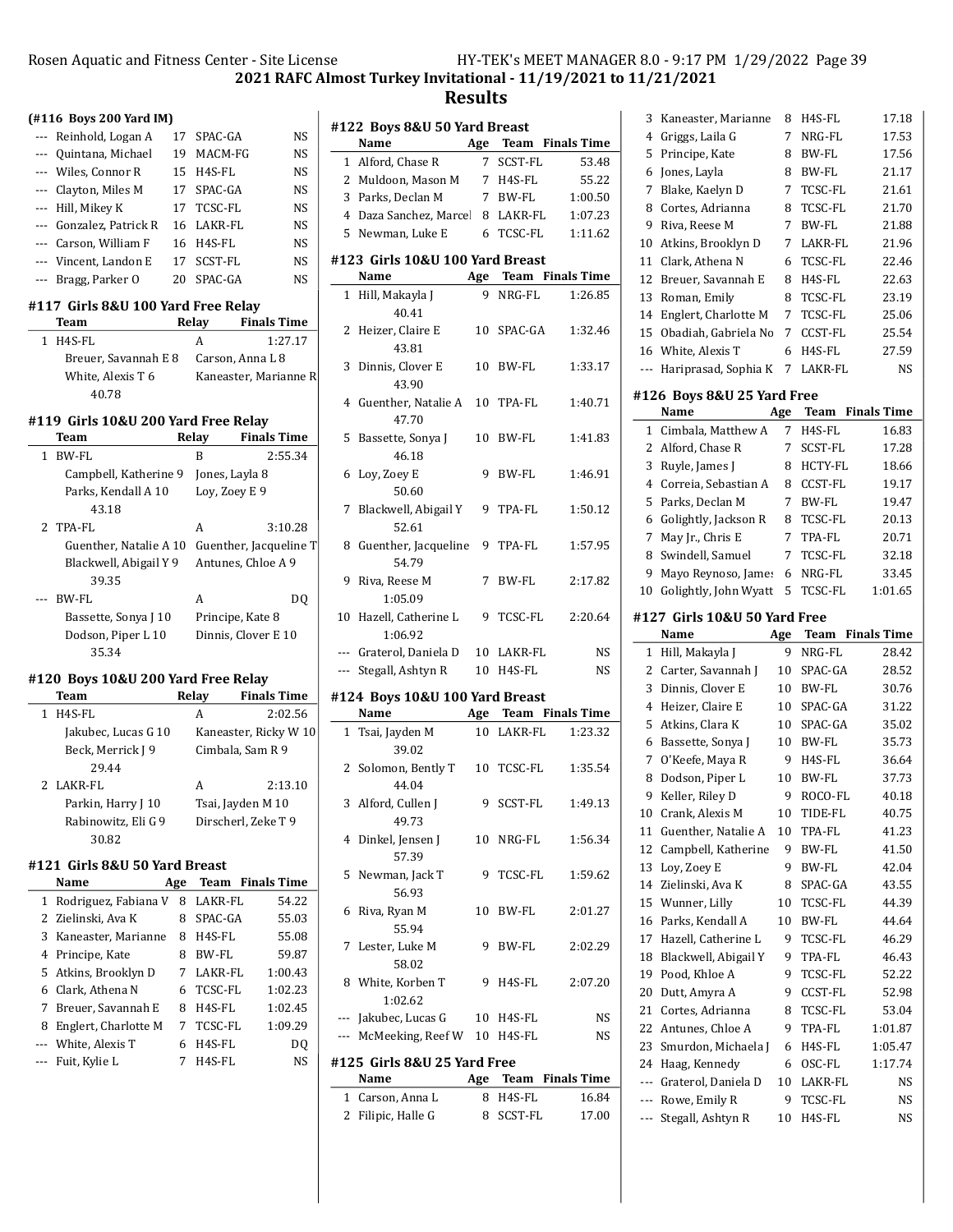Results

| #128 Boys 10&U 50 Yard Free |                                    |     |         |                         |
|-----------------------------|------------------------------------|-----|---------|-------------------------|
|                             | Name                               | Age |         | <b>Team</b> Finals Time |
| 1                           | Jakubec, Lucas G                   | 10  | H4S-FL  | 29.34                   |
| $\overline{2}$              | Cimbala, Sam R                     | 9   | H4S-FL  | 30.10                   |
| 3                           | Kaneaster, Ricky W                 | 10  | H4S-FL  | 30.39                   |
| 4                           | Parkin, Harry J                    | 10  | LAKR-FL | 30.49                   |
| 5                           |                                    | 9   |         |                         |
|                             | Black, Luke R                      |     | SPAC-GA | 30.87                   |
| 6                           | Solomon, Bently T                  | 10  | TCSC-FL | 32.13                   |
| 7                           | Beck, Merrick J                    | 9   | H4S-FL  | 32.48                   |
| 8                           | Mayo, Daniel A                     | 9   | NRG-FL  | 35.66                   |
| 9                           | Alford, Cullen J                   | 9   | SCST-FL | 36.67                   |
| 10                          | Daza Sanchez, Angelc 10            |     | LAKR-FL | 37.71                   |
| 11                          | Muldoon, Mason M                   | 7   | H4S-FL  | 39.10                   |
| 12                          | Riva, Ryan M                       | 10  | BW-FL   | 39.37                   |
| 13                          | Golightly, Jackson R               | 8   | TCSC-FL | 40.93                   |
| 14                          | Rabinowitz, Eli G                  | 9   | LAKR-FL | 41.04                   |
| 15                          | Veracierto, Andres A               | 10  | NRG-FL  | 41.68                   |
| 16                          | Dinkel, Jensen J                   | 10  | NRG-FL  | 41.90                   |
| 17                          | White, Korben T                    | 9   | H4S-FL  | 43.74                   |
| 18                          | Newman, Jack T                     | 9   | TCSC-FL | 46.88                   |
| 19                          | Lester, Luke M                     | 9   | BW-FL   | 49.72                   |
| 20                          | Doop-Caudill, James 10             |     | SCST-FL | 56.87                   |
| 21                          | Newman, Luke E                     | 6   | TCSC-FL | 1:03.32                 |
| 22                          | Makki, Eyad F                      | 10  | TPA-FL  | 1:03.35                 |
| ---                         | Magruder, Cash W                   | 9   | LAKR-FL | NS                      |
|                             |                                    |     |         |                         |
|                             | #129 Girls 8&U 25 Yard Fly<br>Name |     |         | Team Finals Time        |
|                             |                                    | Age |         |                         |
| 1                           | Principe, Kate                     | 8   | BW-FL   | 21.12                   |
| 2                           | Kaneaster, Marianne                | 8   | H4S-FL  | 21.93                   |
| 3                           | Filipic, Halle G                   | 8   | SCST-FL | 21.96                   |
| 4                           | Griggs, Laila G                    | 7   | NRG-FL  | 22.94                   |
| 5                           | Carson, Anna L                     | 8   | H4S-FL  | 24.40                   |
| 6                           | Atkins, Brooklyn D                 | 7   | LAKR-FL | 24.96                   |
| 7                           | Rodriguez, Fabiana V               | 8   | LAKR-FL | 25.31                   |
| 8                           | Zielinski, Ava K                   | 8   | SPAC-GA | 26.97                   |
| 9                           | Breuer, Savannah E                 | 8   | H4S-FL  | 28.12                   |
| 10                          | Blake, Kaelyn D                    | 7   | TCSC-FL | 28.39                   |
| 11                          | Englert, Charlotte M               | 7   | TCSC-FL | 28.74                   |
| 12                          | Clark, Athena N                    | 6   | TCSC-FL | 31.16                   |
| 13                          | Jones, Layla                       | 8   | BW-FL   | 31.93                   |
| 14                          | Riva, Reese M                      | 7   | BW-FL   | 33.17                   |
| 15                          | Obadiah, Gabriela No               | 7   | CCST-FL | 34.44                   |
|                             | 16 Haag, Kennedy                   | 6   | OSC-FL  | 44.63                   |
|                             | 17 White, Alexis T                 | 6   | H4S-FL  | 46.33                   |
|                             | --- Cortes, Adrianna               | 8   | TCSC-FL | DQ                      |
|                             |                                    | 6   |         |                         |
|                             | --- Smurdon, Michaela J            |     | H4S-FL  | DQ                      |
|                             | --- Roman, Emily                   | 8   | TCSC-FL | DQ                      |
| ---                         | Fuit, Kylie L                      | 7   | H4S-FL  | NS                      |
|                             | #130 Boys 8&U 25 Yard Fly          |     |         | Age Team Finals Time    |
|                             | Name                               |     |         |                         |
| $\mathbf{1}$                | Cimbala, Matthew A                 | 7   | H4S-FL  | 18.63                   |
| 2                           | Alford, Chase R                    | 7   | SCST-FL | 23.90                   |
|                             |                                    | 7   | TPA-FL  | 25.82                   |
| 3                           | May Jr., Chris E                   |     |         |                         |
|                             | 4 Correia, Sebastian A             | 8   | CCST-FL | 27.51                   |
| ---                         | Newman, Luke E                     | 6   | TCSC-FL | DQ                      |

|                             | Swindell, Samuel                   | 7   | TCSC-FL       | DQ                      |  |  |
|-----------------------------|------------------------------------|-----|---------------|-------------------------|--|--|
| ---                         | Ruyle, James J                     | 8   | HCTY-FL       | DQ                      |  |  |
| #131 Girls 10&U 50 Yard Fly |                                    |     |               |                         |  |  |
|                             | Name                               | Age | Team          | <b>Finals Time</b>      |  |  |
| 1                           | Hill, Makayla J                    | 9   | NRG-FL        | 32.16                   |  |  |
| 2                           | Dinnis, Clover E                   | 10  | BW-FL         | 36.66                   |  |  |
| 3                           | Atkins, Clara K                    | 10  | SPAC-GA       | 43.76                   |  |  |
| 4                           | O'Keefe, Maya R                    | 9   | H4S-FL        | 43.93                   |  |  |
| 5                           | Dodson, Piper L                    | 10  | BW-FL         | 47.40                   |  |  |
| 6                           | Crank, Alexis M                    | 10  | TIDE-FL       | 50.91                   |  |  |
| 7                           | Guenther, Natalie A                | 10  | TPA-FL        | 51.60                   |  |  |
| 8                           | Campbell, Katherine                | 9   | BW-FL         | 53.54                   |  |  |
| 9                           | Guenther, Jacqueline               | 9   | TPA-FL        | 55.89                   |  |  |
| 10                          | Keller, Riley D                    | 9   | ROCO-FL       | 57.33                   |  |  |
| 11                          | Hazell, Catherine L                | 9   | TCSC-FL       | 1:05.84                 |  |  |
| 12                          | Rowe, Emily R                      | 9   | TCSC-FL       | 1:06.97                 |  |  |
| ---                         | Blake, Kaelyn D                    | 7   | TCSC-FL       | DQ                      |  |  |
| ---                         | Blackwell, Abigail Y               | 9   | <b>TPA-FL</b> | DQ                      |  |  |
| $---$                       | Pood, Khloe A                      | 9   | TCSC-FL       | DQ                      |  |  |
| ---                         | Antunes, Chloe A                   | 9   | TPA-FL        | DQ                      |  |  |
| ---                         | Wunner, Lilly                      | 10  | TCSC-FL       | DQ                      |  |  |
| ---                         | Stegall, Ashtyn R                  | 10  | H4S-FL        | NS                      |  |  |
|                             |                                    |     |               |                         |  |  |
|                             | #132 Bovs 10&U 50 Yard Flv<br>Name | Age | Team          | <b>Finals Time</b>      |  |  |
| 1                           | Tsai, Jayden M                     | 10  | LAKR-FL       | 31.70                   |  |  |
| 2                           | Cimbala, Sam R                     | 9   | H4S-FL        | 33.41                   |  |  |
| 3                           | Parkin, Harry J                    | 10  | LAKR-FL       | 37.00                   |  |  |
| 4                           | Kaneaster, Ricky W                 | 10  | H4S-FL        | 37.65                   |  |  |
| 5                           | Beck, Merrick J                    | 9   | H4S-FL        | 39.79                   |  |  |
| 6                           | Dirscherl, Zeke T                  | 9   | LAKR-FL       | 41.28                   |  |  |
| 7                           | Daza Sanchez, Angelc 10            |     | LAKR-FL       | 44.56                   |  |  |
| 8                           | Mayo, Daniel A                     | 9   | NRG-FL        | 47.69                   |  |  |
| 9                           | Riva, Ryan M                       | 10  | BW-FL         | 57.04                   |  |  |
| 10                          | Newman, Jack T                     | 9   | TCSC-FL       | 58.90                   |  |  |
| 11                          | White, Korben T                    | 9   | H4S-FL        | 1:00.52                 |  |  |
| $---$                       | Veracierto, Andres A               | 10  | NRG-FL        | DQ                      |  |  |
| ---                         | Makki, Eyad F                      | 10  | TPA-FL        | DQ                      |  |  |
|                             | #133 Girls 8&U 50 Yard Back        |     |               |                         |  |  |
|                             | Name                               | Age |               | <b>Team</b> Finals Time |  |  |
| 1                           | Filipic, Halle G                   | 8   | SCST-FL       | 46.58                   |  |  |
| 2                           | Principe, Kate                     | 8   | BW-FL         | 46.64                   |  |  |
| 3                           | Carson, Anna L                     | 8   | H4S-FL        | 48.94                   |  |  |
| 4                           | Griggs, Laila G                    | 7   | NRG-FL        | 49.79                   |  |  |
| 5                           | Breuer, Savannah E                 | 8   | H4S-FL        | 55.33                   |  |  |
| 6                           | Cortes, Adrianna                   | 8   | TCSC-FL       | 1:06.25                 |  |  |
| 7                           | Roman, Emily                       | 8   | TCSC-FL       | 1:06.37                 |  |  |
| 8                           | Smurdon, Michaela J                | 6   | H4S-FL        | 1:09.16                 |  |  |
| 9                           | White, Alexis T                    | 6   | H4S-FL        | 1:19.68                 |  |  |
| ---                         | Blake, Kaelyn D                    | 7   | TCSC-FL       | DQ                      |  |  |
| ---                         | Hariprasad, Sophia K               | 7   | LAKR-FL       | NS                      |  |  |
| ---                         | Fuit, Kylie L                      | 7   | H4S-FL        | NS                      |  |  |
|                             | #134 Boys 8&U 50 Yard Back         |     |               |                         |  |  |
|                             | Name                               | Age | Team          | <b>Finals Time</b>      |  |  |
| 1                           | Cimbala, Matthew A                 | 7   | H4S-FL        | 41.83                   |  |  |
| 2                           | Muldoon, Mason M                   | 7   | H4S-FL        | 46.36                   |  |  |
|                             |                                    |     |               |                         |  |  |
|                             |                                    |     |               |                         |  |  |

| 3              | Alford, Chase R                             | 7           | <b>SCST-FL</b>       | 47.06          |
|----------------|---------------------------------------------|-------------|----------------------|----------------|
| $\overline{4}$ | Ruyle, James J                              | 8           | HCTY-FL              | 47.39          |
| 5              | Daza Sanchez, Marcel                        |             | 8 LAKR-FL            | 51.22          |
| 6              | May Jr., Chris E                            | $7^{\circ}$ | TPA-FL               | 54.51          |
| 7              | Mayo Reynoso, James                         |             | 6 NRG-FL             | 1:21.98        |
|                | --- Correia, Sebastian A                    |             | 8 CCST-FL            | D <sub>0</sub> |
|                | #135 Girls 10&U 100 Yard Back               |             |                      |                |
|                | Name                                        |             | Age Team Finals Time |                |
| $\mathbf{1}$   | Carter, Savannah J<br>36.41                 |             | 10 SPAC-GA           | 1:15.40        |
| 2              | Heizer, Claire E<br>38.18                   | 10          | SPAC-GA              | 1:20.03        |
| 3              | Keller, Riley D<br>53.43                    | 9           | ROCO-FL              | 1:50.20        |
|                | 4 Wunner, Lilly<br>54.26                    | 10          | TCSC-FL              | 1:50.66        |
| 5.             | Dutt, Amyra A                               | 9           | CCST-FL              | 1:56.85        |
|                | 6 Campbell, Katherine                       | 9           | BW-FL                | 1:58.82        |
|                | 58.58                                       |             |                      |                |
|                | 7 Guenther, Jacqueline<br>1:04.46           | 9           | TPA-FL               | 2:08.17        |
|                | 8 Pood, Khloe A<br>1:01.68                  | 9           | TCSC-FL              | 2:12.19        |
|                | #136 Boys 10&U 100 Yard Back                |             |                      |                |
|                | Name                                        |             | Age Team Finals Time |                |
|                | 1 Tsai, Jayden M<br>34.89                   |             | 10 LAKR-FL           | 1:11.57        |
| 2              | Kaneaster, Ricky W<br>38.03                 | 10          | H4S-FL               | 1:16.16        |
| 3              | Black, Luke R<br>37.40                      | 9.          | SPAC-GA              | 1:17.18        |
| 4              | Jakubec, Lucas G<br>38.69                   | 10          | H4S-FL               | 1:18.53        |
| 5              | Cimbala, Sam R<br>38.50                     | 9           | H4S-FL               | 1:18.66        |
| 6              | Parkin, Harry J<br>40.02                    |             | 10 LAKR-FL           | 1:22.93        |
| 7              | Beck, Merrick J<br>41.40                    | 9           | H4S-FL               | 1:26.09        |
|                | 8 Mayo, Daniel A<br>47.67                   |             | 9 NRG-FL             | 1:37.90        |
|                | 9 Rabinowitz, Eli G<br>49.06                |             | 9 LAKR-FL            | 1:40.53        |
|                | 10 Alford, Cullen J<br>47.29                | 9           | SCST-FL              | 1:40.65        |
|                | 11 Golightly, Jackson R<br>52.25            | 8           | TCSC-FL              | 1:49.35        |
|                | 12 Doop-Caudill, James , 10 SCST-FL         |             |                      |                |
| ---            | 1:20.94                                     |             |                      | 2:44.51        |
|                | Dinkel, Jensen J<br>51.34                   |             | 10 NRG-FL            | DQ             |
|                | --- Veracierto, Andres A 10 NRG-FL<br>47.48 |             |                      | DQ             |
|                | --- Dirscherl, Zeke T<br>42.81              |             | 9 LAKR-FL            | DQ             |